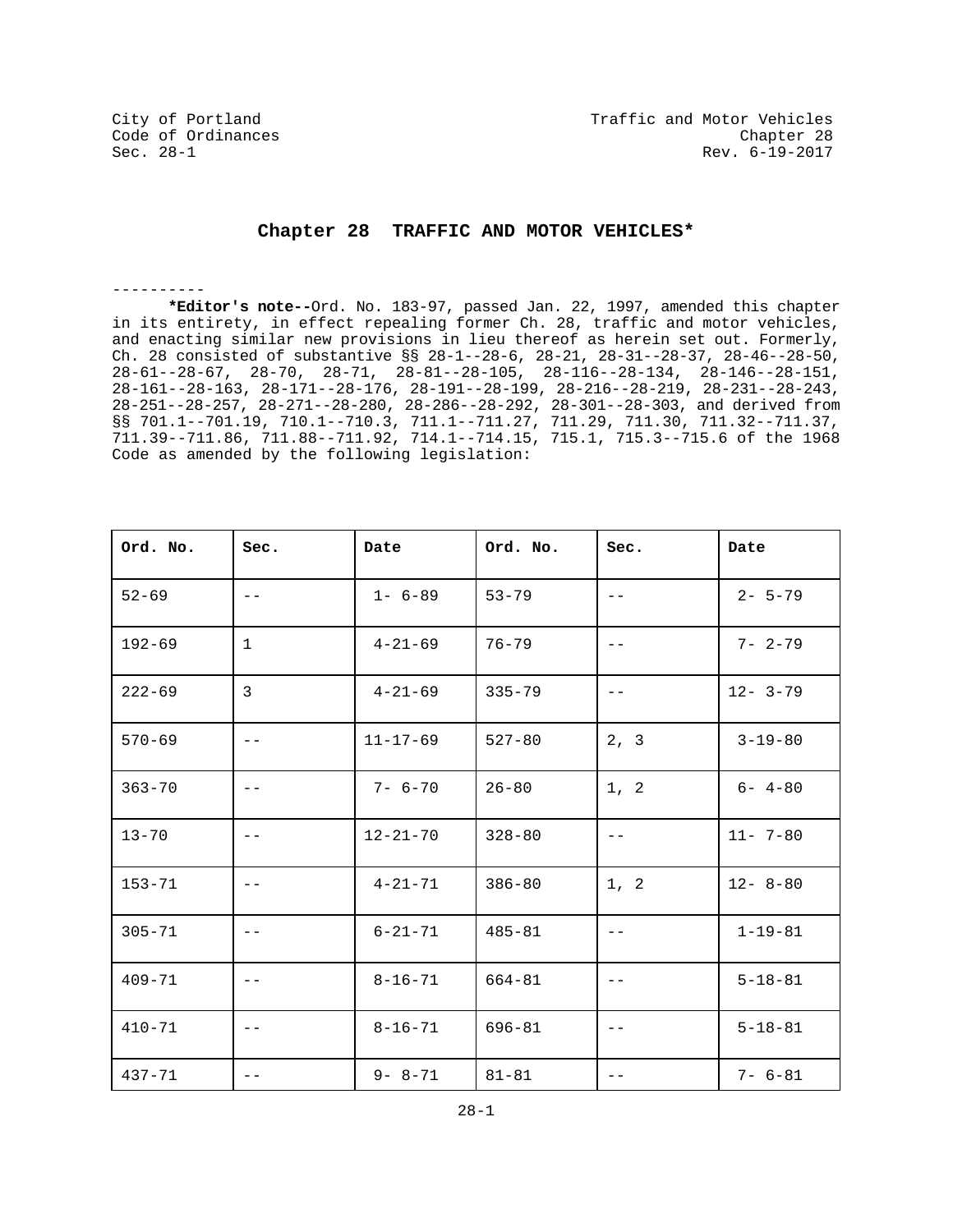City of Portland<br>Code of Ordinances<br>Sec. 28-1

 $\mathbf{r}$ 

 $\blacksquare$ 

| $546 - 71$  | $- \, -$     | $11 - 1 - 71$  | $354 - 83$ | $- -$        | $2 - 9 - 83$   |
|-------------|--------------|----------------|------------|--------------|----------------|
| $36 - 72$   | $- \, -$     | $1 - 17 - 72$  | $430 - 84$ | $1 - -4$ , 6 | $2 - 6 - 84$   |
| $460 - 72$  | 1, 2         | $8 - 21 - 72$  | $594 - 84$ | 1, 2         | $5 - 21 - 84$  |
| $140 - 73$  | $- \, -$     | $3 - 19 - 73$  | $494 - 85$ | $- -$        | $4 - 1 - 85$   |
| $340 - 73$  | $\mathbf{1}$ | $5 - 21 - 73$  | $95 - 85$  | 1, 2         | $11 - 4 - 85$  |
| $380 - 73$  | 1, 2         | $5 - 21 - 73$  | $553 - 86$ | $- -$        | $5 - 12 - 86$  |
| $401 - 74$  | $\mathbf{1}$ | $6 - 17 - 74$  | $554 - 86$ | $ -$         | $5 - 14 - 86$  |
| $29 - 74$   | $\mathbf{1}$ | $12 - 16 - 74$ | $498 - 86$ | $\mathbf{1}$ | $9 - 15 - 86$  |
| $107 - 75$  | $ -$         | $1 - 20 - 75$  | $106 - 87$ | $- \, -$     | $10 - 19 - 87$ |
| $163 - 75$  | $ -$         | $2 - 19 - 75$  | $179 - 87$ | $- -$        | $11 - 16 - 87$ |
| $167A - 75$ | $\mathbf{1}$ | $2 - 19 - 75$  | $190 - 87$ | $- -$        | $12 - 21 - 87$ |
| $373 - 75$  | $\mathbf{1}$ | $6 - 16 - 75$  | $200 - 87$ | $- \ -$      | $12 - 21 - 87$ |
| $492 - 75$  | $\mathbf{1}$ | $9 - 3 - 75$   | $18 - 88$  | $- -$        | $6 - 20 - 88$  |
| $525 - 75$  | $- \, -$     | $9 - 17 - 75$  | $197 - 88$ | $- \, -$     | $11 - 7 - 88$  |
| 645A-75     | $-\,-$       | $11 - 17 - 75$ | $445 - 89$ | 1, 2         | $6 - 7 - 89$   |
| $673 - 75$  | $ -$         | $11 - 17 - 75$ | $28 - 89$  | $- -$        | $6 - 19 - 89$  |
| $77 - 76$   | $ -$         | $2 - 2 - 76$   | $52 - 89$  | $ -$         | $7 - 3 - 89$   |
| $76 - 76$   | $\mathbf{1}$ | $2 - 18 - 76$  | $108 - 89$ | $- -$        | $9 - 18 - 89$  |
|             |              |                |            |              |                |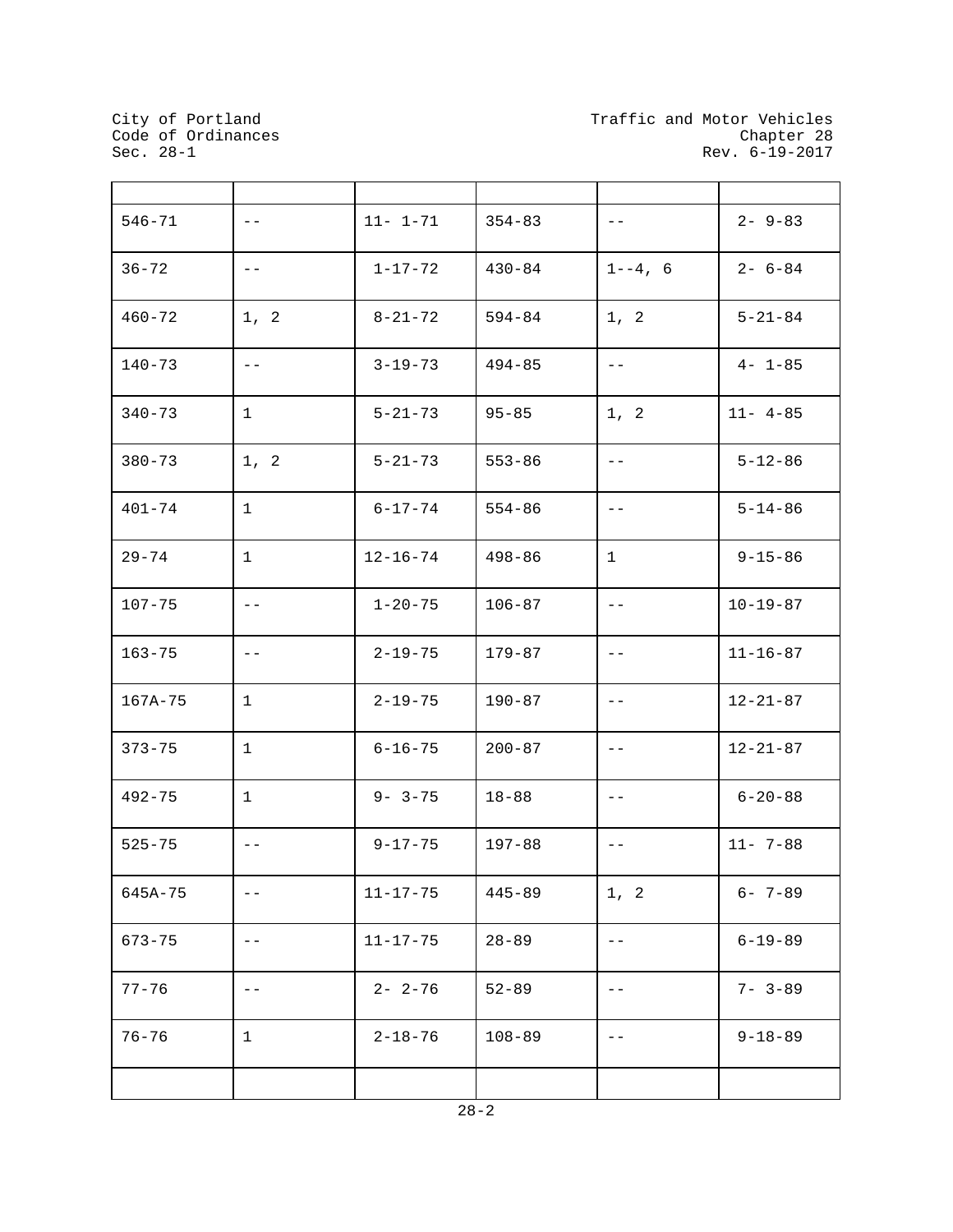| $467A - 76$    | $- -$             | $10 - 18 - 76$ | $124 - 89$ | 3            | $10 - 2 - 89$  |
|----------------|-------------------|----------------|------------|--------------|----------------|
| $467 - B - 76$ | $- -$             | $10 - 18 - 76$ | $172 - 89$ | $- -$        | $12 - 4 - 89$  |
| $194 - 77$     | $\mathbf{1}$      | $3 - 21 - 77$  | $57 - 90$  |              | $8 - 6 - 90$   |
| $366 - 77$     | $\mathbf{1}$      | $7 - 6 - 77$   | $163 - 90$ | $- -$        | $12 - 10 - 90$ |
| $633 - 77$     | $\mathbf{1}$      | $10 - 17 - 77$ | $210 - 91$ | $- -$        | $1 - 23 - 91$  |
| $673 - 77$     | $\mathbf{1}$      | $11 - 7 - 77$  | $39 - 91$  | $- -$        | $7 - 1 - 91$   |
| $115 - 78$     | $\qquad \qquad -$ | $2 - 22 - 78$  | $91 - 91$  | $- -$        | $8 - 19 - 91$  |
| $326 - 78$     | $ -$              | $6 - 5 - 78$   | $263 - 92$ | $- -$        | $4 - 22 - 92$  |
| $318 - 78$     | $- -$             | $6 - 19 - 78$  | $281 - 93$ | $- -$        | $5 - 17 - 93$  |
| $374 - 78$     | $\mathbf{1}$      | $7 - 5 - 78$   | $131 - 93$ | $\mathbf{1}$ | $11 - 1 - 93$  |
| $478 - 78$     | 11                | $8 - 21 - 78$  | $278 - 94$ | $\mathbf{1}$ | $4 - 4 - 94$   |
| $123 - 96$     | $- -$             | $11 - 4 - 96$  | $155 - 96$ | $1 - -4$     | $12 - 16 - 96$ |

**Cross reference(s)--**Ordinances prescribing specific parking restrictions, no parking zones, specific speed zones, parking meter zones, and specific stop or yield intersections or other traffic ordinances pertaining to specific streets saved from repeal, § 1-4(12); junked motor vehicles, § 12-76 et seq.; offenses, miscellaneous provisions, Ch. 17; trucks prohibited in parks, § 18-17; operation of motor vehicles in parks, § 18-19; operation of buses in parks, § 18-20; police, Ch. 20; streets, sidewalks and other public places, Ch. 25; protective measures and routing of traffic for excavations, § 25-119; vehicles for hire, Ch. 30.

**State law reference(s)--**Motor vehicles, 29 M.R.S.A. § 1 et seq. And 30-A M.R.S.A. § 3009 ----------

**Art. I. In General, §§ 28-1--28-10 Art. II. Administration and Enforcement, §§ 28-11--28-50** Div. 1. Generally, §§ 28-11--28-20 Div. 2. City Traffic Engineer, §§ 28-21--28-40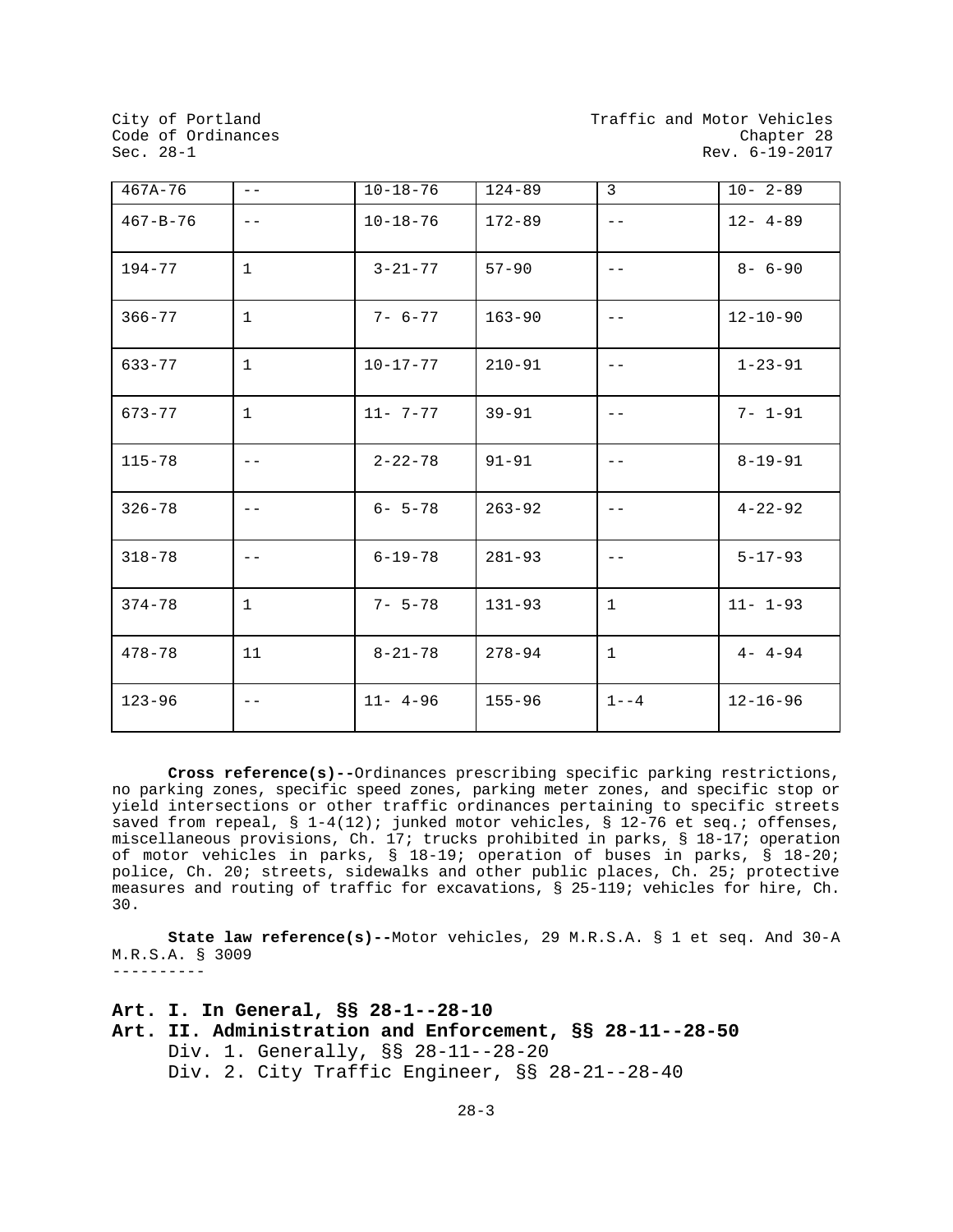City of Portland City of Portland Code of Ordinances<br>
Code of Ordinances Code Chapter 28 Code of Ordinances<br>Sec. 28-1 Rev. 6-19-2017 Div. 3. Parking Division, §§ 28-41--28-50 Art. III. Stopping, Standing and Parking, §§ 28-51--28-120 Div. 1. Generally, § 28-51 Div. 2. General Parking Regulations, §§ 28-52--28-80 Div. 3. Parking Meters, §§ 28-81--28-90 Div. 4. Residential and Business-Pedestrian Parking Programs, §§ 28-91--28-94 Div. 5. Snow Removal; Parking Bans, §§ 28-95--28-100<br>Div. 6. Towing and Immobilization of Vehicl Immobilization of Vehicles, §§ 28-101--28-110 Div. 7. Taxicab Stands, §§ 28-111--28-120 **Art. IV. Licensing of Tow Operators, §§ 28-121--28-145** Div. 1. Generally, §§ 28-121--28-135 Div. 2. License, §§ 28-136--28-145 **Art. V. Police Traffic Division, §§ 28-146--28-244** Div. 1. Generally, §§ 28-146--28-150 Div. 2. Accidents, §§ 28-151--28-165 Div. 3. Operation of Vehicles, §§ 28-166--28-195 Div. 4. Emergency Vehicles, §§ 28-196--28-200 Div. 5. Pedestrians, §§ 28-201--28-215<br>Div. 6. Bicycles, Skateboards an Bicycles, Skateboards and Rollerskating, §§ 28-216--28-240 Subdiv. 1. Generally, §§ 28-216--28-230 Subdiv. 2. Bicycle Registration, §§ 28-231--28-240 Div. 7. All-Terrain Vehicles, §§ 28-241--28-244 **Art. VI. Traffic Calming, §§ 28-250--28-266 Art. VII. Valet Parking,** §§ **28-270 – 28-283 Art. VIII. Licensing of Booting of Motor Vehicles,** §§28-284-28-293

# **ARTICLE I. IN GENERAL**

## **Sec. 28-1. Definitions.**

The following words and phrases, when used in this chapter, shall have the meanings respectively ascribed to them below. When a term is used in this chapter but not defined below, the definitions in 29-A M.R.S.A. § 101 and any amendments thereto shall be used.

*Authorized emergency vehicle* shall mean vehicles of the fire and police departments and such ambulances and emergency vehicles as are designated by state law or authorized by the city traffic engineer.

*Business district* shall mean the territory contiguous to and including a highway when fifty (50) percent or more of the frontage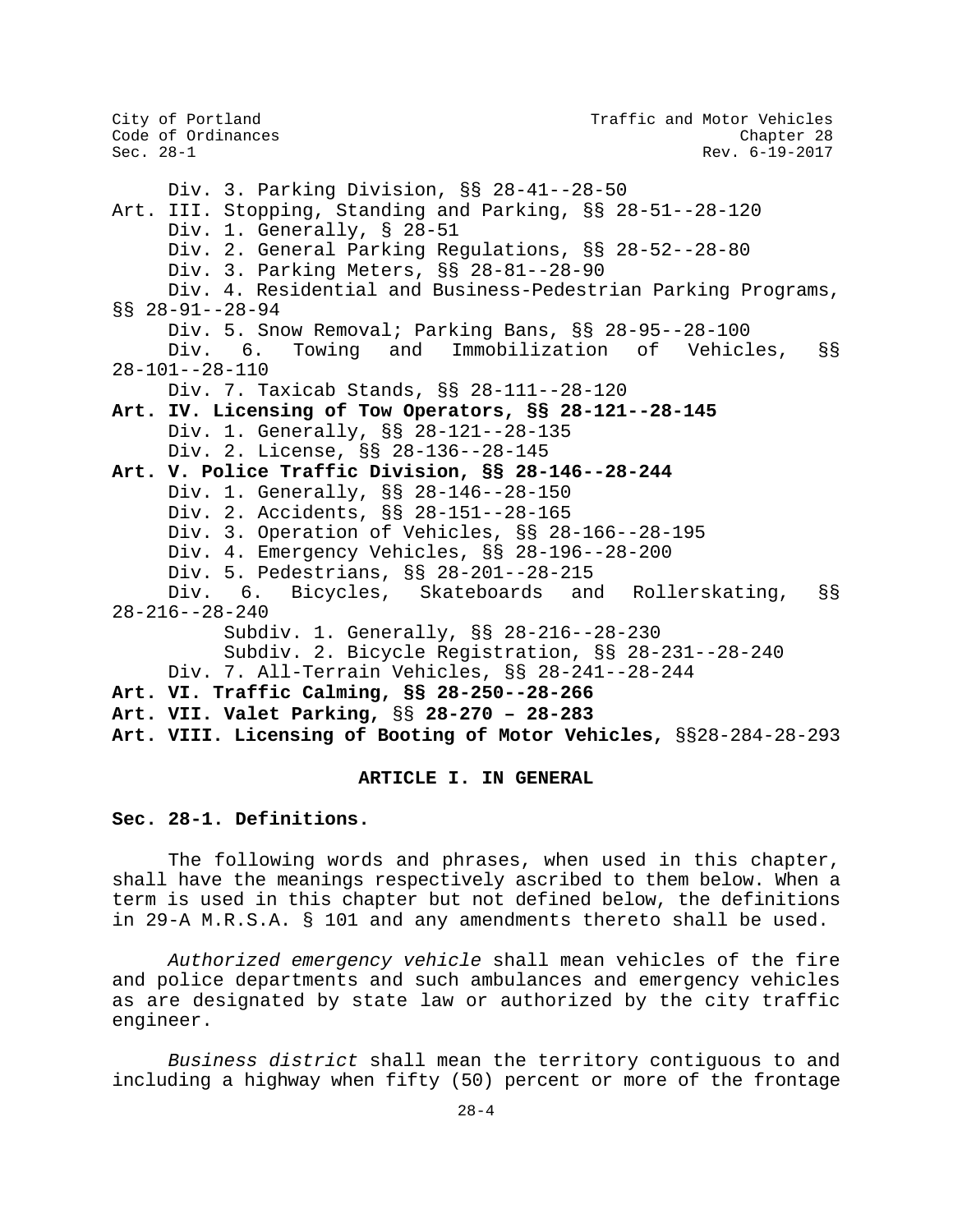City of Portland City of Portland Code of Ordinances<br>Code of Ordinances Code of Ordinances Rev. 6-19-2017

thereon for a distance of three hundred (300) feet or more is occupied by buildings in use for business.

*Compact area* shall mean the compact or built-up portion of a municipality which is the territory contiguous to a way that is built up with structures situated less than one hundred fifty (150) feet apart for a distance of at least one-quarter of a mile. Municipal officers may designate a compact or built-up portion by appropriate signs.

*Cross walk* shall mean:

- (a) That portion of a roadway ordinarily included within the prolongation or continuation of the lateral lines of sidewalks at intersections. Where two (2) or more streets intersect and only some of the crosswalks at such intersection are marked for pedestrian traffic, the word crosswalk as used in this article shall include only such marked crosswalks at any such intersection.
- (b) Any portion of a roadway distinctly indicated for pedestrian crossing by lines or other markings on the surface.

*Driver* shall mean every person who drives or is in actual physical control of a motor vehicle.

*Esplanade* shall mean the city owned or controlled area between any sidewalk or sidewalk right-of-way and the roadway curbline.

*Intersection* shall mean the area embraced within the prolongation or connection of the lateral curblines, or, if none, then the lateral boundary lines of the roadways of two (2) streets which join one another.

*Motor vehicle* shall mean any self-propelled vehicle, including a golf cart registered by the city for island use, not operated exclusively on tracks but does not include:

- (a) A snowmobile as defined herein;
- (b) An all-terrain vehicle as defined in article V; or
- (c) A motorized wheelchair.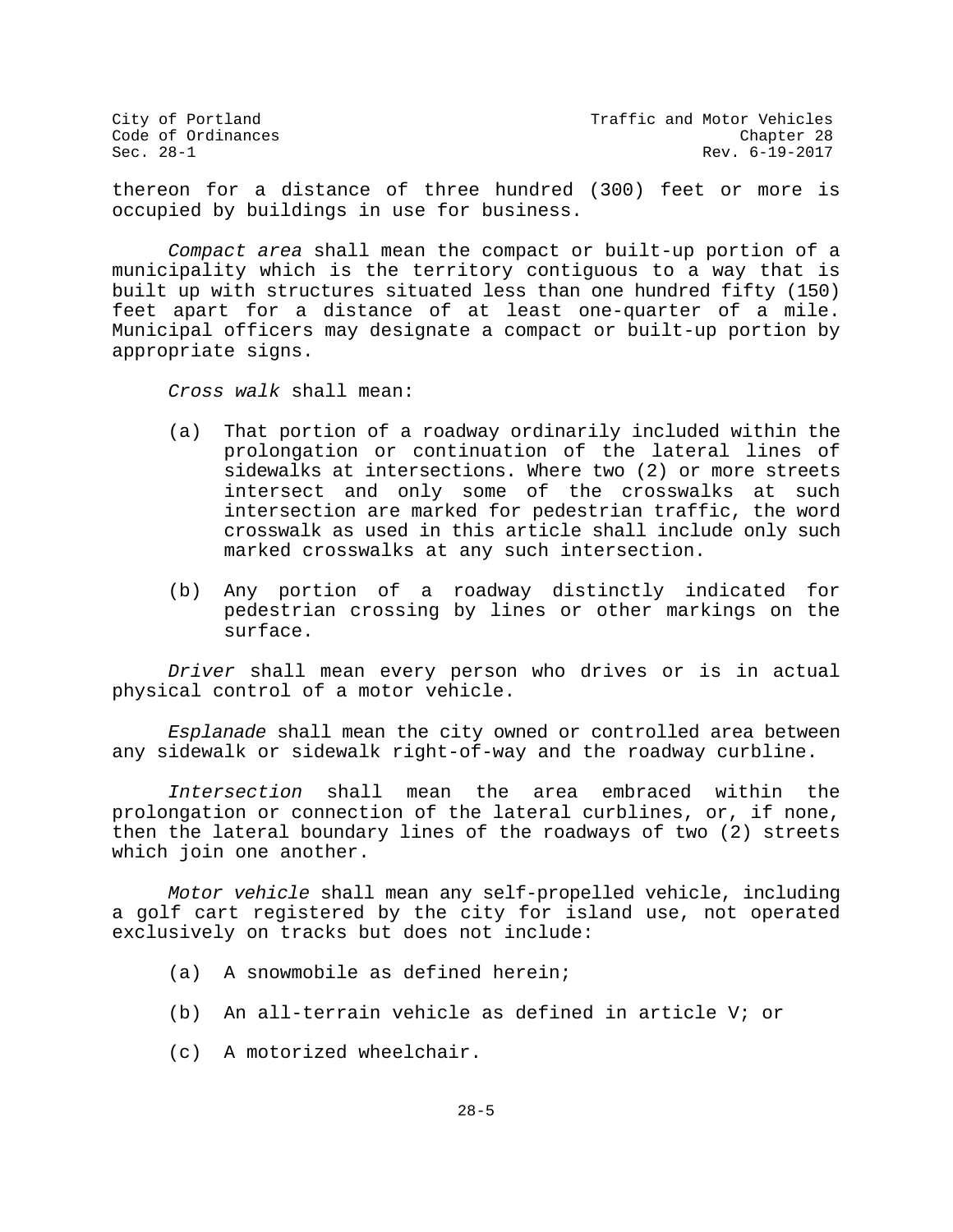City of Portland City of Portland Code of Ordinances<br>Code of Ordinances Code of Ordinances Rev. 6-19-2017

*Operate* shall mean to operate, drive, or use a vehicle in any manner, whether or not the vehicle is moving.

*Park or parking* shall mean and include the stopping or standing of a vehicle, whether occupied or not and whether or not the motor is running.

*Parking control officer* shall mean a person duly authorized by the city manager to enforce the parking ordinances of the City of Portland, either as an employee or an employee of an independent contractor to the city.

*Parking meter* shall mean a device which shall indicate thereon the length of time during which a vehicle may be parked in a particular place, having as a part thereof a receptacle or chamber for receiving and storing coins of the United States money; a slot or place in which the coin may be deposited; and timing mechanism to indicate the passage of the interval of time during which parking is permissible with an appropriate signal to indicate when the aforesaid interval of time shall have elapsed; and brief instructions as to its operation. Parking meter as used herein shall also include a multi-space parking meter which may accept coins and other forms of payment such as debit and credit cards, and provide a timed receipt permitting parking in any multi-space or single space parking during such time.

*Parking space* shall mean any space adjacent to the curb or directly in front of or behind a single space parking meter for the parking of a single vehicle whether or not designated by painted lines or other durable markings. Parking space shall also include a space controlled by a multi-space meter.

*Pedestrian* shall mean any person on foot.

*Personal assistive mobility device* shall mean a mobility aid, such as a motorized wheelchair or scooter, that is used to enhance an individual's mobility.

*Police officer* shall mean every officer of the police department or any person authorized to make arrests for violations of traffic regulations.

*Private road or driveway* shall mean every way or place in private ownership and used for vehicular travel by the owner, and those having express or implied permission from the owner, but not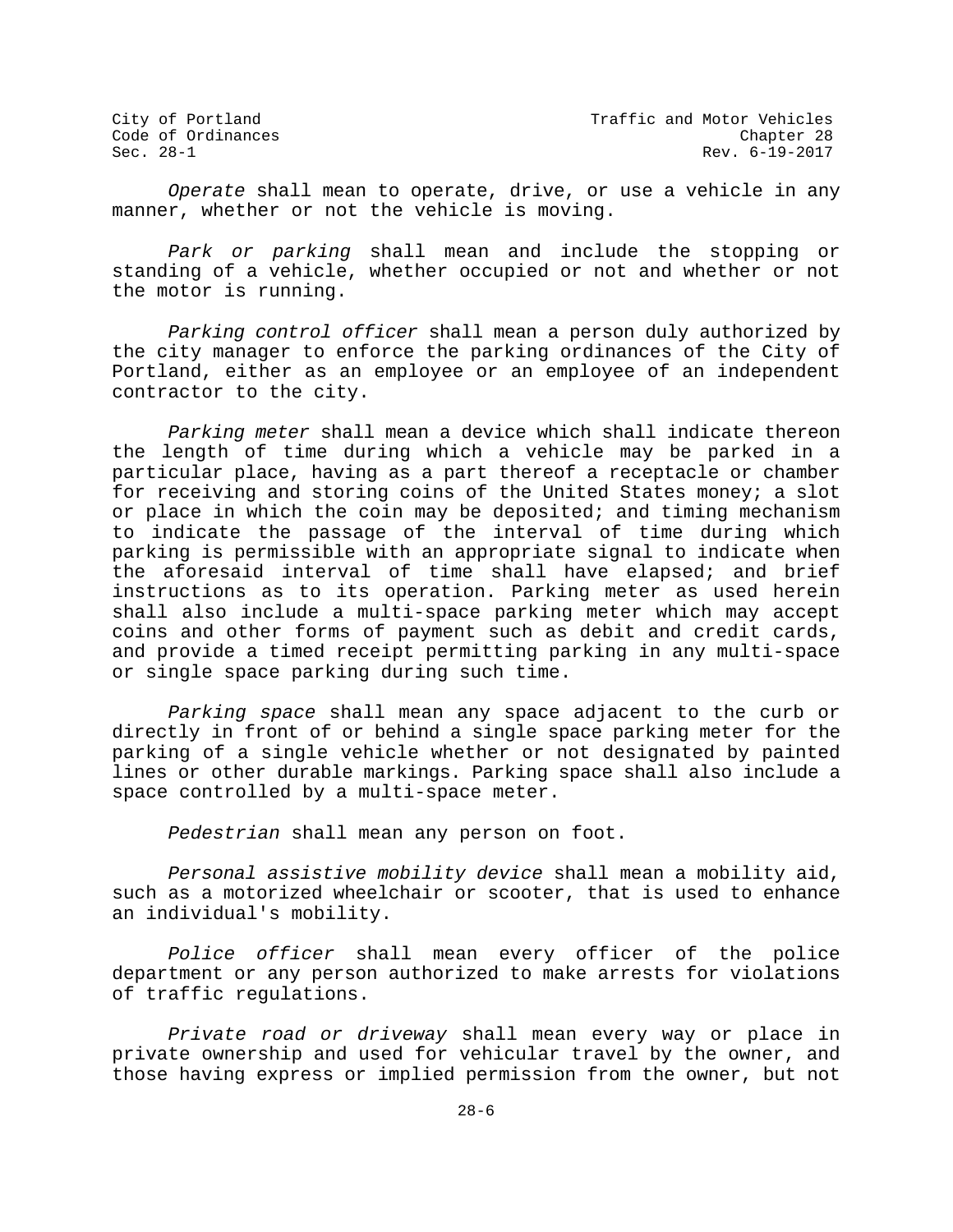by other persons.

*Prolonged parking* shall mean parking, without moving the vehicle out of the space and making the space available for use by another person, at a meter or a designated parking space in excess of the maximum limit of parking designated for such space. Prolonged parking shall include, without limitation, "feeding the meter," so-called.

*Publicly-owned property* shall mean property owned by the city.

*Railroad* shall mean a carrier of persons or property upon cars operated upon stationary rails.

*Railroad train* shall mean steam engine, electric, or other motor with or without cars coupled thereto, operated upon rails.

*Receipt* shall mean the paper receipt dispensed from a multispace meter showing the date purchased with the time during which it permits parking in a multi or single meter parking space.

*Residence district* shall mean the territory contiguous to and including a highway not comprising a business district when the property on such highway for a distance of three hundred (300) feet or more is in the main improved with dwellings or dwellings and buildings in use for business.

*Right-of-way* shall mean the privilege of the immediate use of the roadway.

*Roadway* shall mean that portion of a street improved, designed or ordinarily used for vehicular travel.

*Safety zone* shall mean the area or space officially set apart within a roadway for the exclusive use of pedestrians and which is protected or is so marked or indicated by adequate signs as to be plainly visible at all times while set apart as a safety zone.

*Sidewalk* shall mean that portion of a street between the curblines, or the lateral lines of a roadway, and the adjacent property lines which is intended for the use of pedestrians.

*Snowmobile* shall mean any vehicle propelled by mechanical power that is primarily designed to travel over ice or snow supported in part by skis, belts or cleats.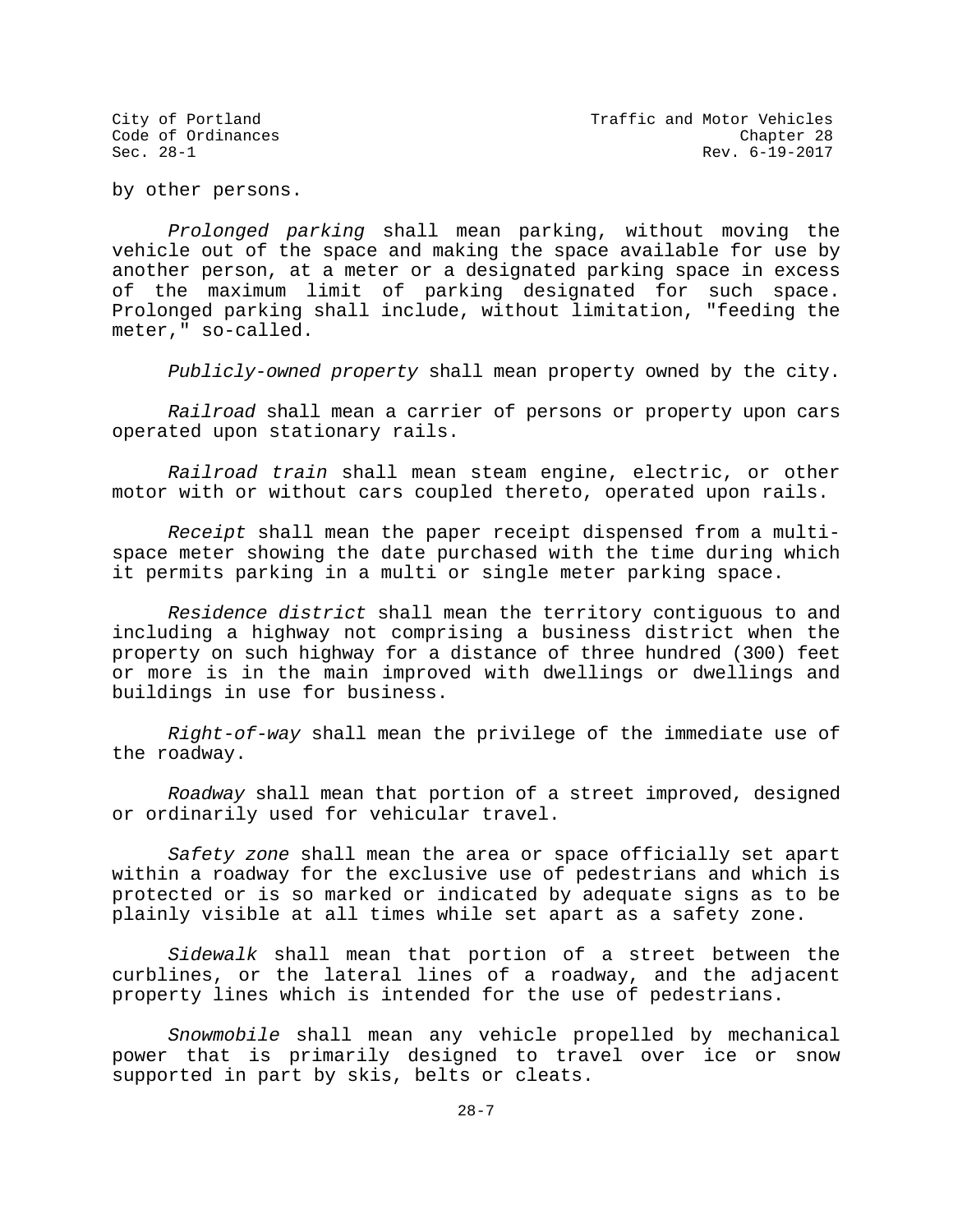*Standing* shall mean any stopping of a vehicle, whether occupied or not and whether or not the motor is running.

*Stop or stopping* shall mean any halting or cessation of movement, even momentarily, of a vehicle, whether occupied or not, and whether the motor is running or not.

*Street or highway* shall mean the entire width between boundary lines of every way publicly maintained when any part thereof is open to the use of the public for purposes of vehicular traffic.

*Traffic* shall mean pedestrians, ridden or herded animals, vehicles and other conveyances either singly or together while using any street for purposes of travel.

*Traffic-control devices* shall mean all signs, signals, markings and devices, whether immovable or whether manually, electrically or mechanically operated, placed or erected by authority of a public body or official having jurisdiction, by which traffic is alternately directed to stop and proceed or for the purpose of regulating, warning or guiding traffic.

*Traffic schedule* shall mean the official listing of the streets of the city and the regulations pertaining to parking and traffic control, as amended from time to time by order of the city council or, when authorized, by the traffic engineer, and kept on file at the office of the city clerk.

*Vehicle* shall include all kinds of conveyances on ways for persons and for property, including special equipment, except those propelled or drawn by human power or used exclusively on tracks or snowmobiles or motorized wheelchairs. (Ord. No. 183-97, 1-22-97; Ord. No.162-11/12, 5-7-12; Ord. No. 271-16/17, 6-19-

2017)

**Cross reference(s)--**Definitions and rules of construction generally, § 1-2. **State law reference(s)--**Similar definitions, 29, M.R.S.A. § 1.

# **Sec. 28-2. Required obedience.**

(a) Except when otherwise directed by a police officer, parking control officer, or other authorized person, the driver of any vehicle and every pedestrian shall obey the instructions of any traffic-control device, signal, sign or marker, installed under the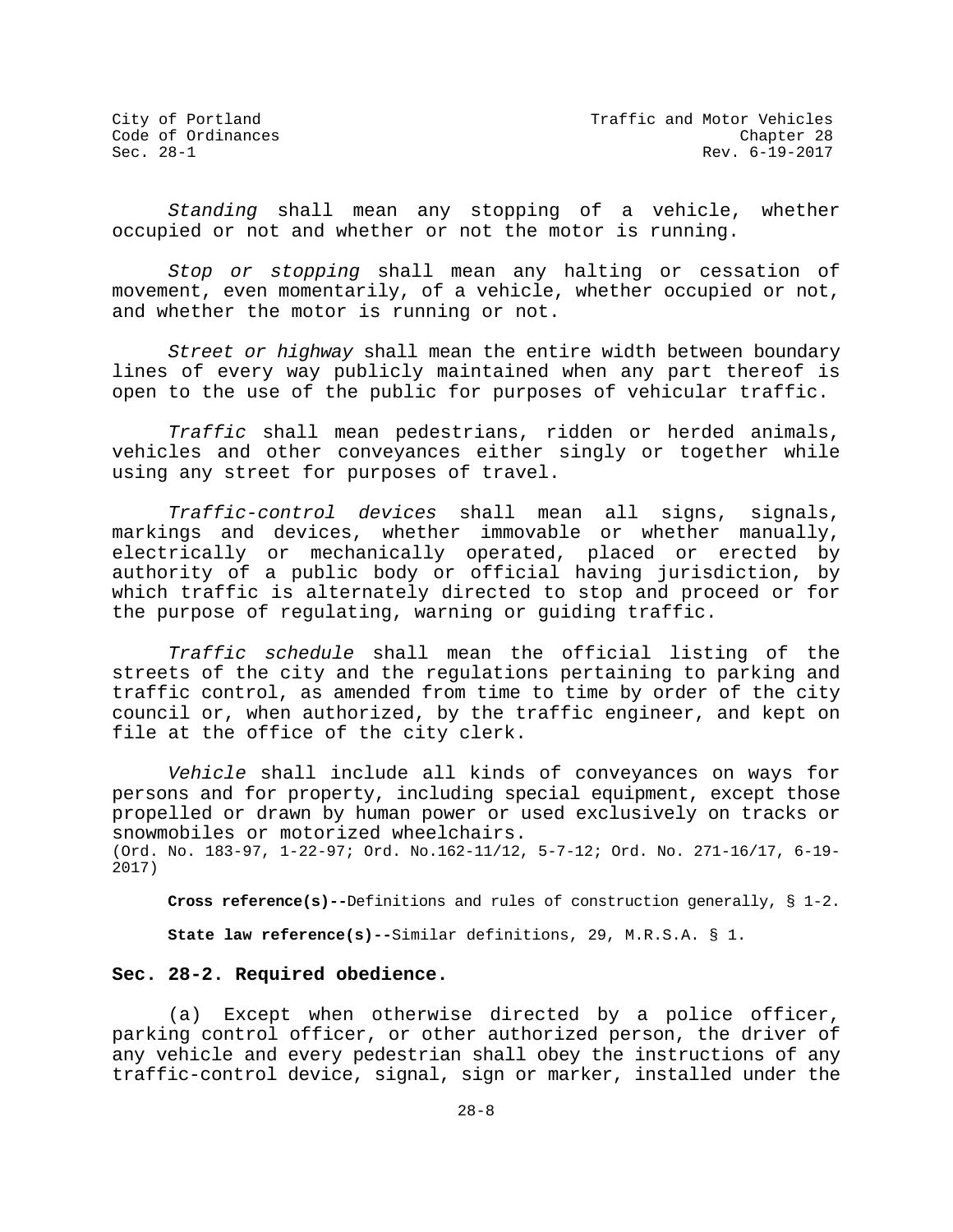provisions of this chapter or state law, and every such person shall obey each and every provision of this chapter.

(b) The provisions of this chapter shall apply in the use of streets and ways and in the use of publicly owned property to every pedestrian; to the driver of any vehicle, bicycle, snowmobile or all-terrain vehicle, including those owned by or used in the service of the United States Government, this state, county or city; and to every person propelling any pushcart, skateboard or roller skates, riding any animal or driving any animal-drawn vehicle, except such provisions which by their very nature can have no application and except as otherwise permitted by this chapter or by state statute or as directed by a police or parking control officer or other authorized person. (Ord. No. 183-97, 1-22-97)

## **Sec. 28-3. Signs required.**

No provision of this chapter for which signs are required shall be enforced against an alleged violator if at the time and place of the alleged violation an official sign is not in proper position and sufficiently legible to be seen by an ordinarily observant person. All signs required hereunder shall be no more than two hundred fifty (250) feet from one another when consecutive signage is required in an area. Whenever a particular section does not state that signs are required, such section shall be effective without signs being erected to give notice thereof. (Ord. No. 183-97, 1-22-97)

## **Sec. 28-4. Unauthorized signs, signals or markings.**

(a) No person shall place, maintain or display upon or in view of any street any unauthorized sign, signal, marking or device which purports to be or is an imitation of or resembles a traffic-control device or railroad sign or signal, or which attempts to direct the movement of traffic, or which hides from view or interferes with the effectiveness of any traffic-control device or any railroad sign or signal, and no person shall place or maintain any traffic sign or signal bearing thereon any commercial advertising. This shall not be deemed to prohibit the erection upon private property adjacent to highways of signs giving useful directional information and of a type that cannot be mistaken for official signs, provided that such signs comply with chapter 14 of this Code.

(b) Every such prohibited sign, signal or marking is hereby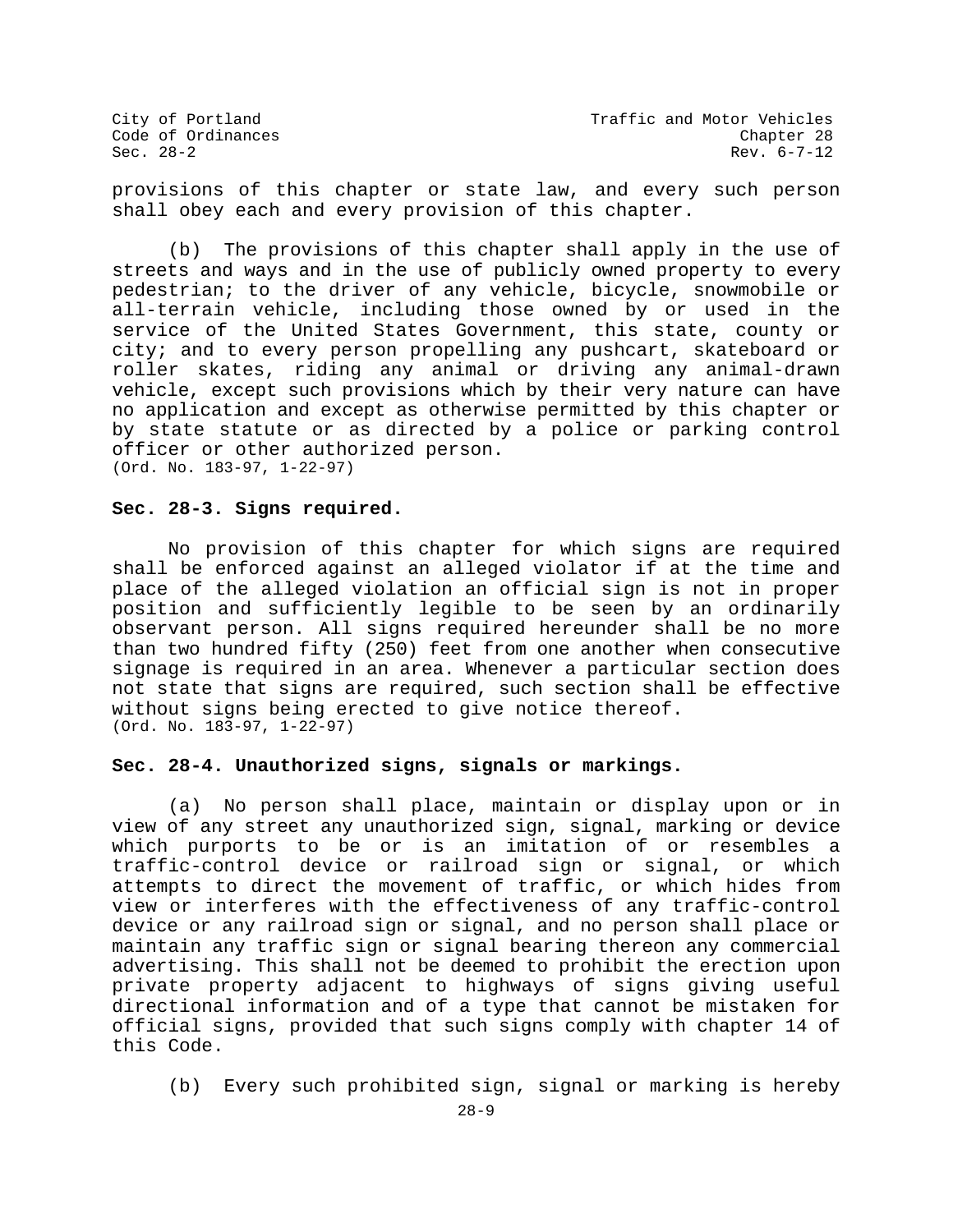City of Portland City of Portland Code of Ordinances<br>
Code of Ordinances Code Chapter 28 Code of Ordinances<br>
Sec. 28-4<br>
Sec. 28-4<br>
Rev. 6-7-12 Sec.  $28-4$  Rev. 6-7-12

declared to be a public nuisance and the authority having jurisdiction over the street is hereby empowered to remove the same or cause it to be removed without notice, and without any liability whatsoever to the city. (Ord. No. 183-97, 1-22-97)

**Sec. 28-5. Reserved. Sec. 28-6. Reserved. Sec. 28-7. Reserved. Sec. 28-8. Reserved. Sec. 28-9. Reserved. Sec. 28-10. Reserved.**

#### **ARTICLE II. ADMINISTRATION AND ENFORCEMENT\***

---------- **\*Cross reference(s)--**Administration, Ch. 2. ----------

#### DIVISION 1. GENERALLY

#### **Sec. 28-11. True name to be given.**

It shall be unlawful for any person when given a notice by any police, parking control officer, or other authorized person to appear to answer for an offense against any provision of this chapter to give other than his or her true name and true place of his or her residence or address, upon the request of such police, parking control officer, or other authorized person as identified in Sec. 28-12 below.

(Ord. No. 183-97, 1-22-97; Ord. No. 65-08/09, 9-15-08)

## **Sec. 28-12. Private security officers.**

The police chief or his or her designee may authorize private security officers to enforce the parking regulations on specified city property, such as the Portland international jetport, and the Portland waterfront. Such private security officers shall have the authority to enforce the parking regulations at the specified locations, including without limitation the writing of parking tickets. (Ord. No. 65-08/09, 9-15-08)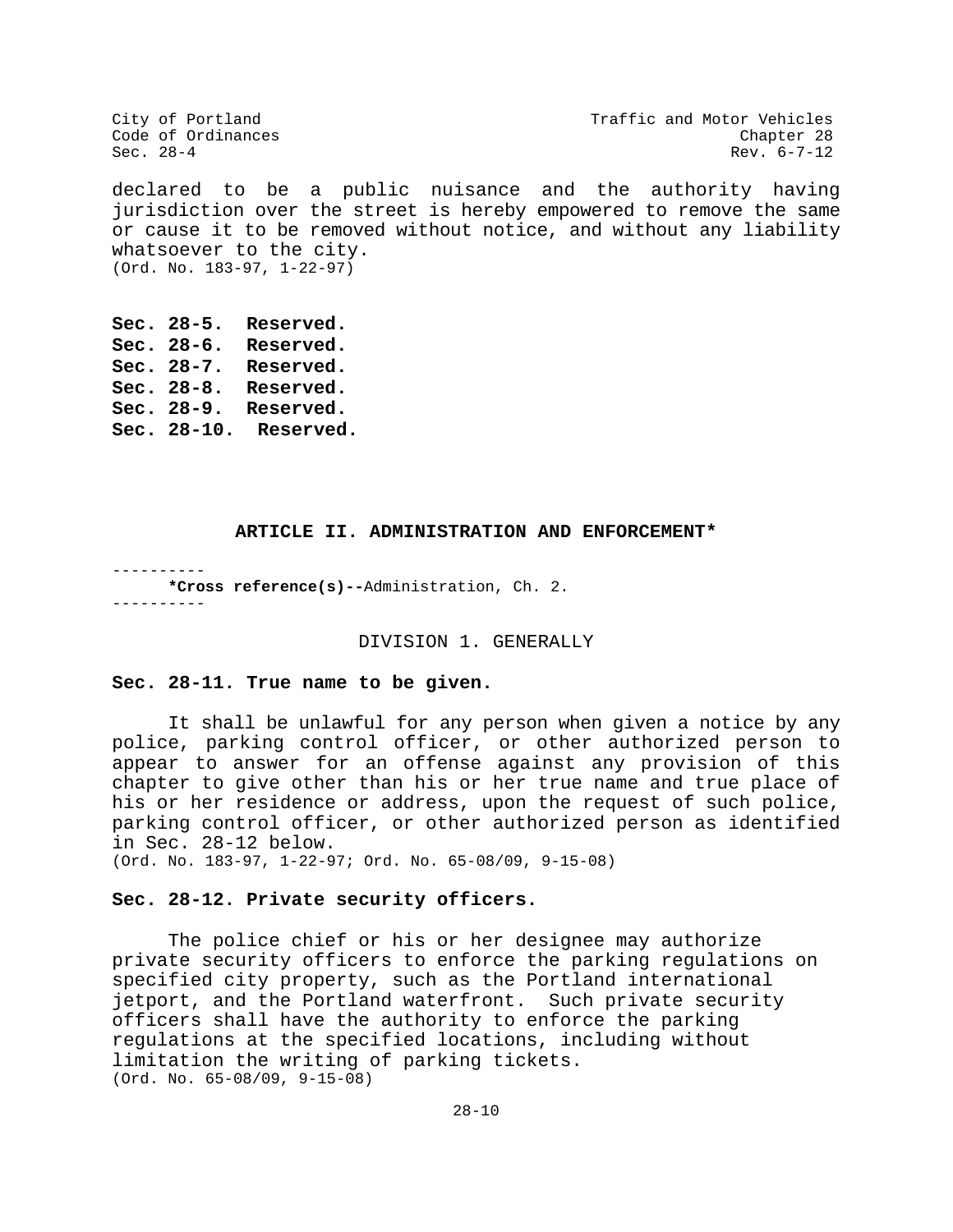**City of Portland Traffic and Motor Vehicles Sec. 28-13 Rev. 10-1-00**

**Sec. 28-13. Reserved. Sec. 28-14. Reserved. Sec. 28-15. Reserved. Sec. 28-16. Reserved. Sec. 28-17. Reserved. Sec. 28-18. Reserved. Sec. 28-19. Reserved. Sec. 28-20. Reserved.**

Code of Ordinances<br>Sec. 28-13

DIVISION 2. CITY TRAFFIC ENGINEER\*

----------

**\*Cross reference(s)--**Administration, Ch. 2; officers and employees generally, § 2-16 et seq. ----------

## **Sec. 28-21. Position created.**

There is hereby created the position of city traffic engineer. (Ord. No. 183-97, 1-22-97)

#### **Sec. 28-22. Duties generally.**

It shall be the duty of the city traffic engineer to determine the installation and proper timing and maintenance of traffic-control devices, to conduct engineering analyses of accidents and to devise remedial measures, to conduct engineering investigation of traffic conditions and to cooperate with other city officials in the development of ways and means to improve traffic conditions, and to carry out the additional powers and duties imposed by ordinance of this city. (Ord. No. 183-97, 1-22-97)

## **Sec. 28-23. Placement and maintenance of traffic devices.**

(a) The city traffic engineer shall place and maintain traffic-control devices when and as required under this chapter to make effective the provisions of the chapter and may place and maintain such additional traffic-control devices as he or she may deem necessary to regulate traffic under this chapter or under state law or to guide or warn traffic.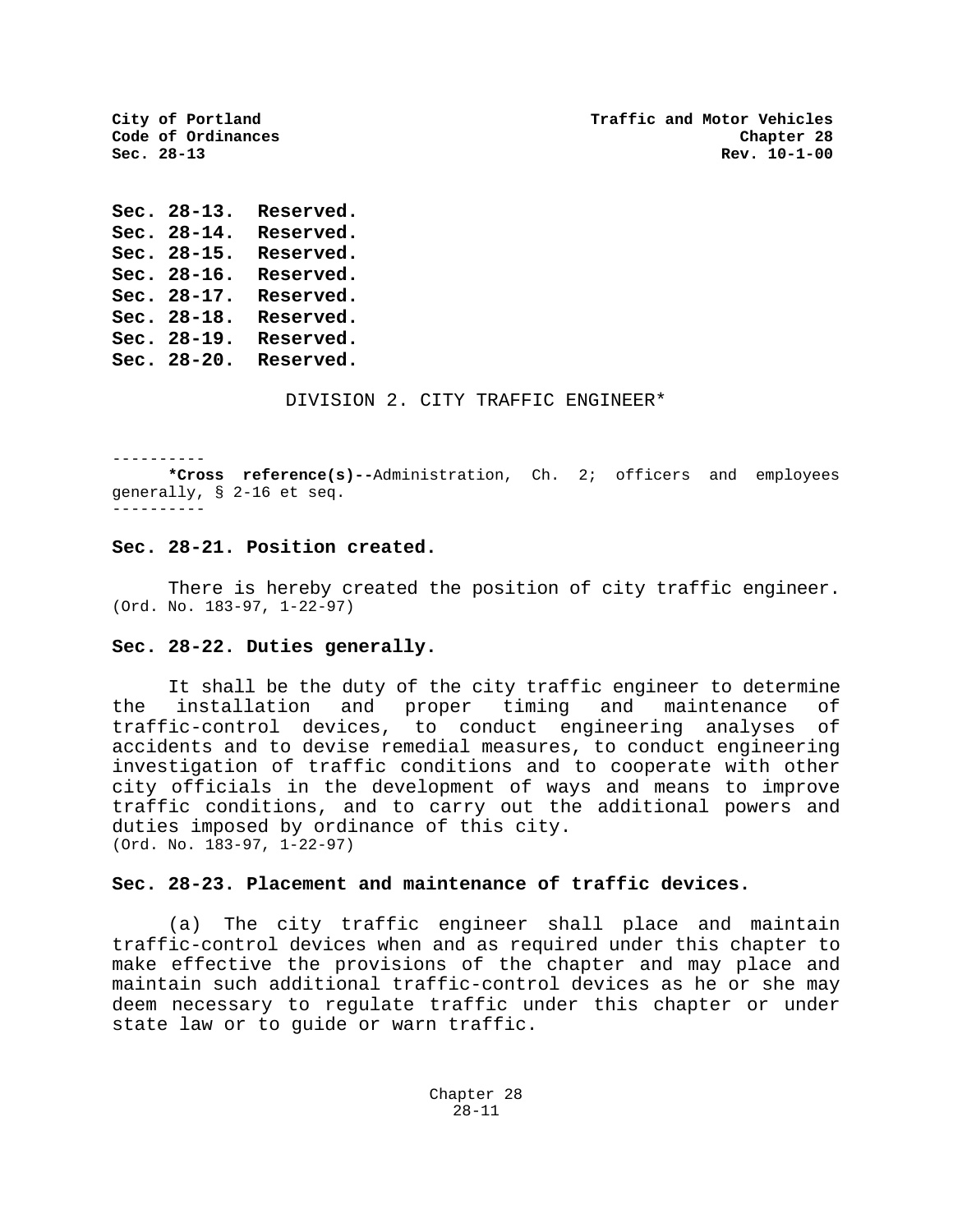(b) All traffic-control devices shall conform to the manual and specifications which may be approved by the Manual on Uniform Traffic Control Devices published by the U.S. Department of Transportation, 1995. All traffic-control devices so erected and not inconsistent with the provisions of state law or this chapter shall be official traffic-control devices. (Ord. No. 183-97, 1-22-97)

## **Sec. 28-24. Regulatory powers.**

In addition to any other authority granted under this Code, the city traffic engineer shall have authority to:

- (a) Designate and maintain, by appropriate devices, marks or lines upon the surface of the roadway, crosswalks at intersections where in his or her opinion there is particular danger to pedestrians crossing the roadway, and at such other places as he or she may deem necessary;
- (b) Establish safety zones of such kind and character and at such places as he or she may deem necessary for the protection of pedestrians;
- (c) Mark lanes for traffic on street pavements at such places as he or she may deem advisable, consistent with this chapter;
- (d) Designate a type of pennant to be displayed upon and to identify the vehicles in funeral processions;
- (e) Determine those intersections at which drivers of vehicles shall not make a right, left or "U" turn, and place proper signs at such intersections. Whenever the city traffic engineer shall issue a regulation prohibiting a right turn or a left turn at an intersection, he or she shall file a report of the regulation with the city clerk, who shall include it on the agenda of the next regular meeting of the city council. Such regulation shall take effect ten (10) days after the meeting of the city council at which the report is received and accepted, provided, however, that should the city council vote to table the report, such regulation shall not take effect until ten (10) days after the report is removed from the table and accepted;
- (f) Place markers, buttons or signs within or adjacent to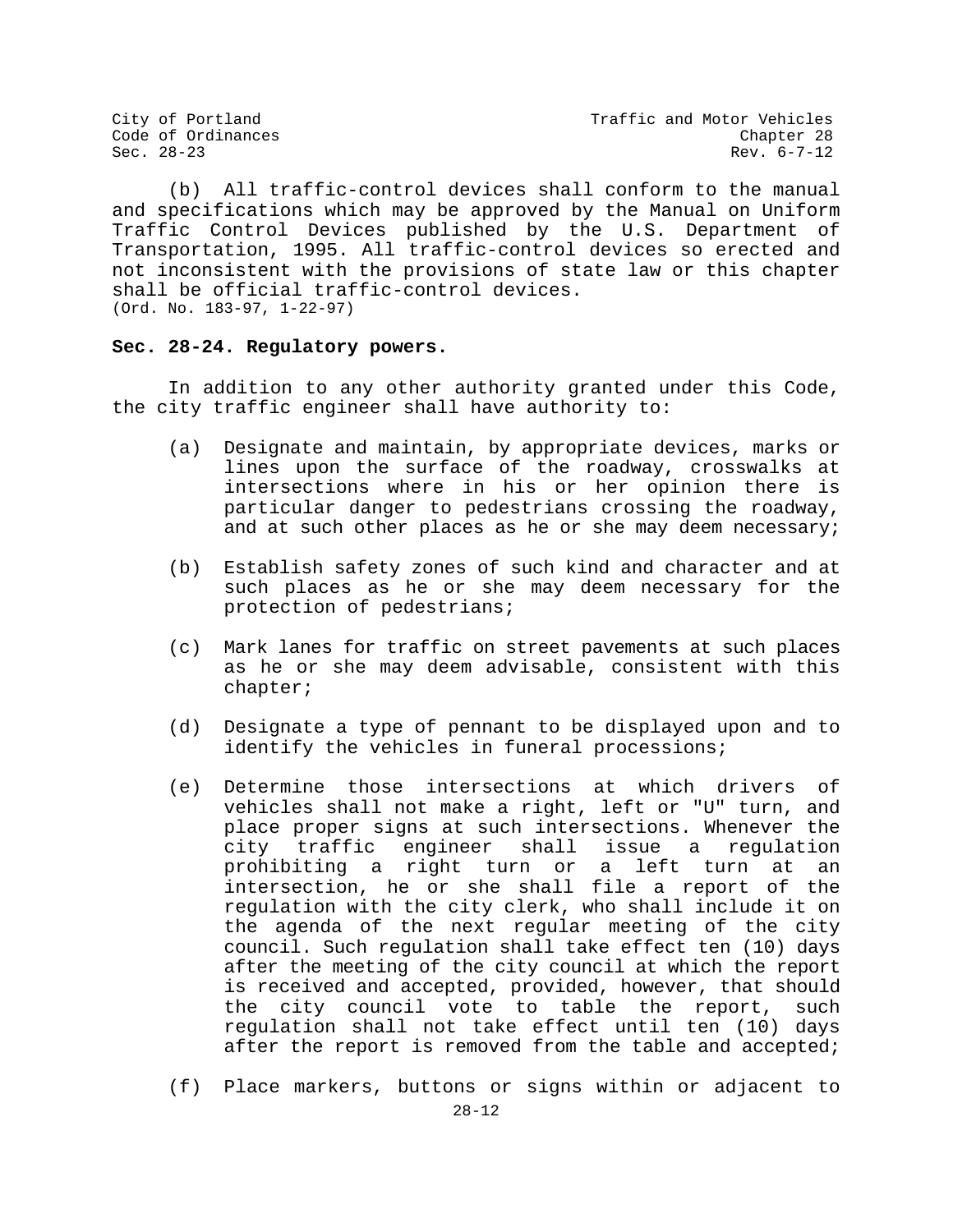intersections indicating the course to be traveled by vehicles turning at such intersections, and such course to be traveled as so indicated may conform to or be other than as prescribed by law or ordinance;

(g)

- (1) Establish parking regulations and publish them in the traffic schedule, except the following actions require amendment of the traffic schedule by order of the city council:
	- i. Change of parking to "no parking any time" or "no parking any time" to parking;
	- ii. Change from time limit or metered parking to unregulated parking, or from unregulated or unmetered parking to time limit or metered parking; or
	- iii. Any change to Traffic circulation, such as changing a one-way street to a two-way street or a two-way street to a one-way street;
	- iv. City Council approval of amendments to the traffic schedule for the actions in i. and ii. above shall not be required for:

a. Amendments to the traffic schedule to change up to two (2) parking spaces per block face within a twelve (12) month period with review and approval by the traffic engineer and the city manager;

b. Amendments to the traffic schedule to implement pedestrian crossing or streetscape improvements (such as the installation of islands, curb extensions, striping, stop signs, transit stops etc.) after review and approval by the public works director or his or her designee; and

c. Amendments to the traffic schedule to change an on-street parking layout after review and approval by the Planning Board.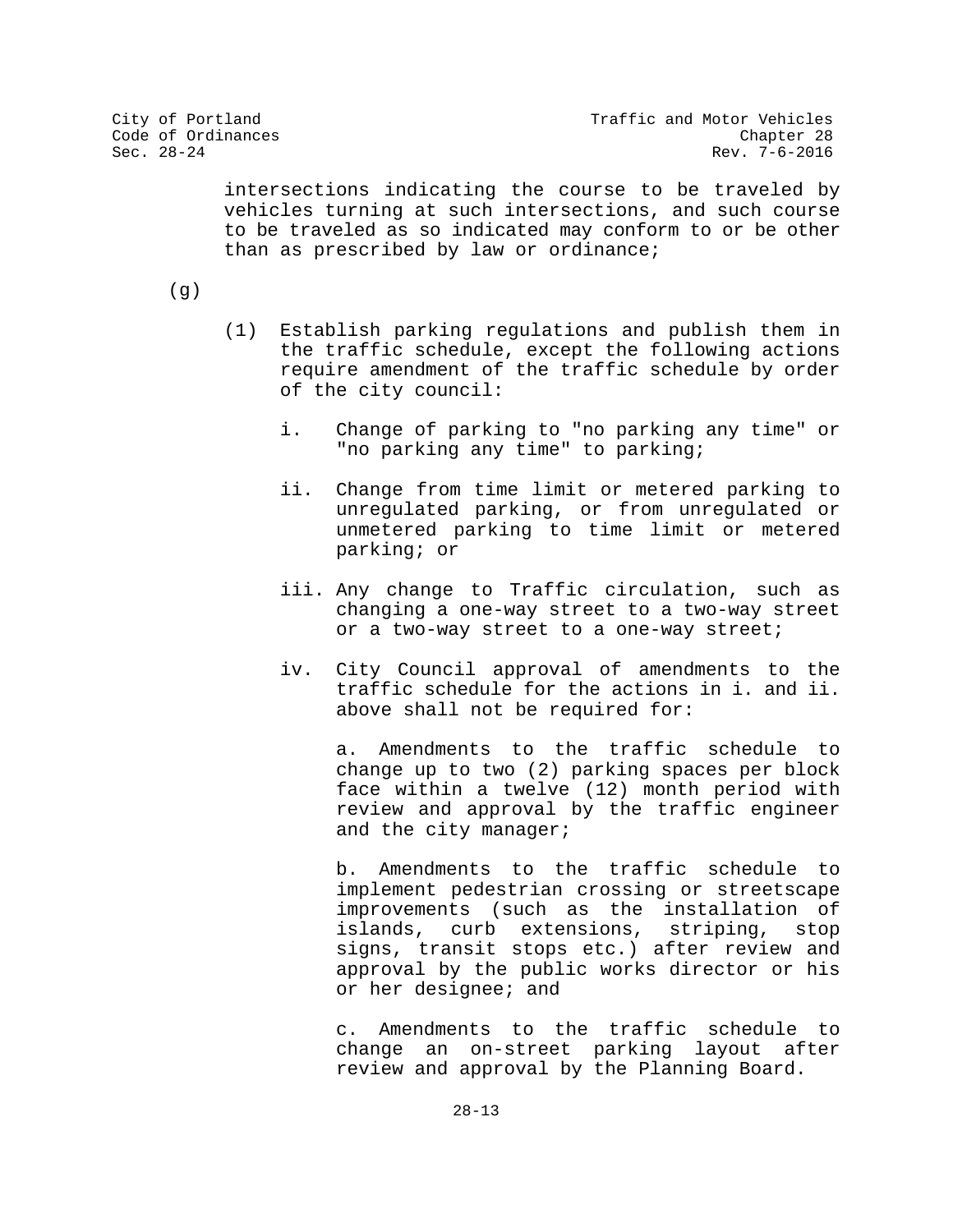- (2) Whenever any time limit parking is imposed, and wherever a one-way street is established, the city traffic engineer shall erect appropriate signs or meters, as applicable, giving notice thereof, and no such regulations shall be effective until and unless such signs or meters are erected.
- (h) Declare any street or part thereof, a "play street" and to place appropriate signs or devices in the roadway indicating and helping to protect the same;
- (i) Determine the location of passenger zones and freight loading zones and place and maintain appropriate signs indicating the same and stating the hours during which the provisions of this subsection are applicable;
- (j) Establish bus stops and stands for other passenger common carrier motor vehicles on such public streets, in such places and in such manner as he or she shall determine to be of the greatest benefit and convenience to the public, and every such bus stop or other stand shall be designated by appropriate signs;
- (k) Erect signs indicating no parking upon that side of any street adjacent to any school property when such parking would, in his or her opinion, interfere with traffic or create a hazardous situation;
- (l) Determine upon what streets angle parking shall be permitted and shall mark or sign such streets;
- (m) Erect signs indicating no parking upon any street when the width of the roadway does not exceed twenty (20) feet or upon one (1) side of a street as indicated by such signs when the width of the roadway does not exceed thirty (30) feet.

The width of the roadway shall be deemed not to exceed thirty (30) feet or twenty (20) feet, as hereinbefore set forth, if the usable width thereof is reduced to these measurements by the piling of snow by snowplowing operations.

In addition to the authority herein granted to the city traffic engineer, the chief of police or the fire chief is hereby authorized, whenever the width of the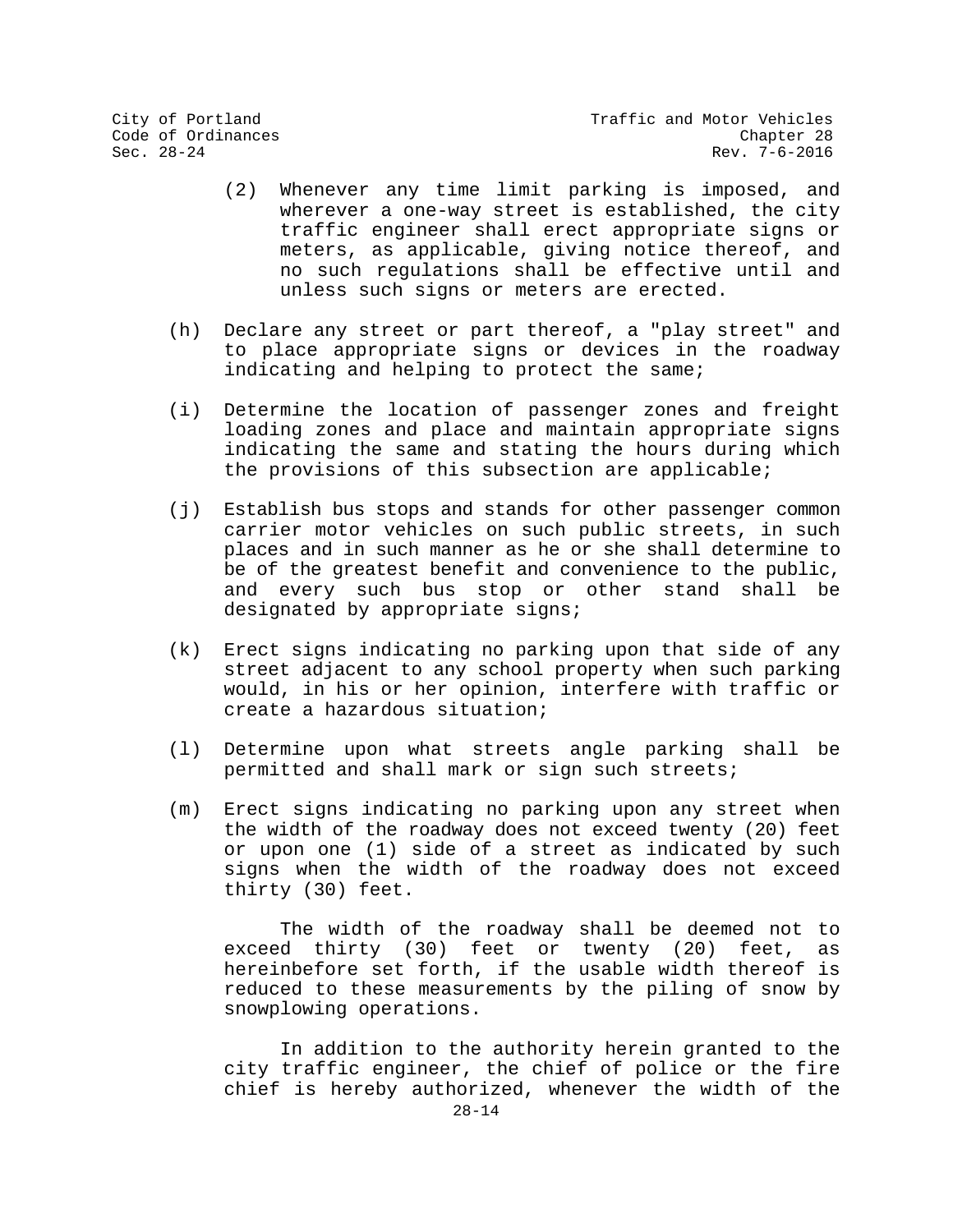roadway of any street is reduced by snow to the width as described above, to erect signs as provided above and is also authorized to make any street temporarily a one-way street when, in his or her judgment, the usable roadway of the street is reduced by snow to such width as to make such action advisable.

- (n) Determine and designate by proper emergency signs, streets or portions of streets on which no parking of vehicles may be permitted or on which no vehicular traffic may be permitted or on which vehicular traffic may move only in one (1) direction when, in his or her judgment or the judgment of the police or fire chief, an emergency exists or is about to exist because of snow, ice or other cause, which has created or will create an especially hazardous condition;
- (o) Determine and designate by proper signs distances not exceeding one hundred (100) feet at places where the stopping or parking of vehicles would create an especially hazardous condition or would cause unusual delay to traffic;
- (p) Determine and designate intersections where particular hazard exists upon other than through streets and to determine whether vehicles shall stop at one (1) or more entrances to any such intersection, and erect a stop sign at every such place where a stop is required, or, in the event he or she determines that reduced speed rather than a stop is adequate for safe operation at any such intersection, he or she shall determine such safe speed by engineering investigation and erect signs upon the approaches to such intersection giving notice of such speed.

Every such stop sign shall bear the word "STOP" in letters not less than six (6) inches in height and shall be reflectorized or self-illuminated. Every stop sign shall be located as near as practicable at the property line of the street at the entrance to which the stop must be made or at the nearest line of the crosswalk or, if none, at a limit line to be indicated by the city traffic engineer.

(q) Determine and designate intersections where traffic conditions require some type of traffic control but where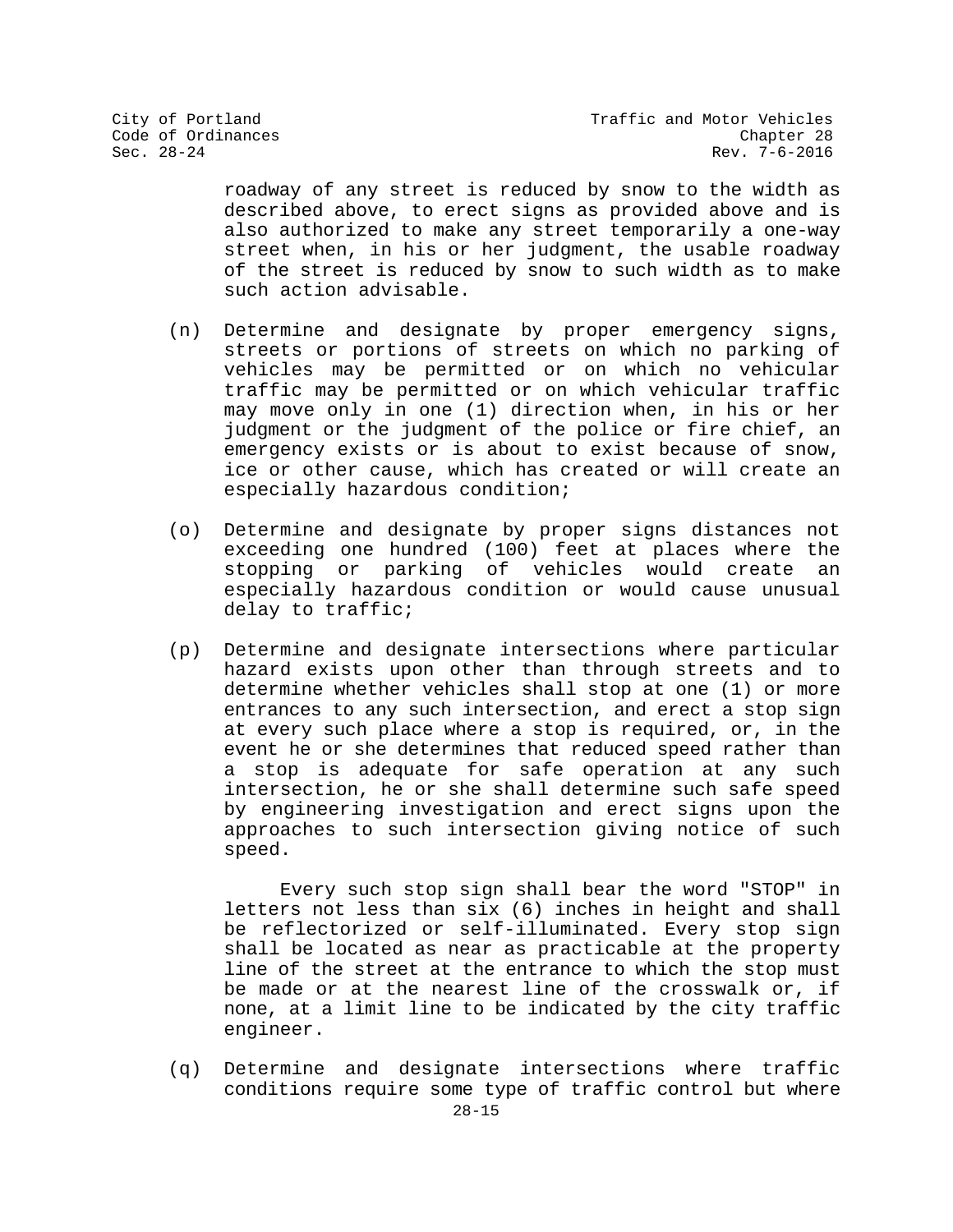traffic volumes, both vehicular and pedestrian, and other factors indicate that neither traffic signals nor stop signs are warranted, and erect at every such place a sign stating "YIELD RIGHT-OF-WAY."

Every such yield right-of-way sign shall conform in design and color to specifications adopted by the state<br>highway department. Every such sign shall be department. reflectorized to provide good visibility after dark.

- (r) Declare any street or part thereof to be for "No Through Traffic" and to place and maintain appropriate signs or devices in the roadway indicating and helping to restrict such street or part thereof for such purpose when in the opinion of the city traffic engineer there is a danger to pedestrians, drivers or other persons which warrants such declaration;
- (s) With the approval of the city manager, temporarily close a street or streets to through traffic for the purpose of the holding of a special event; provided, however, this paragraph shall not diminish the authority of the city council to control street vending pursuant to chapter 19 of this Code.
- (t) The city traffic engineer shall designate and post those one-way streets in the city on which snow plowing and snow removal vehicles may be moved against the regulated direction of traffic. Subject to the limitation below, the driver of an authorized snow plowing or snow removal vehicle may disregard regulations governing direction of movement of traffic on such designated one-way streets when plowing or removing snow under the authority of the city. Authorized snow plowing or snow removal vehicles shall include only vehicles designated by the public works authority as authorized for use in the city's snow plowing and snow removal operations, and such vehicles shall include a flashing signal light which shall be in continuous operation when such vehicle is moving against the regulated direction of traffic.
- (u) The city traffic engineer may establish and designate<br>handicap parking spaces by appropriate signage, handicap parking spaces by appropriate designating any applicable time limit thereon.
- 28-16 (v) Notwithstanding anything herein to the contrary, from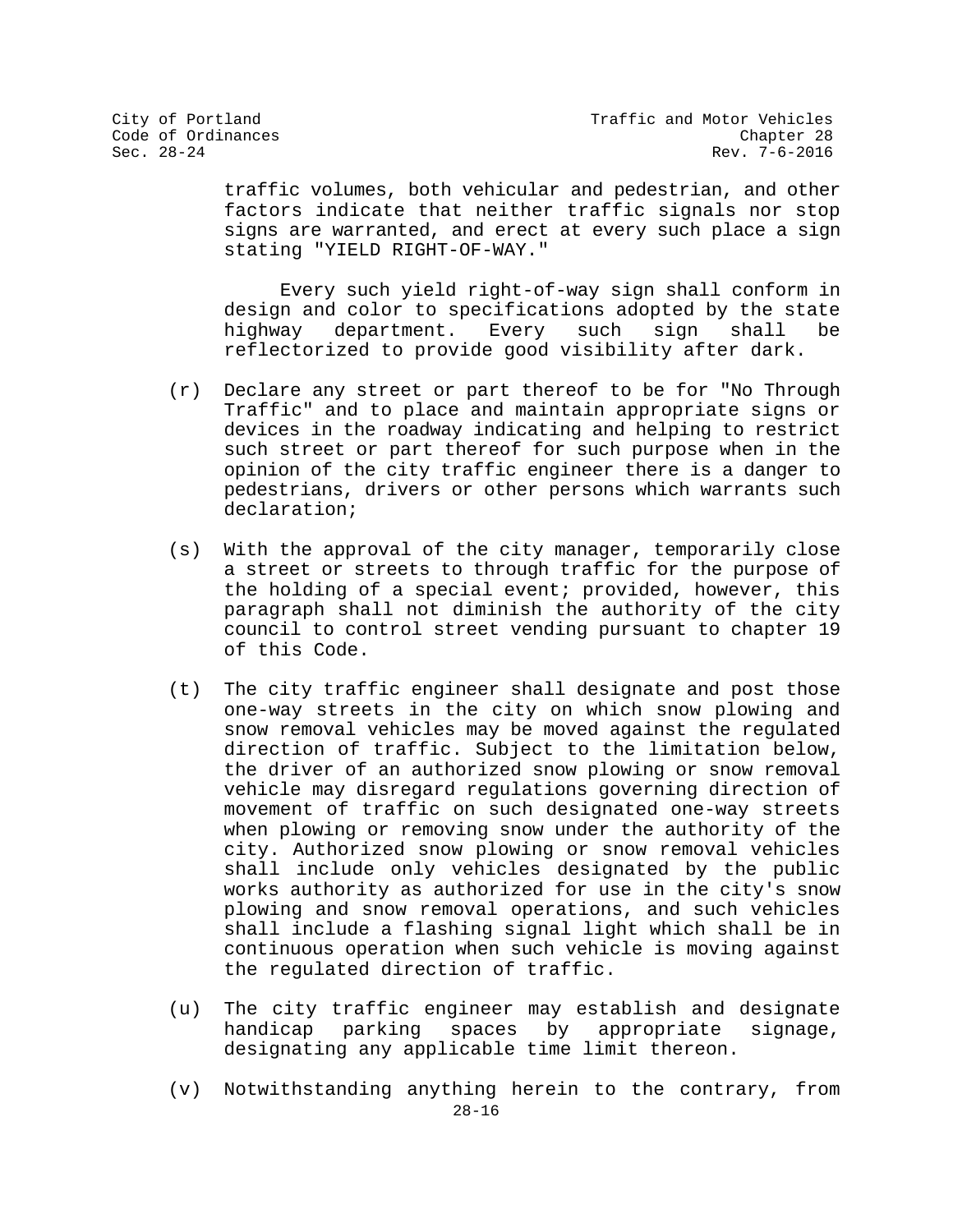City of Portland City of Portland Code of Ordinances<br>Code of Ordinances Code of Ordinances Rev. 7-6-2016

> April first through November thirtieth of each year, the traffic engineer is authorized to regulate time limit parking on either or both sides of the streets within all residential parking permit areas as defined pursuant to section 28-91 of this chapter and council orders # 289 (3/18/1991) and # 96 (9/8/1993). Said regulation shall be effective upon posting of signs designating such temporary limits by the traffic engineer.

(Ord. No. 183-97, 1-22-97; Ord. No. 175-01, 2-7-01; Ord. No. 60-07/08, 10-1-07; Ord. No. 13-16/17, 7-6-2016)

## **Sec. 28-25. Reserved.**

## **Sec. 28-26. Trial or experimental regulations.**

The city council may direct the city traffic engineer to place appropriate signs establishing temporary rules regulating traffic for purposes of trial or experiment. Such temporary rules shall become effective immediately upon the placing of such signs, and shall continue for a period of not more than ninety (90) days unless sooner terminated by direction to the city traffic engineer by the city council.

(Ord. No. 183-97, 1-22-97)

| Sec. | 28-27.      | <b>Reserved.</b> |
|------|-------------|------------------|
| Sec. | $28 - 28.$  | Reserved.        |
| Sec. | 28-29.      | Reserved.        |
| Sec. | 28-30.      | <b>Reserved.</b> |
| Sec. | $28 - 31$ . | Reserved.        |
| Sec. | $28 - 32$ . | Reserved.        |
| Sec. | 28-33.      | <b>Reserved.</b> |
| Sec. | 28-34.      | Reserved.        |
| Sec. | 28-35.      | <b>Reserved.</b> |
| Sec. | $28 - 36$ . | Reserved.        |
| Sec. | $28 - 37$ . | <b>Reserved.</b> |
| Sec. | $28 - 38.$  | <b>Reserved.</b> |
| Sec. | 28-39.      | Reserved.        |
| Sec. | 28-40.      | <b>Reserved.</b> |
|      |             |                  |

#### DIVISION 3. PARKING DIVISION

#### **Sec. 28-41. Establishment.**

The city manager may appoint a parking manager and sufficient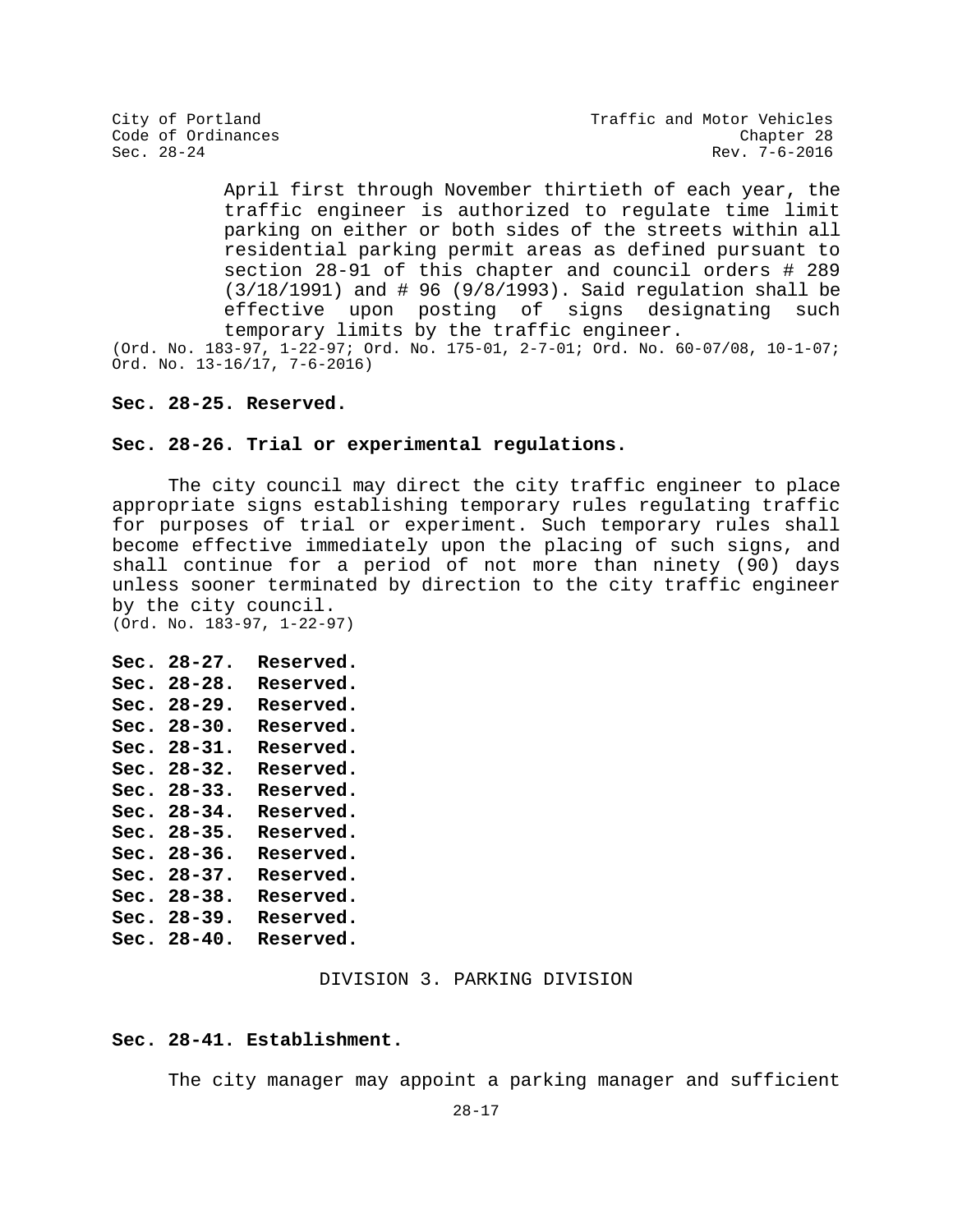personnel to establish a parking division, who shall report directly to the city manager or his or her designee. (Ord. No. 183-97, 1-22-97)

#### **Sec. 28-42. Parking control officers.**

The city manager or his or her designee is authorized to appoint parking control officers who shall have the same powers in the enforcement of parking regulations as are vested in members of the police department of the city and who may order into court any violator of parking regulations. Such parking control officers shall not be considered members of the police department and shall not be subject to the provisions of the civil service ordinance. Parking control officers shall be managed by and report to the parking manager. (Ord. No. 183-97, 1-22-97)

#### **Sec. 28-43. Duties generally.**

The parking division shall enforce the stopping, standing and parking laws of this city; cooperate with the city traffic engineer, the police department and other officers of the city in the administration of stopping, standing and parking laws of the city and in developing ways and means to improve the traffic conditions; enforce the parking meter system of the city, including the collection of coins and payments therefrom; have the care, maintenance and control of municipal parking lots and garages; issue residential parking stickers; and perform such other duties related to parking conditions in the city as may be assigned by the city manager. Parking control officers shall have the authority to enforce the parking regulations of the city, including without limitation the writing of parking tickets. (Ord. No. 183-97, 1-22-97; Ord. No. 162-11/12, 5-7-12)

# **Sec. 28-44. Handicapped parking; handicapped parking on private property.**

The parking manager, upon approval of the city manager, is authorized to enter into agreements with owners of private off-street parking for the policing of stalls and spaces dedicated for handicapped persons' vehicles. Any vehicle parking in such a parking stall or space designated as a handicapped parking space, or in any other parking stall or space regulated by this chapter and designated as a handicapped parking space, that does not bear a special registration plate, placard or hang tag issued under M.R.S.A. Title 29-A, Section 521, or a similar plate, placard or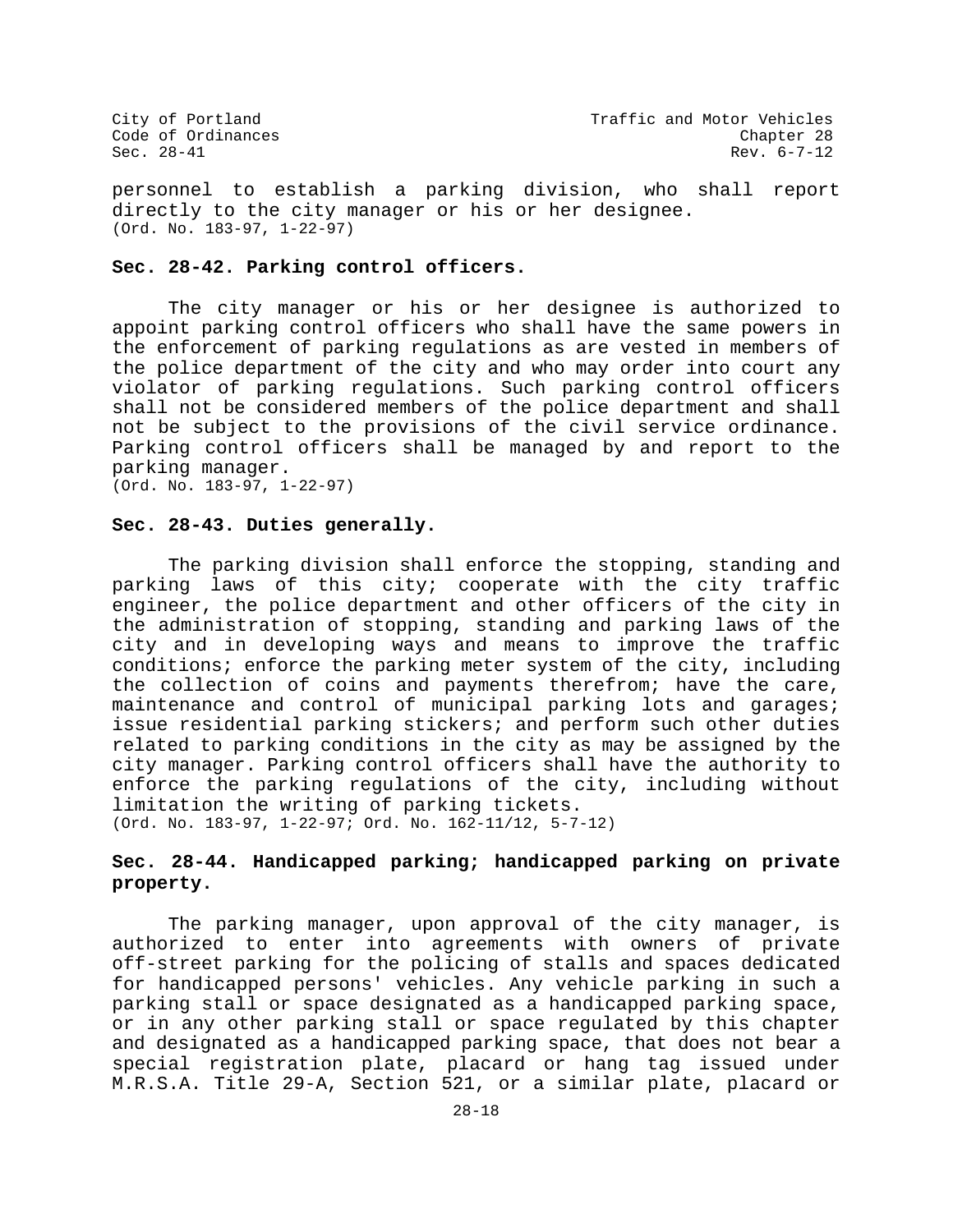City of Portland City of Portland Code of Ordinances<br>
Code of Ordinances Code Chapter 28 Code of Ordinances<br>Sec. 28-44  $Rev. 6-7-12$ hang tag issued by another state, may be cited for the penalties specified in section 1-15 of this Code; provided, however, the minimum penalty shall be two hundred dollars (\$200.00) for each such violation. (Ord. No. 183-97, 1-22-97; Ord. No. 81-03/04 10-20-03; Ord. No. 143-06/07, 2-5- 07) **Sec. 28-45. Reserved. Sec. 28-46. Reserved.**

**Sec. 28-47. Reserved. Sec. 28-48. Reserved. Sec. 28-49. Reserved. Sec. 28-50. Reserved.**

## **ARTICLE III. STOPPING, STANDING AND PARKING\***

---------- **\*State law reference(s)--**Parking, 29 M.R.S.A. § 1111 et seq. ----------

#### DIVISION 1. GENERALLY

#### **Sec. 28-51. Traffic schedule.**

The stopping, standing and/or parking of motor vehicles and movement of traffic are hereby regulated on the streets or parts of streets and ways and on publicly owned property as set forth on the traffic schedule and, when signs are erected giving notice thereof the stopping, standing and/or parking of motor vehicles and movement of traffic shall be regulated as set forth on the schedule for such streets or parts of streets and ways and on such publicly owned property. The traffic schedule shall be updated regularly by the city's traffic engineer and kept on file in the office of the city clerk. Amendments to the traffic schedule shall be made by the traffic engineer acting pursuant to his or her authority under this chapter or by order of the city council. (Ord. No. 183-97, 1-22-97)

**Editor's note--**By separate order (Ord. No. 130-93, 10-18-93; and Ord. No. 141-97, 11-3-97; Ord. No. 242-02/03, 5-19-03 (effective 7-1-03); Ord. No. 143-06/07, 2-5- 07) (effective 2-5-07); Ord. No. 217-06/07, 5-21-07 (effective 7-1-07), Ord. No. 209-09/10 (effective 7-1-10), Ord. No. 240-13/14, 5/19/14 (effective 7-1-14) and Ord. No. 233-18/19, 5/20/2019 (effective 7-1-2019), the City has established a schedule of waiver fees for parking violations as follows: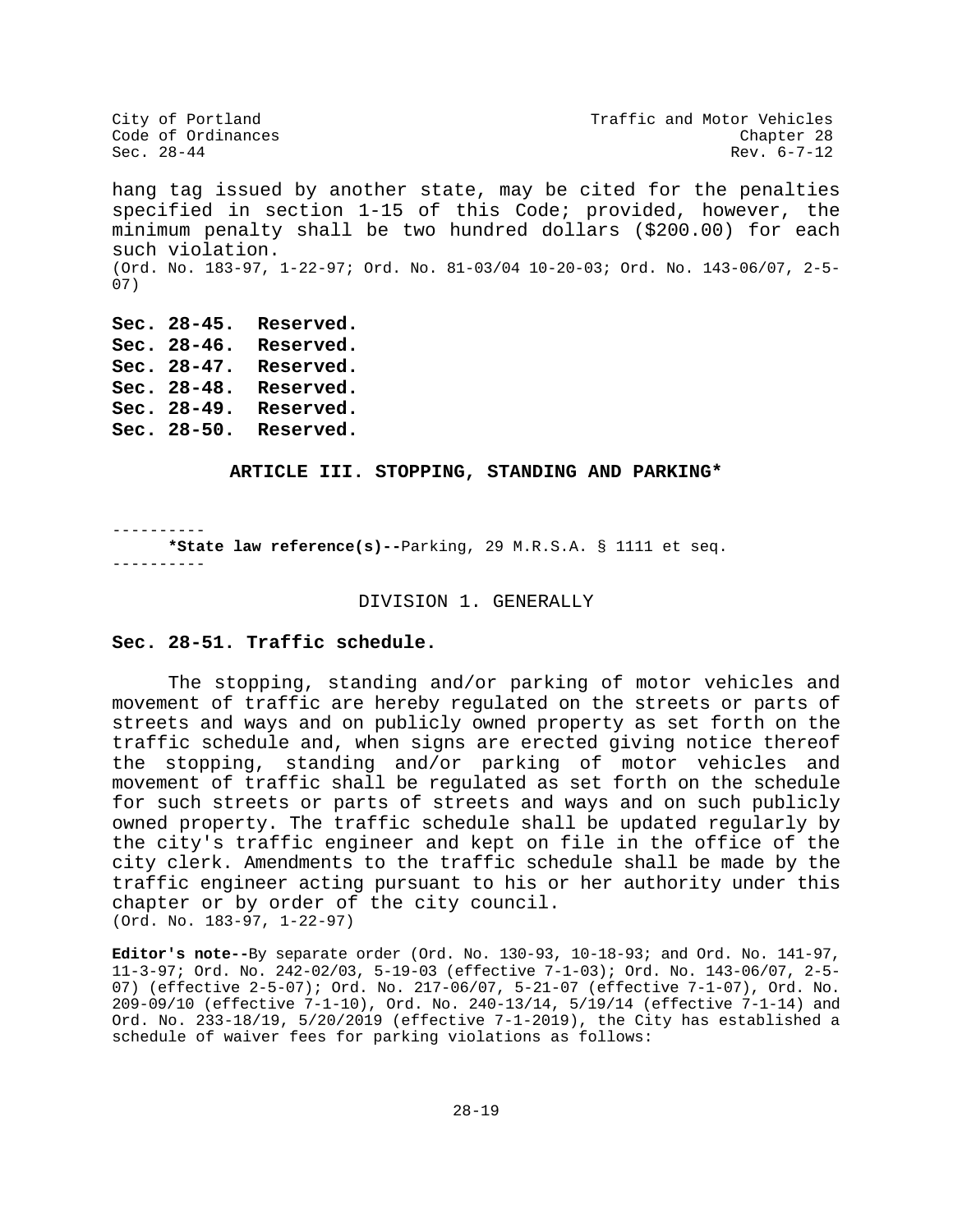City of Portland City of Portland Code of Ordinances<br>
Code of Ordinances Code Chapter 28 Code of Ordinances<br>Sec. 28-51 Rev. 7-1-14

## Violation Waiver Fee

| 1       | Expired Meter or receipt/no receipt/receipt face down | \$20.00  |
|---------|-------------------------------------------------------|----------|
| C       | Prolonged Parking-Feeding Meters                      | \$25.00  |
| D       | Overtime In Time Zone (Green Sign)                    | \$15.00  |
| т       | No Parking That Takes More Than                       | \$20.00  |
|         | One Metered Space                                     |          |
| 4       | No Parking This Side Of Street                        | \$35.00  |
| Е       | No Parking Zone                                       | \$35.00  |
| F       | No Parking Between Signs                              | \$35.00  |
| G       | No Parking Here To Corner                             | \$35.00  |
| н       | No Parking Taxi Stand                                 | \$35.00  |
| J       | No Parking Intersection                               | \$35.00  |
| к       | No Parking Sidewalk                                   | \$35.00  |
| L       | No Parking / Dual Rear Wheels/                        | \$40.00  |
|         | Overtime Commercial Vehicle Zone                      |          |
| М       | No Parking Against Traffic Flow                       | \$35.00  |
| N       | Posted Emergency No Parking Zone                      | \$35.00  |
| P       | No Parking More than 18" from Curb                    | \$35.00  |
| Q       | No Stopping or Standing                               | \$35.00  |
| R       | No Parking City Lot or Property (Permit Required)     | \$35.00  |
| S       | No Parking on Esplanade                               | \$35.00  |
| 8       | No Parking Bus Stop                                   | \$35.00  |
| 9       | Blocking Driveway (On Complaint)                      | \$35.00  |
| 5       | Double Parking or Obstructing Traffic                 | \$35.00  |
| 6       | Parking in Hazardous Area -Fire Hydrant-Crosswalk     | \$40.00  |
| 7       | Snow Removal or Plowing Area                          | \$35.00  |
| A       | Parking in Disabled Zone                              | \$200.00 |
| 10      | Displaying vehicle for sale                           | \$25.00  |
| 11      | Washing, greasing or repairing such vehicle           | \$25.00  |
|         | except for repairs necessitated by an                 |          |
|         | emergency                                             |          |
| $12 \,$ | Advertising purposes                                  | \$25.00  |
| 13      | Storage/abandoned vehicle (10 consecutive             | \$25.00  |
|         | days)                                                 |          |
| 14      | Angle Parking Only                                    | \$25.00  |

days)<br>Anqle **14** Angle Parking Only **Example 2018 12** Angle Parking Only **15** Parking a Vehicle 20' or more in Residential Area November-March \$25.00 **16** Camper, Trailer, boat, Etc. Over 24 hrs in any 7 calendar day period \$25.00 **17** Driver to Remain with Vehicle in Taxi Stand  $\frac{17}{25.00}$ 

**\*Editor's Note:** Permits are required to be properly displayed. **--------**

#### DIVISION 2. GENERAL PARKING REGULATIONS

#### **Sec. 28-52. Parallel parking; exceptions.**

28-20 No person shall stand or park a vehicle in a roadway other than parallel with the edge of the roadway, headed in the direction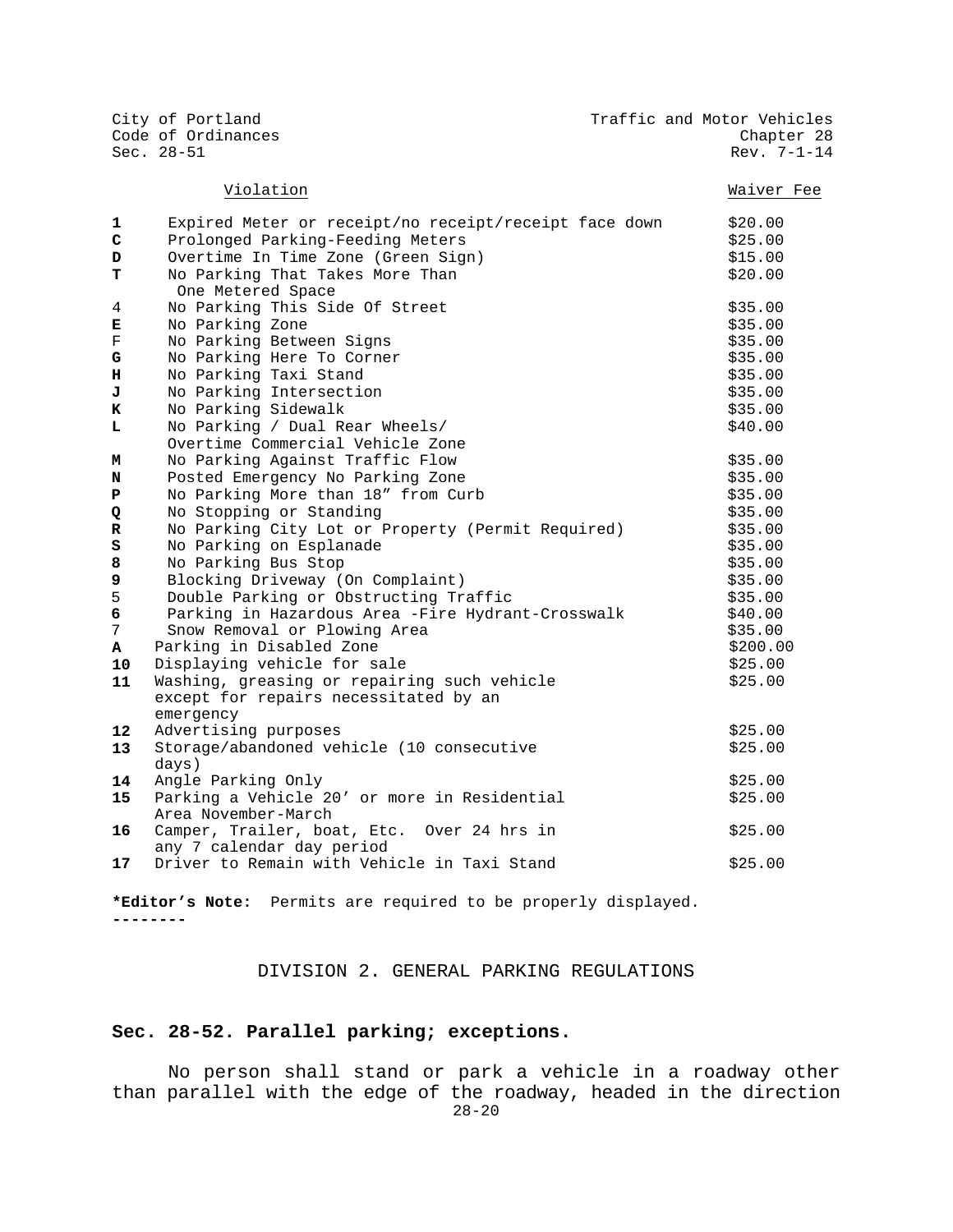City of Portland City of Portland Code of Ordinances<br>
Code of Ordinances Code Chapter 28 Rev. 7-1-14

of traffic, and with the curb-side wheels of the vehicle within eighteen (18) inches of the edge of the roadway, except upon those streets which have been marked or signed for angle parking, in which event vehicles shall be parked at the angle to the curb indicated by such mark or signs. (Ord. No. 183-97, 1-22-97)

**State law reference(s)--**Parking, 29 M.R.S.A. § 1111 et seq.

# **Sec. 28-53. Stopping, standing or parking prohibited at specific locations.**

No person shall stop, stand or park a vehicle in any of the following places, nor shall any person move a vehicle not owned by him or her into any of such places, except when necessary to avoid conflict with other traffic or in compliance with the directions of a police officer, parking control officer, other authorized person or traffic-control device:

- (a) On a sidewalk or esplanade, provided, however, that persons authorized to operate pushcarts pursuant to article II of chapter 19 shall not be prohibited from stopping, standing or parking such pushcarts on sidewalks or esplanades in the course of business and in accordance with the provisions of and limitations imposed pursuant to article II of chapter 19; and provided further, that between the sidewalk and roadway on the Eastern Promenade between Atlantic Street and North Street, parking in a driveway shall be permitted during an emergency declared under section 28-97;
- (b) In front of or within five (5) feet of the intersection of the side lines of a public or private driveway with the nearest roadway edge of pavement;
- (c) Within an intersection or within twenty-five (25) feet of an intersection;
- (d) Within ten (10) feet of a fire hydrant, except to the extent authorized as a taxicab stand by the city traffic schedule and appropriate signage;
- (e) On a crosswalk or within twenty (20) feet of the center of any crosswalk;
- (f) More than eighteen (18) inches from the curb;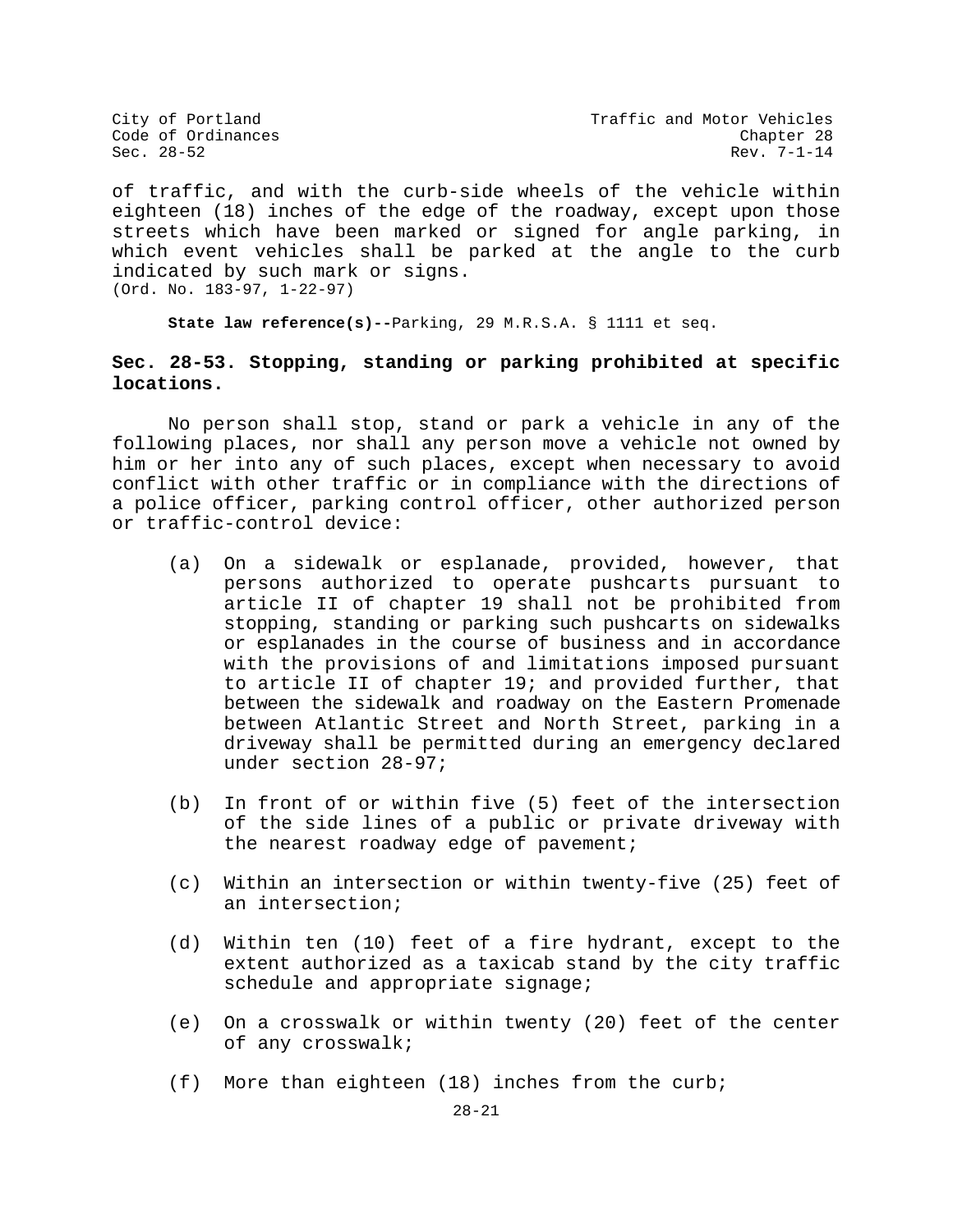- (g) Within thirty (30) feet upon the approach to any flashing beacon, stop sign or traffic-control signal located at the side of a roadway;
- (h) Between a safety zone and the adjacent curb or within thirty (30) feet of points on the curb immediately opposite the ends of a safety zone, unless the traffic engineer indicates a different length by signs or markings;
- (i) Within twenty (20) feet of the driveway entrance to any fire station and on the side of a street opposite the entrance to any fire station within seventy-five (75) feet of the entrance when properly signed;
- (j) Alongside or opposite any street excavation or obstruction when such stopping, standing or parking would obstruct traffic or interfere with said excavation;
- (k) On the roadway side of any vehicle stopped or parked at the edge or curb of a street or "double park," so-called;
- (l) At any place where official signs prohibit stopping or parking;
- (m) In front of a place of business for longer than one (1) hour between the hours of 9:00 a.m. and 5:00 p.m., except for Sundays and state and federally sanctioned holidays, unless a different regulation is provided by sign or by meter or by this chapter for such location.

(Ord. No. 183-97, 1-22-97; Ord. No. 275-97, 5-5-97)

## **Sec. 28-54. Overnight parking.**

(a) No person shall park a vehicle on any street between designated nighttime hours, 12:01 AM – 7:00 A.M., as described in Traffic Schedule XXXA and XXXB; and on any street between designated daytime hours of 10:00 AM – 2:00PM, as described in Traffic Schedule XXXIA, when signs prohibiting same have been posted. Signs prohibiting such parking shall be posted upon the direction of the traffic engineer for reasons of narrowness, traffic hazard, snow removal or other reasons pertaining to the health, safety or welfare of the general public. Effective June 1, 2018, on streets posted pursuant to the provisions of subsection (a); the restriction shall be suspended from June 1 to September 30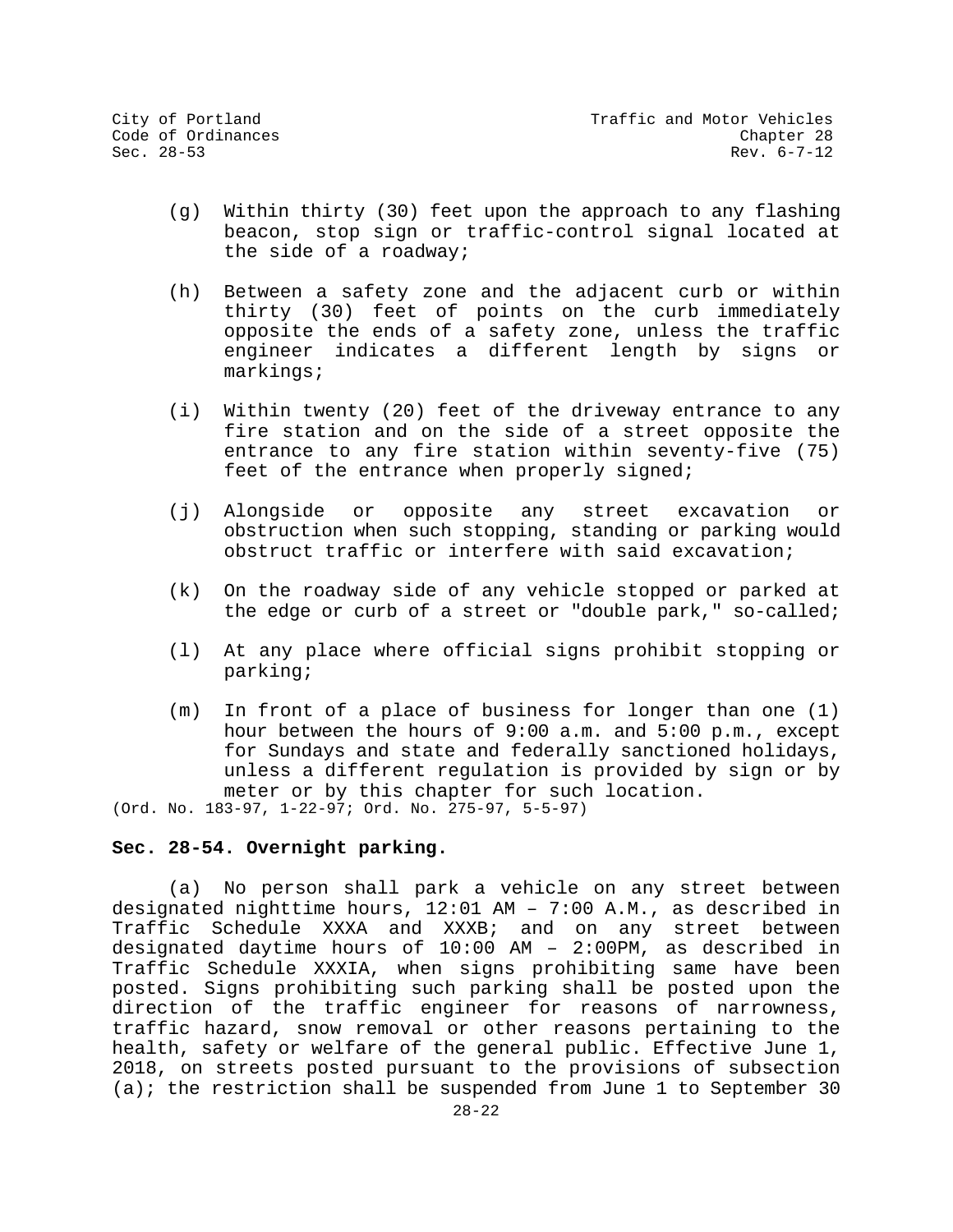City of Portland City of Portland Code of Ordinances<br>Code of Ordinances Code of Ordinances Rev. 11-20-2017

of each calendar year, unless posted by emergency order. The streets within Traffic Schedule XXXA, Service Area 3, shall be excluded from the suspension.

(b) On streets not posted pursuant to the provisions of subsection (a), parking shall be unregulated unless posted by emergency order between the hours of 12:01 a.m. and 7:00 a.m. of any day.

(c) On streets where one (1) side only of an entire block is so posted against parking that the effect is to prohibit parking during the hours of 12:01 a.m. and 7:00 a.m. every day, the provisions of subsection (b) shall not apply to the side of the street directly opposite the side where parking is so prohibited, and parking shall be permitted on such opposite side of the street unless such parking is otherwise specifically prohibited.

(d) Nothing in this section shall be construed so as to permit any vehicle to be parked or to be left parked on any street or way so as to interfere with or hinder the removal or plowing of snow by the city, nor to permit the parking or leaving of a vehicle parked in violation of any other section of this Code including but not limited to declarations of emergency pursuant to section 28-24(15).

(e) Subsections (b) and (c) shall not apply on streets where the traffic engineer has placed signs stating that parking is prohibited between specified nighttime hours on specified days. (Ord. No. 183-97, 1-22-97; Ord. No. 109-17/18, 11-20-2017)

#### **Sec. 28-55. Bus stops.**

(a) The driver of any urban or interurban bus shall not stand or park in any business district at any place other than at a bus stop, except that this provision shall not prevent the driver of any such bus from temporarily stopping in accordance with other stopping or parking regulations at any place designated for the purpose of and while actually engaged in loading or unloading passengers.

(b) The driver of any other bus except those described in subsection (a) shall not stop or stand upon any street in any business district.

(c) No person shall stop, stand or park a vehicle other than a bus in a bus stop when any such stop has been officially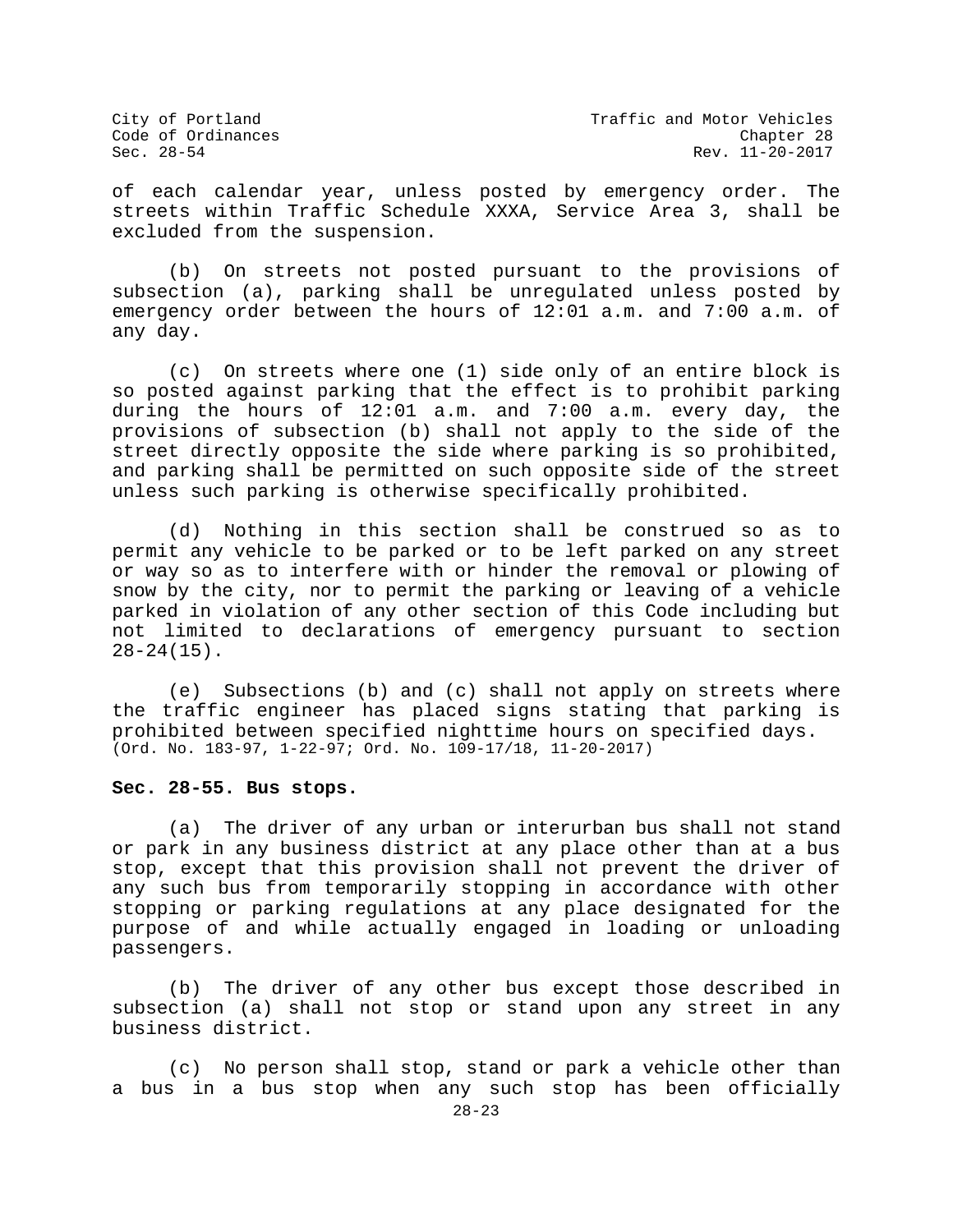designated and appropriately signed. (Ord. No. 183-97, 1-22-97)

## **Sec. 28-56. Passenger and loading zones.**

(a) No person shall stop, stand or park a vehicle for any purpose or period of time other than for the expeditious loading or unloading of passengers in any place marked as a passenger zone during the hours when the regulations applicable to such passenger zones are effective, and then only for a period not to exceed five (5) minutes.

(b) No person shall stop, stand or park a commercial vehicle for any purpose or length of time other than for the expeditious unloading and delivery or pickup and loading of materials in any place marked as a truck loading zone during the hours from 6:00 a.m. to 6:00 p.m. Use of a truck loading zone shall be limited to vehicles with commercial or combination plates from any state and in no case shall the stop for loading or unloading of materials exceed thirty (30) minutes without a special street occupancy permit from the city. (Ord. No. 183-97, 1-22-97)

## **Sec. 28-57. Unlawful parking for certain purposes prohibited.**

No person shall stop, stand or park a vehicle upon any street for the principal purpose of:

- (a) Displaying it for sale;
- (b) Washing, greasing or repairing such vehicle except for repairs necessitated by an emergency;
- (c) Advertising; or
- (d) Storage. "Storage," as used herein, shall mean parking a vehicle continuously upon any street in the same place for more than ten (10) consecutive days.

(Ord. No. 183-97, 1-22-97)

# **Sec. 28-58. Parking of trucks and certain other vehicles prohibited.**

(a) No person shall stop, stand or park any motor vehicle which exceeds twenty (20) feet in length in any area zoned residential pursuant to the zoning ordinance on any public street,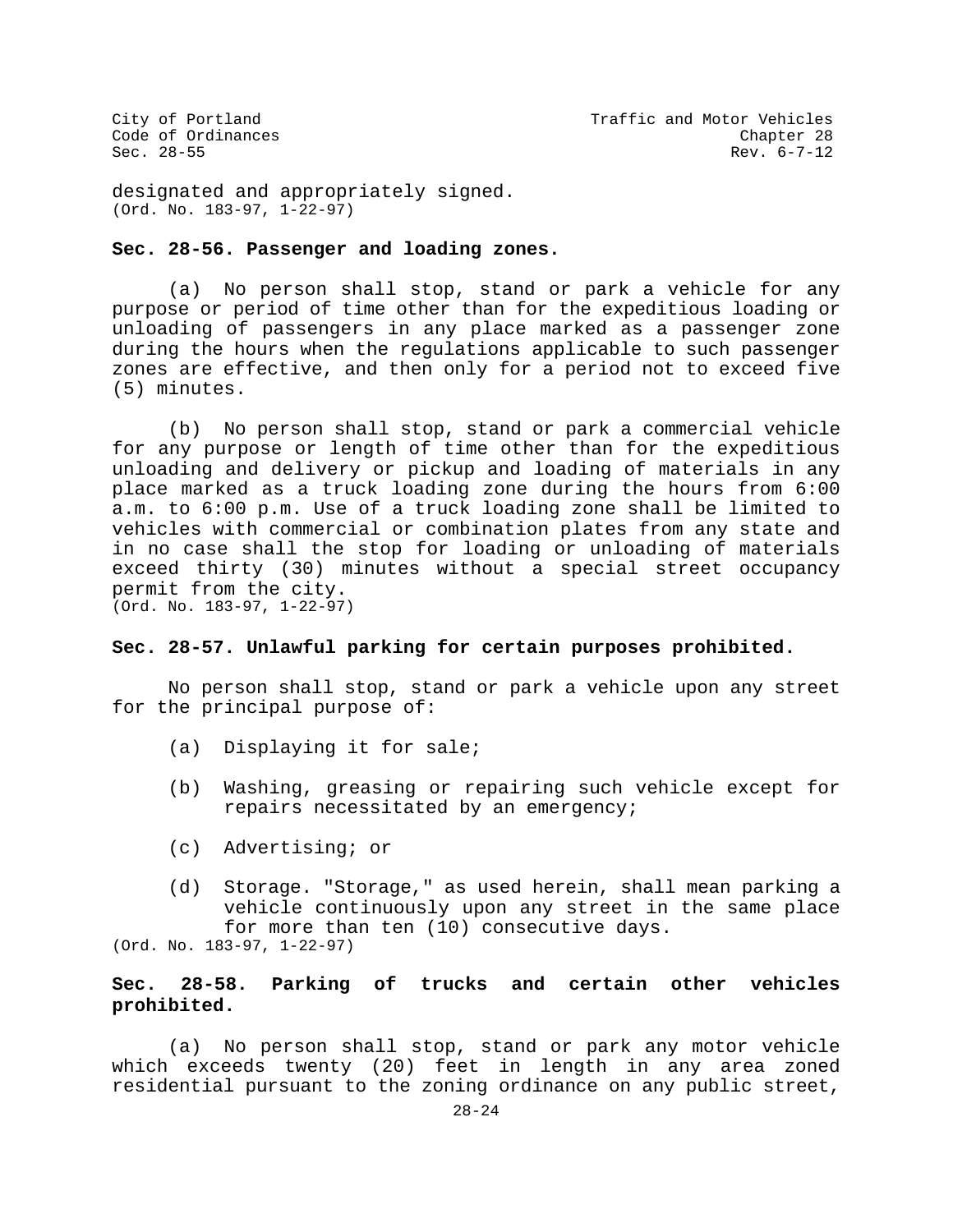public way, or publicly owned property, during the months of November through March.

(b) The above prohibition shall not apply when such vehicles are necessarily engaged in making deliveries, accepting or discharging passengers, loading or unloading cargo, or providing governmental, utility, emergency or other services to abutting properties. Furthermore, this section shall not apply to vehicles necessarily engaged in the construction, repair, or maintenance of public streets, public ways or publicly owned property.

(c) No person shall park any boat, camper, trailer, recreational vehicle, similar vehicle or any snowmobile on any<br>street for more than twenty-four (24) hours in any twenty-four (24) seven-calendar-day period. (Ord. No. 183-97, 1-22-97)

## **Sec. 28-59. Prima facie evidence of operation.**

No person shall allow, permit, or suffer any vehicle registered in his or her name to stop, stand or park in any street, way, highway, roadway or parkway under the control of the city in violation of any provision of this Code. The fact that a vehicle is unlawfully parked shall be prima facie evidence of the unlawful parking of such vehicle by the person in whose name such vehicle is registered.

(Ord. No. 183-97, 1-22-97)

#### **Sec. 28-60. Reservation of powers.**

Nothing contained herein shall be construed as prohibiting the city from providing for free parking space for loading and unloading, for taxicabs, bus stops, and for other purposes of similar nature. (Ord. No. 183-97, 1-22-97)

**Sec. 28-61. Reserved. Sec. 28-62. Reserved. Sec. 28-63. Reserved. Sec. 28-64. Reserved. Sec. 28-65. Reserved. Sec. 28-66. Reserved. Sec. 28-67. Reserved. Sec. 28-68. Reserved. Sec. 28-69. Reserved.**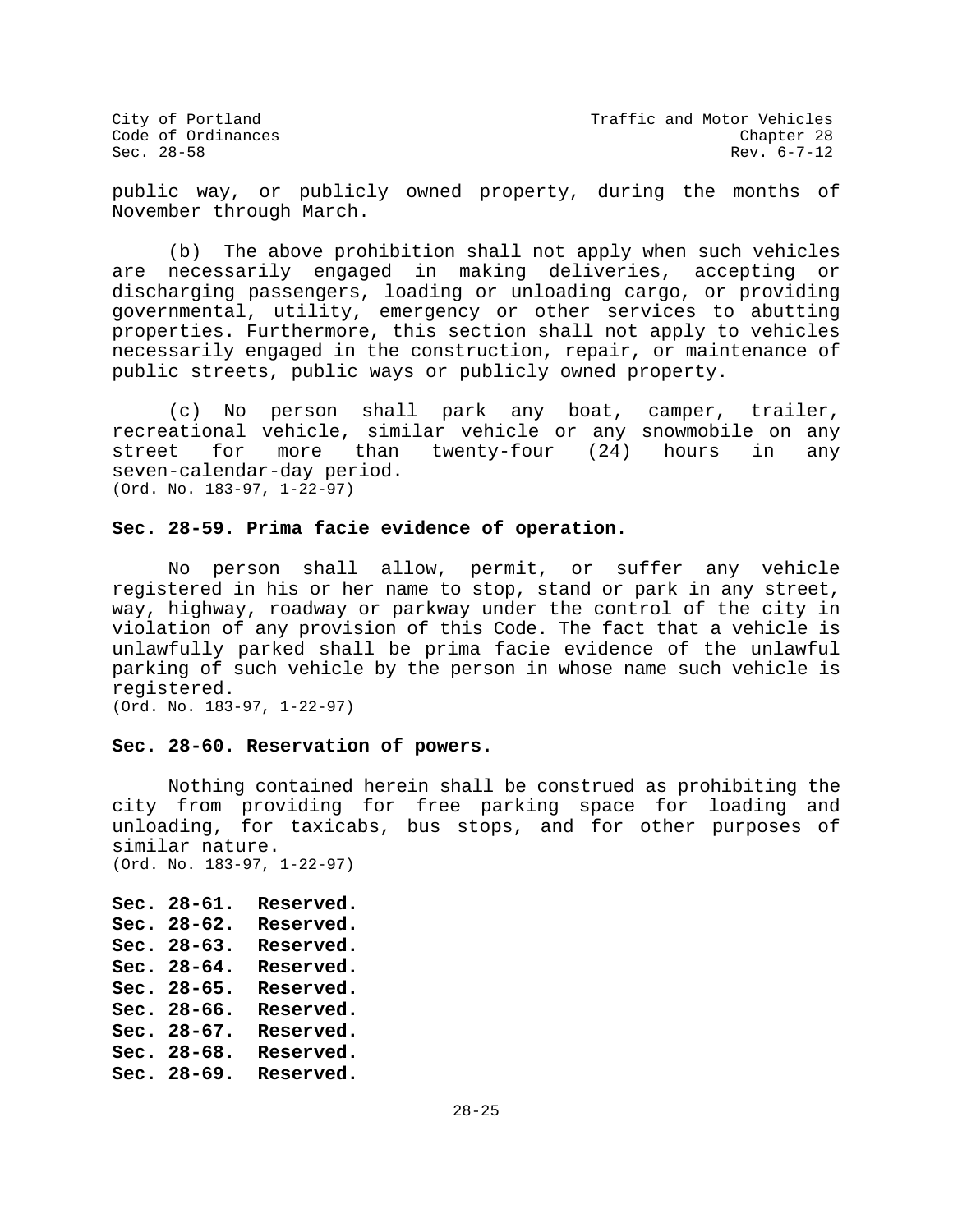**City of Portland Traffic and Motor Vehicles Sec. 28-70 Rev. 10-1-00**

**Sec. 28-70. Reserved. Sec. 28-71. Reserved. Sec. 28-72. Reserved. Sec. 28-73. Reserved. Sec. 28-74. Reserved. Sec. 28-75. Reserved. Sec. 28-76. Reserved. Sec. 28-77. Reserved. Sec. 28-78. Reserved. Sec. 28-79. Reserved. Sec. 28-80. Reserved.**

Code of Ordinances<br>Sec. 28-70

## DIVISION 3. PARKING METERS

## **Sec. 28-81. Designation of metered parking spaces.**

The traffic engineer is hereby authorized and directed to designate such parking spaces as he or she deems proper along the streets as designated for either single space or multi-space meter parking in the traffic schedule, and in each such space only one (1) vehicle shall be parked at any one (1) time. Such vehicle shall be so parked as to be entirely within the limits of each parking space.

(Ord. No. 183-97, 1-22-97; Ord. No.162-11/12, 5-7-12)

#### **Sec. 28-82. Installation of parking meters.**

The parking manager is hereby authorized and directed to place, install and remove single space or multi-space parking meters upon the curb side of parking spaces as designated by the traffic engineer under the provisions of section 28-81. (Ord. No. 183-97, 1-22-97; Ord. No.162-11/12, 5-7-12)

# **Sec. 28-83. Parking of vehicles in parking spaces; meter parking for those with disabilities.**

(a) *Paid parking spaces.* Except as provided herein, when parking a vehicle in a paid parking space, a person may park only:

(1) adjacent to the curb;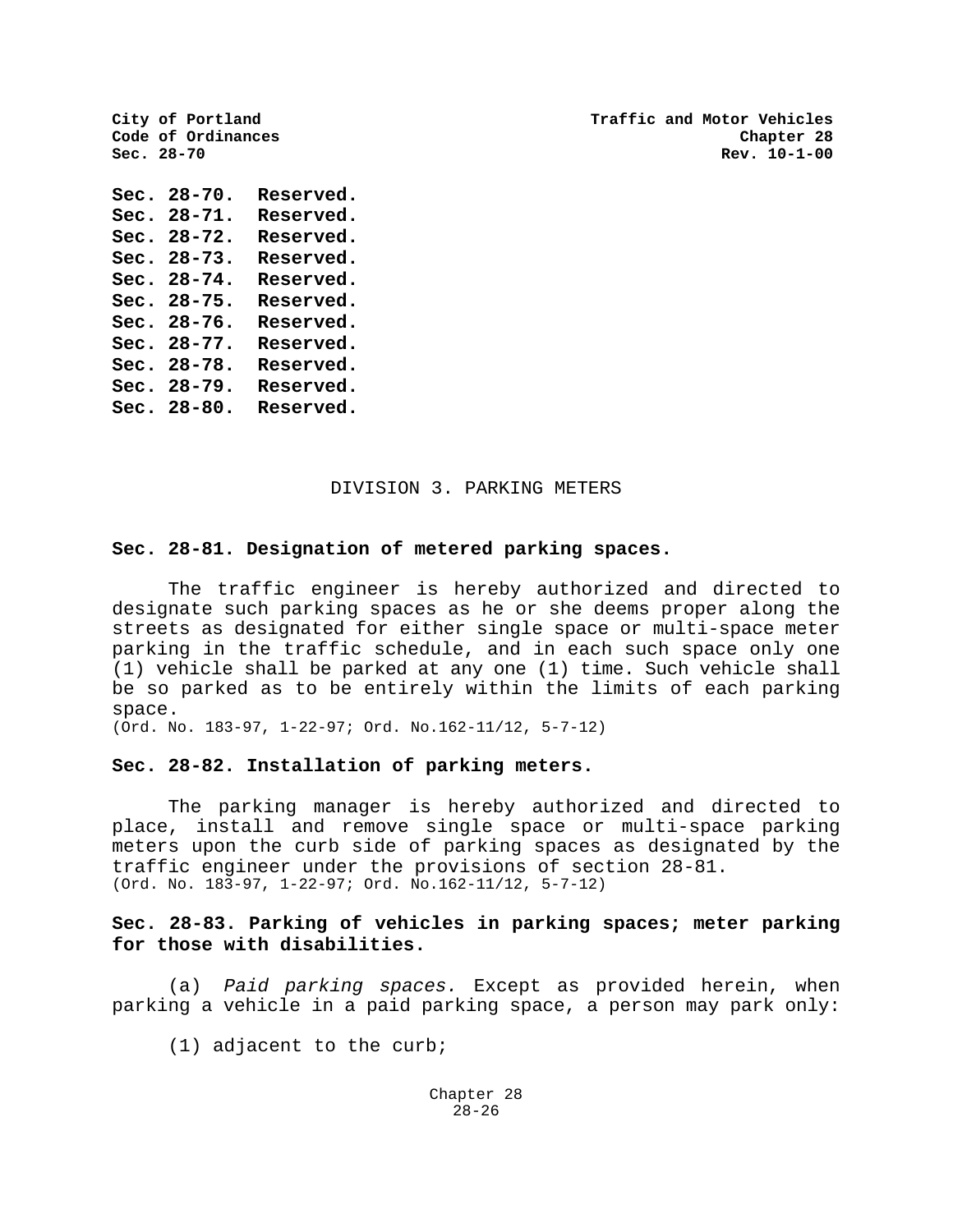(2) within the limits of the parking space, where delineated by lines, parking meters, or other method; and

(3) where the person has paid the parking fee for the entire amount of time the vehicle is parked in that space by any method approved by the City Manager.

(b) Parking fees shall apply only from 9:00 a.m. to 6:00 p.m., Monday through Saturday, Sundays and state and federally sanctioned holidays excluded.

(c) *Disabled person parking at meter.* Any motor vehicle or motorcycle registered by a disabled person is exempt from any parking meter fare in a paid parking space when the vehicle properly displays special designating plates or a hangtag issued under state law, and may park a length of time that does not exceed twice the maximum time limit otherwise applicable in said space.

(Ord. No. 183-97, 1-22-97; Ord. No. 162-11/12, 5-7-12; Ord. No. 246-17/18, 6-18-2018)

## **Sec. 28-84. Violations.**

It shall be unlawful for any person to:

(a) Cause, allow, permit or suffer any vehicle registered in the name of or operated by such person to be parked in any paid parking space without having paid the required parking fee by any method approved by the City Manager;

(b) Cause, allow, permit or suffer any vehicle registered in the name of or operated by such person to remain in a parking space beyond the period of legal parking time established for such parking space as provided in the traffic schedule, or, except as provided in Section 19-26, to make any payment for the purpose of parking beyond the maximum legal parking time designated by the parking meter or multi-space meter ("prolonged parking" or "feeding the meter");

(c) Cause, allow, permit or suffer any vehicle registered in the name of or operated by such person to be parked across any line or marking of a parking space or in such position that the vehicle shall not be entirely within the limits of the parking space or such that the parked vehicle otherwise impedes or obstructs the flow of traffic; the minimum fine for a violation of this section shall be fifty dollars (\$50);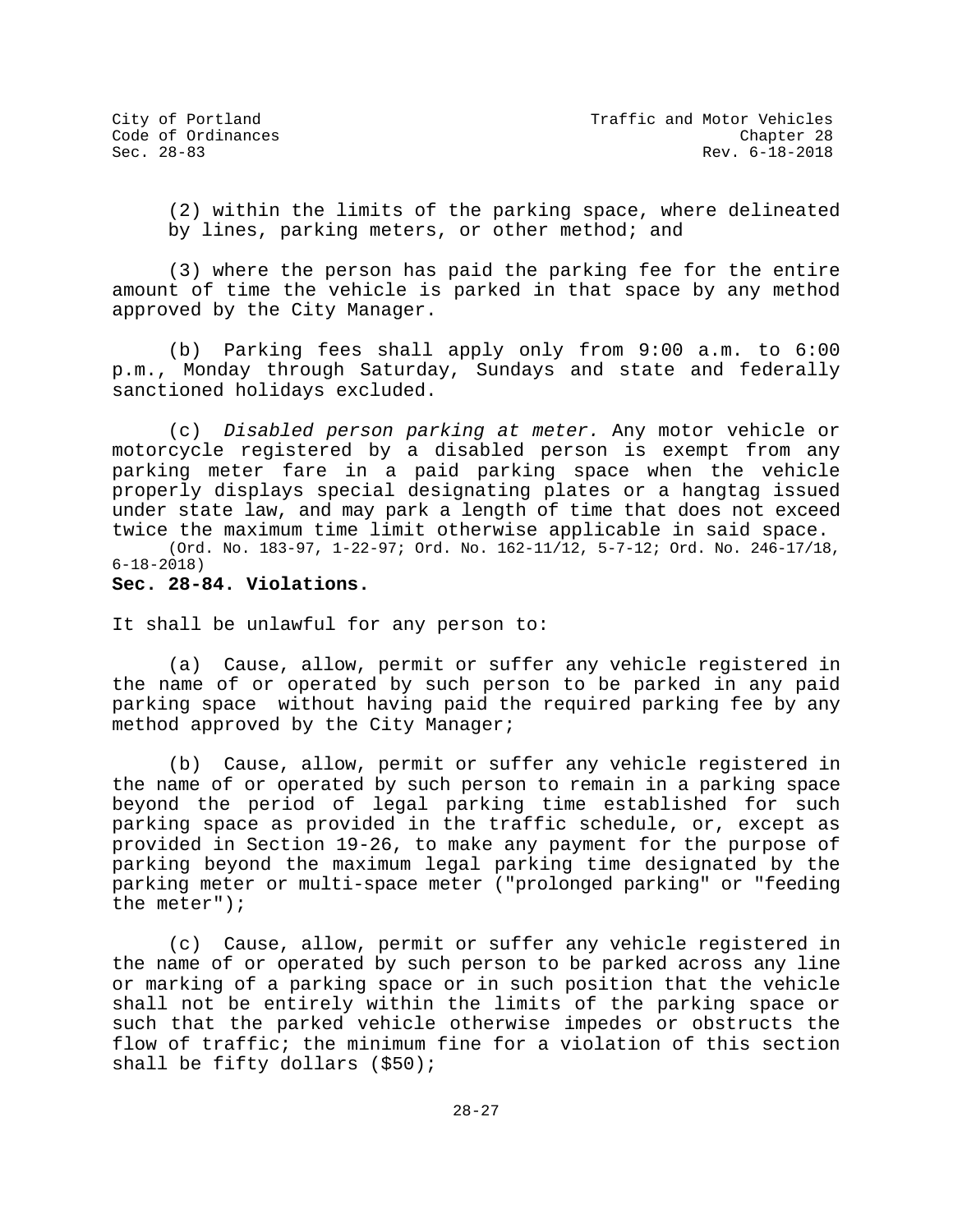(d) Deface, injure, tamper with, open or willfully break, destroy or impair the usefulness of any parking meter installed under the provisions herein;

(e) Deposit or cause to be deposited in any parking meter any slug, device, metallic substance or any other substitute for a coin of the United States;

(f) In the event of a violation of the provisions of subsections (a), (b), and (c) above, the fact that a vehicle is unlawfully parked shall be prima facie evidence of the unlawful parking of such vehicle by the person in whose name such vehicle is registered. The fact that a vehicle is in a paid parking space when the time indicated on a meter, time stamped receipt, mobile application, or other mechanism used by the City to monitor paid parking times has expired shall also be prima facie evidence that the vehicle has been parked in the parking space longer than the lawfully permitted period; or

(g) Cause, allow, permit or suffer any vehicle registered in the name of or operated by such person to be parked in any parking space utilizing a disability registration plate or removable windshield placard which has been tampered with or improperly<br>altered in any way. The minimum fine for a violation of this The minimum fine for a violation of this section shall be two hundred dollars (\$200). (Ord. No. 183-97, 1-22-97; Ord. No. 80-03/04, 10-20-03; Ord. No. 162-11/12, 5-7- 12; Ord. No. 54-13/14, 10-7-13; Ord. No. 83-13/14, 11-4-13; Ord. No. 246-17/18, 6-18-2018)

#### **Sec. 28-85. Report of violation.**

(a) It shall be the duty of the police officers of the city, and the parking control officers of the city, to report:

- (1) The state and registration number of such vehicle;
- (2) The time, date and street when such vehicle was found parked in violation of any of the provisions of this chapter;
- (3) Any other facts, such as the number of a single space parking meter, a knowledge of which is necessary to a thorough understanding of the circumstances attending such violation.
- (b) Each such officer or person shall also attach to such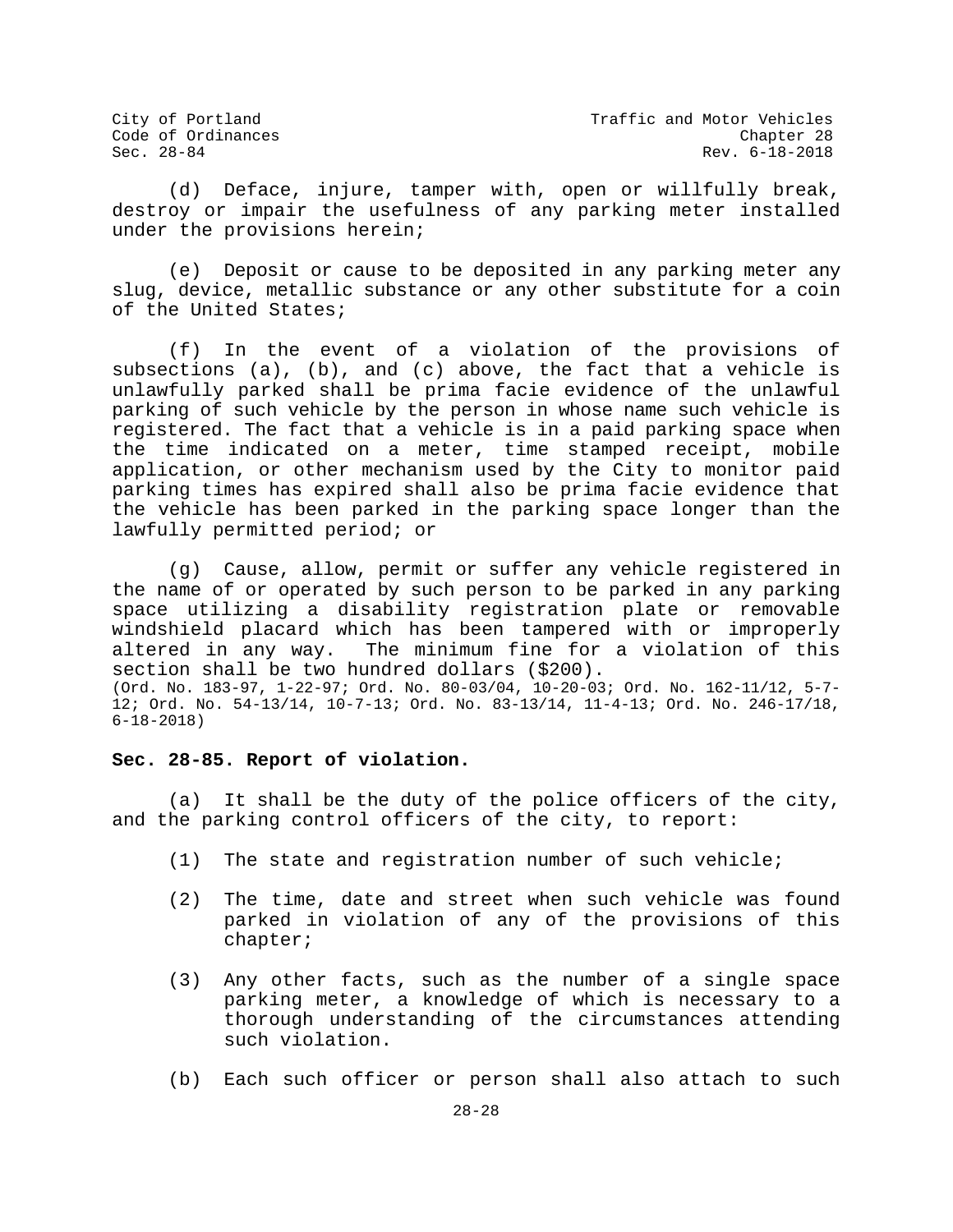City of Portland City of Portland Code of Ordinances<br>
Code of Ordinances Code Chapter 28 Rev. 11-7-13

vehicle a notice to the owner or operator thereof that such vehicle has been parked in violation of the provisions of this chapter. (Ord. No. 183-97, 1-22-97; Ord. No. 162-11/12, 5-7-12)

#### **Sec. 28-86. Parking meter rates.**

The rate for parking at a meter in the city shall be two dollars (\$2.00) per hour as follows: one and one-half (1.5) minutes for the first nickel  $(\$0.05)$ ; three (3) minutes for a dime  $(\$0.10)$ ; and seven and one-half (7.5) minutes for a quarter. The City Manager may charge a convenience fee in addition to the parking meter rates.

(Ord. No. 183-97, 1-22-97; Ord. No. 225-06/07, 5-21-07; Ord. No. 266-08/09, 7-1- 09; Ord. No. 162-11/12, 5-7-12; Ord. No. 245-16/17, 5-15-2017, Effective 7-1- 2017; Ord. No. 217-17/18, 7-1-2018; Ord. No. 246-17/18, 6-18-2018; Ord. No. 244- 18/19, 5-20-2019; Ord. No. 79-20/21, 9-21-2020)

**Sec. 28-87. Reserved. Sec. 28-88. Reserved. Sec. 28-89. Reserved. Sec. 28-90. Reserved.**

DIVISION 4. RESIDENTIAL AND BUSINESS-PEDESTRIAN PARKING PROGRAMS

## **Sec. 28-91. Residential parking permits.**

(a) Annual permit stickers, hereinafter "permits," may be issued to Portland residents for parking in excess of one-hour and two-hour limitations on public streets in residential areas, as defined by order of the city council, when parked within the defined residential parking district for which the permit is issued. All other parking regulations of the city apply, including without limitation parking meters.

(b) As used in this section, the following terms shall have the meanings ascribed to them:

- (1) *Resident* means a person who has declared or established residency in the city or has been domiciled in this city for a period of at least thirty (30) days.
- (2) *Residential area* means a contiguous or nearly contiguous area containing public streets and highways or parts thereof where residents dwell;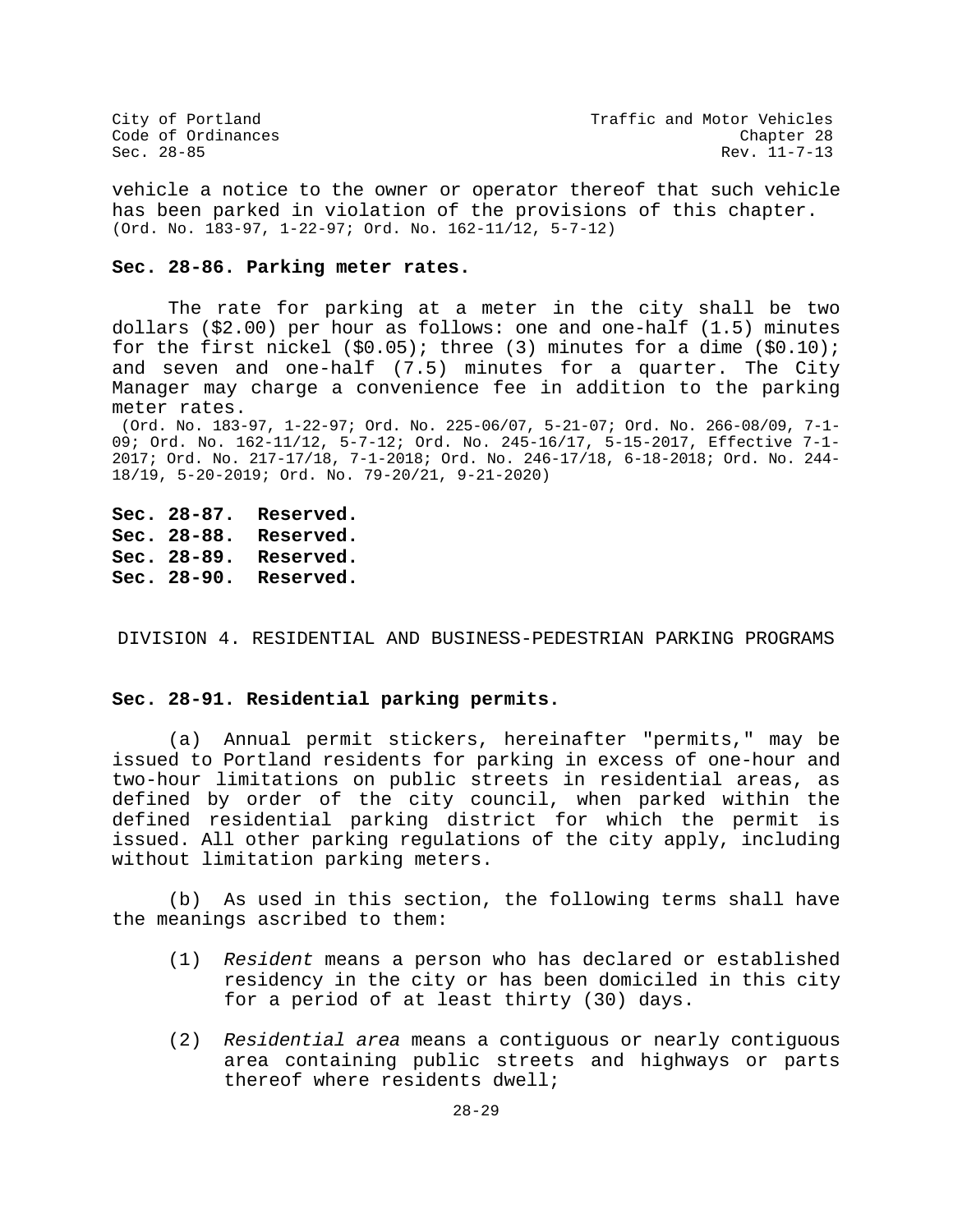- (3) *Resident motor vehicle* shall mean a registered motor vehicle owned or leased by a resident of the residential permit parking area and bearing a valid parking permit issued pursuant to this section. For purposes of this division, "lease" includes permanent assignment of a company vehicle to a resident, which vehicle principally garaged at that person's residence.
- (4) *Residential permit parking zone* shall mean a residential area designated as such by order of the city council.

(c) A residential area shall be deemed eligible for residential parking if the city council determines that parking therein is impacted by commuter vehicles. In determining whether an area identified as eligible for residential permit parking shall be designated as a residential permit parking zone, the city council shall take into consideration the following factors:

- (1) The extent of the desire and need of the residents for residential permit parking and their willingness to bear
- the administrative cost in connection therewith;<br>Proximity of the neighborhood to major "parking  $(2)$  Proximity of the neighborhood to major attractors" including employment centers, retail stores, universities, hospitals and tourist attractions;
- (3) Proximity of the neighborhood to transit service;
- (4) Scarcity of convenient off-street parking for residents;
- (5) The extent to which motor vehicles registered to persons residing in the residential area cannot be accommodated by the number of available off-street parking spaces;
- (6) Substantial use of neighborhood curb space by commuters and other nonresidents for parking;
- (7) Traffic, noise and safety problems caused by vehicles cruising for parking.
- (d) Permits shall be issued in the following manner:
- $28 30$ (1) *Eligibility for permit.* A person is eligible to apply for a residential parking permit if he or she owns or leases a motor vehicle and resides on property within or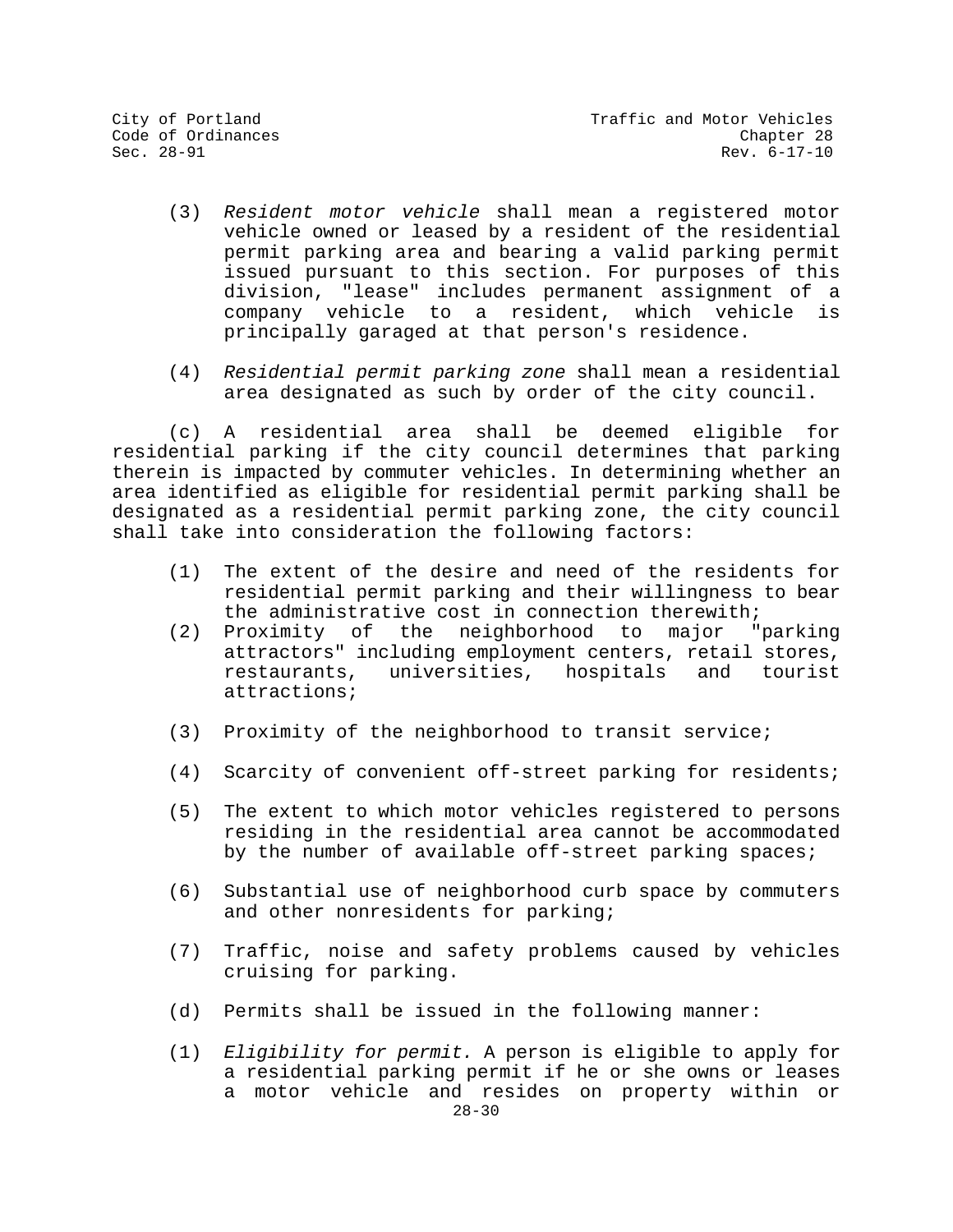immediately adjacent to a street, avenue or other location on which the residential parking provisions of this section are applicable.

- (2) *Residency; application for permit.*
	- a. *Residency.* Proof of residence in the residential parking zone in a form reasonably satisfactory to the parking manager or his or her designee must be presented at the time application is made. All<br>residents must comply with applicable state must comply with applicable registration and operator license requirements in Title 29-A, Section 101 et seq. in order to be eligible for a resident parking permit.
	- b. *Application.* The application for the permit shall contain the name of the owner or lessee of the motor vehicle; residential address; the make, model, and plate number of the motor vehicle; and the number and state of the driver's license of the applicant.
	- c. *Documents presented with application.* The following documents must be presented with the permit application:
		- (i) Vehicle registration, and, if applicable, the rental agreement for the vehicle or a letter from a company official on company letterhead indicating a vehicle has been permanently assigned to the applicant and is principally garaged at the applicant's residence; and
		- 28-31 (ii) A valid State of Maine driver's license showing applicant's address as being within the zone; or if no such license, a current student identification from a school located in Portland, or military identification, and their current driver's license; or a driver's<br>license from another state, proof of state, proof of residential property ownership within the zone to which the permit will apply and an affidavit, signed under oath, stating that the applicant will be residing within the zone for a period of at least five months and the address of the applicant's principal residence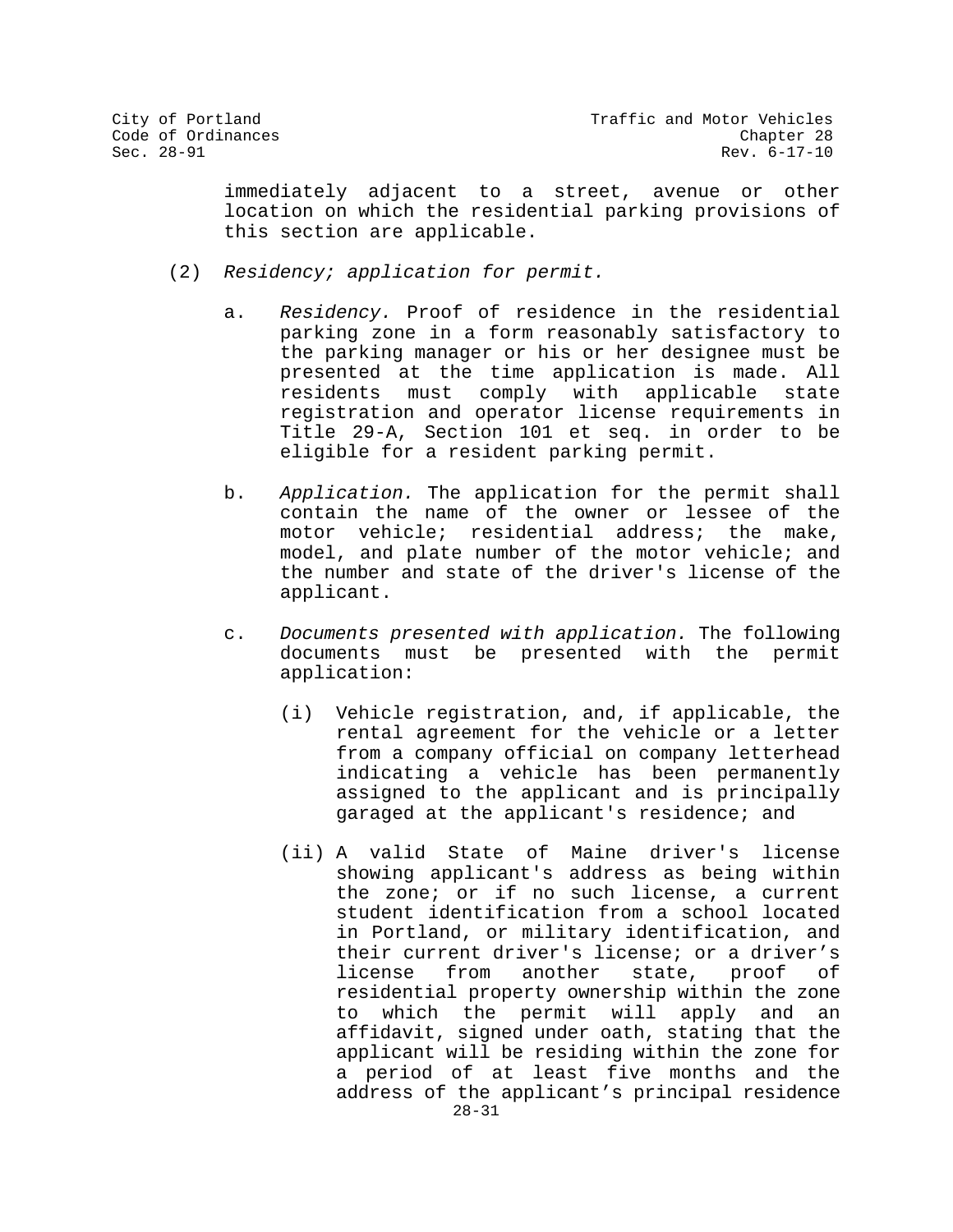in another state; and

(iii)Proof of current residency within the zone.

No permit shall be issued for any vehicle which has one (1) or more notices of violation of any parking regulation or regulations made pursuant to this chapter issued after January 1, 1978, for which there has been neither payment of waiver fees or issuance of court process, until such time as all waiver fees have been paid or court process issued with respect to said notices of violation.

An applicant for a permit based on five month residency shall pay an annual fee of \$50 for the permit.

- (3) *Permit stickers.* A permit shall be issued for a designated residential permit parking zone only after approval of the permit application by the parking manager or his or her designee. Annual permit stickers shall be issued from July 1 - June 30 and may contain such information as the parking manager may determine to be necessary from time to time, including without limitation the zone number if more than one (1) residential parking zone has been established pursuant to this section. Permit stickers must be displayed upon the lower center of the rear window.
- (4) *Replacement stickers.* Replacement stickers shall be issued only on proof of disposition or return of the old sticker.
- (5) *Renewal.* Permits may be renewed annually. Renewal of any permit or issuance of a new permit is to be treated as if an original issuance.

(e) The city council, by order, may authorize the establishment of residential parking permit programs applicable to specifically designated residential permit parking zones, with regulations as to the number of permits to be issued, the manner of issuance of the permits, the temporary or permanent nature of the program in the designated parking zone and such other conditions which are not in conflict with this section.

28-32 (f) A residential parking permit shall not authorize the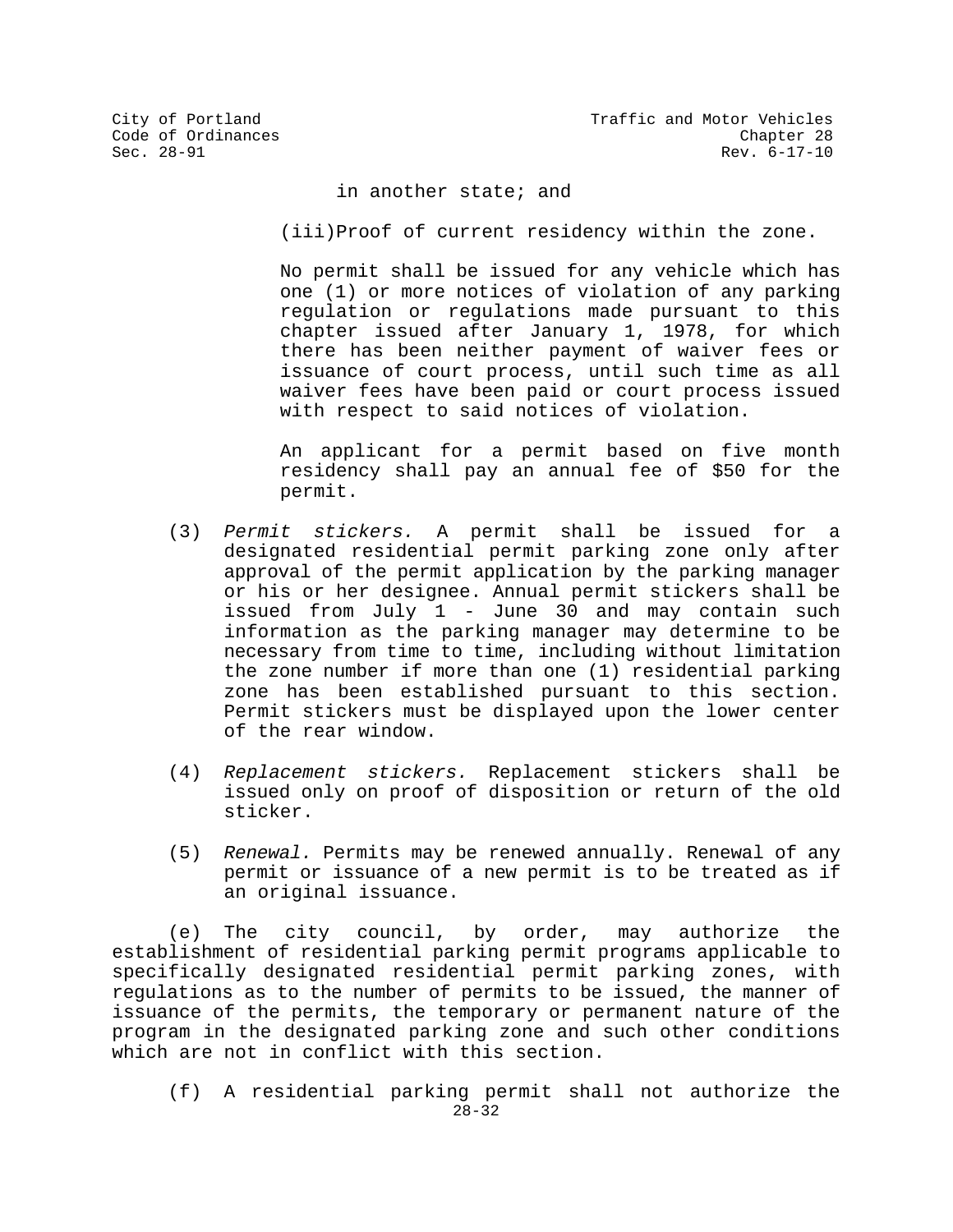holder thereof to park a motor vehicle in such places or during such times as parking of motor vehicles is prohibited or set aside for specified types of vehicles, nor exempt the holder from the observance of any traffic regulations other than a one (1) hour or two (2) hour parking limit within the residential permit parking zone.

(g) No person shall furnish any false information to the city in connection with the obtaining of any permit authorized hereunder. Any permit issued upon such false information or attached to a different vehicle shall be null and void. No person shall sell, lend or otherwise transfer any permit and any permit attempted to be so sold, lent or transferred shall become null and void. Any sticker attached to a vehicle which is sold or transferred to a new owner or lessee shall be removed from such vehicle prior to such sale or transfer.

(Ord. No. 183-97, 1-22-97; Ord. No. 48-02/03, 9-18-02)

**----------**

**\*Editor's Note—**Section 28-92 was repealed in its entirety pursuant to Council Order 226A-09/10 passed on May 17, 2010. **----------**

## **Sec. 28-92. Reserved.**

## **Sec. 28-93. Bayside student parking permits.**

(a) *Bayside Student Parking District*: Parking permits may be issued to full time students at Portland High School for use in the Bayside Student Parking District. Such permits will permit parking in excess of the one-hour and two-hour limits established by this Code within the Bayside Student Parking District on days when Portland High School is in session. All other parking regulations of the City, including, but not limited to, parking meter regulations, will remain in effect in the Bayside Student District.

(b) *Definitions*: As used in this section, the following words will have the meanings ascribed to them below:

- (1) *Bayside Student Parking District* means and includes the area described below:
	- North and South sides of Lancaster Street (Chestnut Street to Pearl Street)
	- East and West sides of Chestnut Street (Oxford Street to Lancaster Street)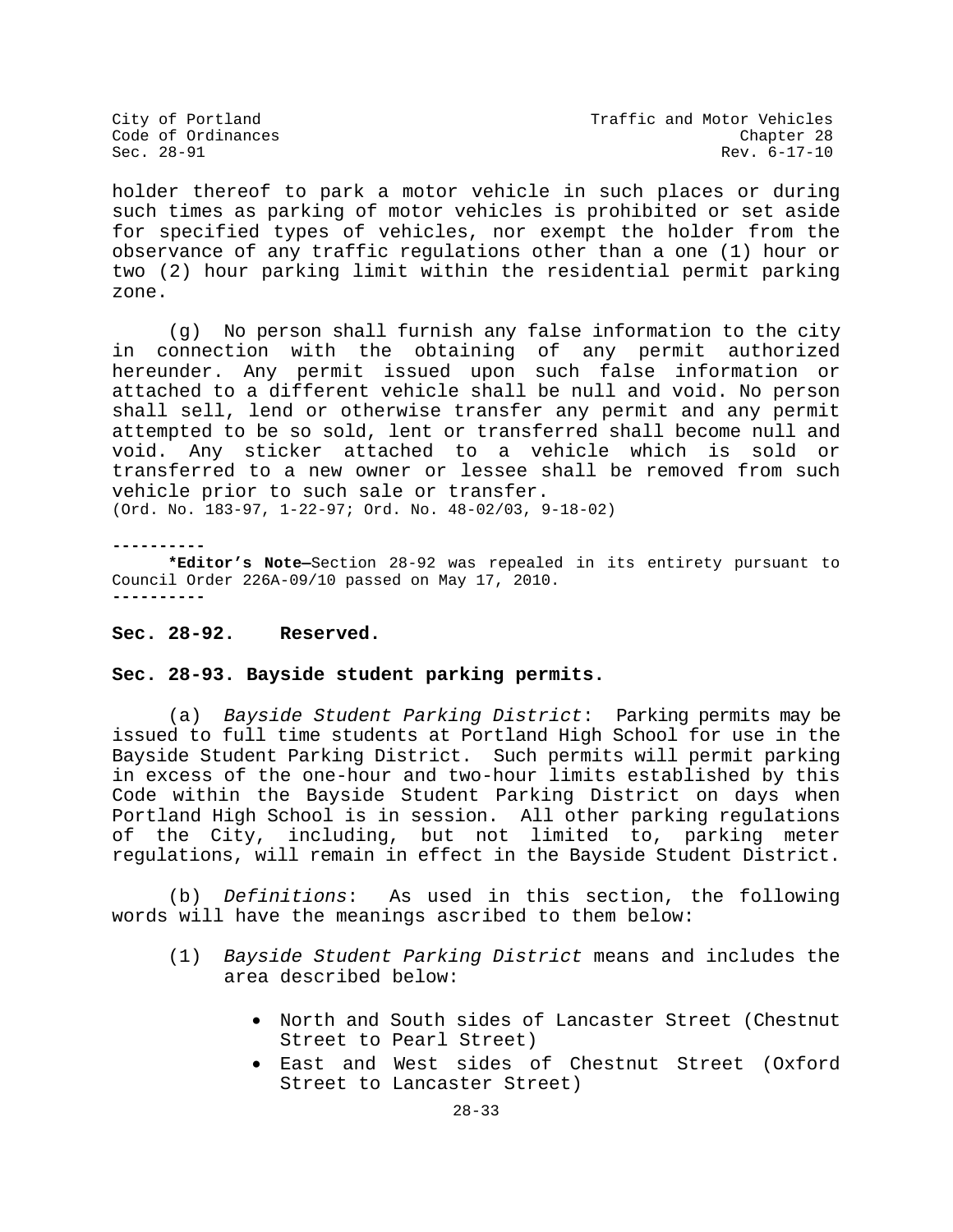- East side of Cedar Street (Oxford Street to Lancaster Street)
- North and South sides of Oxford Street (Elm Street to Stone Street)
- (2) *Full-time student at Portland High School* means a student attending Portland High School who is deemed to be eligible for a permit by the principal or his/her designee.
- (3) *Parking Manager* means the person appointed by the City Manager, pursuant to §28-41, to supervise the Parking Division.

(c) *Designation of District*: The City Council will designate the Bayside Student Parking District, taking into account:

- (1) the need for safe parking near Portland High School for its students;
- (2) the need of the Bayside Community and its willingness to support the District;
- (3) traffic, noise, and safety problems caused by vehicles cruising for parking;
- (4) the scarcity of convenient off-street parking for students at Portland High School; and
- (5) the enhancement of pedestrian safety in the District.
- (d) *Application for permit*:
- (1) *Application*. The application for the permit shall contain the name of the owner or lessee of the motor vehicle; residential address; the make, model, and plate number of the motor vehicle; and the number and state of the driver's license of the applicant.
- (2) *Documents presented with application*. The following documents must be presented with the permit application.
	- a. Vehicle registration, and, if applicable, the rental agreement for the vehicle or a letter from a company official on company letter head indicating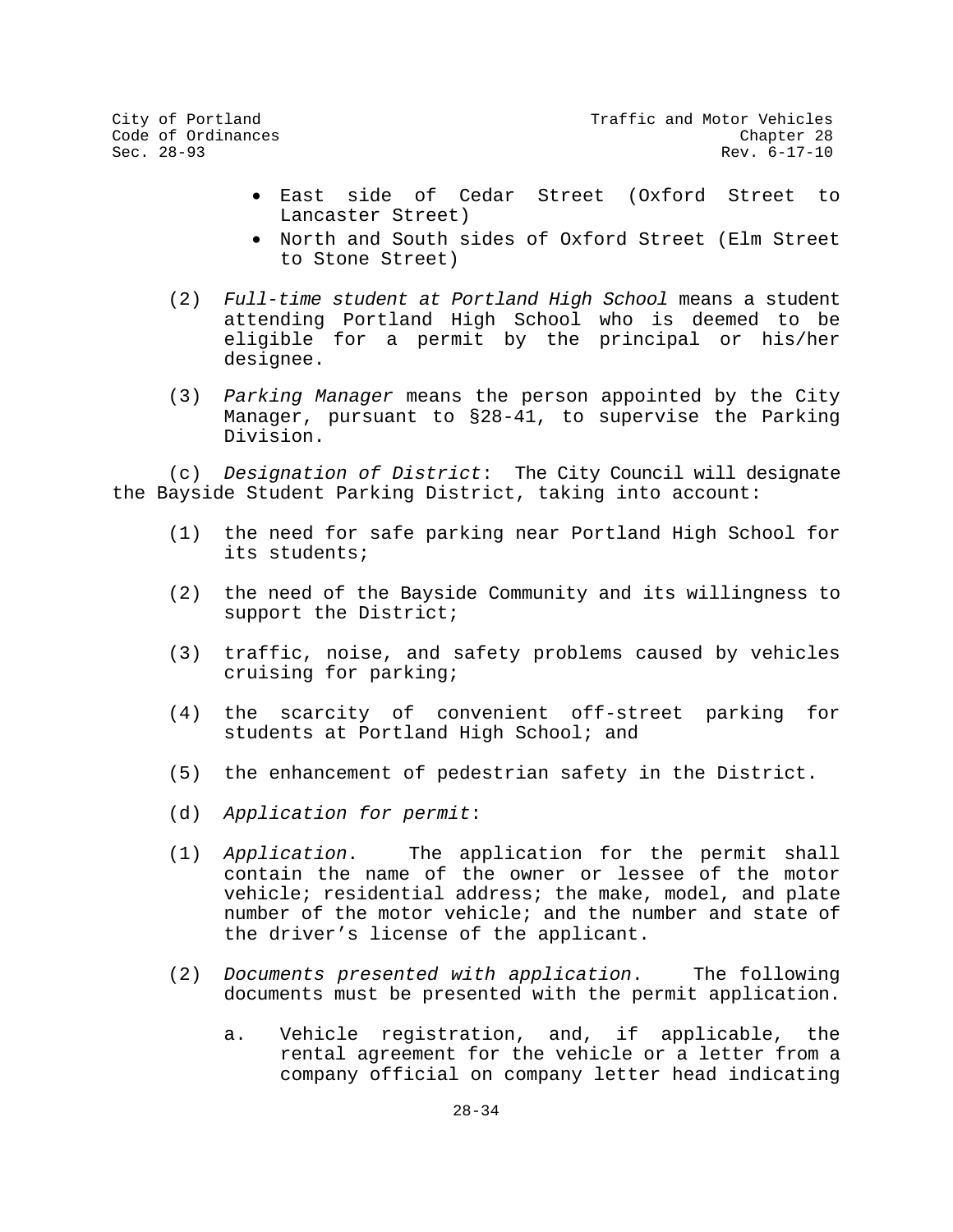City of Portland City of Portland Code of Ordinances<br>Code of Ordinances Code of Ordinances Rev. 6-17-10

> a vehicle has been permanently assigned to the applicant; and

- b. A valid State of Maine driver's license showing applicant's address; and
- c. evidence of the applicant's status as a full-time student at Portland High School.

(e) *Revocation*: The Parking Manager may revoke a permit issued to any vehicle which has one (1) or more notices of violation of any parking regulation or regulations made pursuant to this chapter, issued after January 1, 1978, for which there has been neither payment of waiver fees nor issuance of court process, until such time as all waiver fees have been paid or court process issued with respect to said notices of violations.

(f) *Issuance of sticker*: The Principal of Portland High School or his/her designee will issue a permit for student parking within the Bayside Student Parking District in accordance with these regulations. Such stickers will be issued for the period from September 1 to June 30, of each year, and will contain such information as the Parking Manager determines to be appropriate. Permit stickers must be displayed upon the lower center of the rear window.

(g) *Replacement stickers*: Replacement stickers will be issued only on proof of disposition or return of the old sticker.

(h) *Renewal*: Permits may be renewed annually. Renewal of any permit or issuance of a new permit will be treated as an original issuance.

(i) *Authority of City Council*: The City Council, by order, may promulgate regulations as to the number of permits to be issued, the manner of issuance of the permits, the temporary or permanent nature of the program in the designated parking district and such other conditions which are not in conflict with this section.

(j) *Limited Authorization*: A Bayside parking permit does not authorize the holder thereof to park a motor vehicle in such places or during such times as parking of motor vehicles is prohibited or set aside for specified types of vehicles, nor exempt the holder from the observance of any traffic regulations other than a one (1) hour or two (2) hour parking limit within the residential permit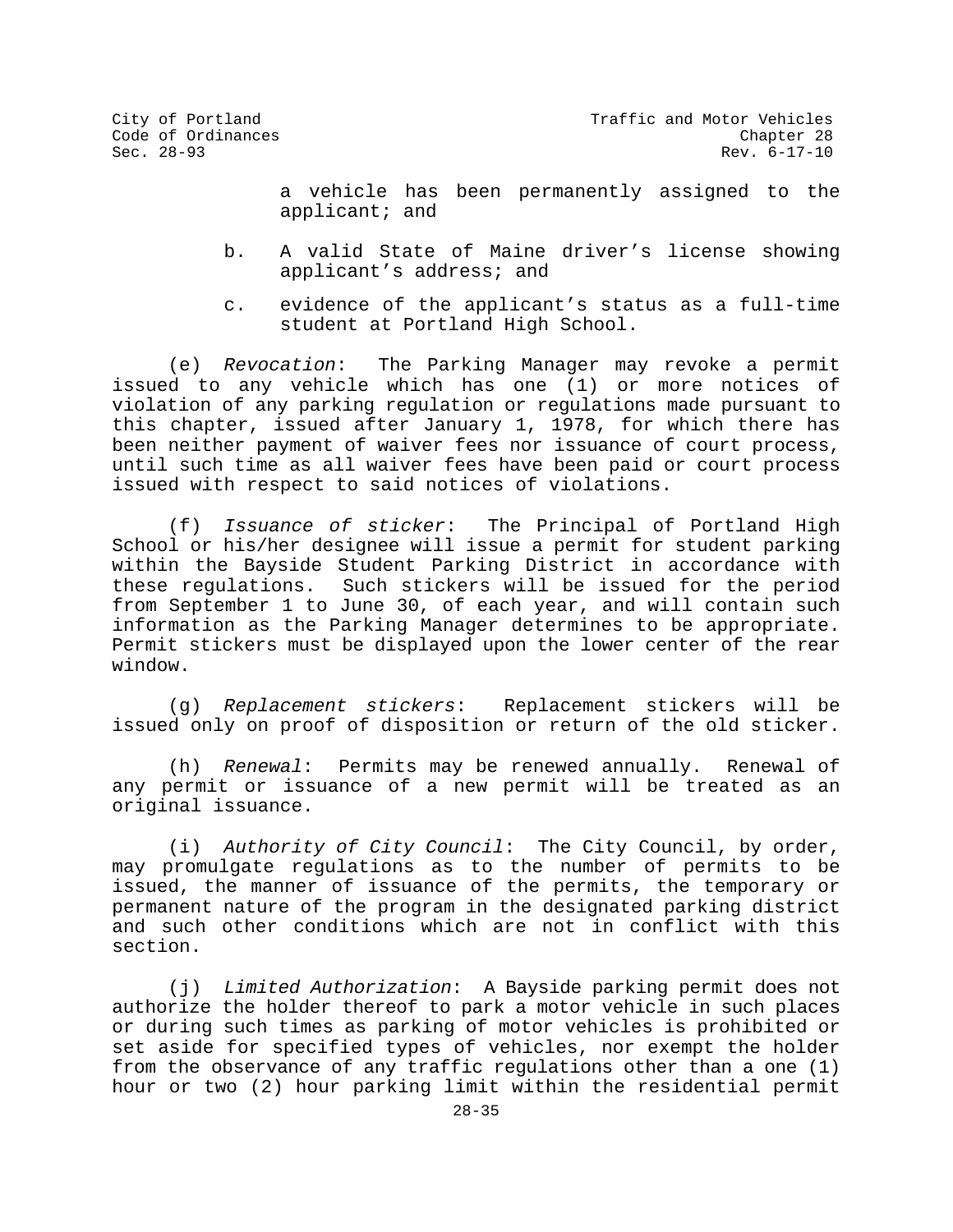parking zone.

(k) *No transfer*: No person shall furnish any false information either to the city or to the principal in connection with the obtaining of any permit authorized hereunder. Any permit issued upon such false information or attached to a different vehicle shall be null and void. No person shall sell, lend or otherwise transfer any permit. Any permit sold, lent or transferred will be null and void. Any sticker attached to a vehicle which is sold or transferred to a new owner or lessee shall be removed from such vehicle prior to such a sale or transfer. (Ord. No. 17-01/02, 8-20-01)

Sec. 28-94. Reserved

DIVISION 5. SNOW REMOVAL; PARKING BANS

# **Sec. 28-95. Obstruction to traffic because of lack of snow treads or chains.**

It shall be unlawful for any person to cause an obstruction to traffic by reason of inability to move a vehicle being operated by him or her because of snow or ice accumulation in a street when such vehicle has not been equipped with either snow tread tires, all-weather radials or tire chains. (Ord. No. 183-97, 1-22-97)

#### **Sec. 28-96. Interference with snow removal.**

No vehicle shall be parked at any time on any public street or way so as to interfere with or hinder the removal of snow from the street or way by the city by plowing, loading and hauling, and any person parking a vehicle in violation of a no parking sign placed on any street or way because of snow plowing, loading or hauling operations shall be guilty of an offense. Notwithstanding the imposition of a fine, the chief of police or his or her designee may also cause any vehicle so parked on any street or way so as to interfere with or hinder the removal of snow by plowing, loading or hauling to be removed from such street in accordance with the provisions of this chapter. (Ord. No. 183-97, 1-22-97)

**Sec. 28-97. Declaration of emergency parking ban.**

The city manager, or his or her designee, may declare an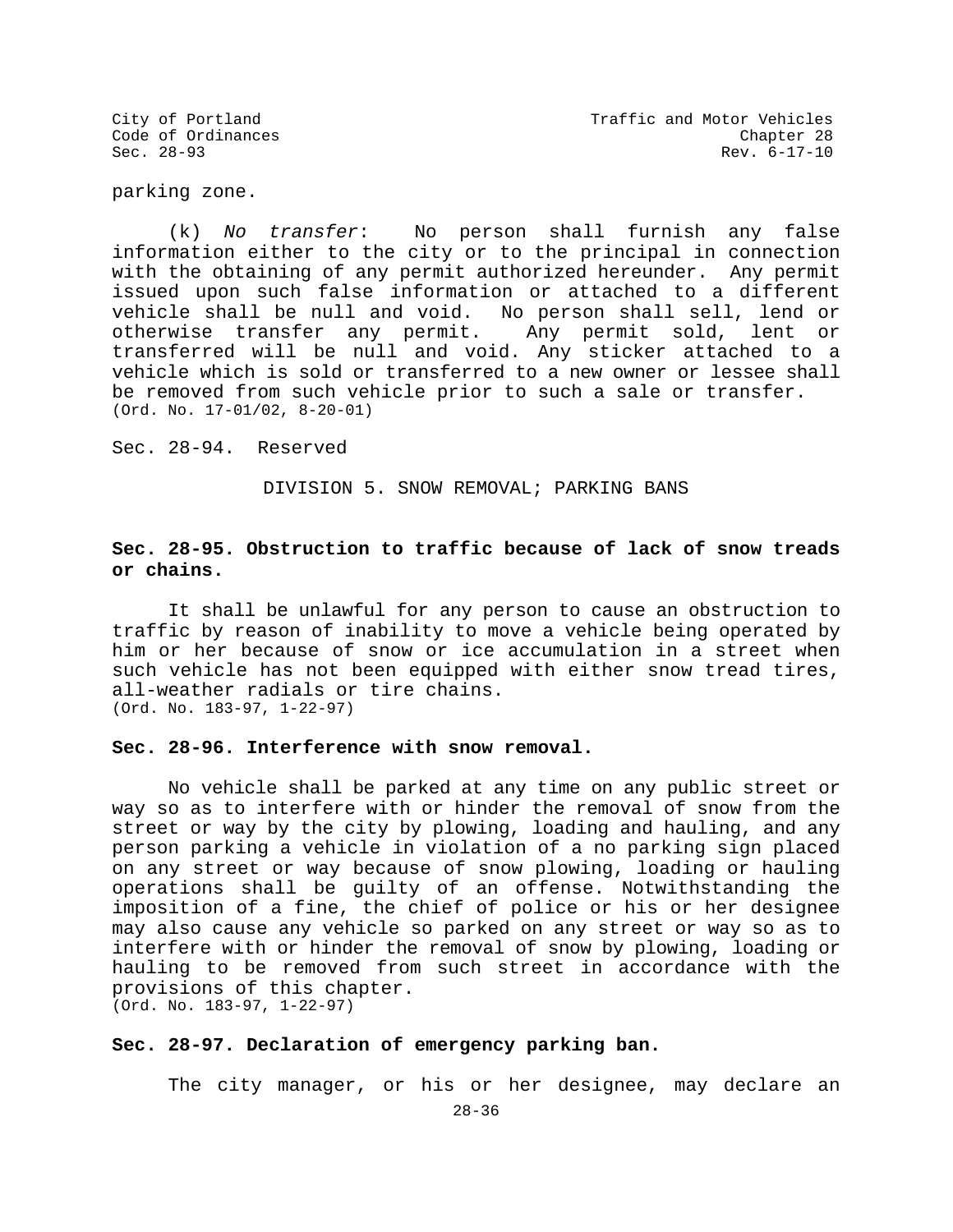City of Portland City of Portland Code of Ordinances<br>
Code of Ordinances Code Chapter 28 Rev. 6-17-10

emergency parking ban. The declaration of an emergency parking ban may be made applicable to all city streets or only to certain streets or streets within a defined perimeter. Such a declaration of emergency shall be for the purpose of plowing or removing snow or ice which has accumulated, or for other good cause stated in the declaration of the parking ban. Any such declaration shall be reduced to writing as soon as practicable thereafter, stating the reasons therefor. The declaration shall be made no less than six (6) hours prior to the starting time of the ban. Such declaration shall be communicated to such representatives of the communications media as the city manager may direct. Notwithstanding the declaration of a ban on parking for the plowing or removal of snow or ice accumulations, such a declaration shall not be applicable to any location free of all snow and ice from one (1) curb to the opposite curb for an entire block. (Ord. No. 183-97, 1-22-97)

## **Sec. 28-98. Violation of emergency parking ban.**

It shall be unlawful for any vehicle to be or remain parked on<br>street, including any unaccepted street, subject to a any street, including any unaccepted street, subject declaration of emergency no parking under section 28-97 during the effective time of such declared emergency. (Ord. No. 183-97, 1-22-97, Ord. No. 109-03/04, 12-3-03)

**Sec. 28-99. Reserved. Sec. 28-100. Reserved.**

DIVISION 6. TOWING AND IMMOBILIZATION OF VEHICLES

## **Sec. 28-101. Applicability.**

(a) *In general.* Any vehicle of any kind or description parked upon a public street of the city at any place, in any manner, or for any length of time prohibited by this Code, or during any emergency parking ban declared by the city manager as provided in this chapter, may be removed by, or under the direction of or at the request of, any police officer of the city to a garage, storage place, or to city property within the limits of the city or within a radius of five (5) miles from Portland City Hall and impounded therein until the towing and storage fees established by article IV of this chapter are paid, and, until the requirements of this division are met. Such police officer may use such force as may be necessary to enter the vehicle and cause the same to be placed in a condition to be moved and may summon a licensed tow operator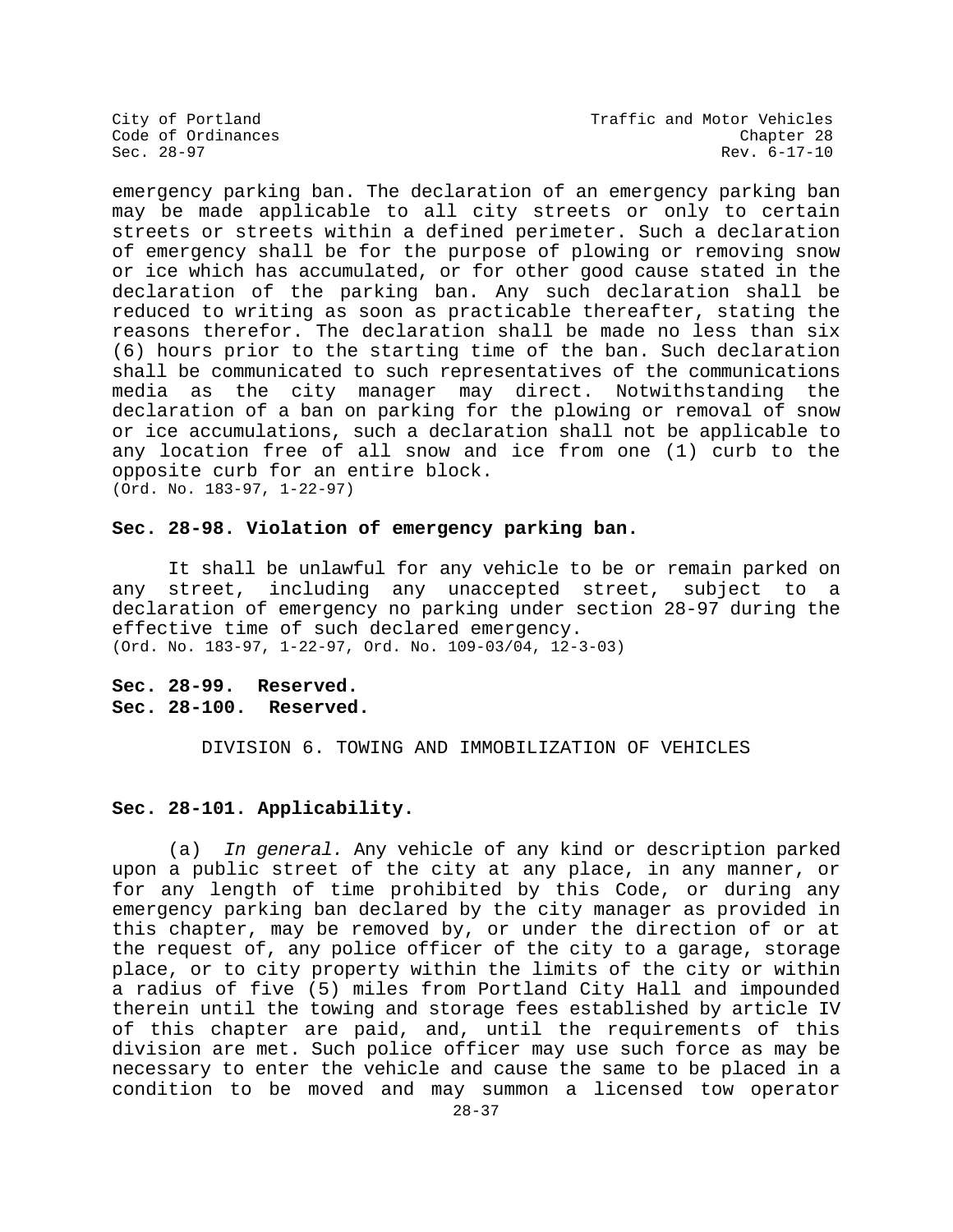pursuant to the provisions of article IV of this chapter for such purpose.

(b) *Scofflaw.* Any vehicle which has accumulated three (3) or more notices of violation of any parking regulation or regulations made pursuant to this chapter for which there has been neither payment of waiver fees nor issuance of court process and which is then parked in violation of any such provision may, at the option of any city police, parking control or other officer authorized to enforce the parking regulations of the city, be immobilized in place or may be removed and stored pursuant to the provisions of this chapter until all waiver fees established pursuant to 30-A M.R.S.A. § 3009 for all such outstanding notices of violations and also the charges authorized by article IV have been paid or until the requirements of section 28-103(b) or (c) have been met. If impoundment by immobilization is utilized, a charge of fifty dollars (\$50.00) shall be charged and paid prior to such release. (Ord. No. 183-97, 1-22-97; Ord. No. 6-16-05; Ord. No. 97-06/08, 11-20-06)

## **Sec. 28-102. Procedure for removal; notice to owner.**

(a) The police or parking control or other officer requesting removal of a vehicle under this article shall at the time of such removal notify the dispatcher of the intended storage location of the subject motor vehicle. Such information shall be recorded by the dispatcher for the use of the chief of police or director of finance.

(b) The owner of a vehicle shall be notified of its removal in accordance with the provisions of article IV of this chapter.

(c) The owner of such removed vehicle may obtain its release in accordance with the provisions therefor in this article and article IV of this chapter. (Ord. No. 183-97, 1-22-97)

## **Sec. 28-103. Release of vehicles.**

Any person having custody of a motor vehicle pursuant to the provisions of this chapter or having the means to release such immobilized vehicle shall not release it until the individual requesting its release presents satisfactory evidence of his or her right to possession and signs a receipt therefor, and:

(a) The director of finance or the chief of police certify that all waiver fees and all charges described in this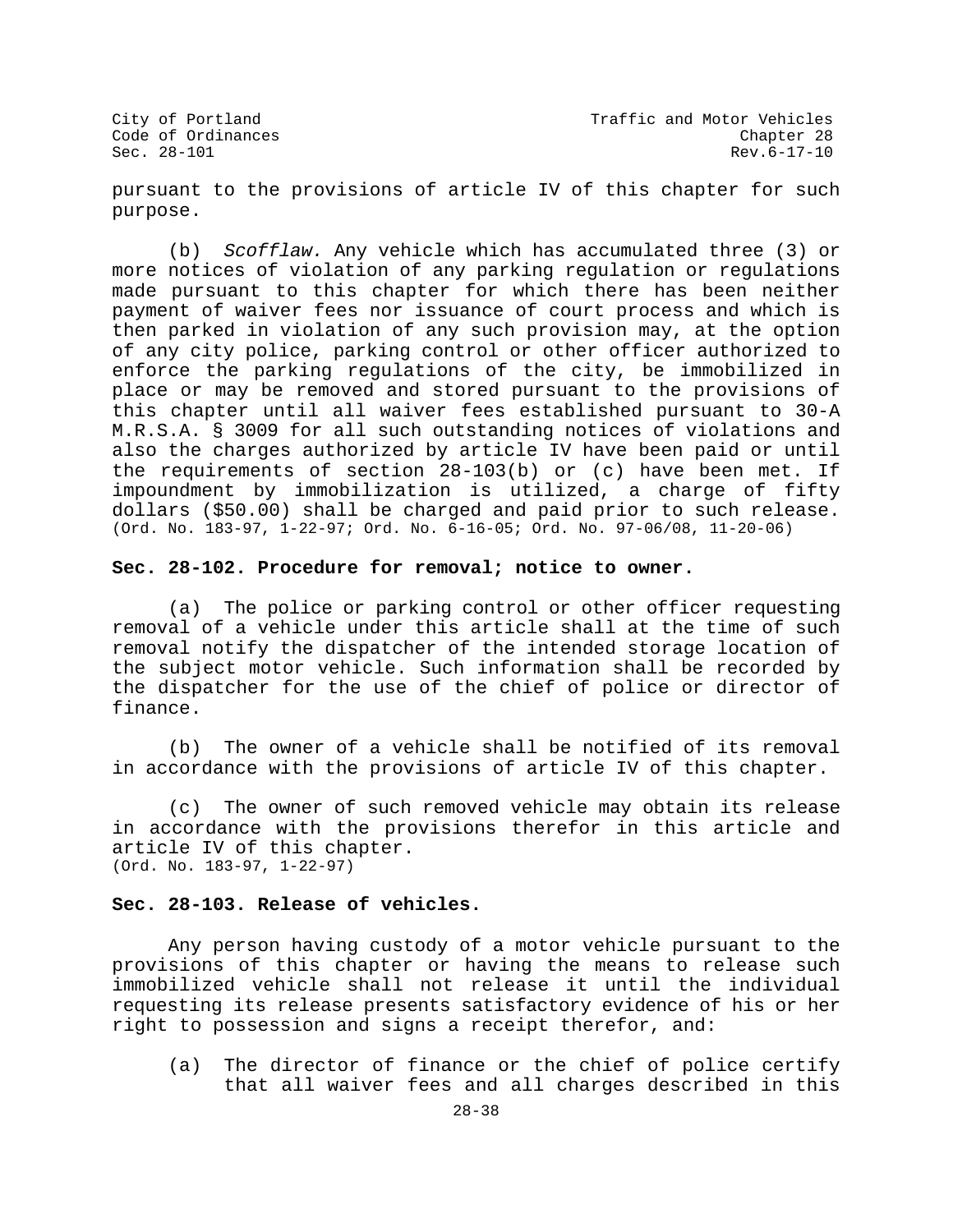chapter have been paid, including all costs for immobilization or for towing, notice preservation, and storage of the vehicle as established pursuant to article IV; or

- (b) Until the director of finance shall certify the posting of a bond equal to the total waiver fees which should have been remitted for the overdue notices of violations<br>and other charges set forth in subsection (1) in subsection hereinabove; or
- (c) Upon certification of the chief of police or his or her designee that such person has both demonstrated that he or she is unable to pay the accumulated waiver fees by reason of poverty, having provided satisfactory proof of such status, and accepted service of process initiating a court proceeding to determine his or her liability for the prescribed penalty for such alleged violations of this chapter and such person pays all charges set forth in subsection (a) above, other than the waiver fees.

(Ord. No. 183-97, 1-22-97)

## **Sec. 28-104. Bond.**

Whenever any person requests the right to post bond pursuant to section 28-103(b), such bond shall be given in cash and a receipt given therefor. Such bond money shall be refunded in the amount of the waiver fee for each alleged violation of this chapter upon acceptance by such person of service of process initiating a court proceeding to determine his or her liability for the prescribed penalty for such alleged violation of this chapter. Any bond shall be forfeited unless the person posting it requests and accepts service of such process from the chief of police within thirty (30) days of posting unless prevented from so doing by the actions or inaction of the city. (Ord. No. 183-97, 1-22-97)

## **Sec. 28-105. Refund of charges for impoundment.**

(a) Whenever any person obtains a determination from a court of competent jurisdiction that the vehicle was not parked in violation of this chapter at the time it was impounded pursuant to this division, such person shall be reimbursed for the charges for immobilization, or for towing and storage pursuant to article IV of this chapter if paid, and if such charges have not then been paid they shall be promptly paid or canceled by the city.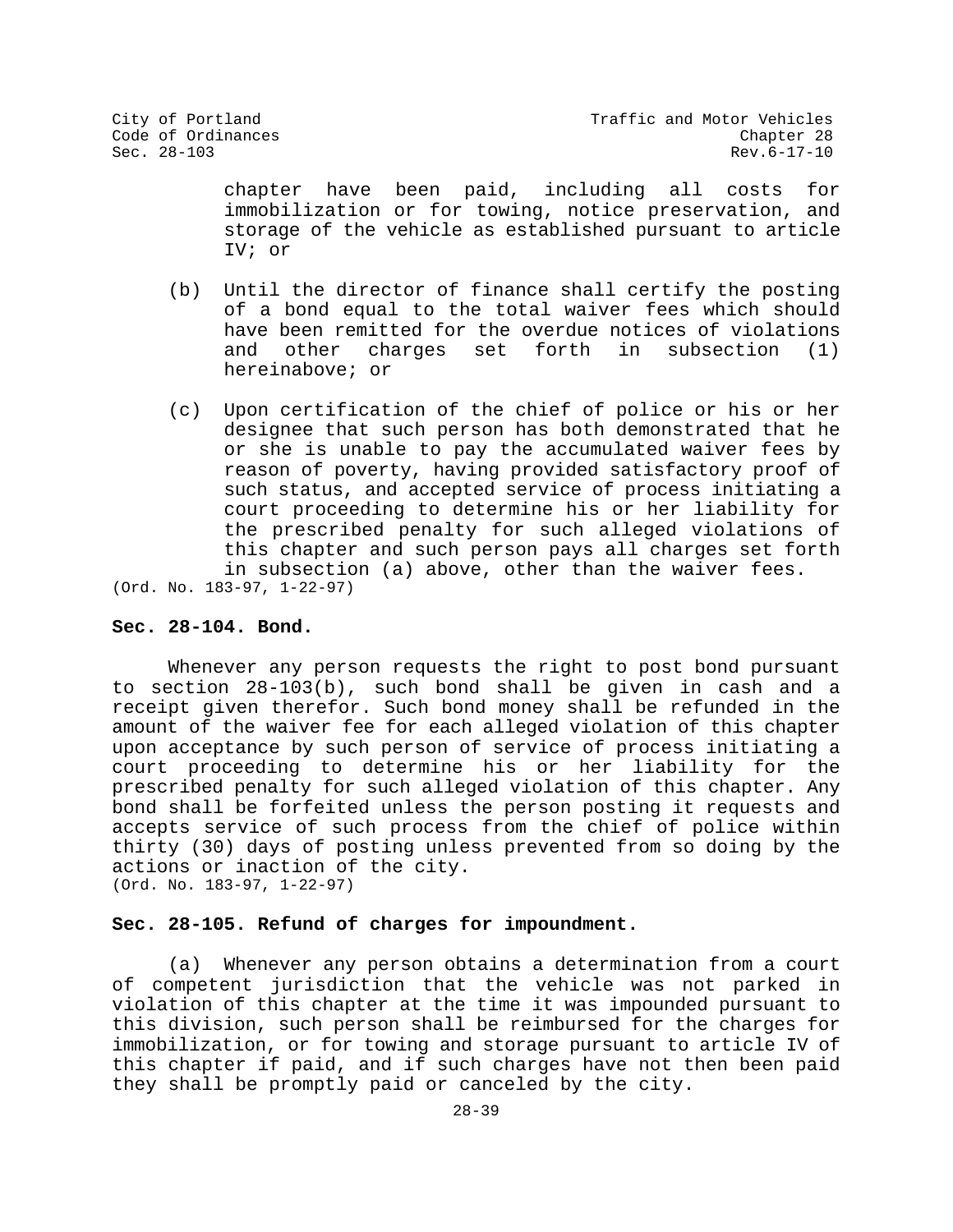(b) The city manager, or a person designated by him or her to hear complaints, shall order a refund of towing and storage fees to any owner of a vehicle which is removed solely by reason of declared snow emergency, where it is determined that the vehicle was towed less than six (6) hours after declaration of the emergency snow ban by the city manager. Liability of the city shall be limited to refund of towing and storage charges.

(c) Except as otherwise provided in paragraphs (a) and (b) above, the city shall have no liability for damage that may be caused for removal of a vehicle or for any towing or storage charges. (Ord. No. 183-97, 1-22-97)

## **Sec. 28-106. Interference with enforcement.**

It shall be unlawful for any person to tamper with or to attempt to remove any immobilizing device attached to a vehicle or to obstruct or attempt to prevent the removal of a vehicle as provided in this division. (Ord. No. 183-97, 1-22-97)

**Sec. 28-107. Reserved. Sec. 28-108. Reserved. Sec. 28-109. Reserved. Sec. 28-110. Reserved.**

DIVISION 7. TAXICAB STANDS

## **Sec. 28-111. Established.**

Taxicab stands for the parking of taxicabs shall be located in the city as designated by order of the city council on the city's traffic schedule. (Ord. No. 183-97, 1-22-97)

## **Sec. 28-112. Permit to use.**

Any person seeking the privilege of using any taxicab stand shall make application in writing to the Chapter 30 Licensing Authority, and the Chapter 30 Licensing Authority shall grant such permits as it approves.

(Ord. No. 183-97, 1-22-97; Ord. No. 165-15/16, 3-7-2016)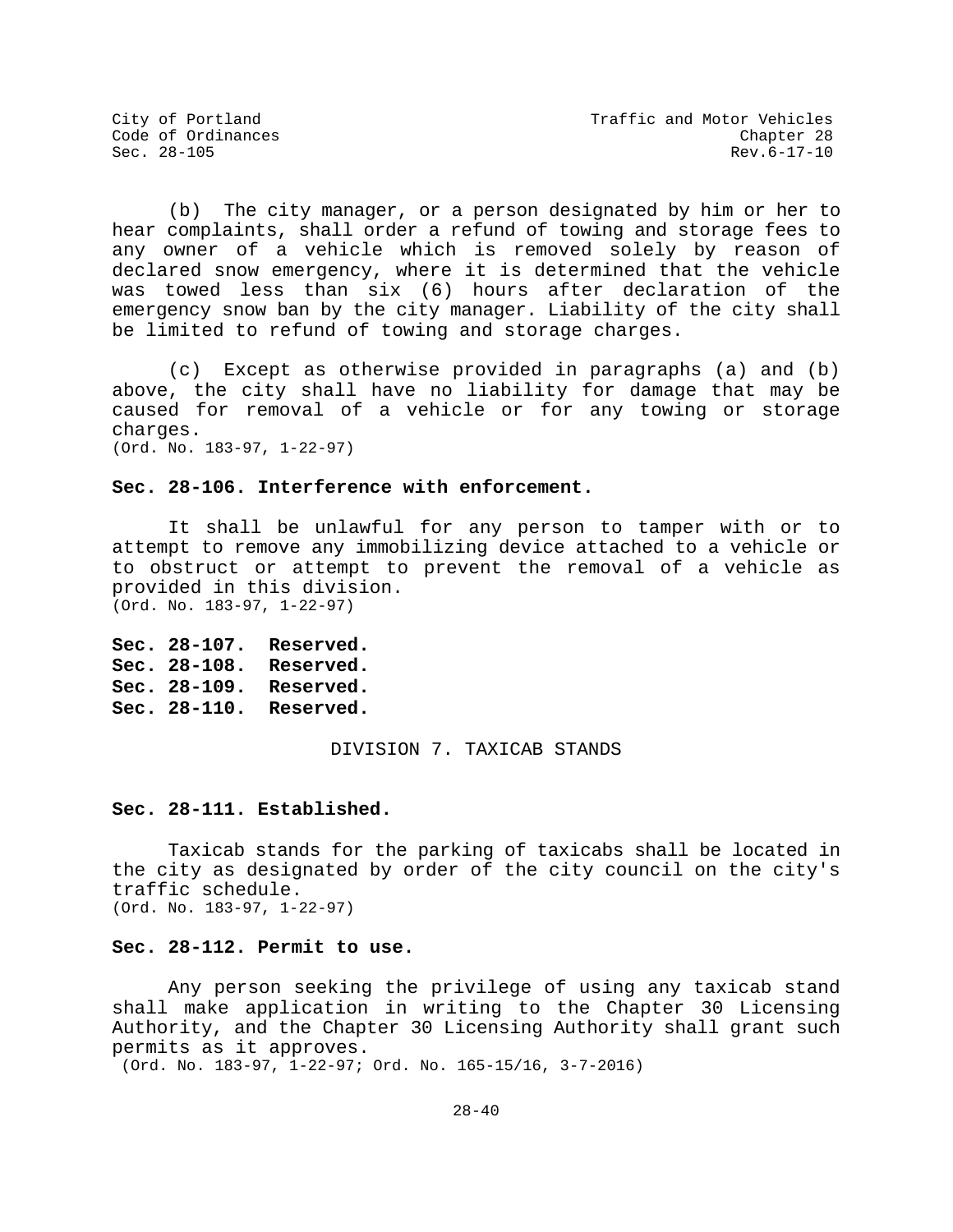City of Portland City of Portland Code of Ordinances<br>Code of Ordinances Code of Ordinances Rev. 11-1-07

## **Sec. 28-113. Drivers to remain in vehicle.**

Drivers of taxicabs or public vehicles shall remain in the driver's seat while the vehicle is occupying a taxicab stand, except while assisting a passenger to enter or exit the vehicle or to load or unload a passenger's baggage.

- (Ord. No. 183-97, 1-22-97)
- **Sec. 28-114. Reserved.**
- **Sec. 28-115. Reserved.**
- **Sec. 28-116. Reserved.**
- **Sec. 28-117. Reserved.**
- **Sec. 28-118. Reserved.**
- **Sec. 28-119. Reserved.**
- **Sec. 28-120. Reserved.**

#### **ARTICLE IV. LICENSING OF TOW OPERATORS**

#### **----------**

**\*Editor's note--**The schedule of tow fees is set by the City in Order 108-17/18, November 20, 2017 as follows:

- **ORDERED**, that the schedule of maximum rates permitted to be charged vehicle owners by wreckers for specified services listed below adopted pursuant to Chapter 28, Sections 275 and 303 (**NOTE:** now Section 125) of the Portland City Code, and by Council Order 30-88/89, dated June 7, 1989 and amended on May 16, 1994, January 19, 2000, Order 155- 04/05, February 2, 2005, Order 161-07/08, March 3, 2008, and by Order 14-13/14 on July 15, 2013 is hereby replaced and amended as follows:
	- 1. Towing of Vehicles or All-Terrain Vehicles

\$100.00 per non-accident tow. \$125.00 per accident tow. \$105.00 for any vehicle with dual tires on the rear axle.

**When a vehicle is off-road, submerged, rolled over or otherwise requires special equipment for retrieval before it can be towed, a charge of \$80 may be assessed in addition to the towing fee. If the recovery takes longer than one hour, a rate of \$80 per hour after the first hour may be charged.**

2. Once a wrecker has hooked a vehicle to the wrecker, a vehicle owner may take possession of his vehicle if the wrecker has not started to leave the scene with the vehicle and if the owner pays a \$30.00 fee in cash to the wrecker driver. Upon such payment, the wrecker shall release the vehicle. towing fee shall be charged if the owner arrives to move his<br>vehicle prior to the wrecker hooking up to the vehicle. In vehicle prior to the wrecker hooking up to the vehicle. the case of a police-requested tow and to the extent possible,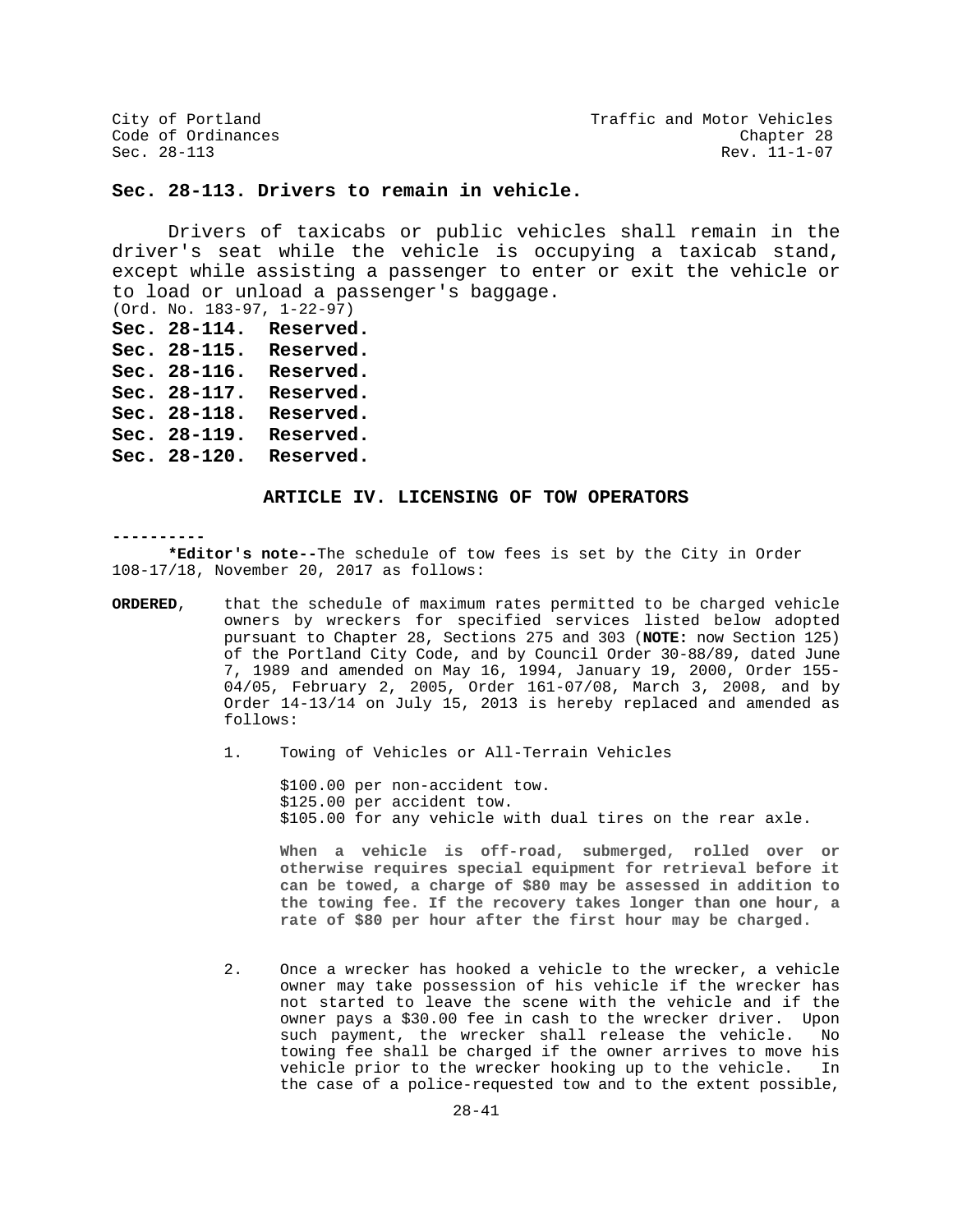the wrecker shall not lose its place in rotation on the police towing list if the tow is either cancelled or if the owner retrieves his vehicle prior to tow under this subsection. "Hooked or hooked up" for purposes of this subsection means that the wrecker has attached the vehicle to the wrecker by chains or by hook, or some other similar physical connection that must be detached before the vehicle can move, regardless of whether it has been lifted or moved. "Starts to leave the scene" means that the vehicle is fully attached for towing and the wrecker has begun to move from the scene.

When a vehicle is shoveled out by a tow operator in order to hook it up during a snow ban or for a snow removal conducted by or for the City, and a City employee engaged or participating in the snow removal process determines that the shoveling was reasonable and necessary to accomplish a hook up, the fee shall be \$25 regardless of whether the vehicle is<br>hooked up when the vehicle owner arrives at the scene. In hooked up when the vehicle owner arrives at the scene. cases where the vehicle is shoveled out and hooked up the total fee to release the vehicle shall be \$30.00.

- 3. Storage of vehicles: \$30.00 per day or part thereof. Storage charges shall begin twenty-four hours after the vehicle is towed.
- 4. The charge by the City for vehicles impounded or stored on City property pursuant to Chapter 28 shall be \$25.00 for impoundment and storage for the first twenty-four hours from the date and time of impoundment, and shall be \$10.00 for each day, or part thereof, thereafter.
- 5. Wrecker owners may charge a \$30.00 release fee for vehicles released from storage after 7:00 p.m. and prior to 7:00 a.m. seven days a week and from 7:00 a.m. to 7:00 p.m. on Sundays or on official City holidays.
- 6. The Chief of police or his or her designee may authorize additional charges in unusual circumstances.
- 7. If a vehicle must be towed after the initial tow, wrecker owners may charge a \$100.00 fee for each additional tow of the same vehicle performed at the City's request.
- 8. When a vehicle and trailer or two vehicles are towed at the same time the tow fee shall be \$130.
- **BE IT FURTHER ORDERED,** that the above provisions apply to any tow of a vehicle without the owner's consent, including but not limited to private lot tows requested by a lot owner or manager, and to police requested tows of private vehicles, including but not limited to abandoned vehicle tows, snow tows, scofflaw tows and accident scene tows.

----------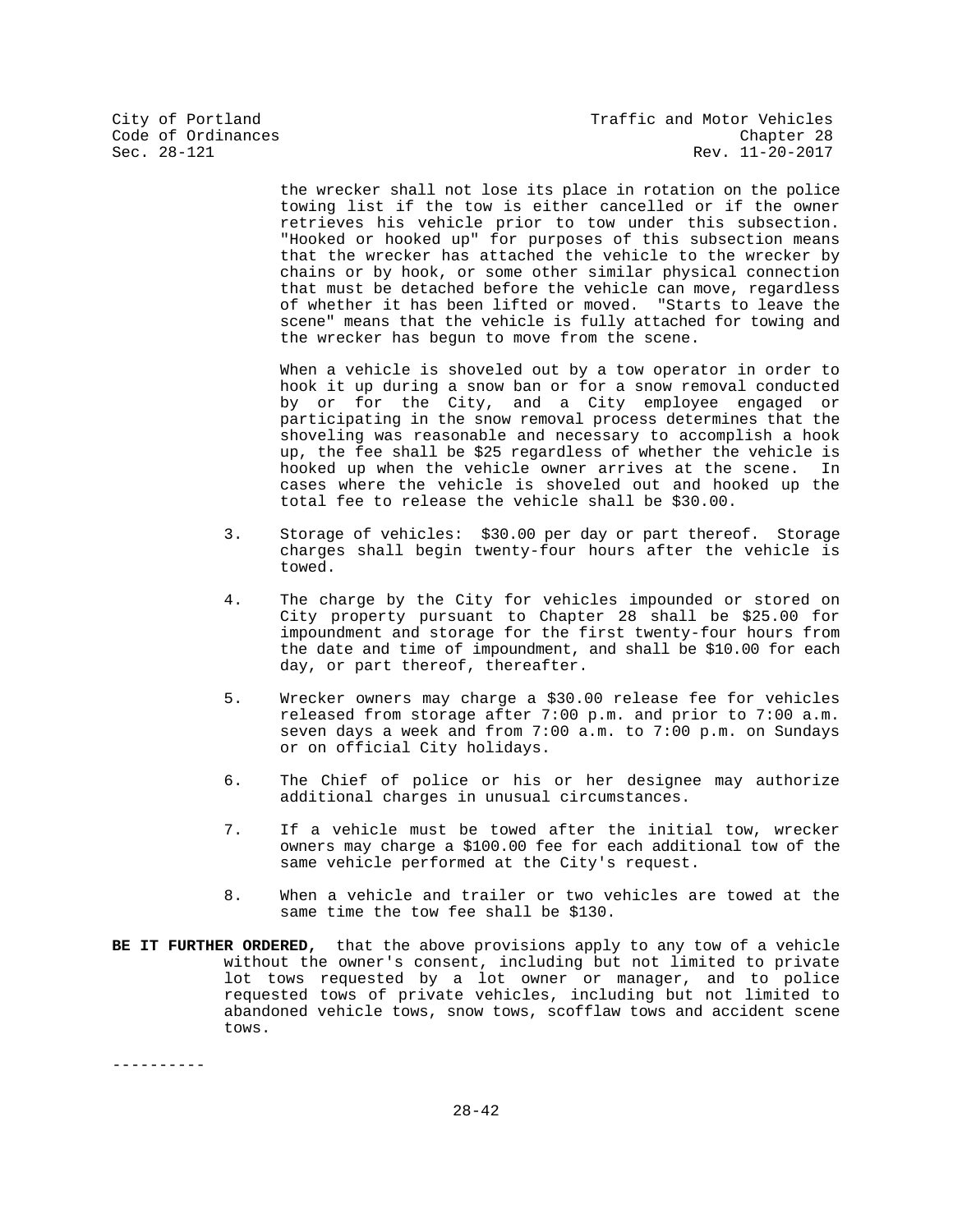### DIVISION 1. GENERALLY

### **Sec. 28-121. Purpose.**

In order to protect the safety of persons who operate motor vehicles within the corporate limits of the city, to ensure that the streets and public ways of the city remain open and free of hazard to the public and to further effectuate the efficient enforcement of the city's traffic, parking, snow removal and other regulatory ordinances, it is determined necessary to ensure by licensing the regulation of persons engaged in the business of providing vehicle wrecker or towing and required repair services, to establish rates for such service to the extent permitted by law, to regulate the storage and disposition of vehicles so towed, and to set fees and penalties for the enforcement thereof. (Ord. No. 183-97, 1-22-97)

## **Sec. 28-122. Definitions.**

The following words and terms as used in this article shall have the common meanings ascribed thereto, except that the definitions set forth in chapter 15 or in this section shall apply, unless the context clearly indicates a different meaning:

*Towing list* means a list or lists maintained by the police department containing the names of those wreckers licensed by the city to respond to requests for the towing of vehicles made by the police department.

*Wrecker* means a person engaged in the business of, or offering the services of, a vehicle wrecker or towing service, whereby motor vehicles are or may be towed or otherwise removed from one (1) place to another by the use of a motor vehicle adapted to and designed for that purpose. (Ord. No. 183-97, 1-22-97)

**Cross reference(s)--**Definitions and rules of construction generally, § 1-2.

## **Sec. 28-123. Minimum continuous regulations.**

The following minimum regulations will be met on a continuous basis by all licensees:

(a) Licensees shall operate and maintain storage and release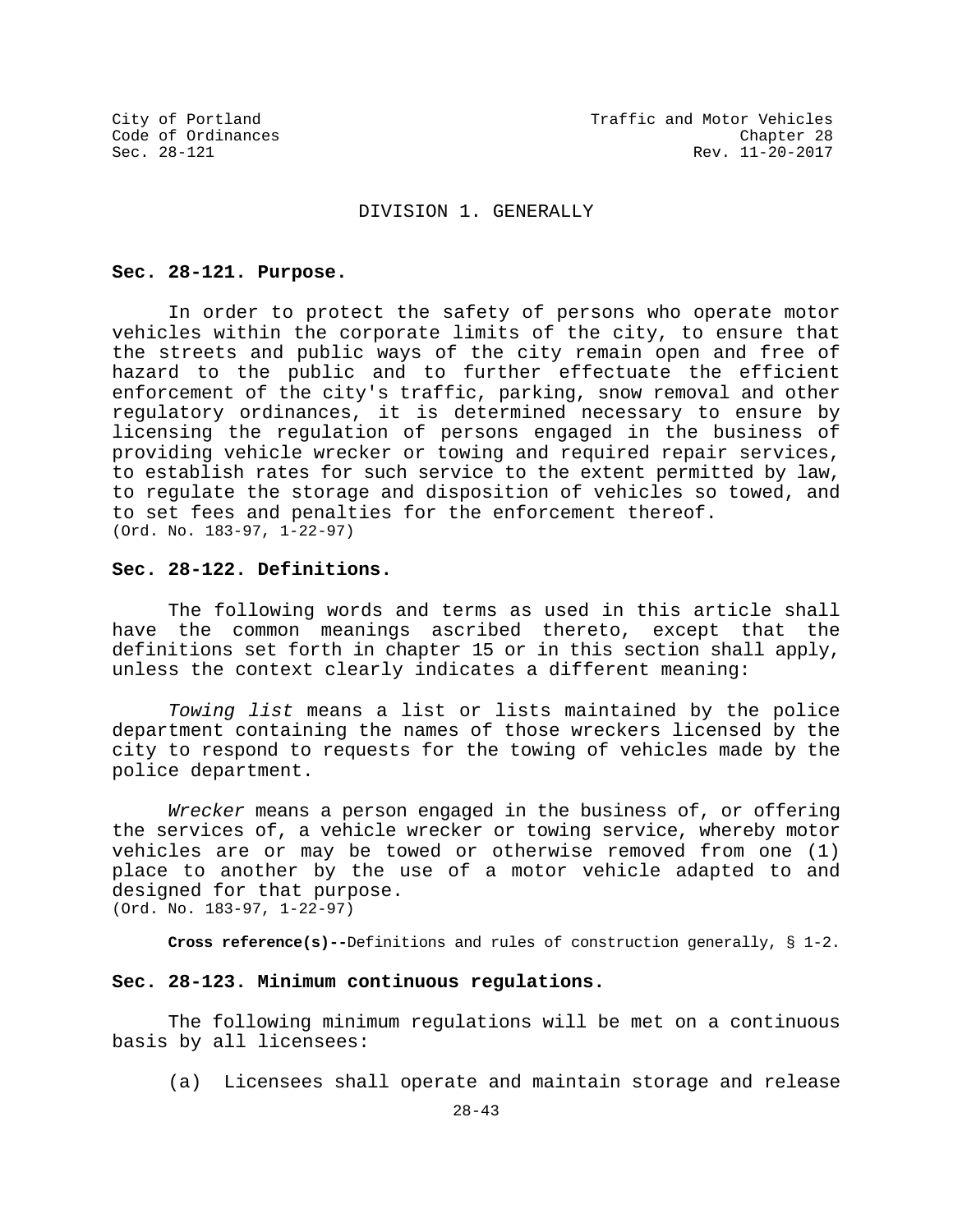facilities within the city, or within a radius of five (5) miles from Portland City Hall, as may be necessary for safe and proper conduct of towing activities.

- (b) Licensees shall permit the chief of police to conduct one (1) regular and two (2) random inspections of each towing vehicle during the term of the license.
- (c) Licensees shall permit the chief of police to conduct one (1) regular and two (2) random inspections of each storage and release areas during the term of the license.
- (d) Licensees shall maintain such records as required by regulations promulgated by the chief of police pursuant to section 28-124 and shall permit their inspection by the chief or his or her designee during normal business hours.
- (e) Vehicles must be towed, not driven, to storage lots.
- (f) Licensees must provide a secure storage area in accordance with regulations promulgated in accordance with section 28-124.
- (g) No vehicle shall be towed to a lot outside of the city unless pursuant to subsection (1) of this section or unless it has been unclaimed for thirty (30) days and only upon the prior written notice to the police chief or his or her designee.
- (h) The police chief or his or her designee must be notified of any unclaimed vehicle by electronically reporting the relevant information from the invoice or tow slip for any unclaimed vehicle once a week to the police chief or his or her designee. Said information shall be electronically<br>reported by Tuesday each week and shall include reported by Tuesday each week and shall information for each vehicle in licensee's possession that remains unclaimed on the last day of the preceding week.
- (i) Licensees shall clean the accident area of all nonhazardous vehicular debris resulting from accident, if there be any.
- (j) Licensees shall not make any repairs to vehicles without the consent of the owner.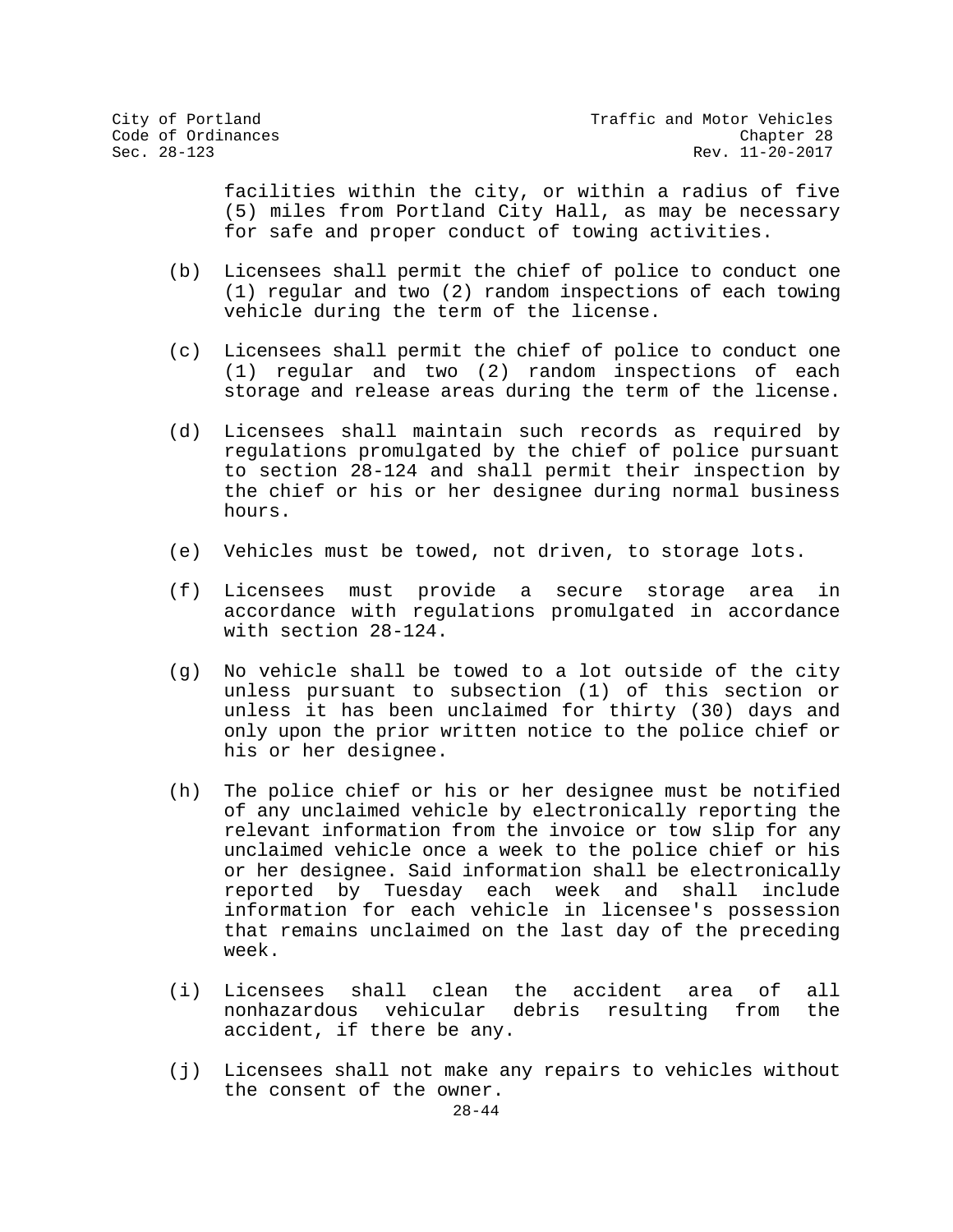- (k) Vehicles shall be released from storage in accordance with regulations promulgated by the chief of police pursuant to section 28-124.
- (l) Licensees shall hold the city harmless from all claims for damages to property and injuries to persons resulting from the licensees' negligence in the towing or storage of vehicles pursuant hereto.
- (m) Licensees shall not require the owner of the towed vehicle to pay any charge unless signage warning that unauthorized vehicles will be towed at the vehicle owner's expense is posted clearly and conspicuously at each entrance and exit of nonresidential property from which the vehicle is removed or said signage is clearly and conspicuously visible from all entrances of the lot. Signs must include information about how a missing vehicle may be located.
- (n) Licensees shall conspicuously post current rates for services under this article at the release facility.
- (o) Licensees shall release vehicles within one (1) hour of the owner's request.

(Ord. No. 183-97, 1-22-97; Ord. No. 27-08/09, 8-4-08)

## **Sec. 28-124. Regulations may be promulgated by chief of police.**

The chief of police is hereby authorized to promulgate regulations not inconsistent with this article to carry out the intent of the article. All licenses issued pursuant to this article shall be subject to such applicable regulations as are adopted hereunder either prior to or after the date of the issuance thereof.

(Ord. No. 183-97, 1-22-97)

## **Sec. 28-125. Rates for services.**

Maximum rates for services regulated by this article shall be established by the city council after written notice to licensees and a public hearing thereon. (Ord. No. 183-97, 1-22-97)

## **Sec. 28-126. Disposition of abandoned vehicles.**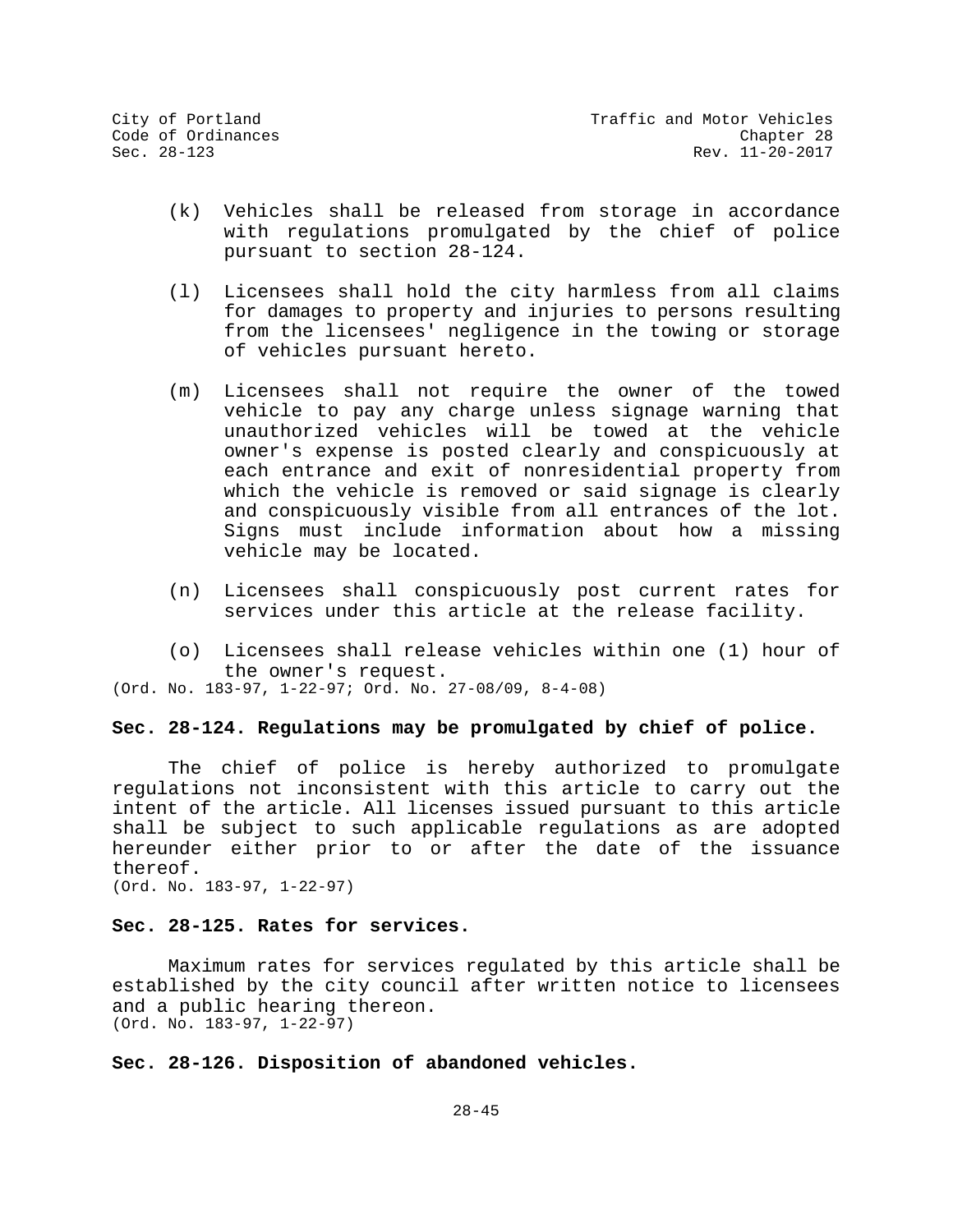(a) The licensee shall comply with the procedures set forth in Title 29-A M.R.S.A., Chapter 15, Subchapter III.

(b) In the event of an unclaimed or abandoned vehicle, the licensee's sole remedy shall be as outlined in Title 29-A M.R.S.A., Chapter 15, Subchapter III regarding unclaimed and abandoned vehicles. A licensee may be reimbursed for administrative and legal costs incurred should the vehicle owner seek to re-claim the vehicle. Reimbursement shall be subject to review and approval by the Chief of Police or designee.

(c) A copy of Title 29-A M.R.S.A., Chapter 15, Subchapter III shall be issued to each licensee and shall be available to the public in the city clerk's office. (Ord. No. 183-97, 1-22-97; Ord. No. 108A-17/18, 11-20-2017)

## **Sec. 28-127. Release of vehicles impounded pursuant to provisions for towing parked vehicles.**

Whenever a vehicle has been removed and stored pursuant to police request, it shall not be released until the provisions of section 28-103(a), (b) or (c) concerning the payment of waiver fees and charges owed to the city have been complied with. (Ord. No. 183-97, 1-22-97)

## **Sec. 28-128. Solicitation of business.**

No wrecker may respond to the scene of an accident or emergency for the purpose of towing vehicles unless specifically called there by the police or person involved in the accident or emergency. This section is intended to prohibit wrecker owners from soliciting business at the scenes of accidents and emergencies and shall not be construed to prohibit any wrecker from contracting with any person providing the wrecker owner, his or her agents and employees do not solicit towing contracts at the scene of accidents or emergencies.

(Ord. No. 183-97, 1-22-97)

## **Sec. 28-129. Removal of towed vehicle or parts thereof from wrecker's lot.**

No vehicle or part or accessory thereof that has been towed by police request shall be removed from the possession or premises of the licensee or owner of the storage area, except in accordance with section 28-103. This shall apply to and include, without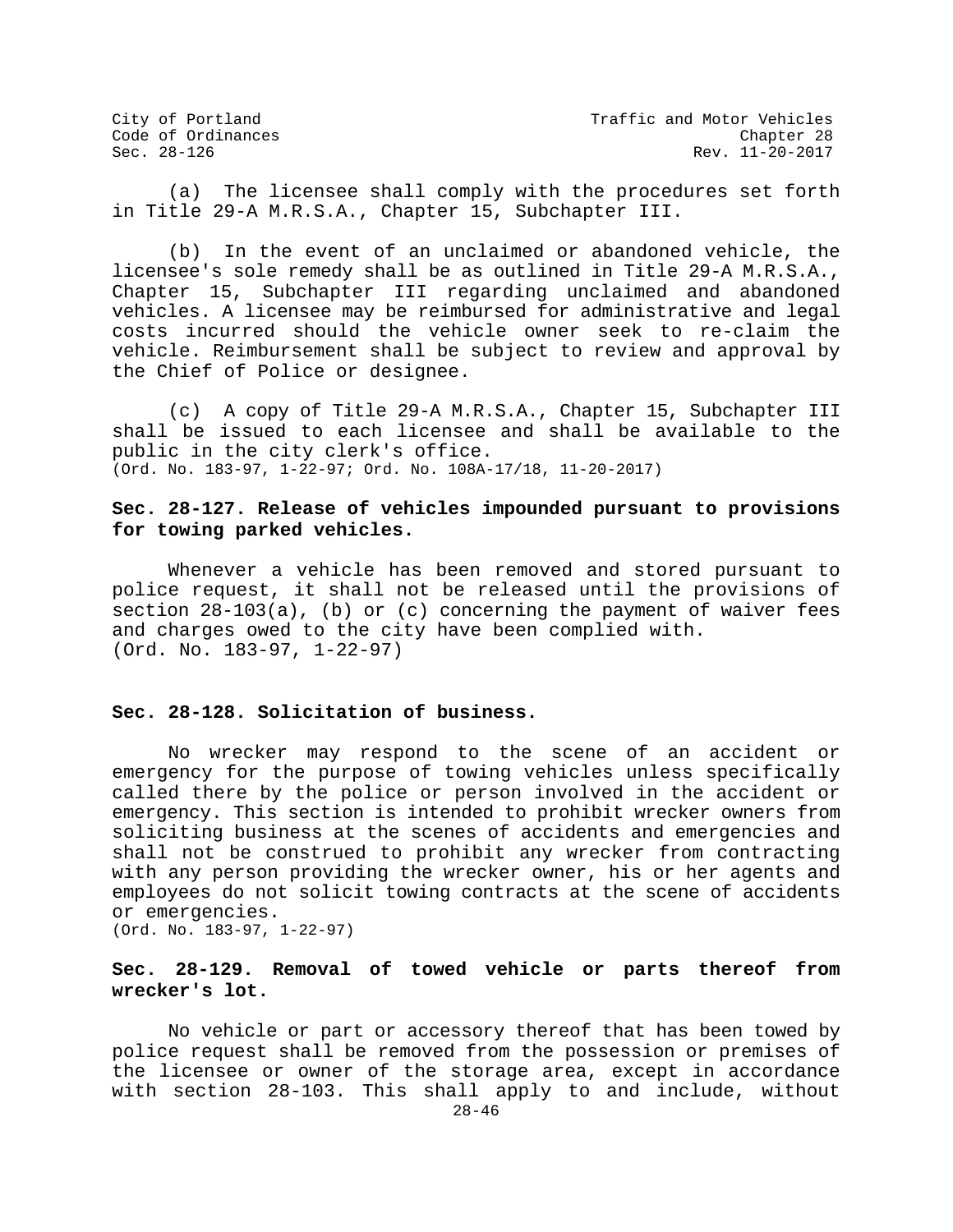limitation, the owner of such vehicle. Nothing herein shall prohibit the licensee from acting in accordance with this article. Upon written application of the owner of a vehicle being held by the licensee, the chief of police or authorized representative may make suitable arrangements for the retrieval of specified personal effects of the registered owner if satisfied that there are exigent circumstances requiring retrieval prior to the owner reclaiming the vehicle. For purposes of this section, "personal effects" includes keys, medications, medical equipment, clothing, mail, child safety seats, and similar items. Except for child safety seats, items attached to the vehicle and business equipment, machinery, and tools are not considered personal effects.

(Ord. No. 183-97, 1-22-97; Ord. No. 108A-17/18, 11-20-2017)

## **Sec. 28-130. Enforcement.**

(a) Any violation of this division shall be punishable by a fine as provided in section 1-15.

(b) The chief of police or his designee may, prior to commencement of court action, issue a notice of violation to any person charged with a violation of this division. Said notice shall be in a form approved by the corporation counsel and shall provide a method by which a person charged with a violation of this division may waive court action with respect to the violation by payment of a specified fee within a stated period of time. (Ord. No. 183-97, 1-22-97)

**Sec. 28-131. Reserved. Sec. 28-132. Reserved. Sec. 28-133. Reserved. Sec. 28-134. Reserved. Sec. 28-135. Reserved.**

DIVISION 2. LICENSE\*

---------- **\*Cross reference(s)--**Licenses and permits generally, Ch. 15. ----------

#### **Sec. 28-136. Required.**

(a) No towing or wrecking service shall tow any vehicle within the city without the express knowledge or consent of the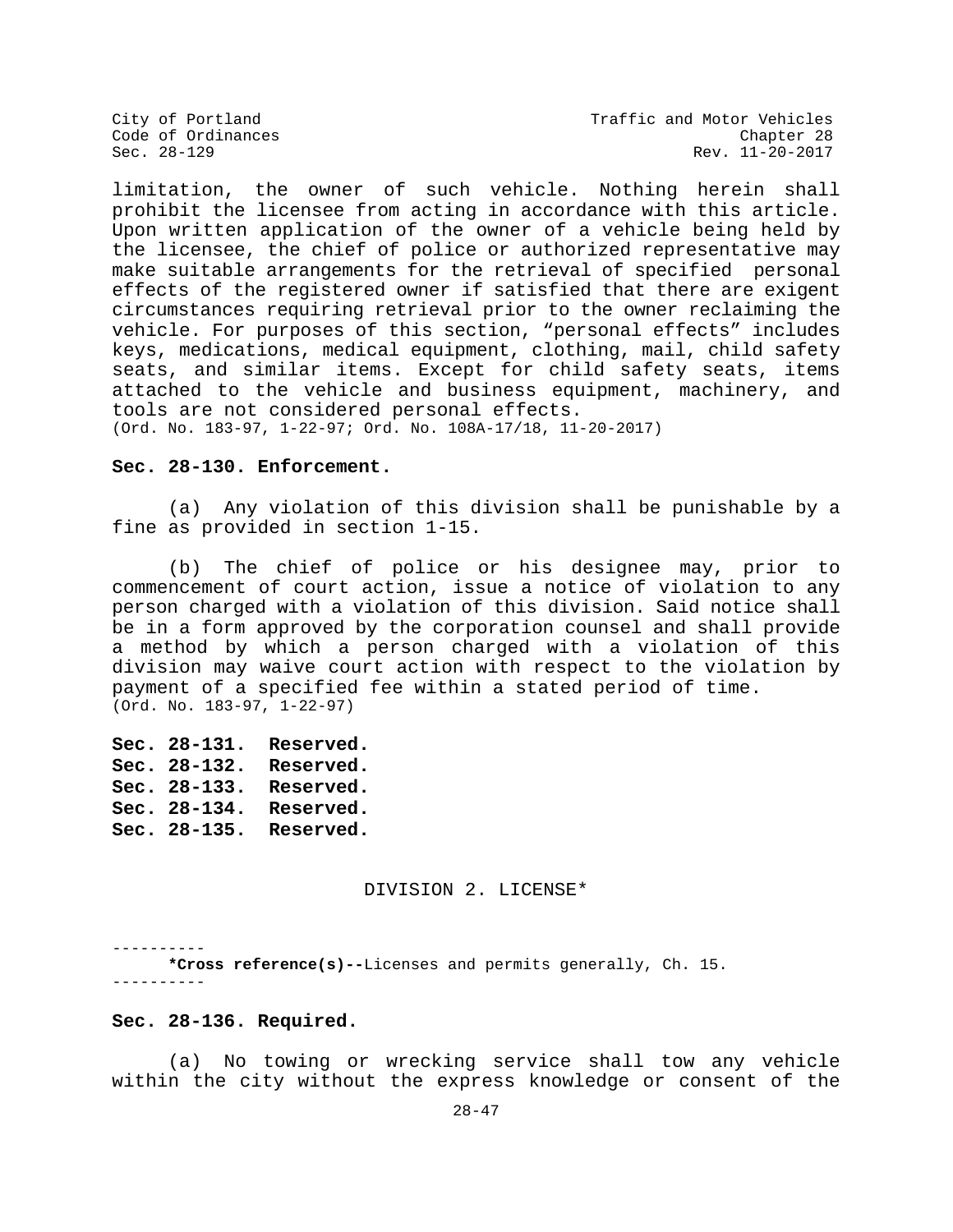vehicle owner or his or her authorized representative, unless such towing or wrecking service is currently licensed.

(b) All licenses issued pursuant to this division shall be granted, denied, suspended or revoked by the Department of Permitting and Inspections.

(c) Licensees may request that they be placed on the towing<br>list, which shall subject them to additional requlations which shall subject them to additional regulations promulgated by the chief of police pursuant to section 28-124. (Ord. No. 183-97, 1-22-97)

## **Sec. 28-137. Investigation; issuance or denial.**

(a) Within thirty (30) days after receipt of an application under this division, the Department of Permitting and Inspections, in conjunction with the chief of police, shall conduct an investigation to determine: The truth, accuracy and adequacy of the information contained in the application; the ability of the applicant to furnish the required service and to abide by the regulations and provisions set forth herein or established pursuant to section 28-124; the applicant's past record of performance in wrecker or towing business and the adequacy of the applicant's equipment and storage facilities. Upon completion of the investigation, the Department of Permitting and Inspections shall either grant or deny the license and notify the applicant in writing of such decision and the findings and reasons, if any, for denial of the license. Upon issuance of the license, the Department of Permitting and Inspections shall forward to the licensee a copy of this article and any regulations adopted pursuant thereto.

(b) The following must be submitted prior to commencement of the investigation:

- (1) Location, size and security features of the storage lot on which towed vehicles will be stored;
- (2) Location of release facility to which the public must come to claim stored vehicles;
- (3) List of towing equipment, including size and capacity;
- (4) Description of the two-way mobile communications and base station to be used for each wrecker and at the office where calls are received;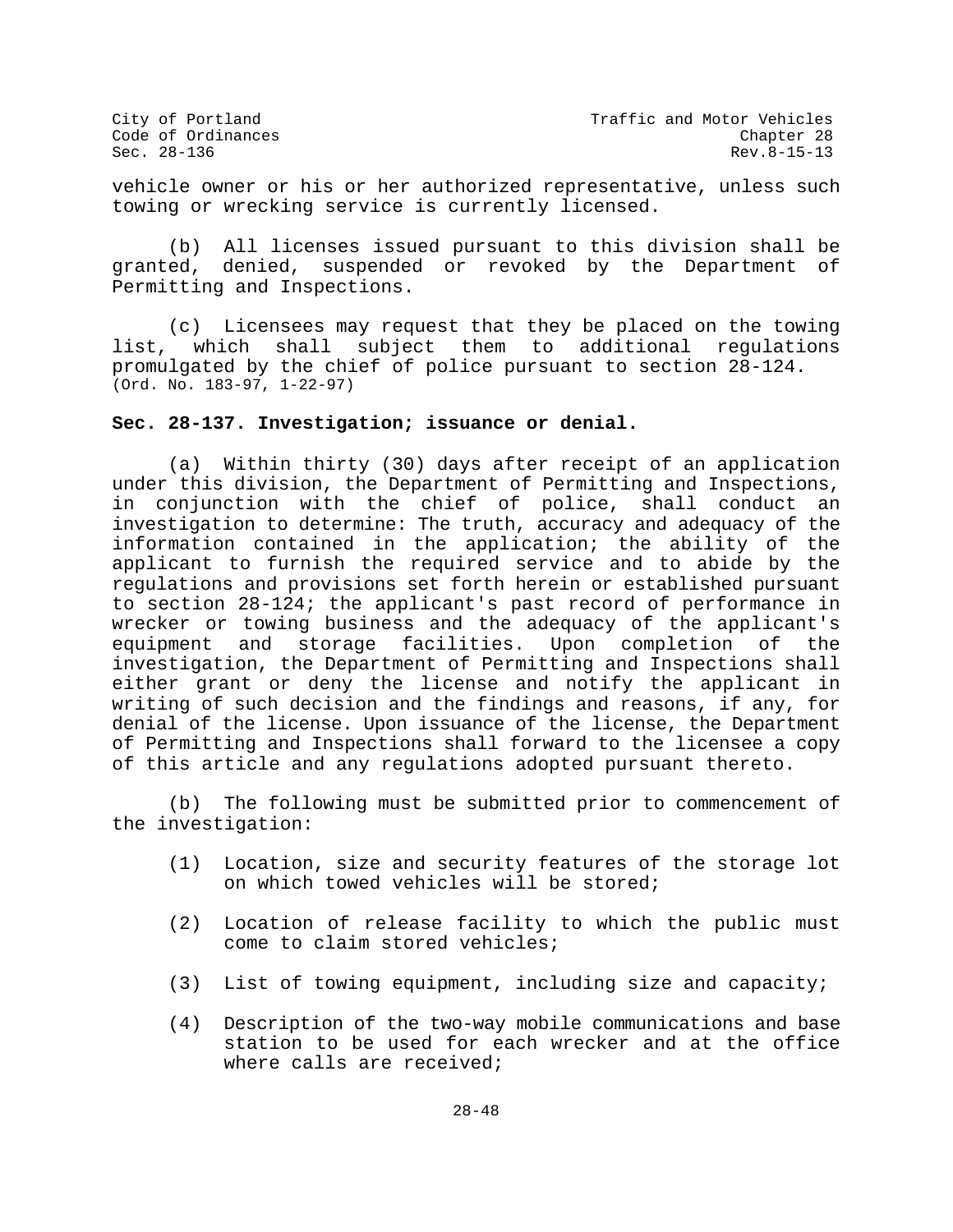(5) Statement of willingness to provide release of vehicles on a continuous twenty-four-hour-a-day basis each day of the year;

(6) Such other information as the Department of Permitting and Inspections may require on the license application. (Ord. No. 183-97, 1-22-97; Ord. No. 165-15/16, 3-7-2016)

## **Sec. 28-138. Insurance required.**

(a) No wrecker shall be issued a license until the applicant has deposited with the Department of Permitting and Inspections a certified copy of the following policies:

- (1) Garage keeper's legal liability policy covering the premises, including fire, theft, windstorm, vandalism and explosion, in the amount of at least twenty-five thousand dollars (\$25,000.00), with each vehicle suffering damage or loss being deemed a separate claim.
- (2) Towing/wrecker service commercial liability policy covering the operation of the licensee's business, equipment or other vehicles for any bodily injury or property damage. This policy shall be in the minimum amount of three hundred thousand dollars (\$300,000.00) combined single limit for personal injury and property damage, or such other amount as may be required by the State of Maine from time to time, whichever amount shall be greater.
- (3) Road service liability coverage for the lifting, hoisting and towing of vehicles must be included in the licensee's garagekeeper's legal liability policy.

(b) Each policy required above shall contain an endorsement by the carrier providing thirty (30) days notice to both the city and the insured in the event of any change in coverage under or cancellation of the policy. Each policy shall also contain an endorsement holding harmless the city or any of its officers or employees.

(c) The lapsing or cancellation of any policy as required hereinabove shall result in the immediate termination of the wrecker's license without any action on the part of the city. (Ord. No. 183-97, 1-22-97; Ord. No. 165-15/16, 3-7-2016)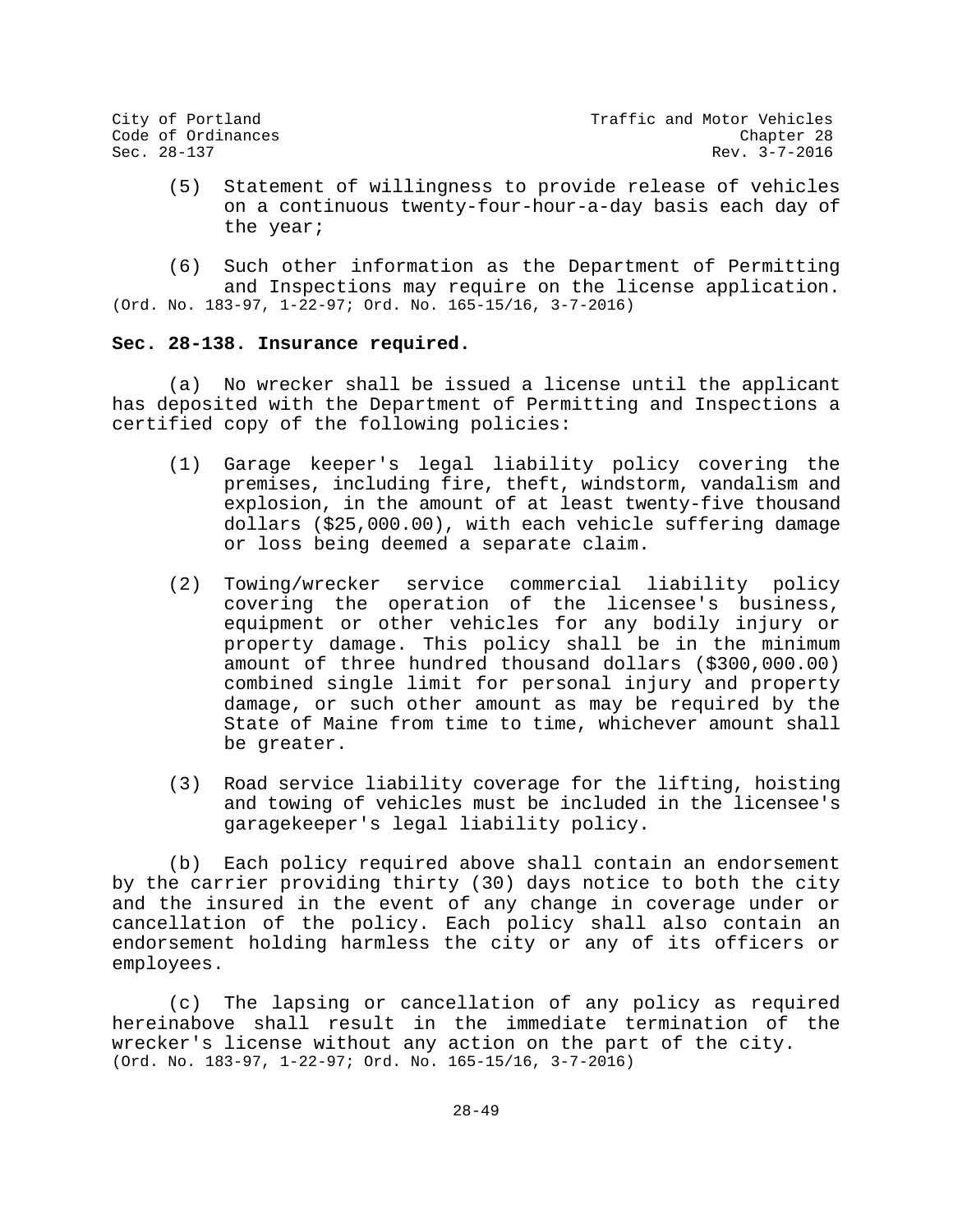## **Sec. 28-139. Fee.**

Fees shall be as provided in chapter 15. (Ord. No. 183-97, 1-22-97)

## **Sec. 28-140. Transferability.**

Transferability of licenses issued under this division shall be as provided in chapter 15. (Ord. No. 183-97, 1-22-97)

## **Sec. 28-141. Grounds for revocation, suspension or denial.**

In addition to the grounds for revocation, suspension or denial found in chapter 15, a license issued under this division may be suspended or revoked or denied by the Department of Permitting and Inspections upon a determination that the licensee, or applicant, or wrecker operator:

- (a) Violated any of the requirements or regulations established herein or by the chief of police under this article; or
- (b) Has provided unsatisfactory services for city-authorized towing; or
- (c) Has been given a disqualifying criminal conviction at any time during the five (5) years immediately preceding application; or has been imprisoned at any time during said period for a disqualifying criminal conviction; provided that said conviction was for an offense which is rationally related to the purpose of licensing wreckers. (Ord. No. 183-97, 1-22-97; Ord. No. 165-15/16, 3-7-2016)

## **Sec. 28-142. General provisions to apply.**

Except to the extent that this article contains a contrary provision, all provisions of chapter 15 shall be additional to the provisions herein. (Ord. No. 183-97, 1-22-97)

**Sec. 28-143. Reserved. Sec. 28-144. Reserved. Sec. 28-145. Reserved.**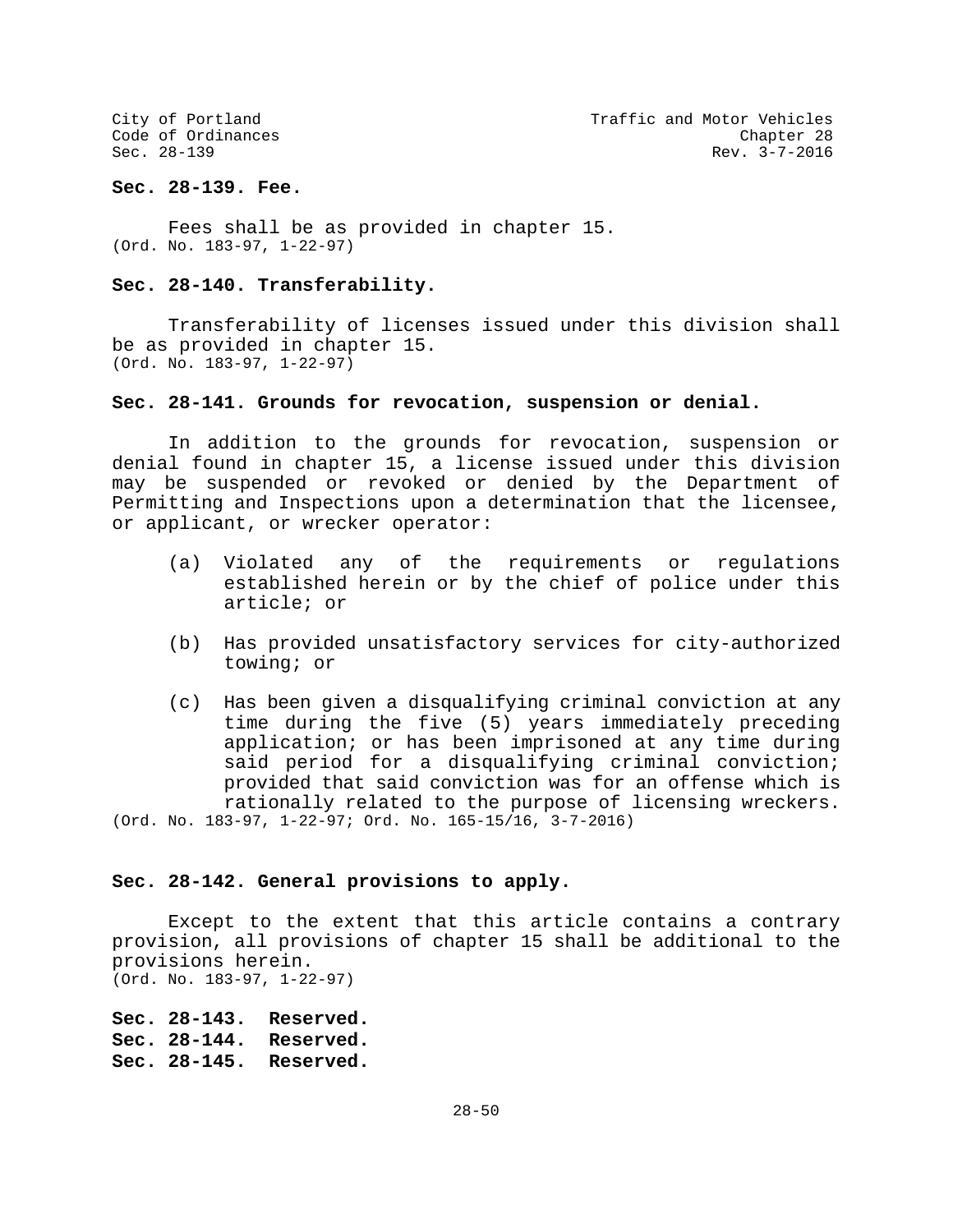## **ARTICLE V. POLICE TRAFFIC DIVISION**

DIVISION 1. GENERALLY

#### **Sec. 28-146. Established.**

There is hereby established in the police department of this city a traffic division to be under the control of an officer of police appointed by and directly responsible to the chief of police. (Ord. No. 183-97, 1-22-97)

**Sec. 28-147. Duties generally.**

It shall be the duty of the traffic division with such aid as may be rendered by other members of the police, parking control officers or other authorized persons to enforce the street traffic laws of this city and all state laws applicable to street traffic in this city, to make arrests for traffic violations, to investigate accidents and to cooperate with the city traffic engineer and other officers of the city in the administration of the traffic laws and in developing ways and means to improve traffic conditions, and to carry out those duties specially imposed upon the division by this chapter. (Ord. No. 183-97, 1-22-97)

## **Sec. 28-148. Record of violations to be kept.**

(a) The traffic division shall keep a record of all traffic violations of the ordinances of this city or of the state law of which any person has been charged, together with a record of the final disposition of all such alleged offenses.

(b) Such record shall be so maintained as to show all types of violations and the total of each. Such record shall accumulate until a six (6) year period is covered and from that time on the record shall be maintained complete for the most recent six (6) year period. All forms for such records of violations and notices of violations shall be kept available to the public showing the disposal of all such forms. (Ord. No. 183-97, 1-22-97)

**Sec. 28-149. Reserved. Sec. 28-150. Reserved.**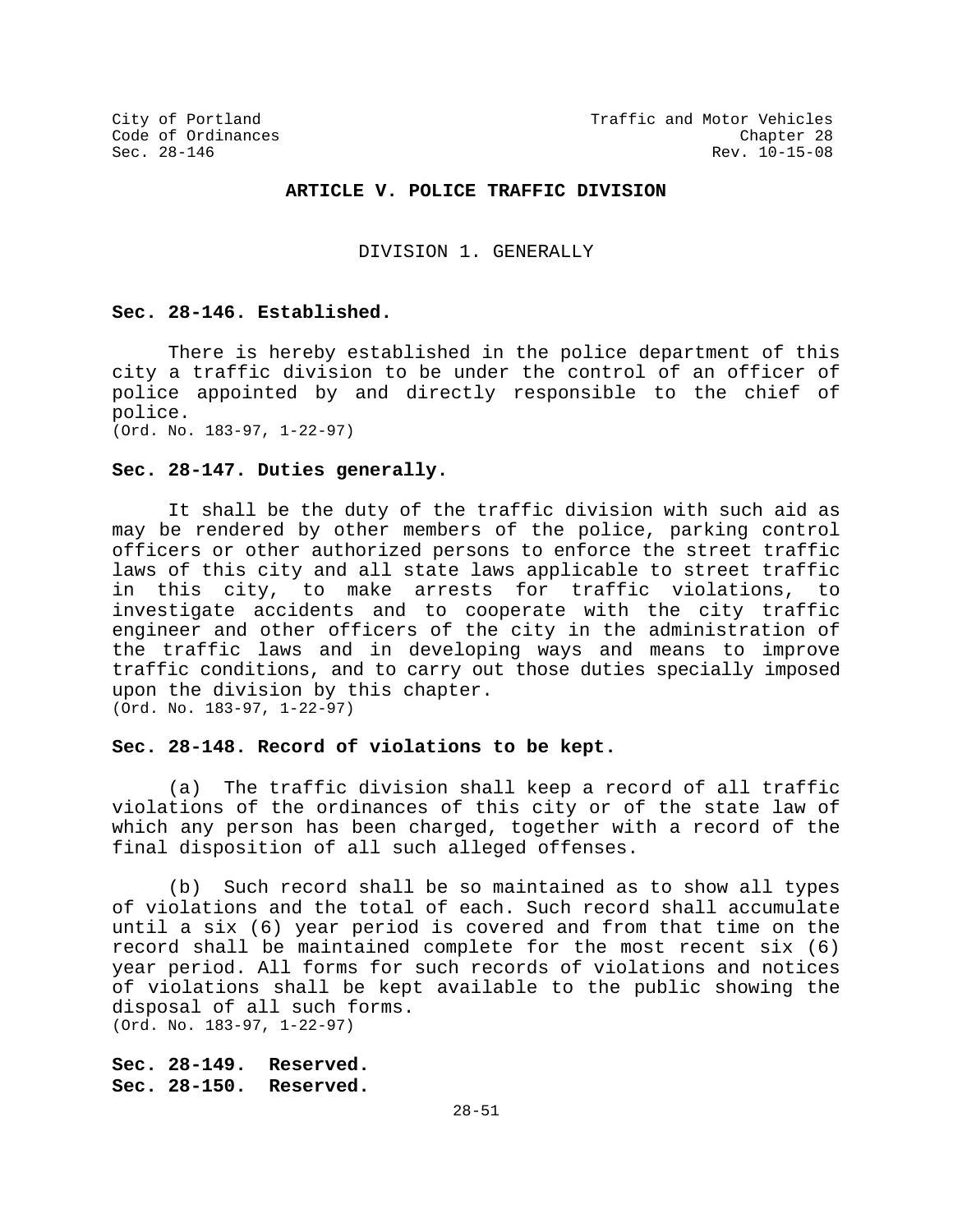## DIVISION 2. ACCIDENTS

## **Sec. 28-151. Striking unattended vehicle.**

The driver of any vehicle which collides with any vehicle which is unattended shall immediately stop and shall then and there either locate and notify the operator or owner of such vehicle of the name and address of the driver and owner of the vehicle striking the unattended vehicle or shall leave in a conspicuous place in the vehicle struck a written notice giving the name and address of the driver and of the owner of the vehicle doing the striking, and a statement of the circumstances thereof. (Ord. No. 183-97, 1-22-97) **Sec. 28-152. Striking fixtures on a street.**

The driver of any vehicle involved in an accident resulting only in damage to fixtures legally upon or adjacent to a street shall take reasonable steps to locate and notify the owner or person in charge of such property of such fact and of his name and address and of the registration number of the vehicle he or she is driving and shall upon request and if available exhibit his or her operator's or chauffeur's license and shall make report of such accident when and as required in section 28-153. (Ord. No. 183-97, 1-22-97)

## **Sec. 28-153. Accidents to be reported.**

The driver of a vehicle involved in an accident resulting in injury to or death of any person or property damage to the estimated amount of five hundred dollars (\$500.00) or more shall, within forty-eight (48) hours after such accident, forward a written report of such accident to the police department, which report may be a copy of the accident report required to be filed with the state police under the laws of this state. The police department may require any driver of a vehicle involved in an accident of which report must be made as provided in this section to file supplemental reports whenever the original report is insufficient in the opinion of the department, and may require witnesses of accidents to render reports to the department. (Ord. No. 183-97, 1-22-97)

## **Sec. 28-154. Inability to report.**

Whenever the driver of a vehicle is physically incapable of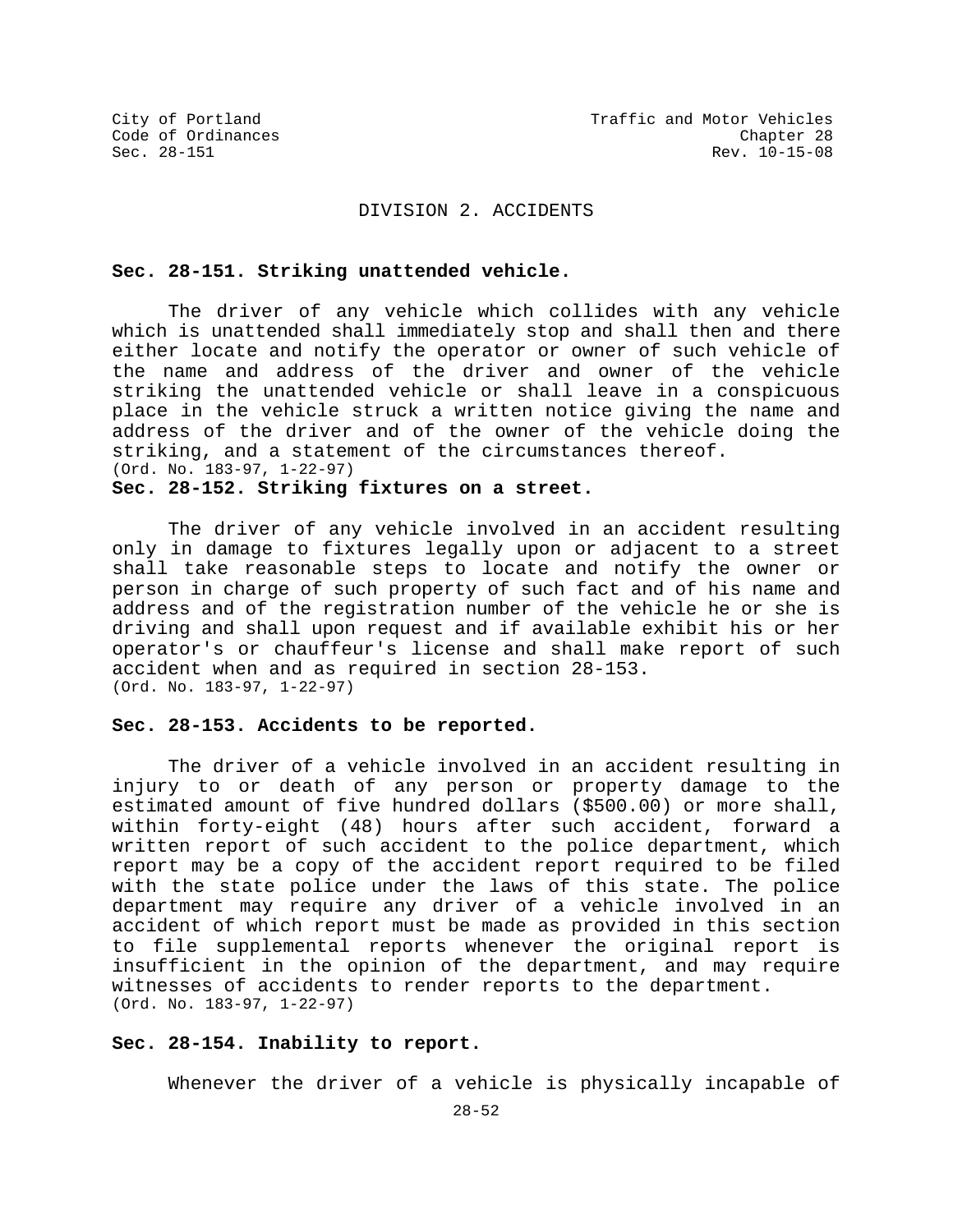making a required accident report and there was another occupant in the vehicle at the time of the accident capable of making a report, such occupant shall make or cause to be made the report. (Ord. No. 183-97, 1-22-97)

#### **Sec. 28-155. File accident reports.**

It shall be the duty of the traffic division to receive and properly file all accident reports required to be filed under state law. (Ord. No. 183-97, 1-22-97)

## **Sec. 28-156. Investigation and recording of traffic accidents.**

It shall be the duty of the traffic division to investigate traffic accidents and the division shall maintain a suitable system of filing traffic accident reports. Such accident reports, or cards referring to them, shall be filed alphabetically by location and such reports shall be available for use and information of the city traffic engineer. Whenever the accidents at any particular location become numerous, the division shall cooperate with the city traffic engineer in conducting studies of such accidents and determining remedial measures. (Ord. No. 183-97, 1-22-97)

## **Sec. 28-157. Driver file to be maintained.**

(a) The traffic division shall maintain a suitable record of<br>traffic accidents, warnings, arrests, convictions and all traffic accidents, warnings, arrests, complaints in which the same shall be filed alphabetically under the name of the driver concerned.

(b) The traffic division shall study the cases of all the drivers charged with frequent or serious violations of the traffic laws or frequently involved in traffic accidents or any serious accident, and shall attempt to discover the reasons therefor, and shall take whatever steps are lawful and reasonable to prevent the same or have the licenses of such persons suspended or revoked.

(c) Such records shall accumulate until a six (6) year period is covered and thereafter such records shall be maintained complete for the most recent six (6) year period. (Ord. No. 183-97, 1-22-97)

**Sec. 28-158. Annual report to be filed.**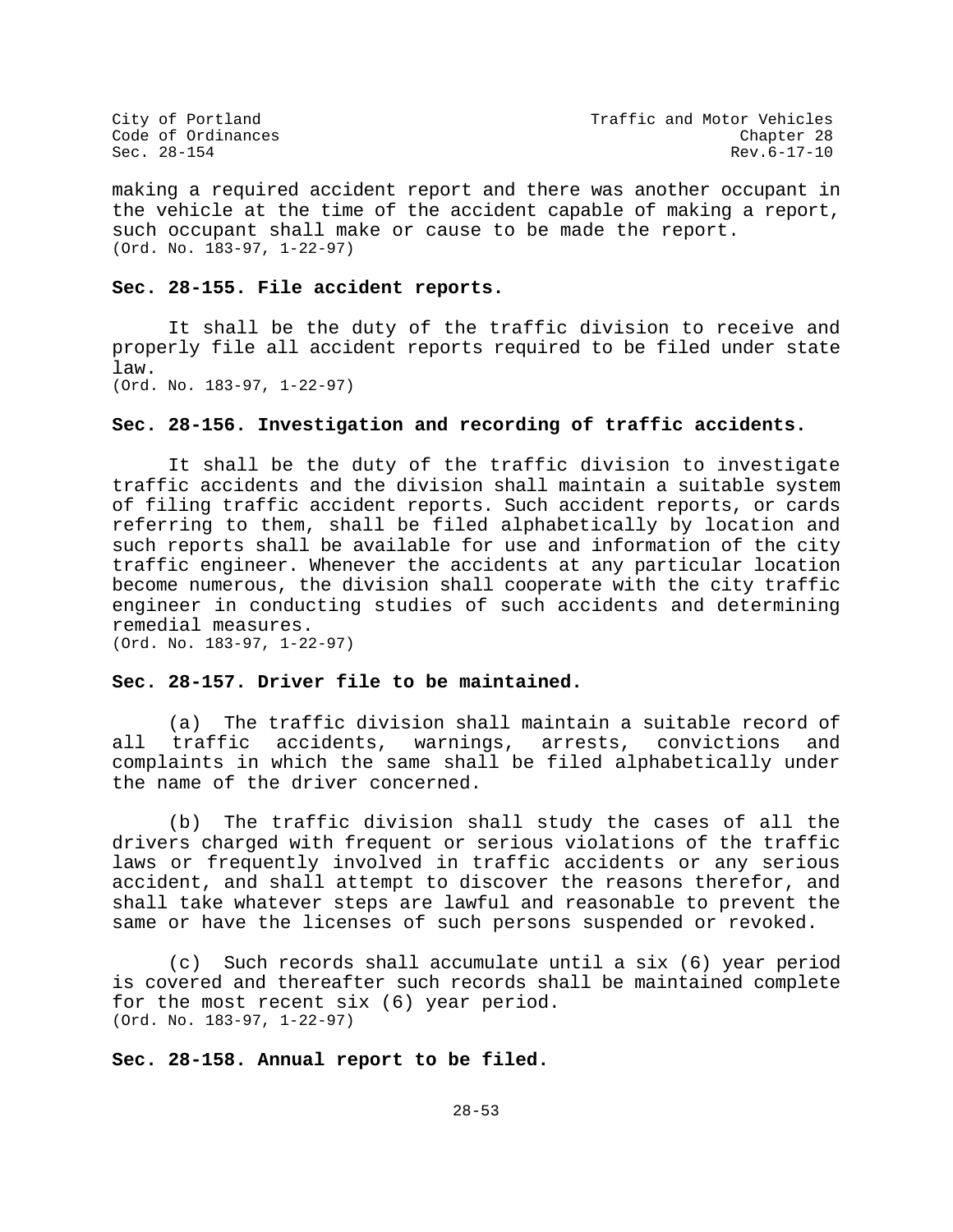City of Portland City of Portland Code of Ordinances<br>Code of Ordinances Code of Ordinances Code of Ordinances Chapter 28  $\texttt{Sec. 28-158}$  Rev.6-17-10

The traffic division shall annually prepare a traffic report to contain information on traffic matters in the city as follows:

- (a) The number of traffic accidents, the number of persons killed or injured and other pertinent traffic accident data;
- (b) The number of traffic accidents investigated, the number of drivers with bad records interrogated and other pertinent data on the safety activities of the police;

## (c) The plans and recommendations of the division for future traffic safety activities.

(Ord. No. 183-97, 1-22-97)

**Sec. 28-159. Reserved. Sec. 28-160. Reserved. Sec. 28-161. Reserved. Sec. 28-162. Reserved. Sec. 28-163. Reserved. Sec. 28-164. Reserved. Sec. 28-165. Reserved.**

DIVISION 3. OPERATION OF VEHICLES

## **Sec. 28-166. Traffic-control devices.**

An operator shall obey a traffic-control device, unless otherwise directed by a law enforcement officer. A traffic-control device conforming to the requirements for these devices is presumed to comply with this chapter.

- (a) *Lighted devices.* A traffic-control device may emit only the colors green, red and yellow, except for a pedestrian signal carrying a legend. The lights have the following meanings:
- (1) *A green light:*
	- a. If circular, means the operator may proceed straight through or turn right or left, unless a sign prohibits either turn; or
	- b. If an arrow, alone or in combination with another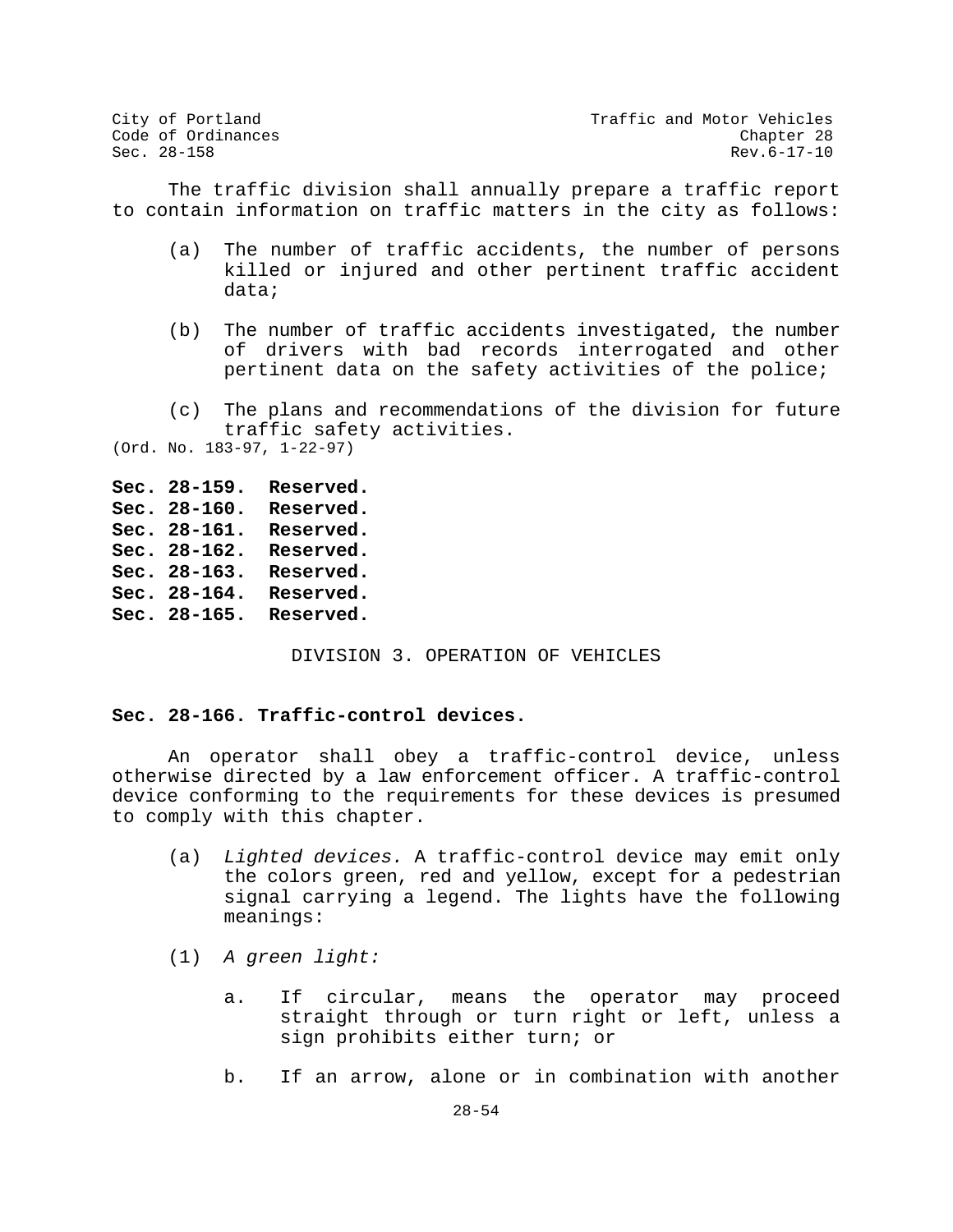indication, means the operator may cautiously enter the intersection only to make the movement indicated by the arrow or other movement as is permitted by other indications shown at the same time.

Notwithstanding the light, the operator must yield the right-of-way to a vehicle or pedestrian lawfully within the intersection or crosswalk.

- (2) *A yellow light:*
	- a. If steady and circular or an arrow, means the operator must take warning that a green light is being terminated or a red light will be exhibited immediately; or
	- b. If showing rapid intermittent flashes, means the operator may proceed only with caution.
- (3) *A red light:*
	- a. If steady and circular, means the operator must stop and remain standing until an indication to proceed is shown.

An operator may cautiously enter the intersection to make a right turn after stopping, unless prohibited by an appropriate sign such as "NO RIGHT TURN ON RED."

An operator executing a turn shall yield the right-of-way to pedestrians on a crosswalk and to a vehicle having a green signal at the intersection;

- b. If a steady arrow, means the operator may not enter the intersection to make the movement indicated by that arrow; or
- c. If showing rapid intermittent flashes, means the operator must stop and then proceed as if at a stop sign.
- 28-55 (b) *Lane direction control devices.* When lane direction control devices are placed over the individual lanes, an operator may travel in a lane over which a green signal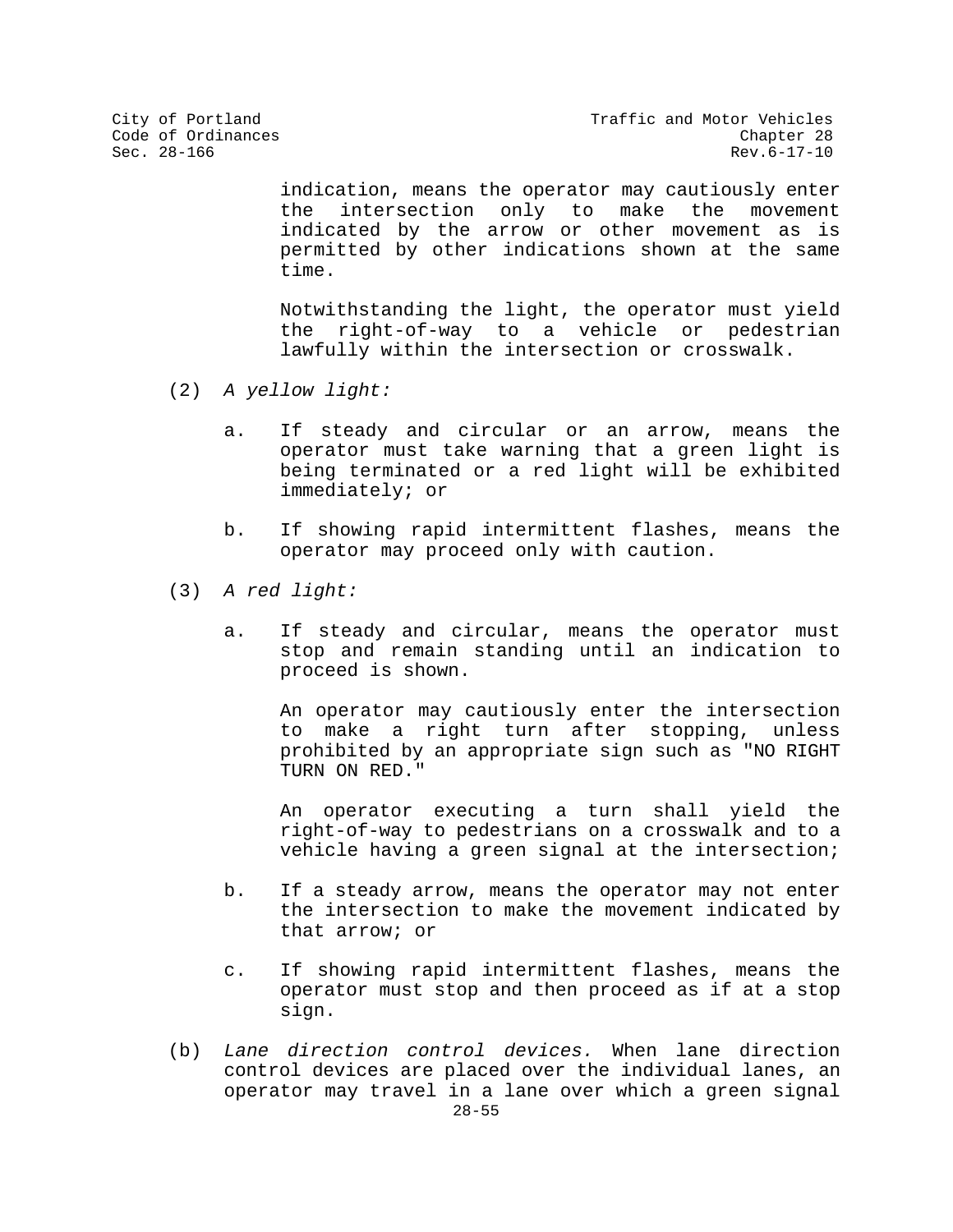is shown, but may not enter or travel in a lane over which a red signal is shown.

- (c) *Located other than at an intersection.* If a traffic-control device is located at a place other than an intersection, this section is applicable except as to those provisions that by their nature can have no application.
- (d) *Stop signs.* Unless directed to proceed by a law enforcement officer or traffic-control device, operator of a vehicle approaching a stop sign shall stop and:
- (1) Yield the right-of-way to a vehicle that has entered the intersection or that is approaching so closely as to constitute an immediate hazard; and
- (2) Having yielded, an operator may proceed. All other operators approaching the intersection shall yield the right-of-way to the vehicle so proceeding.
- (e) *Place of stop.* A stop must be made before entering the intersecting way as follows:
- (1) Where the intersection is regulated by a traffic-control device, at a sign or marking on the pavement indicating where the stop is to be made or, in the absence of a sign or marking, at the device; or
- (2) Where the intersection is regulated by a stop sign, before entering the crosswalk or, in the absence of a crosswalk, at a marked stop line; but if there is no stop line, at a point nearest the intersecting way where the operator has a view of approaching traffic.
- (f) *Evidence.* The placing of a traffic-control device in a position approximately conforming to this chapter is prima facie evidence that the device has been placed by the official act or direction of lawful authority.

(Ord. No. 183-97, 1-22-97)

## **Sec. 28-167. Zone of quiet.**

Whenever authorized signs are erected indicating a zone of quiet, no person operating a motor vehicle within any such zone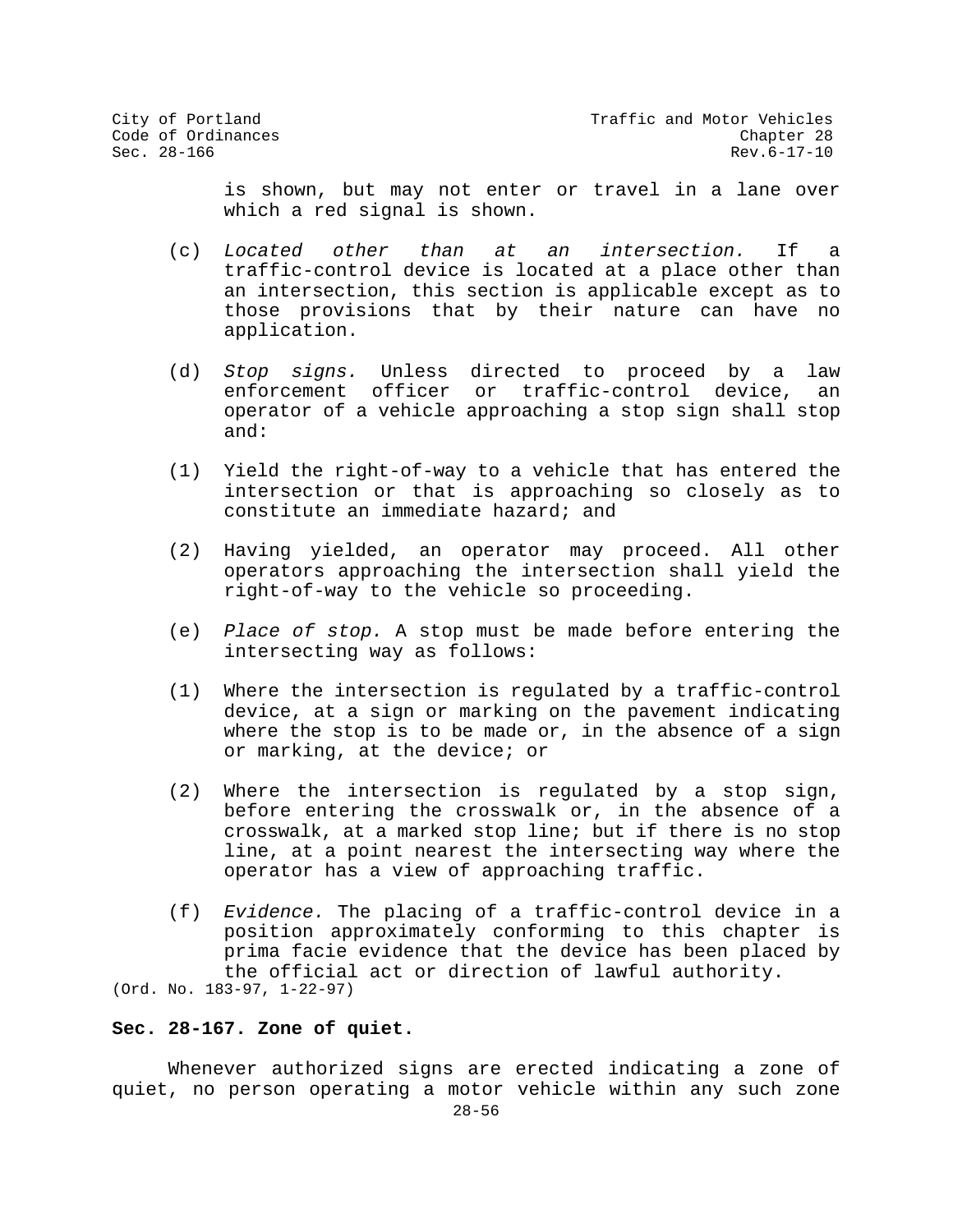shall sound the horn or other warning device of the vehicle except in an emergency. (Ord. No. 183-97, 1-22-97)

## **Sec. 28-168. Driving through safety zone.**

No vehicle shall at any time be driven through or within a safety zone. (Ord. No. 183-97, 1-22-97)

## **Sec. 28-169. Play streets.**

Whenever authorized signs are erected indicating any street or part thereof as a play street, no person shall drive a vehicle upon any such street or portion thereof except drivers of vehicles having business or whose residences are within such closed area, and then any such driver shall exercise the greatest care in driving upon any street or portion thereof. (Ord. No. 183-97, 1-22-97)

## **Sec. 28-170. Pedestrian and school crossings.**

Whenever traffic is controlled by a pedestrian crossing stop sign exhibiting the word "STOP," vehicular traffic facing the sign shall stop before entering the nearest crosswalk or at such other point as may be indicated by a clearly visible line, and shall then proceed with due caution, having regard to the safety of the pedestrians crossing at that point. The city traffic engineer shall designate the time of placing such signs and the location thereof. The foregoing shall also apply to school crossing signs. (Ord. No. 183-97, 1-22-97)

## **Sec. 28-171. No through traffic.**

Whenever authorized signs are erected indicating any street or part thereof to be for "No Through Traffic," no person shall drive a vehicle upon any such street or portion thereof except drivers of vehicles having business or whose residences are within such restricted area.

(Ord. No. 183-97, 1-22-97)

## **Sec. 28-172. Trucks and buses prohibited on certain streets.**

(a) No truck which exceeds a gross vehicle weight of nine thousand (9,000) pounds and no bus other than a local passenger bus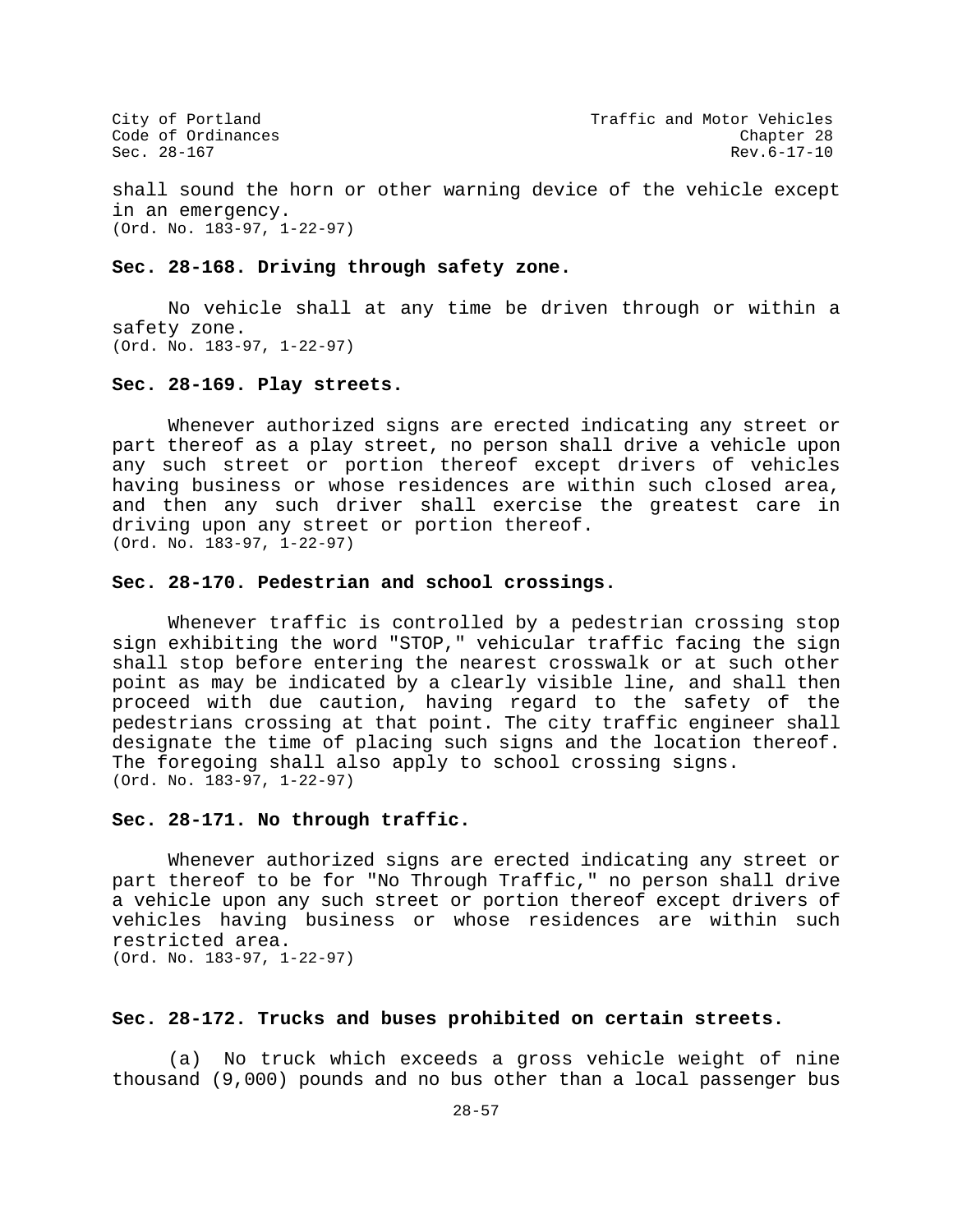City of Portland City of Portland Code of Ordinances<br>Code of Ordinances Code of Ordinances Rev.8-15-13

picking up and discharging passengers along designated routes at specified stops shall travel over the streets or parts of streets designated as being so restricted in the traffic schedule, except when such street or parts of streets are the only access to render service to or to deliver supplies to persons residing or businesses and industries located thereon.

(b) No truck or bus, except tour buses and except trucks serving the pollution abatement facilities, located on or adjacent thereto, shall travel over Baxter Boulevard beyond the points indicated by signs thereon except when necessary to render service to or to deliver supplies to persons residing adjacent thereto where other means of access to such residences are not reasonably convenient.

(c) No vehicle of more than two (2) tons, manufacturer's rated capacity, shall be permitted to be at any time on Congress Street between Center Street and State Street, or on Free Street, save for the purpose of loading or making a delivery on such streets, under conditions prescribed elsewhere in this chapter.

(d) Exemption. Any vehicle engaged in the delivery of emergency road service is exempt from the limits or restrictions imposed by this section.

(Ord. No. 183-97, 1-22-97; Ord. No. 196-98, 2-18-98; Ord. No. 204-06/07, 6-4-07)

**State law reference(s)--**Weights, size and loads, 29 M.R.S.A. § 1611 et seq.

## **Sec. 28-173. No-turn and turning.**

Whenever authorized signs are erected indicating that no right or left or "U" turn is permitted, no driver of a vehicle shall disobey the directions of any such sign, and when authorized marks, buttons or other indications are placed within an intersection indicating the course to be traveled by vehicles turning thereat, no driver of a vehicle shall disobey the directions of such indications. (Ord. No. 183-97, 1-22-97)

## **Sec. 28-174. Turning around limited.**

The driver of any vehicle shall not turn such vehicle so as to proceed in the opposite direction upon any street in a business district and shall not upon any other street so turn a vehicle unless such movement can be made in safety and without interfering with other traffic.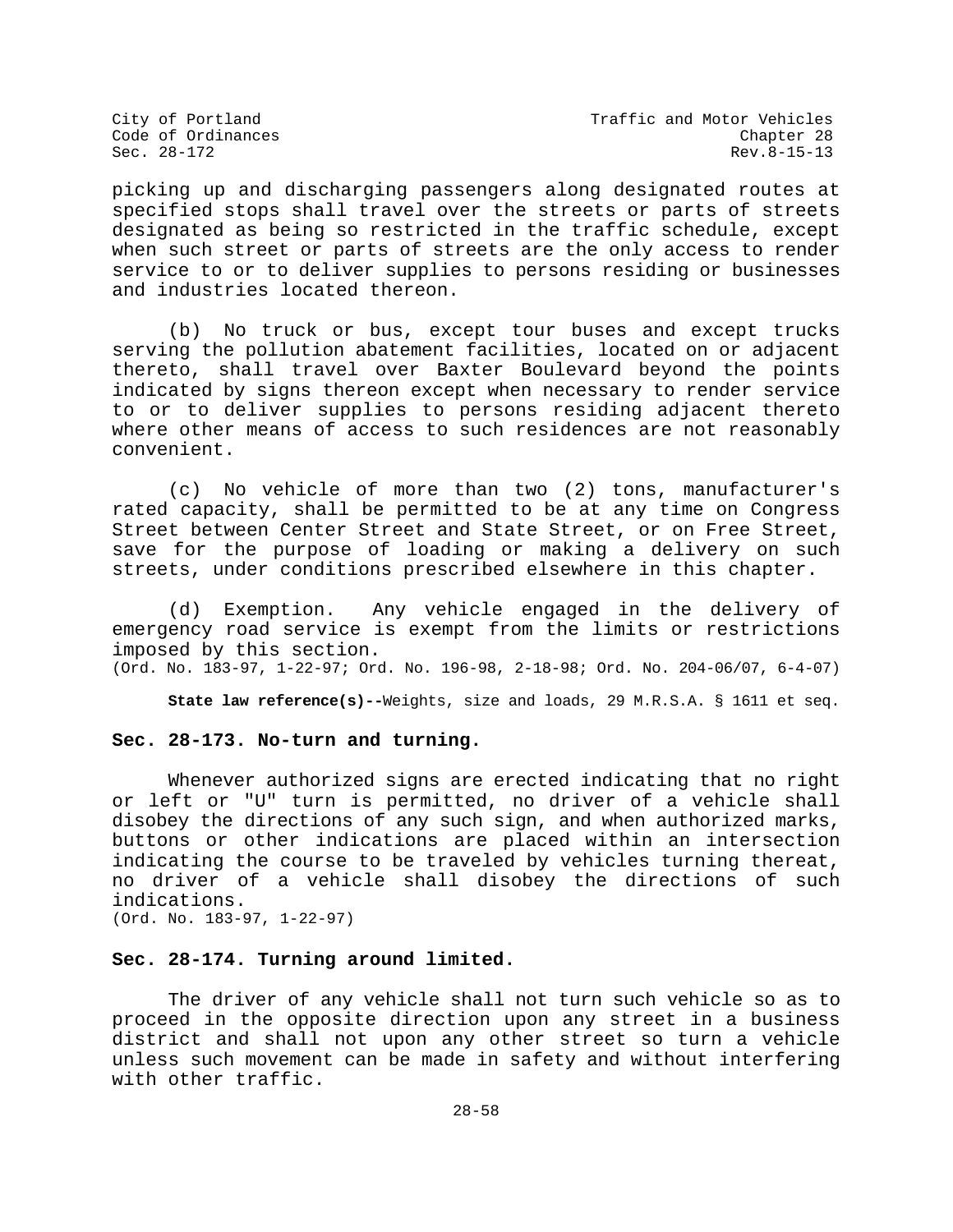(Ord. No. 183-97, 1-22-97)

**State law reference(s)--**"U" turns, 29 M.R.S.A. § 1152.

## **Sec. 28-175. Crosswalks and intersections not to be blocked.**

No driver shall enter an intersection or a marked crosswalk unless there is sufficient space on the other side of the intersection or crosswalk to accommodate the vehicle he or she is operating without obstructing the passage of other vehicles or pedestrians, notwithstanding any traffic-control signal indication to proceed.

(Ord. No. 183-97, 1-22-97)

## **Sec. 28-176. Driving out from curb.**

No person shall drive a vehicle out from the curb on any street without first looking to see that he or she shall not pull directly into the path of an approaching vehicle, nor without giving a signal by hand or by mechanical turn signal indicating that he or she is about to drive out from the curb. (Ord. No. 183-97, 1-22-97)

**State law reference(s)--**Moving parked vehicle, 29 M.R.S.A. § 956.

## **Sec. 28-177. Emerging from driveways.**

The driver of a vehicle emerging from a private driveway, automobile service station or building shall stop such vehicle immediately prior to driving onto a sidewalk and upon entering the roadway shall yield the right-of-way to all vehicles approaching on the roadway. (Ord. No. 183-97, 1-22-97)

### **Sec. 28-178. Backing limited.**

The driver of a vehicle shall not back the same into an intersection or over a crosswalk and shall not in any event or at any place back a vehicle unless such movement can be made in safety. (Ord. No. 183-97, 1-22-97)

# **Sec. 28-179. Driving on sidewalks.**

The driver of a vehicle shall not drive within or over any sidewalk area except at a permanent or temporary driveway, provided however, that persons authorized to operate pushcarts pursuant to article II of chapter 19 shall not be prohibited from propelling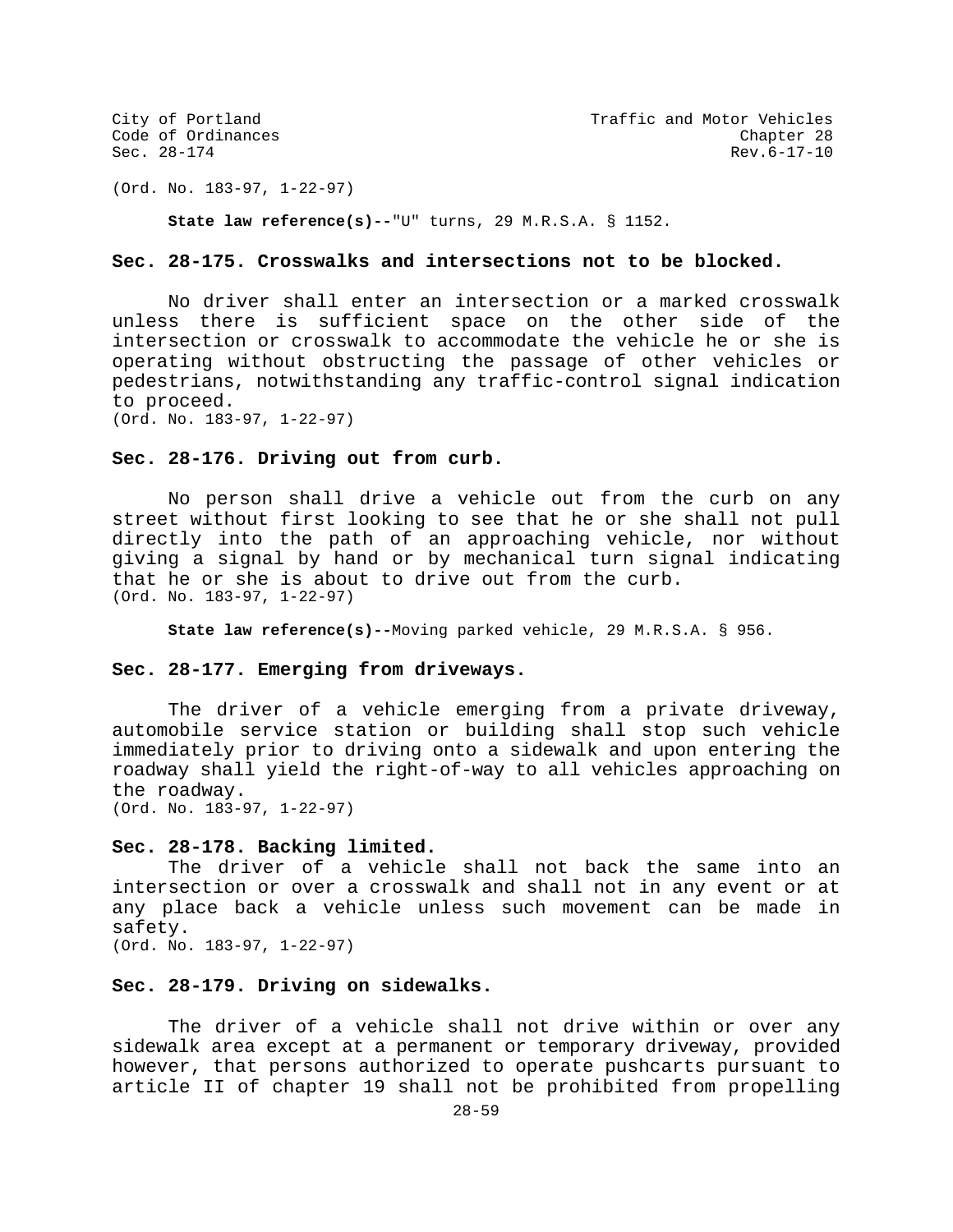City of Portland City of Portland Code of Ordinances<br>Code of Ordinances Code of Ordinances Code of Ordinances Chapter 28 Sec. 28-179 Rev.6-17-10

such pushcarts within sidewalks in the course of business and in accordance with the provisions of and limitations imposed pursuant to article II of chapter 19. (Ord. No. 183-97, 1-22-97)

## **Sec. 28-180. Driving on publicly owned property.**

The driver of a vehicle shall not drive on any publicly owned property not a street, highway or roadway, except driveways, loading areas, parking lots, or other similar areas set aside for such purpose. Without limiting the foregoing, no vehicles shall be allowed on the Eastern Promenade Trail, except upon the express permission of the parks authority. (Ord. No. 183-97, 1-22-97)

## **Sec. 28-181. Clinging to moving vehicles.**

Any person riding upon any bicycle, tricycle, motorcycle, coaster, sled, skis, roller skates, or any device whatsoever or toy vehicle as defined in 29-A M.R.S.A. § 2063 shall not attach the same or himself or herself to any moving vehicle upon any roadway nor shall any person without any such device or vehicle attach himself or herself to the outside of any moving vehicle upon any roadway.

(Ord. No. 183-97, 1-22-97)

**State law reference(s)--**Similar provisions, 29-A M.R.S.A. § 2063.

## **Sec. 28-182. Parades and processions.**

No procession or parade containing two hundred (200) or more persons or fifty (50) or more vehicles, excepting the forces of the United States Army, Navy or Air Force, the military forces of this state, and the forces of the police and fire departments, shall occupy, march or proceed along any street except in accordance with a permit issued by the chief of police and such other regulations as are set forth herein which may apply. (Ord. No. 183-97, 1-22-97)

## **Sec. 28-183. Funeral and other processions.**

(a) A funeral composed of a procession of vehicles shall be identified as such by the display upon the outside of each vehicle of a pennant of a type designated by the city traffic engineer.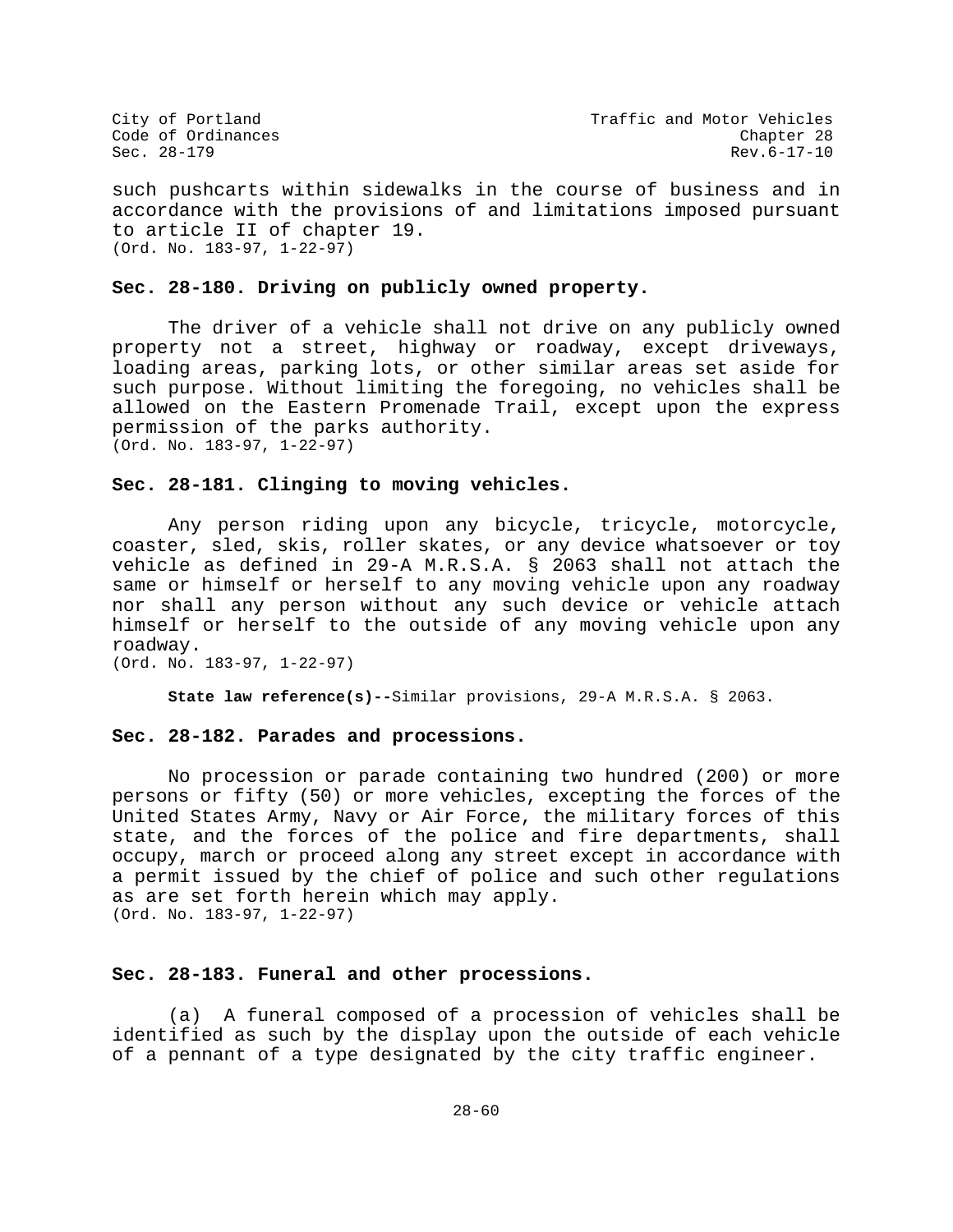(b) Each driver in a funeral or other procession shall drive as near to the right-hand edge of the roadway as practicable and follow the vehicle ahead as closely as is practicable and safe. (Ord. No. 183-97, 1-22-97)

## **Sec. 28-184. Driving through processions.**

No driver of a vehicle shall drive between the vehicles comprising a funeral or other authorized procession while they are in motion and when such vehicles are conspicuously designated as required in this chapter. This provision shall not apply at intersections where traffic is controlled by traffic-control signals or police officers, or other authorized persons. (Ord. No. 183-97, 1-22-97)

## **Sec. 28-185. Golf carts on Portland islands.**

The operation of golf carts shall be permitted on the streets<br>Portland's islands if in compliance with the following of Portland's islands if in compliance with the following requirements:

(a) The operator must possess a valid license to operate a motor vehicle;

(b) Such golf carts shall be operated only in daylight, not earlier than one-half hour before sunrise and not later than one-half hour after sundown; unless equipped with and utilizing suitable headlights and tail lights as determined by the police department; shall keep to the extreme right of the roadway; shall not exceed a speed of twenty (20) miles per hour; and shall obey all traffic laws applicable to motor vehicles including but not limited to, the fifteen (15) miles per hour speed limit in effect when passing a school during recess or while children are going to or leaving school during opening or closing hours;

(c) Each golf cart shall be equipped with an auditory warning device, a visual safety flag on a whip antenna of at least six (6) feet in height; slow vehicle markings; and display a sticker on the cart showing annual registration with the city treasury division as an island vehicle;

(d) When in use at nighttime or at other times when motor vehicles are required to display headlights, a personal assistive mobility device or golf cart must have:

1. A lit front light that emits a white light visible from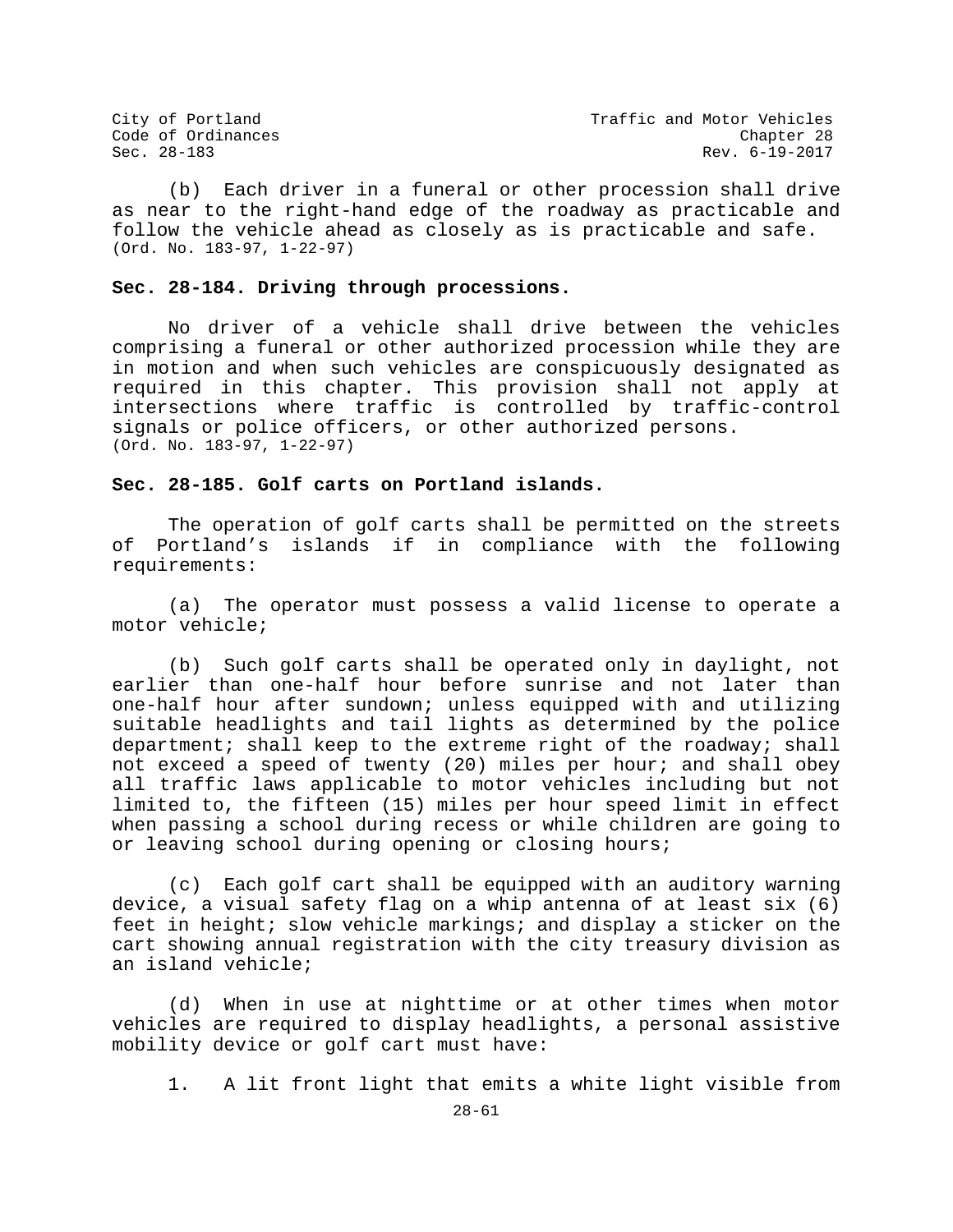City of Portland City of Portland Code of Ordinances<br>
Code of Ordinances Code Chapter 28 Rev. 6-19-2017

a distance of at least 200 feet to the front;

- 2. A red reflector to the rear that is visible at least 200 feet to the rear; and
- 3. A 12-inch reflector strip or visibility tape prominently displayed on both the driver's and passenger's side of the cart; and

(e) While the golf cart is in motion, the driver and every passenger in a golf cart must be seated in a seat designed to hold passengers. No person may stand up or ride in the lap of the driver and/or other passenger of a golf cart while it is moving. (Ord. No. 183-97, 1-22-97; Ord. No. 271-16/17, 6-19-2017)

**Sec. 28-186. Speed limits.**

(a) Any person operating a motor vehicle on any street, highway or public way within the jurisdiction of the city shall operate that vehicle at a careful and prudent speed not greater than is reasonable and prudent under the conditions existing at the time, and in no case in excess of any posted limit, and having due regard to the traffic, surface and width of the road, and to the actual and potential hazards in any condition then existing.

(b) Except when conditions or other regulations require a lower speed:

- (1) No person shall operate any vehicle on any street, highway, public way or throughway in excess of fifteen (15) miles per hour when passing a school during recess or while children are going to or leaving school during opening or closing hours;
- (2) No person shall operate a vehicle on any street, highway, public way or throughway in excess of twenty-five (25) miles per hour in a compact or built-up section of the city unless otherwise posted;
- (3) No person shall operate a vehicle on any street, highway, public way or throughway in excess of forty-five (45) miles per hour unless otherwise posted. (Ord. No. 183-97, 1-22-97)

**Sec. 28-187. Speed measurement.**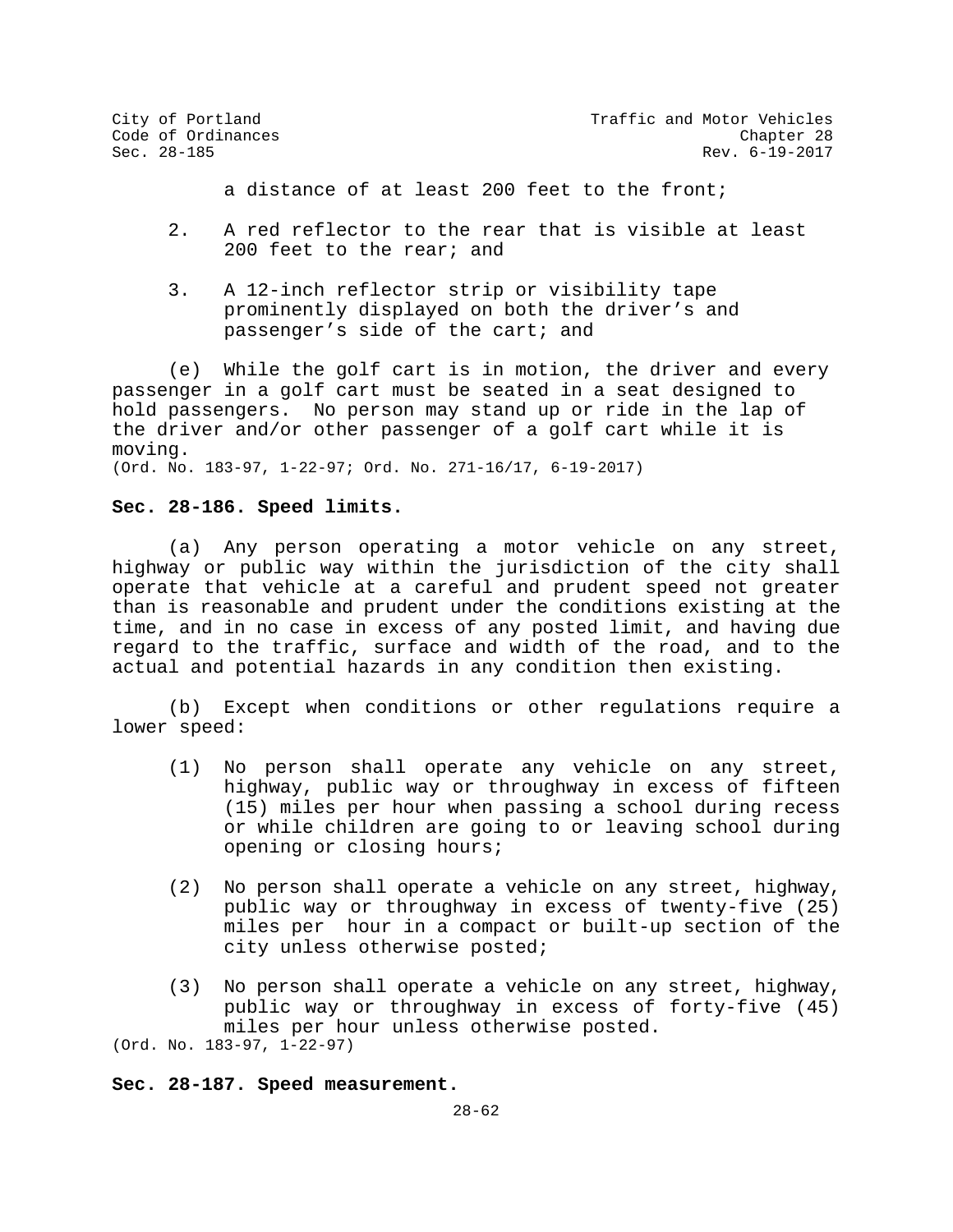The results of a measurement of the following instruments must be accepted as prima facie evidence of the speed of a motor vehicle in a civil infraction proceeding under this Code:

- (a) Radar;
- (b) An electronic device that measures speed by radiomicrowaves, laser or otherwise; or
- (c) A device that measures, in any sequence, a selected distance traversed by a motor vehicle operated by the law enforcement officer and the time required by another motor vehicle to traverse that same distance, and computes therefrom the average speed of the other vehicle.
- (Ord. No. 183-97, 1-22-97)

## **Sec. 28-188. Signs.**

The presence of signs is prima facie evidence that those signs were erected, that they provide the notice required and that the speeds indicated were fixed in accordance with state law. (Ord. No. 183-97, 1-22-97)

## **Sec. 28-189. Bicycle lane.**

No person shall stop or operate any motor vehicle within a bicycle lane and pedestrian lane designated as such by the city traffic engineer. (Ord. No. 183-97, 1-22-97)

## **Sec. 28-190. Fines and penalties.**

(a) *General penalty.* The violation of any provision of this article shall be punishable by a fine of not less than fifty-five dollars (\$55.00) nor more than two hundred seventy-five dollars (\$275.00).

(b) *Waiver penalty.* A person that files a written answer of "not contested," "guilty," or that otherwise admits the charges within twenty (20) days after service of a summons and complaint charging a violation of this article shall pay the following amounts at the same time that the answer is filed: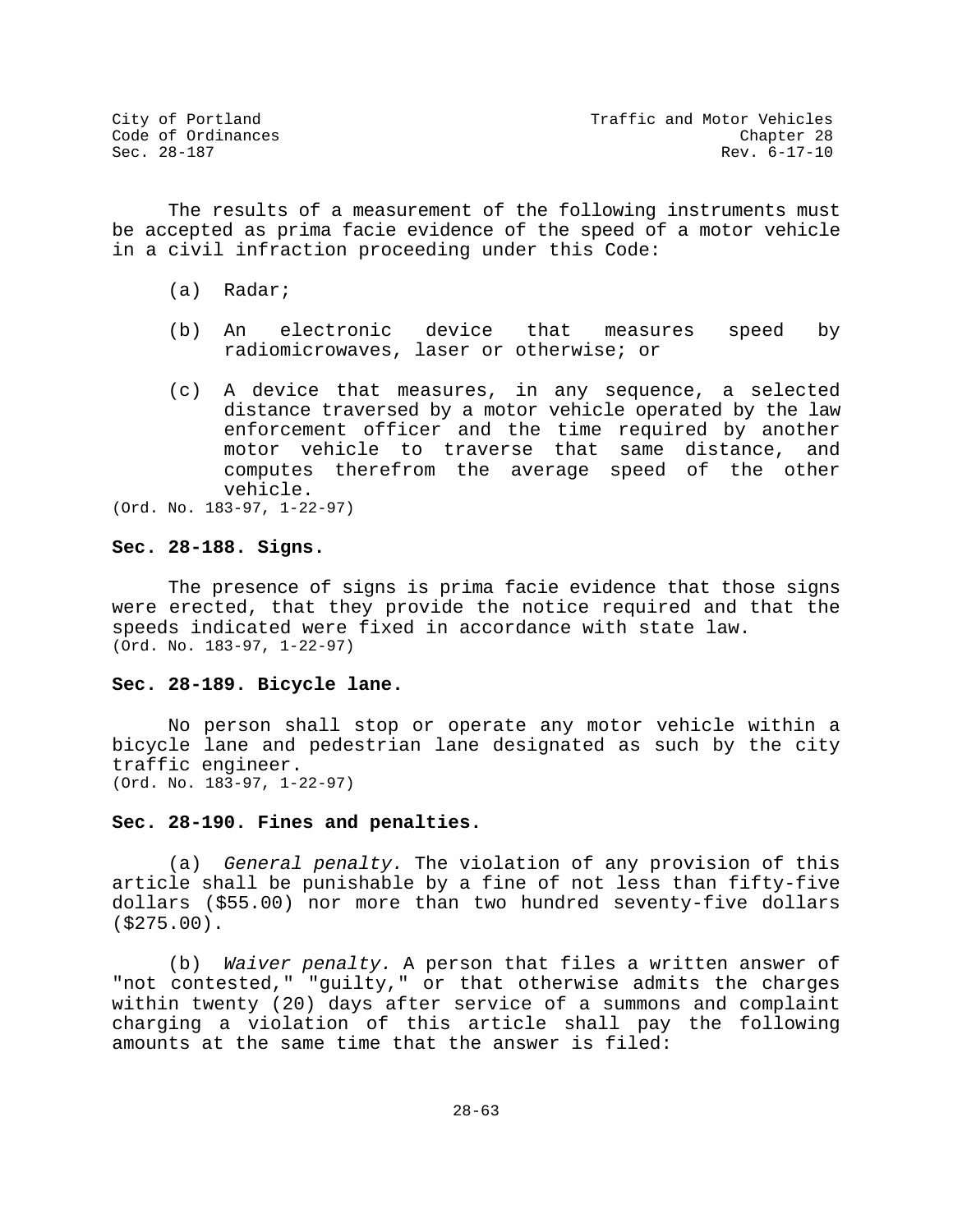| Ordinance<br>Section | Violation                                                            | Amount<br>Due |
|----------------------|----------------------------------------------------------------------|---------------|
| $28 - 166$           | Failing to obey<br>a <sub>l</sub><br>traffic-control<br>device       | \$55.00       |
|                      | Failing to proceed<br>with caution<br>on<br>flashing yellow<br>light | 55.00         |
|                      | Failing to stop for<br>flashing red light                            | 55.00         |
|                      | Failing to stop for<br>red light                                     | 55.00         |
|                      | Failing to stop on<br>red before<br>right<br>turn                    | 55.00         |
|                      | Failing to yield<br>after flashing<br>red<br>light                   | 55.00         |
|                      | Turning right on red<br>without yielding                             | 55.00         |
|                      | Turning right on red<br>where prohibited                             | 55.00         |
|                      | Violation of<br>red<br>arrow signal                                  | 55.00         |
|                      | Entering/traveling<br>in lane against red<br>signal                  | 55.00         |
| $28 - 167$           | Sounding a horn or<br>warning device in a<br>quiet zone              | 55.00         |
| $28 - 168$           | Driving through<br>a<br>safety zone                                  | 82.50         |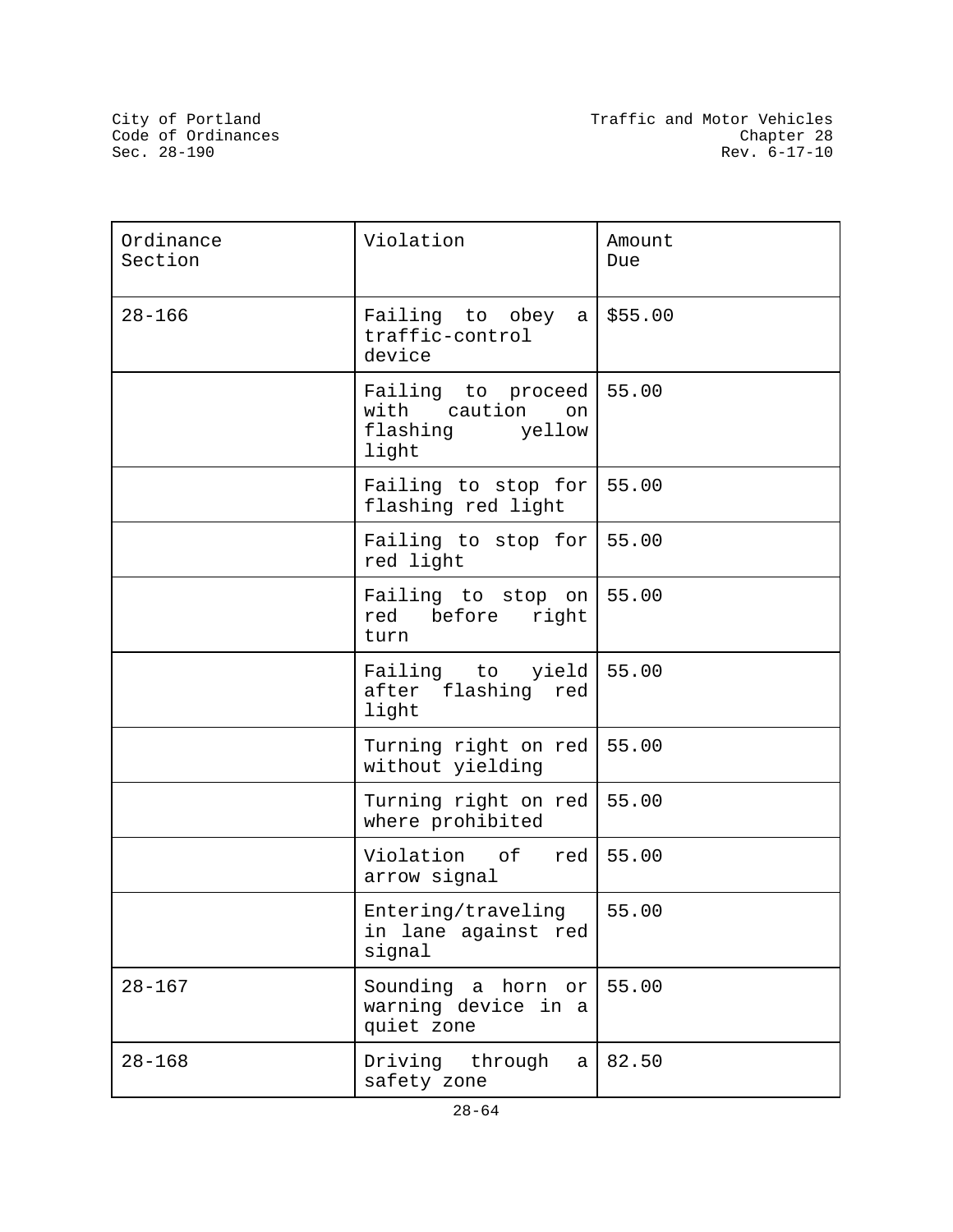| $28 - 169$ | Driving on a street $82.50$<br>designated as a play<br>area                                                        |       |
|------------|--------------------------------------------------------------------------------------------------------------------|-------|
| $28 - 170$ | Failing to stop at<br>pedestrian or school<br>crossing stop sign                                                   | 82.50 |
| $28 - 171$ | Driving through a<br>"NO THROUGH TRAFFIC"<br>zone                                                                  | 55.00 |
| $28 - 172$ | Driving a truck or<br>bus on a prohibited<br>street                                                                | 55.00 |
| $28 - 173$ | Failing to obey a<br>"no right" or "left"<br>or "U-turn" sign;<br>failing to follow<br>turn indication<br>markings | 55.00 |
| $28 - 174$ | Making an illegal<br>"U" turn                                                                                      | 55.00 |
| $28 - 175$ | Blocking a crosswalk<br>or intersection                                                                            | 55.00 |
| $28 - 176$ | Improper driving out  <br>from curb                                                                                | 55.00 |
| $28 - 177$ | Improper street<br>entry from<br>a<br>driveway                                                                     | 55.00 |
| $28 - 178$ | Improper backing up                                                                                                | 55.00 |
| $28 - 179$ | Driving<br>on<br>a<br>sidewalk                                                                                     | 82.50 |
| $28 - 180$ | Driving on publicly<br>owned property                                                                              | 55.00 |
| $28 - 181$ | Clinging<br>moving<br>to<br>vehicle                                                                                | 55.00 |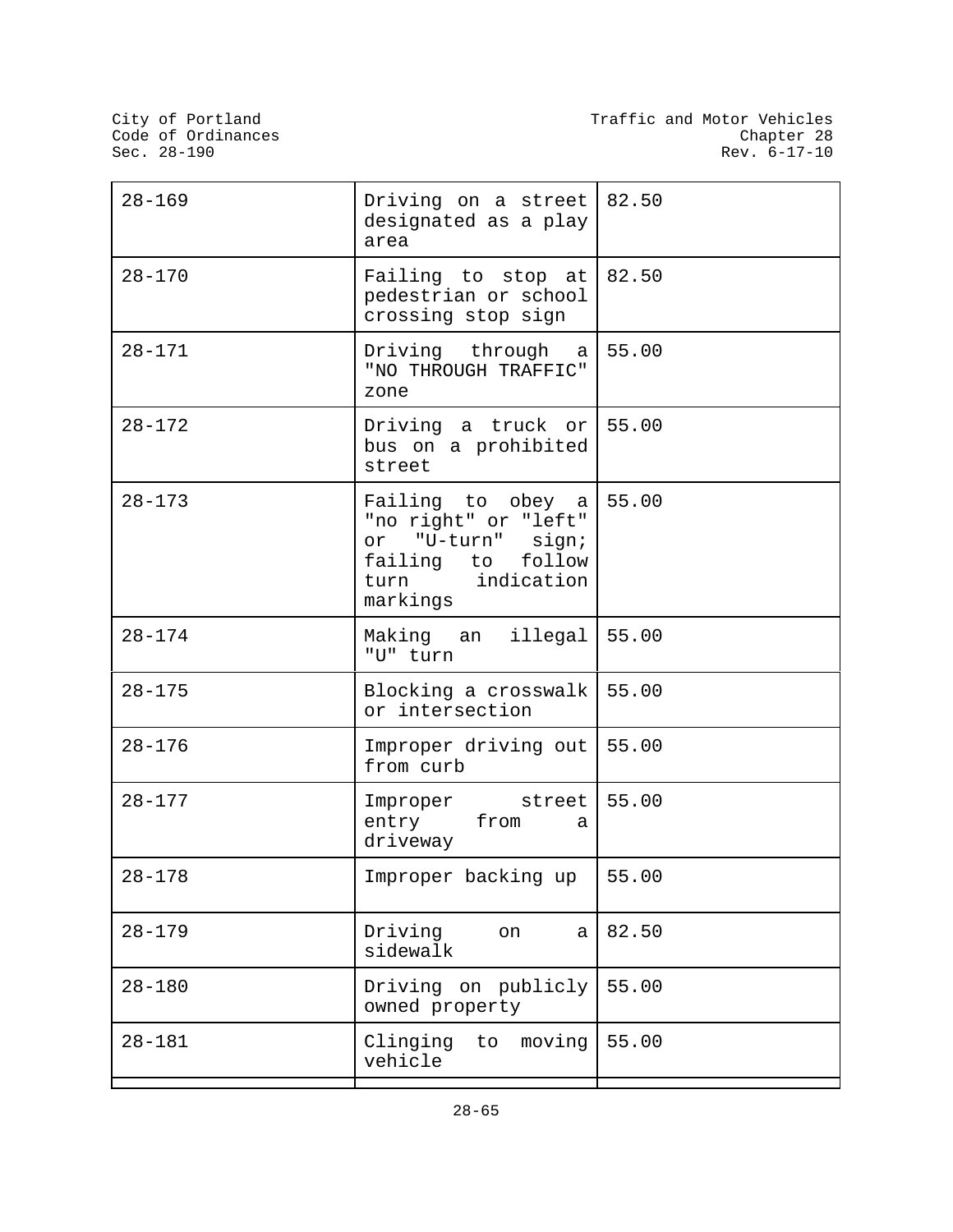City of Portland<br>Code of Ordinances<br>Sec. 28-190

| $28 - 182$ | Driving<br>in<br>an I<br>unpermitted parade                                              | 55.00  |
|------------|------------------------------------------------------------------------------------------|--------|
| $28 - 183$ | Failing to<br>keep<br>right while driving<br>funeral<br>in<br>$\mathsf{a}$<br>procession | 55.00  |
| $28 - 184$ | Driving between<br>vehicles<br>in<br>a<br>funeral procession                             | 55.00  |
| $28 - 185$ | Illegal operation of<br>a golf cart                                                      | 55.00  |
| $28 - 186$ | Speeding 1 to 15 mph<br>over limit                                                       | 88.00  |
|            | 25<br>Speeding 16 to<br>mph over limit                                                   | 110.00 |
|            | Speeding 26 to 29<br>mph over limit                                                      | 148.00 |
|            | Imprudent speed                                                                          | 88.00  |
|            | Speeding 1 to 15 mph<br>over limit in school<br>zone                                     | 115.50 |
|            | Speeding 16 to 25<br>mph over limit<br>in<br>school zone                                 | 137.50 |
|            | Speeding 26 to 29<br>mph over limit<br>in<br>school zone                                 | 176.50 |
| $28 - 189$ | Operating a<br>motor  <br>vehicle on<br>a<br>designated bicycle<br>or pedestrian lane    | 55.00  |

(Ord. No. 183-97, 1-22-97)

**Sec. 28-191. Waiver process.**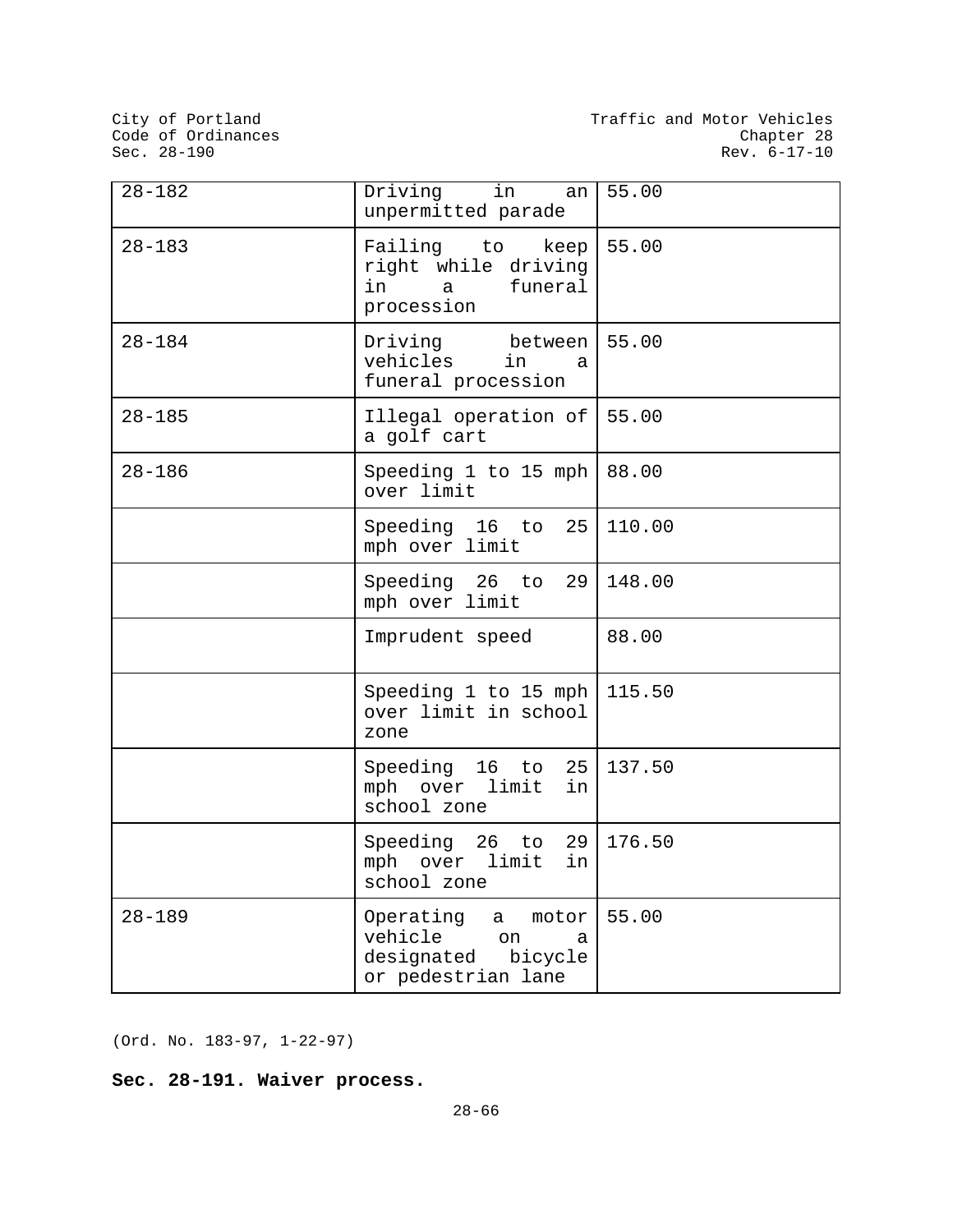(a) A person charged with a violation of this article may waive their right to a court hearing by filing a written answer with the Maine District Court within twenty (20) days after service of the summons and complaint along with the fine imposed by section 28-190.

(b) The written answer must indicate that the person does not wish to contest the violation.

(c) The person shall be informed that by filing such an answer they give up their right to a trial. They must also be informed that:

- (1) An answer of "not contested" is not admissible evidence in any other civil or criminal court proceeding arising out of the same set of facts.
- (2) The filing of a written answer along with the required fine shall constitute an adjudication of a civil violation.
- (3) A record of the adjudication will be sent to the secretary of state's motor vehicle division.
- (4) If they wish to contest the violation they must appear in court on the date, time and place noted on the face of the summons and complaint.
- (5) They have a right to hire a lawyer to represent them at their own expense.

(d) A person accused of a violation of this article may file a written answer on a form prepared for that purpose by the city which meets the requirements of this article. (Ord. No. 183-97, 1-22-97)

**Sec. 28-192. Reserved.**

#### **Sec. 28-193. Report to secretary of state.**

Adjudications under this chapter shall be reported to the secretary of state pursuant to 29-A M.R.S.A. § 2607. (Ord. No. 183-97, 1-22-97)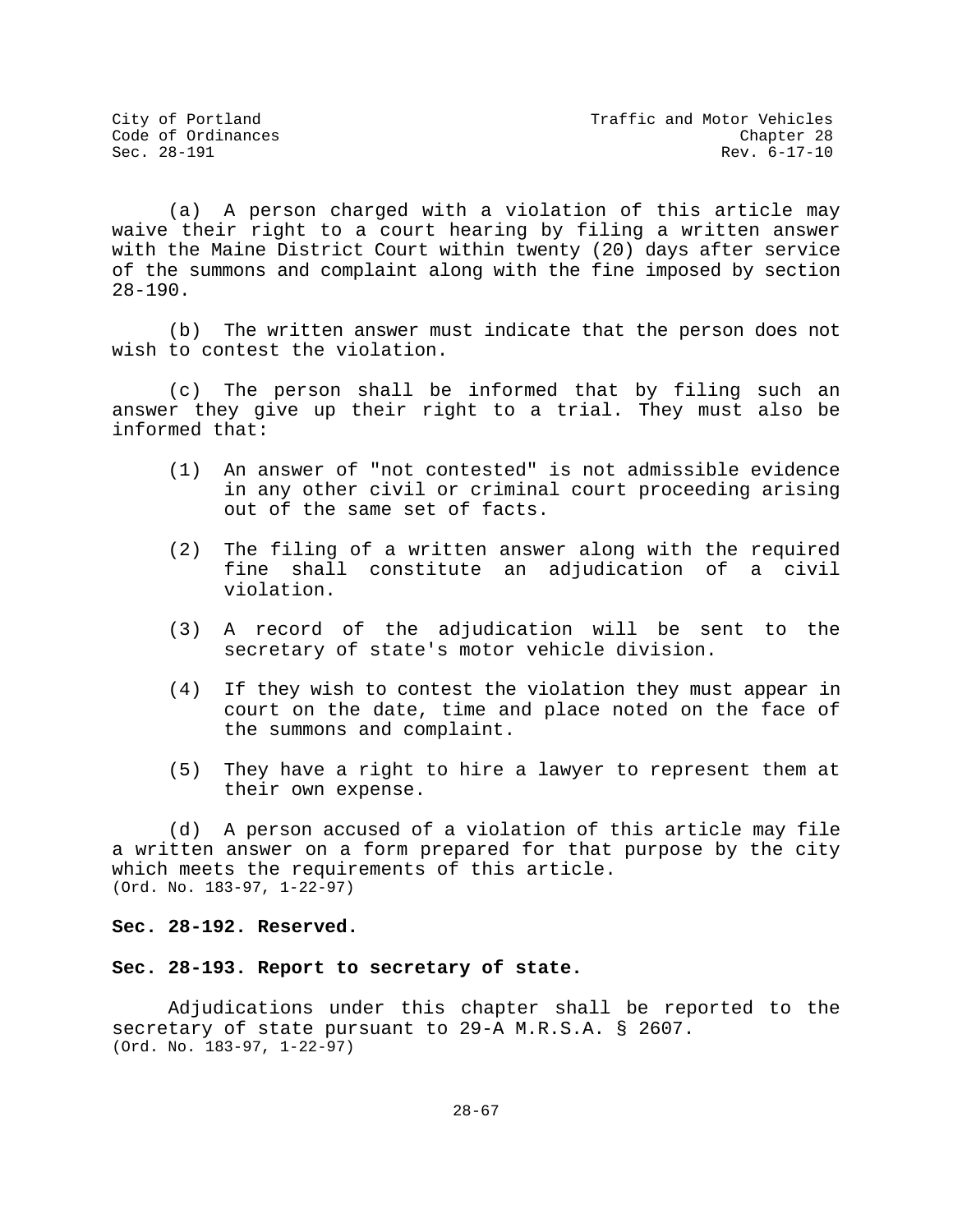## **Sec. 28-194. Impoundment of Motor Vehicles/Operating After Suspension or Revocation**

(a) Purpose. It is necessary and appropriate to take steps to deprive drivers whose driving privileges or operator's license have been suspended or revoked and who pose a danger to persons and property of their means of committing the crime of operating after suspension. Impounding the vehicles of intoxicated, suspended or revoked drivers serves a significant governmental and public interest, namely the protection of the health, safety and welfare of the public by reducing the threat intoxicated, suspended or revoked drivers pose to life and property.

(b) Certain Vehicles as Nuisances. The following motor vehicles are hereby declared to be nuisances and subject to impoundment by the City:

- (1) A motor vehicle operated by a person whose operator's license or driving privileges are suspended pursuant to Title 29-A of the Maine Revised Statutes and who has, in the last five years, been convicted of Operating After Suspension.
- (2) A motor vehicle used to commit the crime of Criminal OUI in violation of 29-A MRSA §2411, at a time when the operator's license or driving privileges are under suspension or revocation.
- (3) A motor vehicle operated by a person whose license or driving privileges have been revoked as a habitual offender pursuant to 29-A MRSA §2551.
- (c) Vehicle impoundment.
- (1) Whenever a law enforcement officer has probable cause to believe that a person is operating a vehicle in the City of Portland: (1) while his or her operator's license or driving privileges are suspended or revoked and that person has a prior conviction for Operating after Suspension in the last five years; or (2) that the operator has had his or her license or driving privileges revoked as an habitual offender pursuant to 29-A M.R.S.A. § 2551, the officer may immediately arrest or summons the person under State law for Operating after Suspension and impound the vehicle under this ordinance. A vehicle so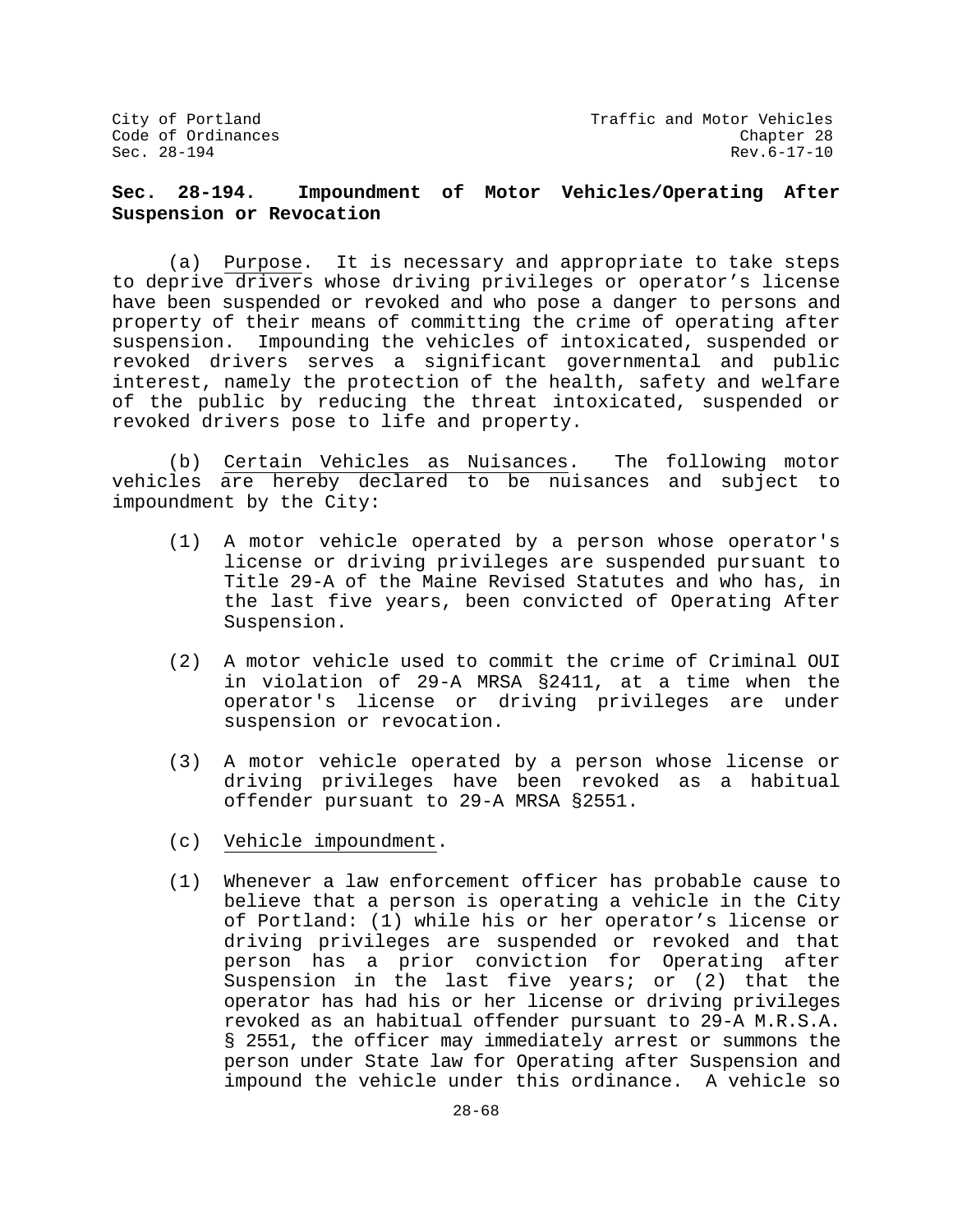impounded shall be impounded for fifteen days.

- (2) Whenever a law enforcement officer has probable cause to believe that a person is operating a vehicle in the City of Portland while his or her operator's license or driving privileges are suspended or revoked and that person is under the influence of intoxicating liquor or drugs, the officer may immediately arrest the person under State law for Operating after Suspension and/or Criminal OUI and impound the vehicle under this ordinance. A vehicle so impounded shall be impounded for fifteen days unless the vehicle is subject to forfeiture by the State of Maine pursuant to 29-A MRSA §2421.
- (3) The police department shall, within two working days of the impoundment, send a notice by certified mail, return receipt requested, and by regular mail, to the legal owner of the vehicle at the address obtained from the vehicle registration office of the Department of Motor Vehicles, informing the owner that the vehicle has been impounded. The notice shall inform the owner that the owner has the right to a hearing to determine the validity of the impoundment, or consider any mitigating circumstances attendant to the impoundment that may lead<br>to the vehicle's immediate release. The police the vehicle's immediate release. department must conduct the hearing within 24 hours of the owner's request. The hearing officer's decision may be immediately appealed to the City Manager or the Manager's designee, who shall hold a hearing within 48 hours of the notice of appeal. If the department fails to send the notice required by this section, the vehicle must be released immediately upon the owner's written request and no impoundment fee charged.
- (4) The police department shall release a vehicle to the registered owner prior to the end of the fifteen days impoundment under any of the following circumstances:
	- a. When the vehicle is a stolen vehicle;
	- b. When the vehicle is subject to bailment and is driven by an unlicensed employee of the business establishment, including a parking garage or repair service;
	- 28-69 c. When the legal owner of the motor vehicle is a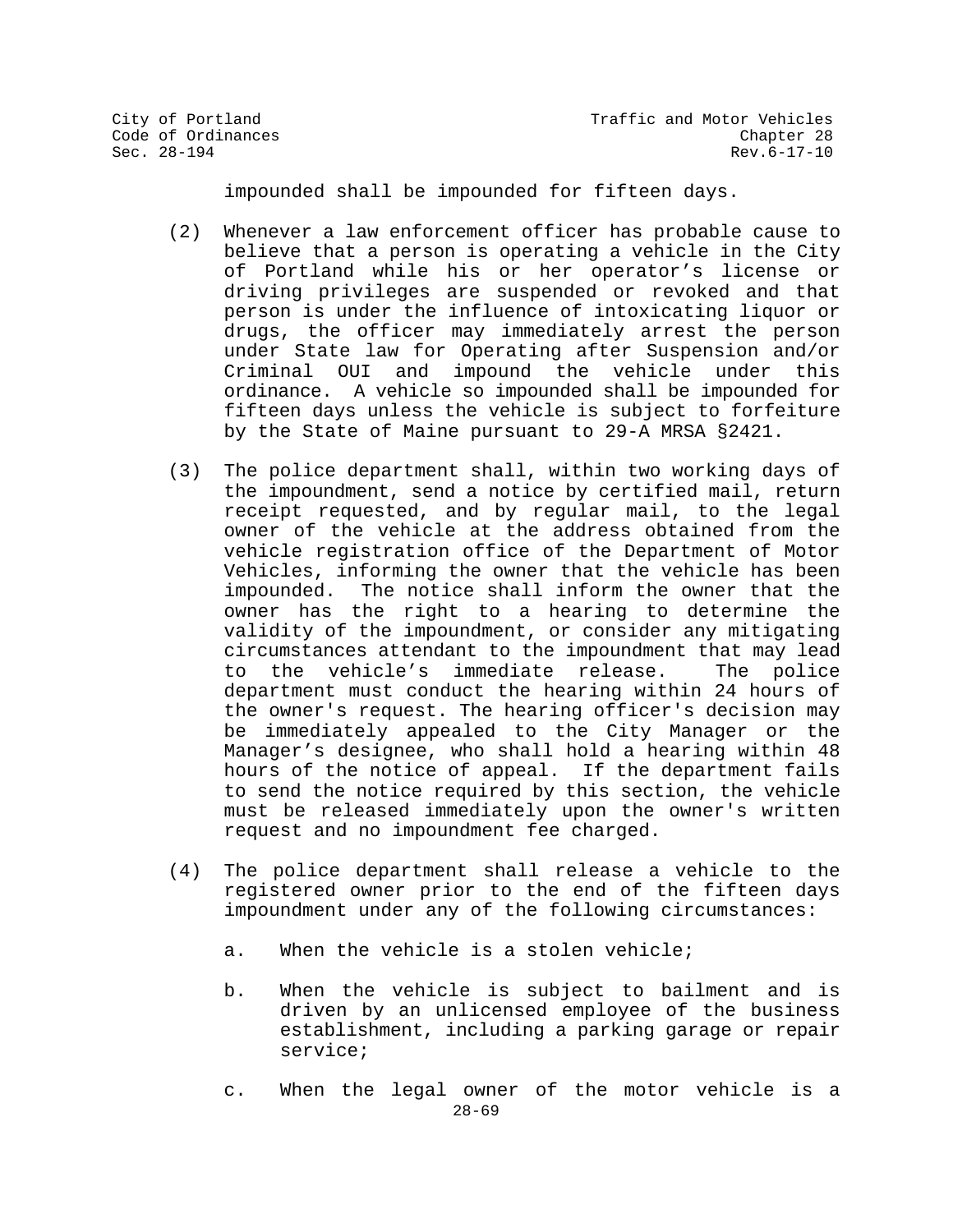bank, credit union, acceptance corporation or other licensed financial institution that holds security interest in the vehicle and the vehicle is subject to repossession;

d. When the vehicle is a rental vehicle owned by a car rental agency and was in the possession of the operator pursuant to a rental agreement;

An owner claiming a vehicle pursuant to this subsection shall pay all costs associated with the impoundment; including towing, any accrued storage fees and administrative fees.

- (5) No vehicle shall be released pursuant to this section except upon presentation of the registered owner's current, valid driver's license and proof of current registration and insurance or upon order of the court.
- (6) Upon expiration of the fifteen-day impoundment period, no person or entity having custody of a motor vehicle pursuant to the provisions of this section shall release the vehicle until the individual requesting release<br>presents satisfactory evidence of his right to satisfactory evidence of possession, signs a receipt therefor and pays all fees associated with the impoundment, including all costs for towing, storage and administrative fees.
- (7) A vehicle may be released prior to the mandated impoundment period:
	- a. If the employer, spouse, or parent of the operator of the vehicle establishes by credible evidence that significant economic or personal hardship will result from the impoundment. In making a hardship determination the hearing officer shall consider public safety factors, including the operator's criminal history and driving record.
	- b. If the registered owner of a vehicle loaned to the operator is able to demonstrate by credible evidence to the hearing officer that the owner had no knowledge that the person to whom the vehicle was loaned did not have valid driving privileges in the State of Maine and is willing to provide the hearing officer with a signed, sworn statement regarding this lack of knowledge.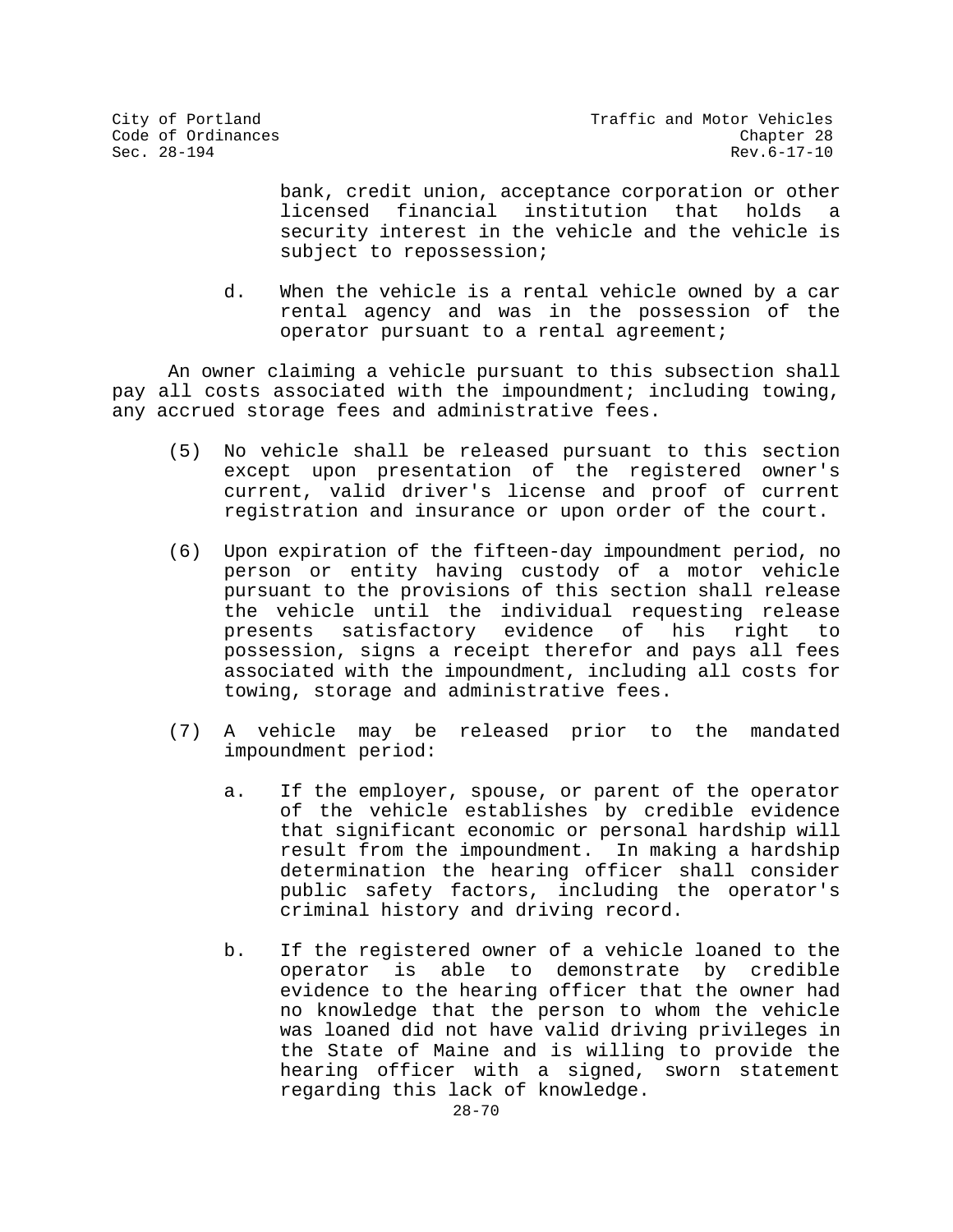- c. Any denial or approval of a release under this subsection shall be in writing and shall include factors considered by the hearing officer in<br>reaching the decision. The hearing officer's reaching the decision. decision may be appealed by the owner to the City Manager or the Manager's designee.
- d. The owner of a vehicle released under this subsection shall pay all fees associated with the<br>impoundment, including towing, storage and impoundment, including towing, administrative fees.

(d) Vehicles not released from impoundment. Vehicles or property remaining unclaimed for fifteen days after the date on which the impoundment period ends shall be disposed of in accordance with the requirements of Maine state law for the disposition of abandoned motor vehicles.

- (e) Exceptions. This ordinance shall not apply to:
- (1) Individuals whose operator's license or privilege to operate has been suspended for failing to make child support payments;

(2) Motor vehicles involved in an accident or crime that are impounded by the police department as evidence.  $(Ord. No. 200-01/02, 4-1-02; Ord. No. 28-08/09, 8-4-08)$ 

## **Sec. 28-195. Idling of private passenger motor vehicles.**

(a) *Application.* This section applies to gasoline-powered private passenger vehicles. This section does not apply to commercial vehicles or other vehicles which are subject to the provisions of 38 M.R.S.A. § 585-K.

(b) Five-minute limitation. No person may cause or allow a private passenger motor vehicle to idle for more than five consecutive minutes in any sixty-minute period. For purposes of this section, "idle" shall mean that the primary propulsion engine is running while the vehicle is stationary and not engaged in a gear to power the drive train.

(c) Exceptions. The limitation set forth in subsection (b) shall not apply to: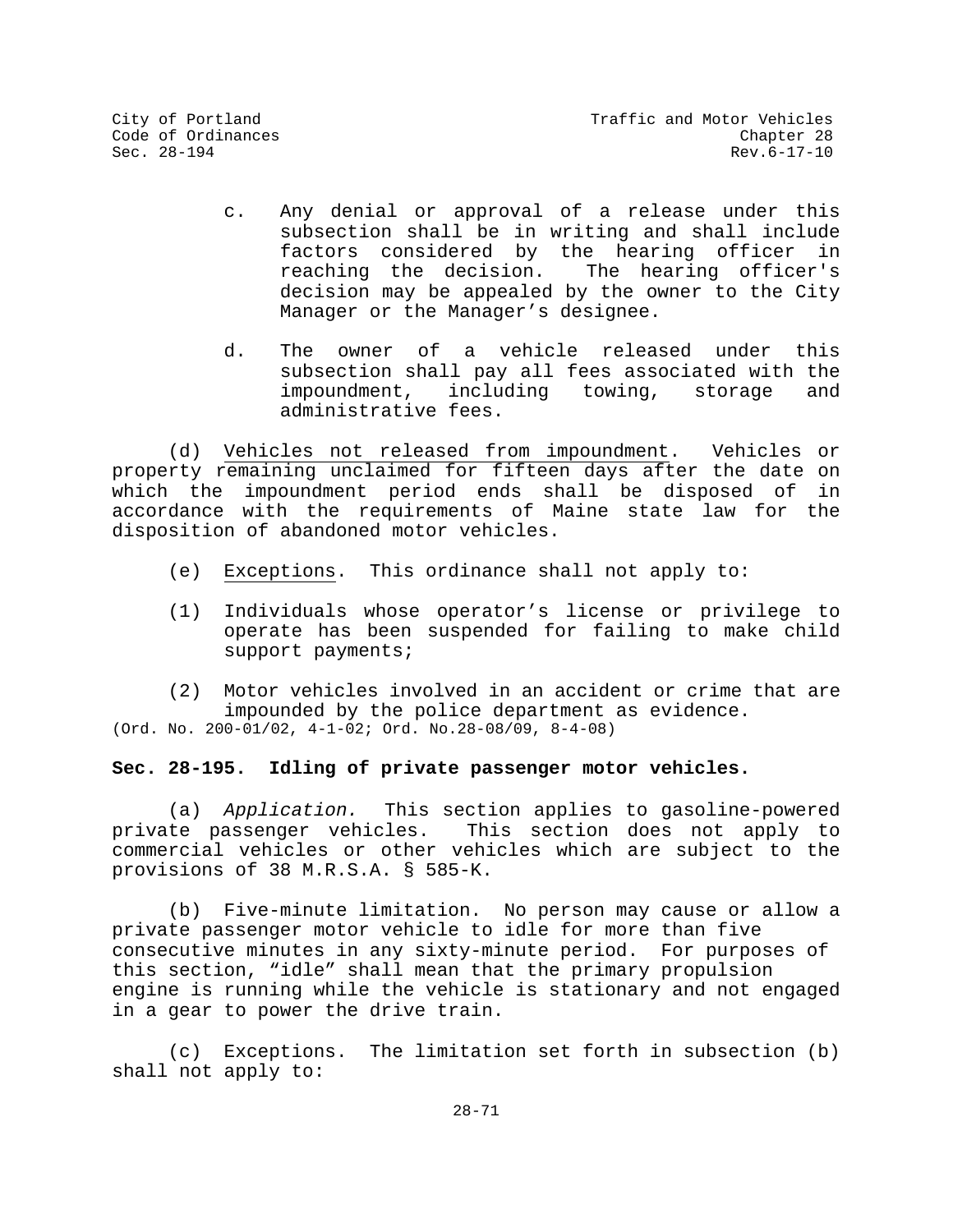- (1) Motor vehicles idling while in a traffic lane, as the result of congested traffic conditions beyond the driver's control (traffic jams);
- (2) Motor vehicles idling when operating a defroster, heater, air conditioner or installing equipment solely to prevent a safety or health emergency and not as part of a rest period;
- (3) Motor vehicles idling for maintenance, servicing, repair or diagnostic purposes if idling is required for such an activity;
- (4) Motor vehicles idling as part of a state or federal inspection to verify that all equipment is in good working order if idling is required as part of the inspection;
- (5) Motor vehicles idling due to mechanical difficulties over which the operator has no control if the vehicle owner submits the repair paperwork or product receipt by mail within 30 days to the appropriate authority verifying that the mechanical problem has been fixed. If no repair paperwork is submitted within 30 days, the vehicle owner is subject to penalties as provided in subsection  $(d)$ ;
- (6) Motor vehicles idling for not longer than an additional 10 minutes beyond the limit imposed in subsection (b) to operate heating equipment when the ambient air operate heating equipment when the ambient temperature is 32 degrees Fahrenheit or below; and
- (7) Motor vehicles idling as needed for the purpose of providing heat when the ambient air temperature is below 0 degrees Fahrenheit.

(d) *Prima facie evidence.* The fact that a parked motor vehicle is idling in violation of this section shall be prima facie evidence that the unlawful idling was caused or allowed by the person in whose name that vehicle is registered.

- (e) *Enforcement and penalties.*
- (1) This section shall be enforced by the police department and the parking division, through the police officers and parking control officers.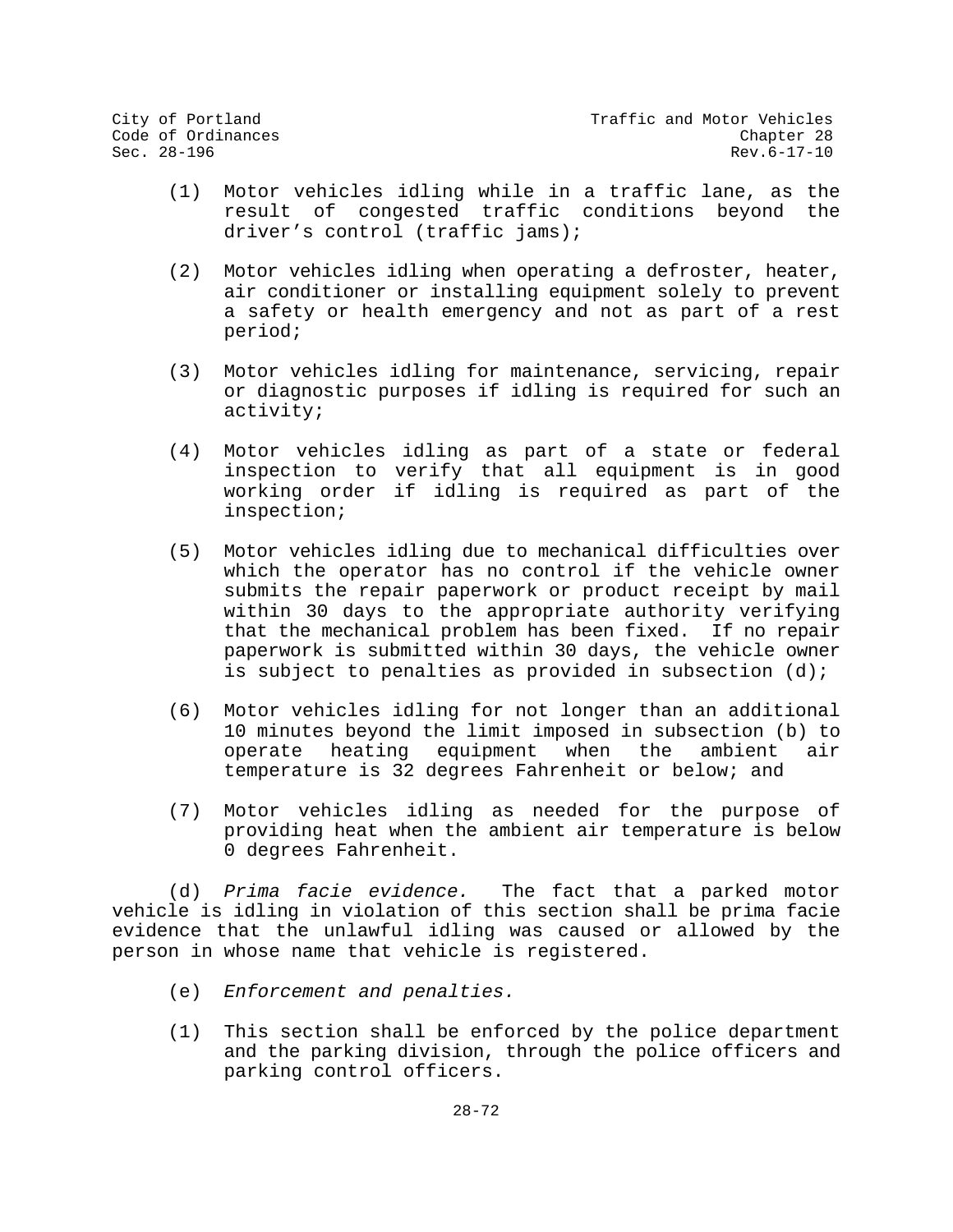City of Portland City of Portland Code of Ordinances<br>
Code of Ordinances Code Chapter 28 Code of Ordinances Chapter 28  $\texttt{Sec. 28-196}$  Rev.6-17-10

- (2) Any person who violates this section shall be punished by a minimum penalty of fifty dollars (\$50.00).
- (3) Any person who violates this section shall have the option in lieu of going to court of paying a waiver fee of twenty-five dollars (\$25.00) within ten (10) days of the receipt of a notice of violation or court summons.
- (4) For a period of one hundred and eighty (180) days following the effective date of this section, violators shall only receive written warning for violations; after the 180-day period, violations shall be fully enforced in accordance with this section.

(Ord. No. 64-08/09, 9-15-08)

#### DIVISION 4. EMERGENCY VEHICLES

#### **Sec. 28-196. Emergency vehicles.**

(a) The provisions of this chapter shall apply to authorized emergency vehicles except as follows. A driver when operating any such vehicle when responding to an emergency, except when otherwise directed by a police or parking control officer or other authorized person, may:

- (1) Stop, stand or park notwithstanding the provisions of this chapter;
- (2) Proceed past a red or stop signal or stop sign, but only after slowing down as may be necessary for safe operation;
- (3) Exceed the maximum speed limits so long as life or property is not endangered, except that employees of the state department of corrections may not exercise this privilege;
- (4) Disregard regulations governing direction of movement or turning in specified directions;
- (5) Proceed with caution past a stopped school bus that has red lights flashing only:
	- a. After coming to a complete stop; and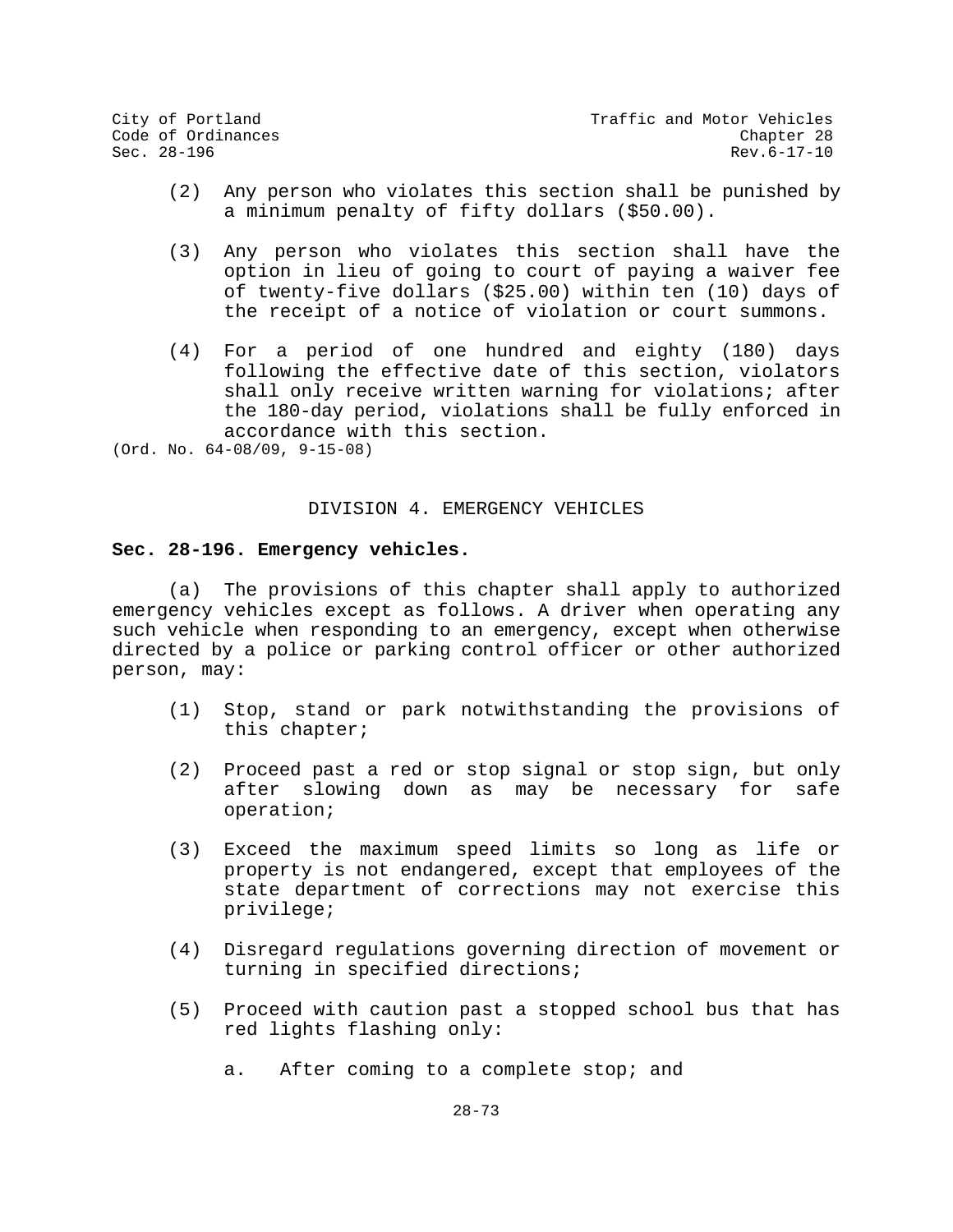b. When signaled by the school bus operator to proceed.

(b) The foregoing exemptions do not relieve the operator of an authorized emergency vehicle from the duty to drive with due regard for the safety of all persons, nor do those exemptions protect the operator from the consequences of the operator's reckless disregard for the safety of others. (Ord. No. 183-97, 1-22-97)

**State law reference(s)--**Right-of-way of police and fire vehicles, 29 M.R.S.A. § 946.

**Sec. 28-197. Reserved. Sec. 28-198. Reserved. Sec. 28-199. Reserved. Sec. 28-200. Reserved.**

### DIVISION 5. PEDESTRIANS

#### **Sec. 28-201. When pedestrian has right-of-way.**

Where traffic-control signals are not in place or in operation, the driver of a vehicle shall yield the right-of-way, slowing down or stopping if need be to so yield, to a pedestrian crossing the roadway within any marked crosswalk or within any unmarked crosswalk at an intersection, except as otherwise provided in this article. (Ord. No. 183-97, 1-22-97)

**State law reference(s)--**Pedestrians right-of-way in crosswalks, 29 M.R.S.A. § 954.

#### **Sec. 28-202. When vehicle has right-of-way.**

Every pedestrian crossing a roadway at any point other than within a marked crosswalk, or within an unmarked crosswalk at an intersection, shall cross at right angles to the curb or by the shortest route to the opposite curb and shall yield the right-of-way to all vehicles upon the roadway. (Ord. No. 183-97, 1-22-97)

**State law reference(s)--**Crossing at other than crosswalks, 29 M.R.S.A. § 955.

**Sec. 28-203. Crossing at traffic-control signals.**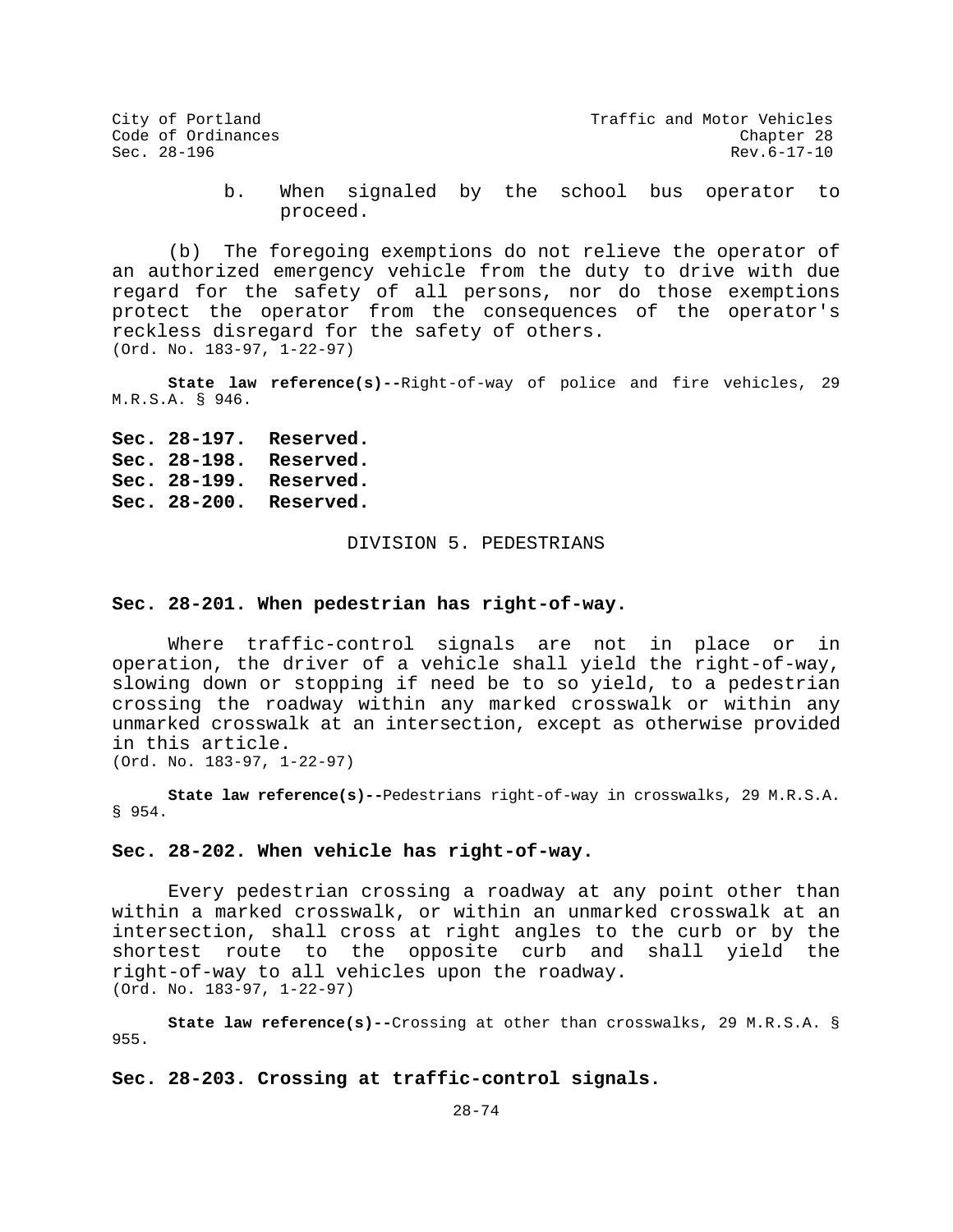(a) A pedestrian starting to cross a street in any crosswalk in the city on a green signal or "WALK" pedestrian signal indicator, or where a police officer or other authorized person is directing traffic, shall have the right-of-way over all vehicles, including those making turns, until such pedestrian has reached the opposite curb. It shall be unlawful for the operator of any vehicle to fail to yield the right-of-way to any pedestrian who is crossing a street as herein provided.

(b) In an intersection controlled by traffic signals where pedestrian signal indicators are provided, the "DON'T WALK" indication, steadily illuminated, means that a pedestrian shall not enter the street in the direction of the signal. The "DON'T WALK" indication, while flashing, means that a pedestrian shall not start to cross the street in the direction of the signal indication, but that any pedestrian who has partly completed his crossing during the steady "WALK" indication shall proceed to a sidewalk, or to a safety island. The "WALK" indication means that a pedestrian facing the "WALK" signal indication may proceed across the street in the direction of the indication.

(c) In an intersection controlled by traffic signals where there is no pedestrian signal indicator, it shall be unlawful for a pedestrian facing a red or "stop" signal or a red with green arrow signal to cross the street unless he is directed to do so by a police officer or other authorized person directing traffic. A pedestrian facing a yellow or "caution" signal is thereby advised that there is insufficient time to cross the street and any pedestrian starting to cross shall yield the right-of-way to all vehicles.

(Ord. No. 183-97, 1-22-97)

**State law reference(s)--**Pedestrian-control signals, 29 M.R.S.A. § 951.

# **Sec. 28-204. Drivers to exercise due care.**

Notwithstanding the provisions of this article, every driver of a vehicle shall exercise due care to avoid colliding with any pedestrian upon any roadway, and shall give warning by sounding the horn when necessary, and shall exercise proper precaution upon observing any child or any confused or incapacitated person upon a roadway.

(Ord. No. 183-97, 1-22-97)

## **Sec. 28-205. Pedestrians to walk on right of crosswalk.**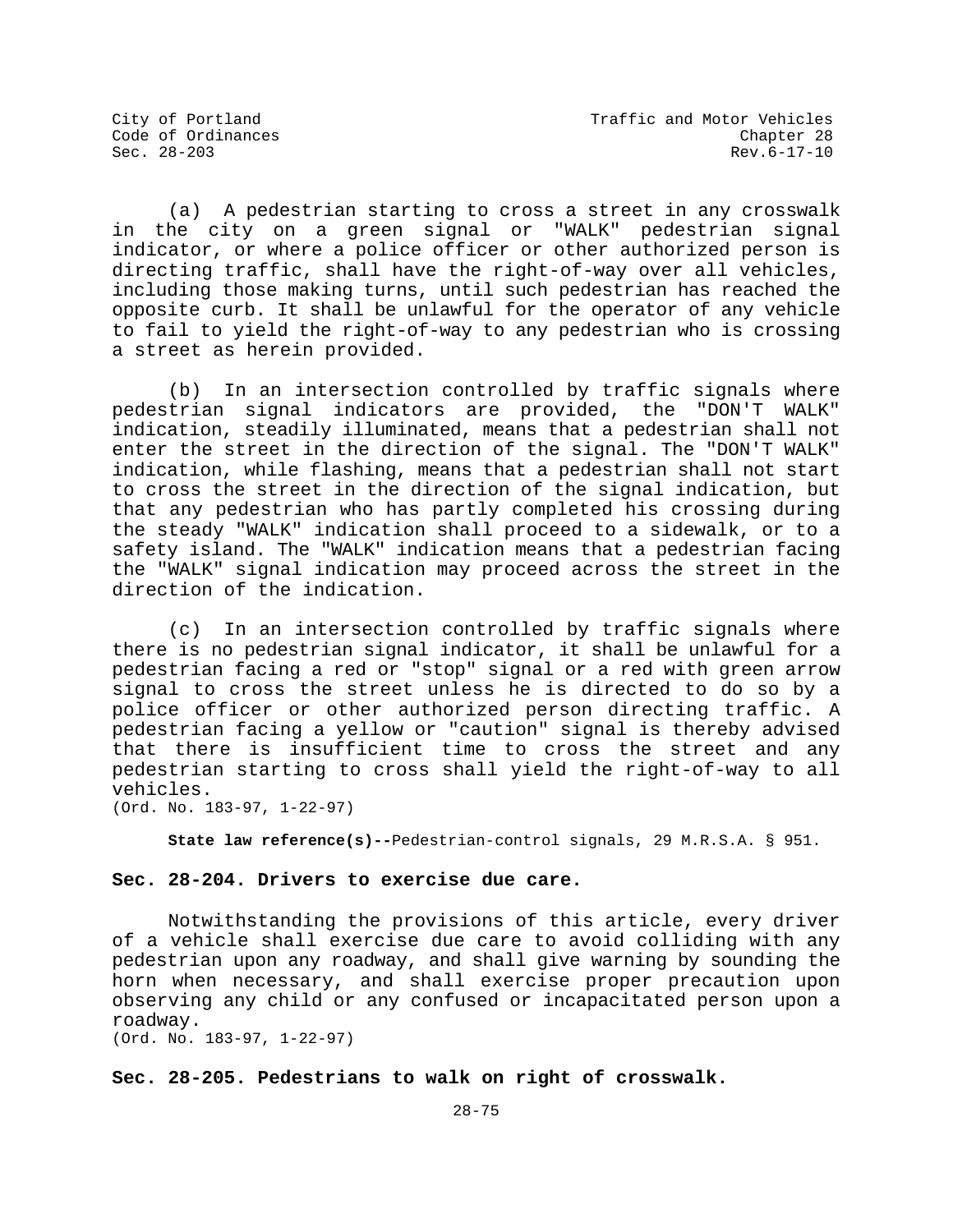A pedestrian shall move, wherever practicable, upon the right half of crosswalks. (Ord. No. 183-97, 1-22-97)

### **Sec. 28-206. Pedestrian not to stand in street; exception.**

It shall be unlawful for a pedestrian to stand in any street other than in a safety zone or in a crosswalk if such action interferes with the lawful movement of traffic. This section shall not apply to any police officer, surveyor, street sweeper or other person when necessarily upon a street in the line of duty. (Ord. No. 183-97, 1-22-97)

## **Sec. 28-207. Pedestrian not to walk in street; exception.**

Where sidewalks are provided and their use is practicable, it shall be unlawful for any pedestrian to walk along and upon an adjacent way. Where sidewalks are not provided, any pedestrian walking along and upon a street shall walk only on the left side of the way or its shoulder facing traffic. (Ord. No. 183-97, 1-22-97)

## **Sec. 28-208. Solicitation of transportation prohibited; exceptions.**

It shall be unlawful for any person while upon any street or the right-of-way of any street to endeavor by words, gestures, or otherwise to beg, invite or secure transportation in any motor vehicles not engaged in passenger-carrying for hire, unless the person knows the driver thereof or any passenger therein, provided, nothing in this section shall prohibit the solicitation of aid in the event of accidents or by persons who are sick or seeking assistance for the sick; and provided furthermore that the exception for sickness shall apply only in cases of bona fide sickness in which an emergency exists. (Ord. No. 183-97, 1-22-97)

**State law reference(s)--**Hitchhiking prohibited, 29 M.R.S.A. § 2188.

**Sec. 28-209. Reserved. Sec. 28-210. Reserved. Sec. 28-211. Reserved. Sec. 28-212. Reserved. Sec. 28-213. Reserved. Sec. 28-214. Reserved. Sec. 28-215. Reserved.**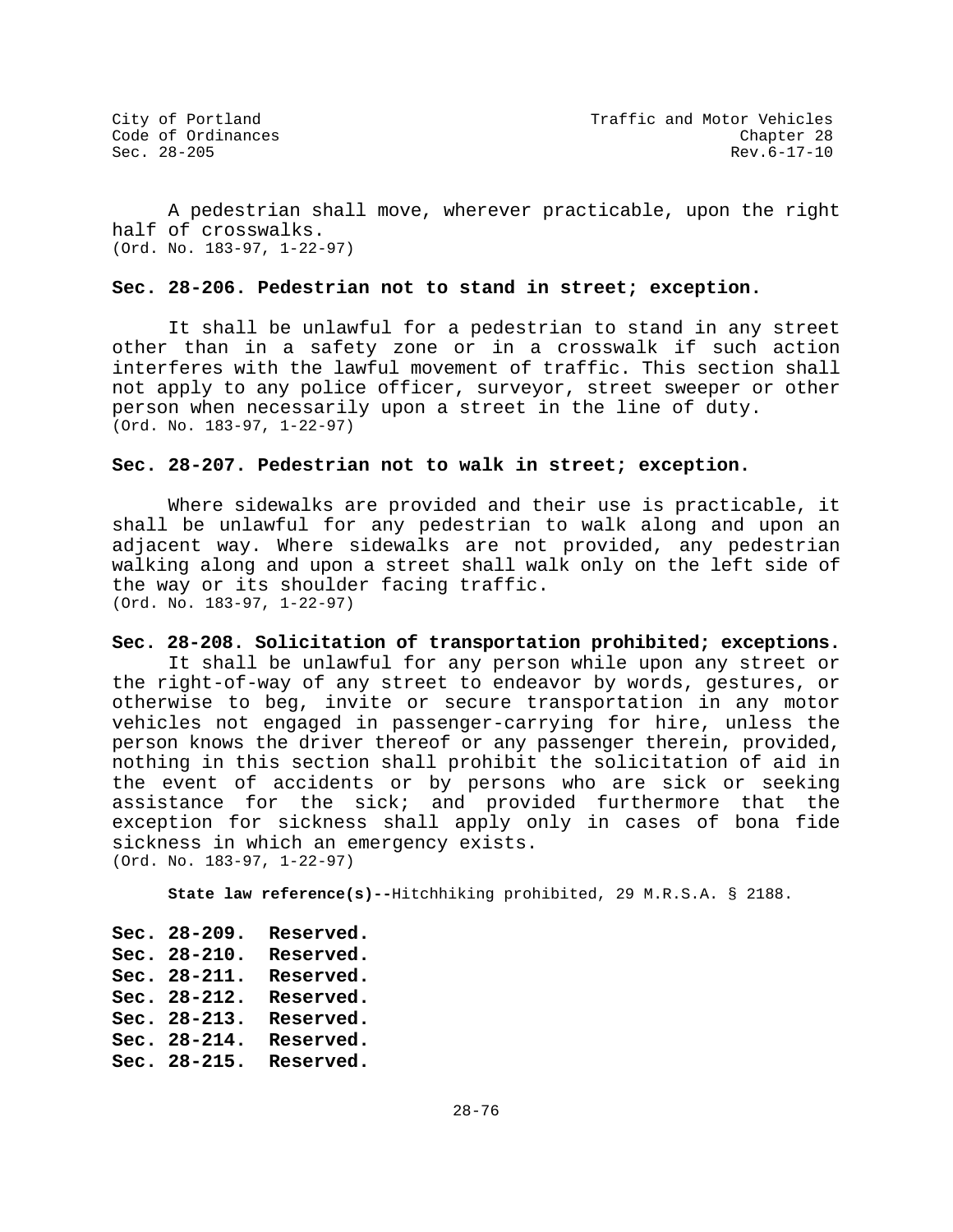City of Portland City of Portland Code of Ordinances<br>
Code of Ordinances Code Chapter 28 Code of Ordinances Chapter 28  $\texttt{Sec. 28-216}$  Rev.6-17-10

# DIVISION 6. BICYCLES, SKATEBOARDS AND ROLLERSKATING

-------- \***Editor's Note—**Pursuant to Council Order No. 33 passed 8/20/07 and pursuant to Sec. 28-224, skateboarding is prohibited on the sidewalks within the yellow zone of the Portland Downtown District, which is bounded by Cumberland Ave, Franklin Arterial, Commercial t. and State St. --------

#### *Subdivision 1. Generally*

## **Sec. 28-216. Definitions; traffic laws apply.**

(a) "Bicycle" as used in this chapter shall mean a device upon which a person may ride that is propelled by human power and that has two (2) tandem wheels, either of which is more than twenty (20) inches in diameter, and includes a motorized bicycle or a motorized tricycle. "Toy vehicle" includes but is not limited to, skateboards, rollerskates, wagons, sleds and coasters.

(b) Every person riding a bicycle or skateboard, or rollerskating upon a roadway shall be granted all of the rights and shall be subject to all of the duties applicable to the driver of a motor vehicle by the laws of this state declaring rules of the road applicable to motor vehicles or by the traffic ordinances of this city applicable to the driver of a vehicle, except as to those provisions of laws and ordinances which by their nature can have no application, and except as to special regulations in this article. (Ord. No. 183-97, 1-22-97)

# **Sec. 28-217. Obedience to traffic-control devices.**

(a) Any person operating a bicycle or skateboard, or<br>rskating shall obey the instructions of official rollerskating shall obey the instructions traffic-control signals, signs and other control devices applicable to vehicles, unless otherwise directed by a police officer.

(b) Whenever authorized signs indicate that no right or left or U-turn is permitted, no person operating a bicycle shall disobey the direction of any such sign, except where such person dismounts from the bicycle to make any such turn, in which event such person shall then obey the regulations applicable to pedestrians. (Ord. No. 183-97, 1-22-97)

## **Sec. 28-218. Manner of riding.**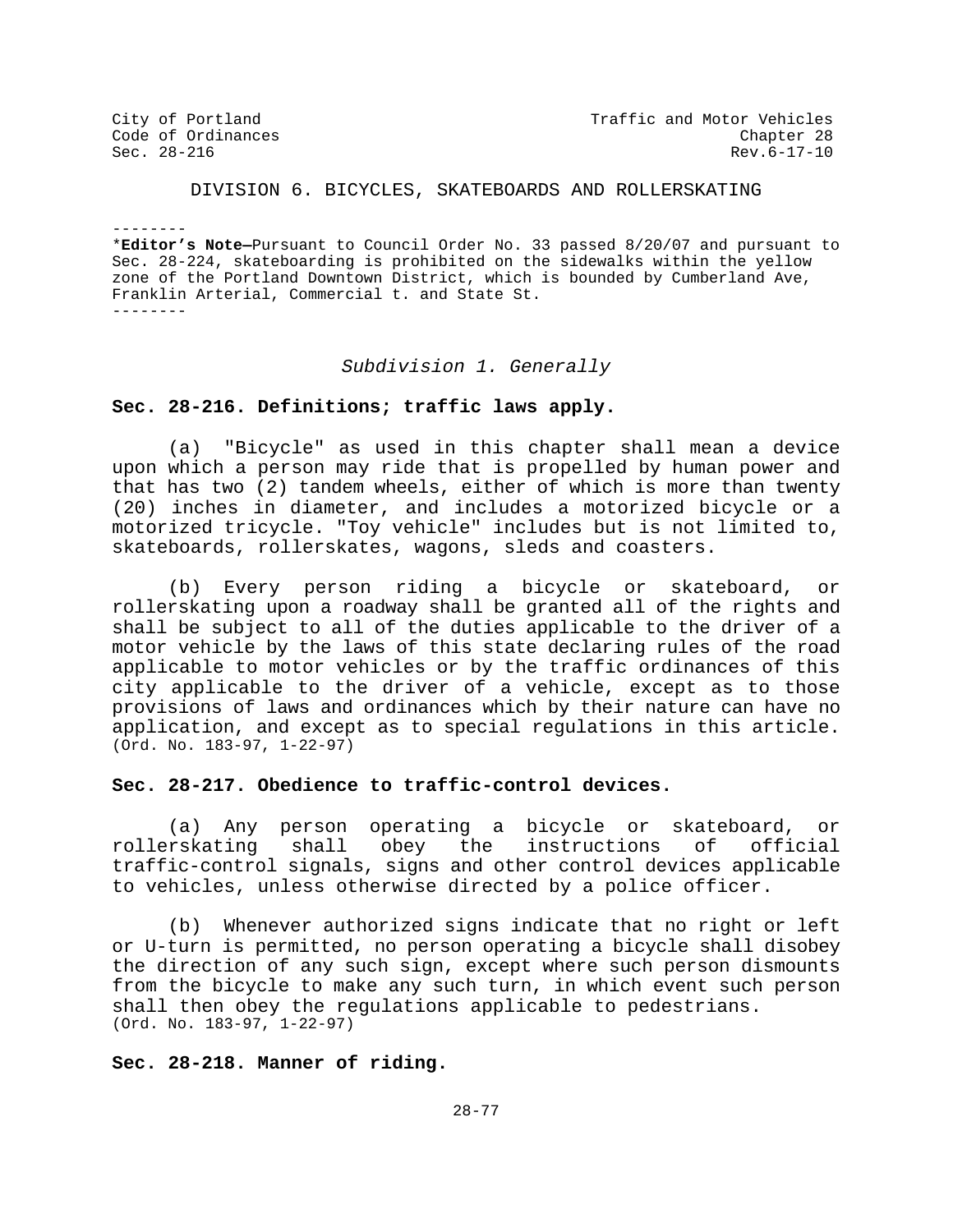City of Portland City of Portland Code of Ordinances<br>Code of Ordinances Code of Ordinances Code of Ordinances<br>
Sec. 28-218<br>
Sec. 28-218<br>
Chapter 28  $\texttt{Sec. 28-218}$  Rev.6-17-10

(a) A person propelling a bicycle shall not ride other than astride a permanent and regular seat attached thereto.

(b) No bicycle shall be used to carry more persons at one time than the number for which it is designed and equipped. (Ord. No. 183-97, 1-22-97)

## **Sec. 28-219. Riding on roadways and bicycle paths.**

(a) Every person operating a bicycle or skateboard, or rollerskating upon a roadway, shall ride as near to the right side of the roadway as practicable, exercising due care when passing a standing vehicle or one proceeding in the same direction.

(b) Persons riding bicycles or skateboards, or rollerskating upon a roadway, shall not ride more than two (2) abreast, except on paths or parts of roadways set aside for the exclusive use of bicycles or skateboards or rollerskating.

(c) Whenever a usable path for bicycles or skateboards or rollerskates has been provided adjacent to a roadway, bicycle or skateboard riders or rollerskaters shall use such path and shall not use the roadway. (Ord. No. 183-97, 1-22-97)

#### **Sec. 28-220. Speed.**

No person shall operate a bicycle or skateboard or rollerskates at a speed greater than is reasonable and prudent under the conditions then existing. (Ord. No. 183-97, 1-22-97)

#### **Sec. 28-221. Emerging from alley or driveway.**

The operator of a bicycle or skateboard or rollerskates<br>ing from an alley, driveway or building shall, upon emerging from an alley, driveway or building approaching a sidewalk or the sidewalk area extending across any alleyway, yield the right-of-way to all pedestrians approaching on the sidewalk or sidewalk area, and upon entering the roadway shall yield the right-of-way to all vehicles approaching on the roadway. (Ord. No. 183-97, 1-22-97)

## **Sec. 28-222. Carrying articles.**

No person operating a bicycle shall carry any package, bundle or article which prevents the operator from keeping at least one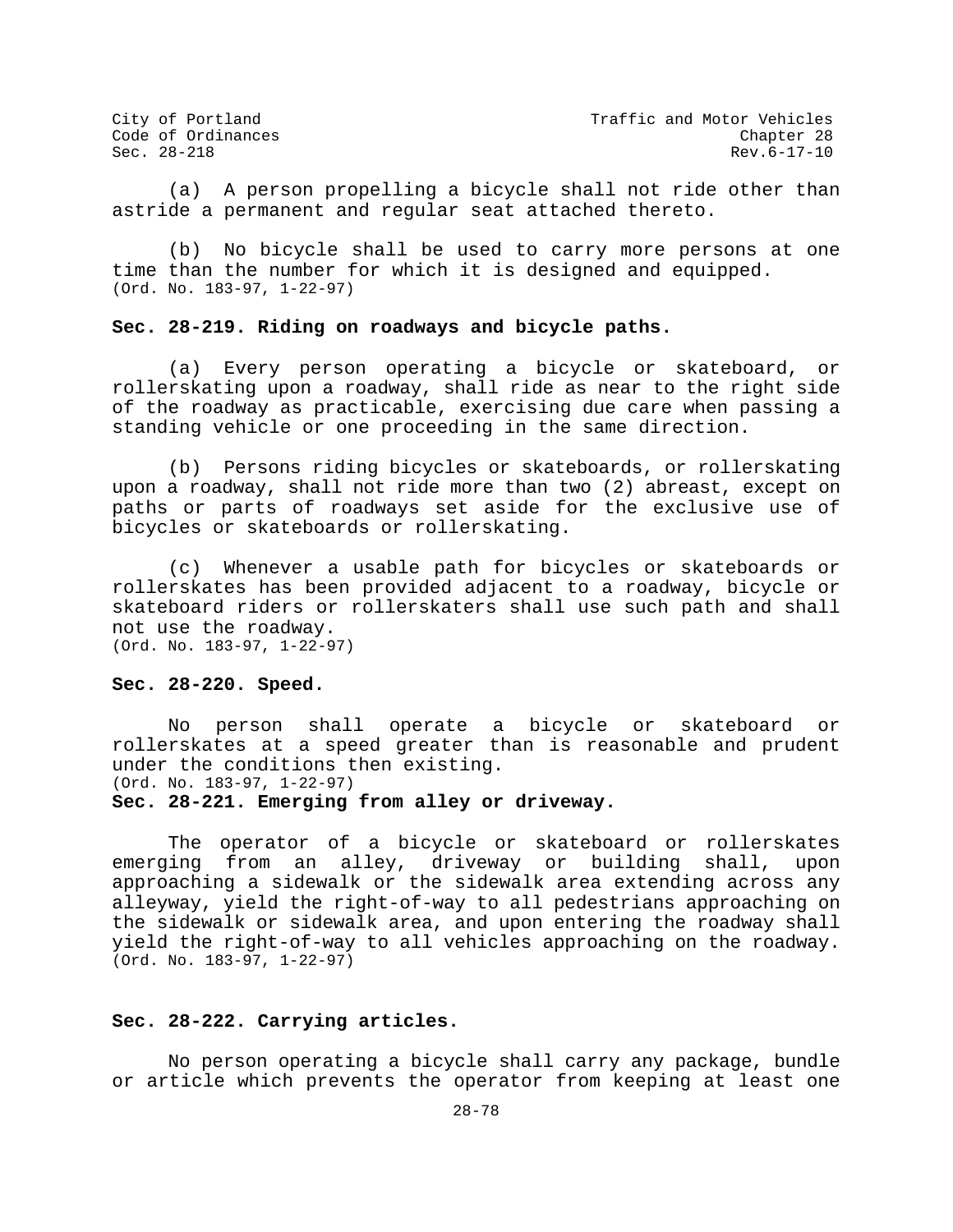(1) hand upon the handle bars. (Ord. No. 183-97, 1-22-97)

#### **Sec. 28-223. Parking.**

No person shall park a bicycle upon a street or roadway other than against the curb or upon the sidewalk in a rack to support the bicycle or against a building or in such other manner as to afford the least obstruction to pedestrian or vehicular traffic. (Ord. No. 183-97, 1-22-97)

# **Sec. 28-224. Riding on sidewalks, streets and ways.**

(a) The city council is authorized by council order to prohibit the riding of bicycles or skateboards or rollerskating on any public property, sidewalk, street or way within the city where such prohibition is necessary to protect the safety of pedestrians and motorists. The traffic engineer is authorized to place appropriate signs on such sidewalks, streets or ways indicating such prohibition and the times during which such prohibition shall be effective.

The superintendent of schools is authorized to regulate the riding of bicycles or skateboards or rollerskating on any school grounds.

(b) Whenever any person is riding a bicycle or skateboard, or rollerskating upon a sidewalk, such person shall yield the right-of-way to any pedestrian and shall give audible signal before overtaking and passing such pedestrian. (Ord. No. 183-97, 1-22-97)

#### **Sec. 28-225. Operation in parks.**

The parks authority shall have the power and authority to designate and plainly mark such public property, streets, ways or other areas as may not be ridden upon by persons riding upon bicycles, skateboards or rollerskates within the public parks. (Ord. No. 183-97, 1-22-97)

## **Sec. 28-226. Lamps and other equipment.**

(a) Every bicycle when in use at nighttime shall be equipped with a lamp on the front which shall emit a white light visible from a distance of at least five hundred (500) feet to the front and with a red reflector on the rear of a type which shall be visible from fifty (50) feet to the rear when directly in front of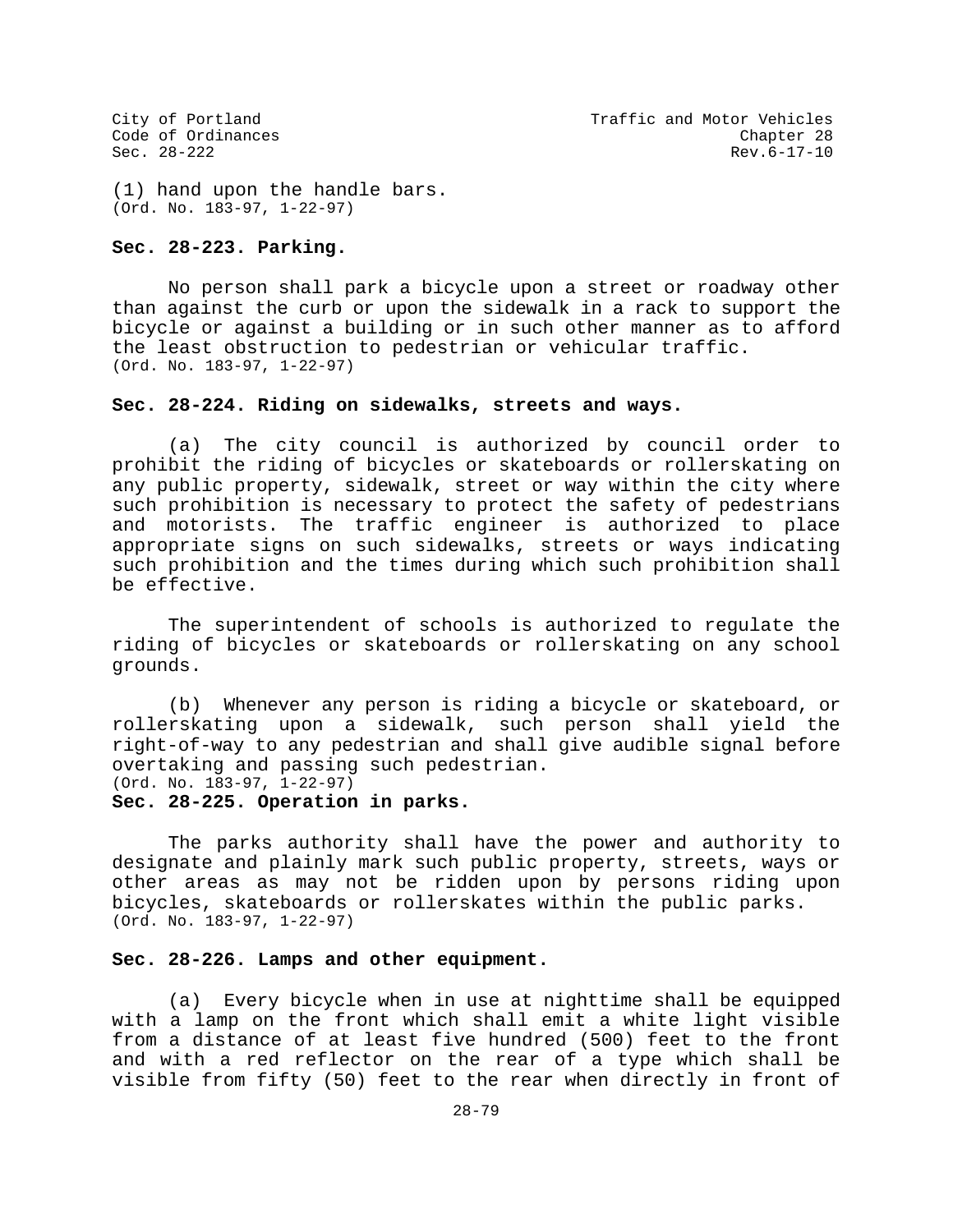City of Portland City of Portland Code of Ordinances<br>Code of Ordinances Code of Ordinances Code of Ordinances Chapter 28  $\texttt{Sec. 28-226}$  Rev.6-17-10

lawful upper beams of headlamps on a motor vehicle. A lamp emitting a red light visible from a distance of five hundred (500) feet to the rear may be used in addition to the red reflector.

(b) Every bicycle shall be equipped with a brake which will enable the operator to make the braked wheel skid on dry, level, clean pavement. (Ord. No. 183-97, 1-22-97)

# **Sec. 28-227. Responsibility of rental agencies.**

A rental agency shall not rent or offer any bicycle for rent, unless the bicycle is licensed and a license is attached thereto as provided herein and such bicycle is equipped with the lamps and other equipment required in this article. (Ord. No. 183-97, 1-22-97)

### **Sec. 28-228. Violations.**

(a) Any person violating any provision of this article, other than section 28-231, shall have the option in lieu of going to court of paying a waiver fee of twenty-five dollars (\$25.00) within ten (10) days of the receipt of a notice of violation or court summons.

(b) Any person convicted by a court of law of violating any provision of this article other than section 28-231 shall be punished by a minimum penalty of fifty dollars (\$50.00).

(c) Any person violating the provisions of section 28-231 shall be given written notice of such violation. If a person who has been given such notice of violation fails to register the bicycle within ten (10) days of the notice of violation, any unregistered bicycle being ridden or propelled shall be subject to being impounded by any police officer of the city who observes it being ridden or propelled by such person. All bicycles impounded hereunder shall be held by the chief of police until such time as claimed by a person showing right to possession and upon payment of an impoundment fee of fifty dollars (\$50.00). Any bicycle not redeemed within six (6) months of impoundment may be deemed abandoned or unclaimed property and disposed of in accordance with the provisions of state law. Any person wishing to contest the validity of the impoundment may post a bond for ten dollars (\$10.00) and request an administrative hearing before the chief of police or his or her duly authorized representative, who shall refund the impoundment fee if it is determined that the person had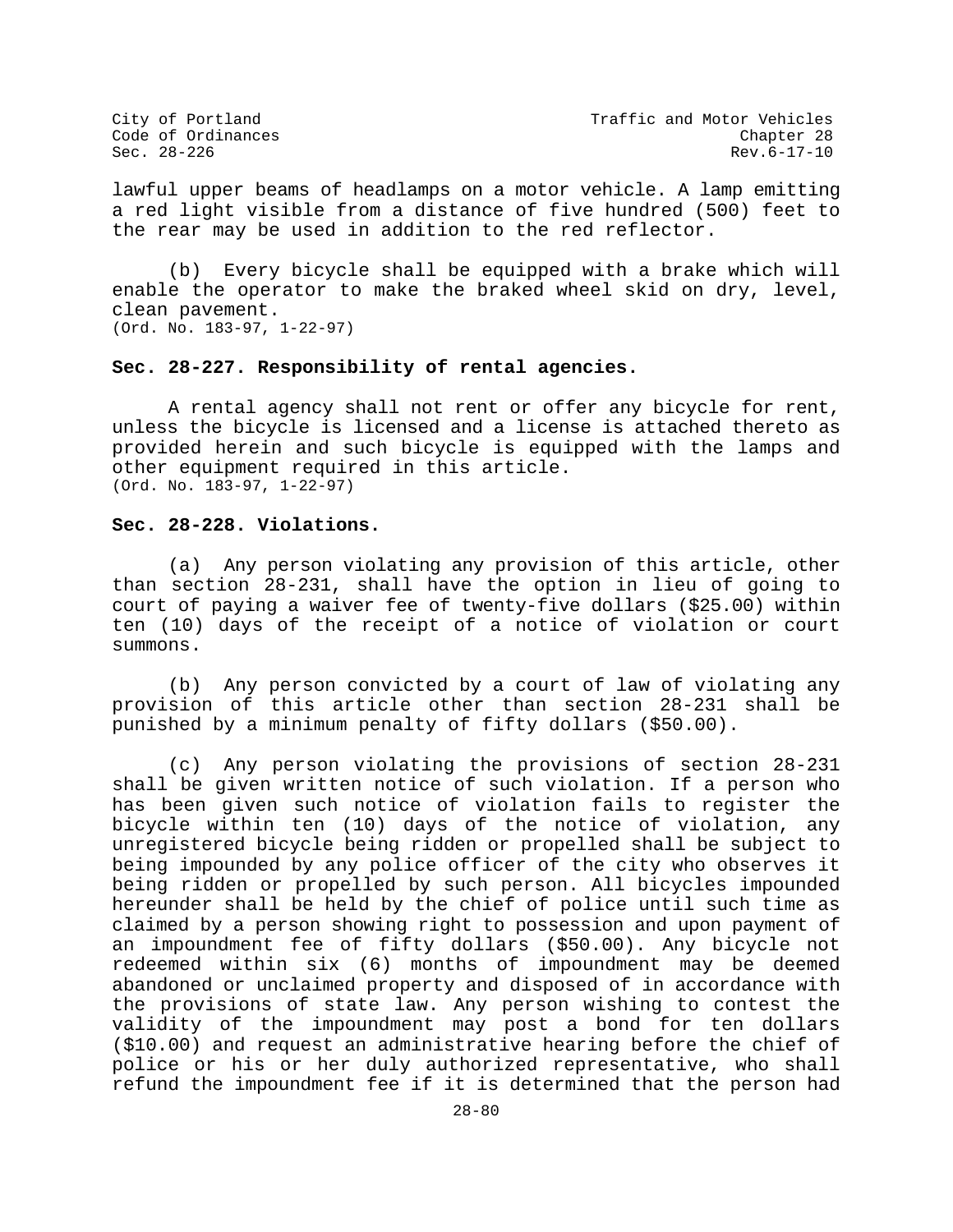City of Portland City of Portland Code of Ordinances<br>Code of Ordinances Code of Ordinances  $Rev.6-17-10$ 

not received notice, that the ten-day period had not expired, or that the second violation did not occur. The administrative decision may be appealed to superior court pursuant to Rule 80B of the Maine Rules of Civil Procedure. (Ord. No. 183-97, 1-22-97)

**Sec. 28-229. Reserved. Sec. 28-230. Reserved.**

Subdivision 2. Bicycle Registration

#### **Sec. 28-231. Reserved.**

**Editor's note--**Ord. No. 132-98, § 1, adopted Oct. 19, 1998, repealed § 28-231, registration required, which derived from Ord. No. 183-97, adopted Jan. 22, 1997.

### **Sec. 28-232. Who may register; issuance; record.**

- (a) Registration may be made by:
- (1) The chief of police, or his or her designated representative; and
- (2) Any person in the business of selling new bicycles, to whom the chief of police has issued registrations in blank, to any purchaser of a new bicycle from such seller.

(b) No registration shall be issued for any bicycle when the issuer knows or has reasonable grounds to believe that the applicant is not the owner of or entitled to the possession of such bicycle.

(c) The person registering the bicycle shall keep a record of the bicycle, which shall include at a minimum: The date issued, the name and address of the owner, the make, the serial number, and the registration number on the frame of the bicycle; and shall supply such information to the chief of police within thirty (30) days thereafter. (Ord. No. 183-97, 1-22-97)

**Sec. 28-233. Attachment.**

(a) The person issuing the registration decal shall attach it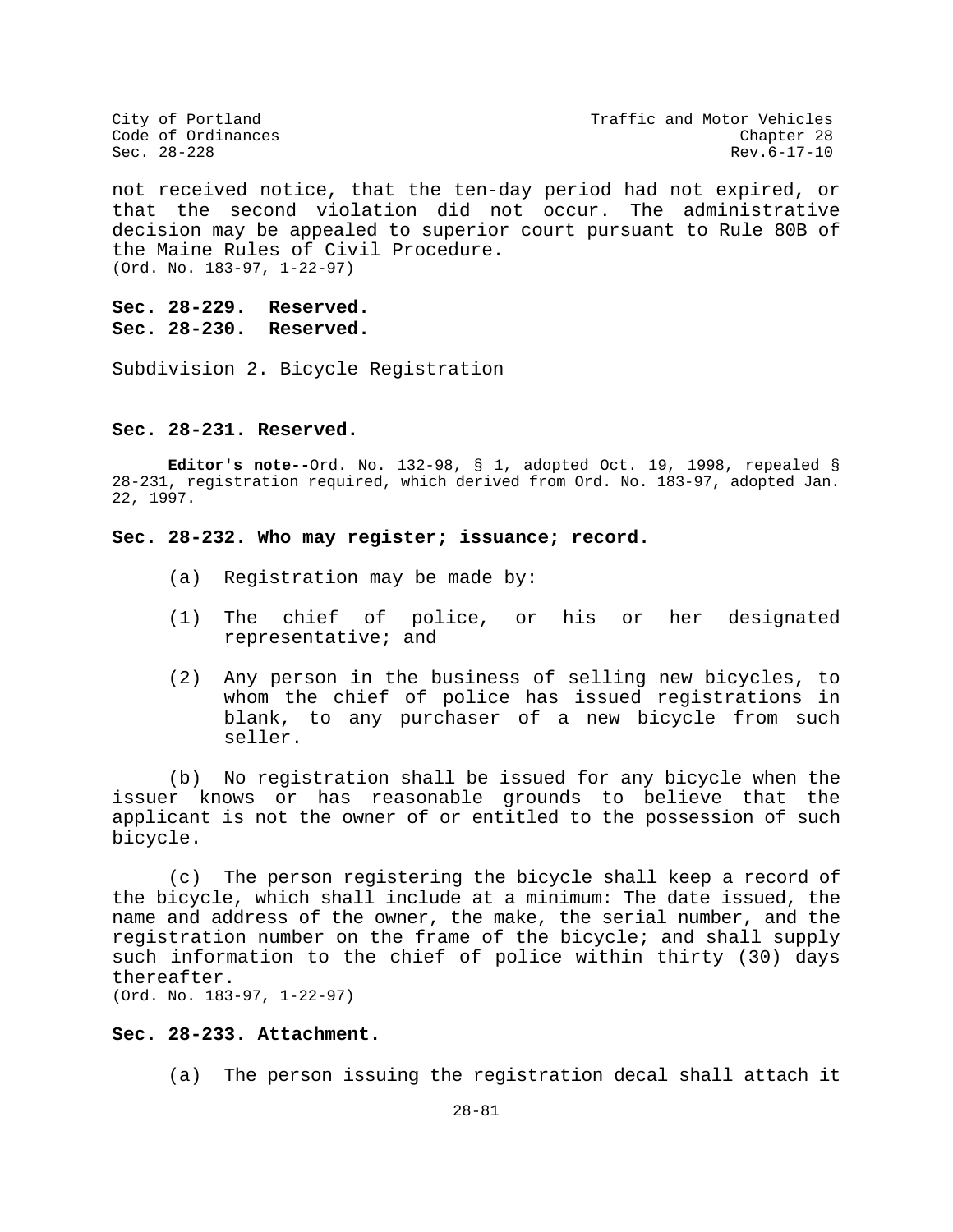to the frame of the bicycle for which it is issued.

(b) No person shall remove a registration decal from a bicycle during the period for which issued, except upon renewal or transfer of ownership or in the event the bicycle is no longer to be operated within the city. (Ord. No. 183-97, 1-22-97)

```
Sec. 28-234. Reserved.
Sec. 28-235. Reserved.
Sec. 28-236. Reserved.
Sec. 28-237. Reserved.
Sec. 28-238. Reserved.
Sec. 28-239. Reserved.
Sec. 28-240. Reserved.
```
DIVISION 7. ALL-TERRAIN VEHICLES

#### **Sec. 28-241. Defined.**

*All-terrain vehicle* shall mean a motor-driven, off-road, recreational vehicle capable of cross-country travel on land, snow, ice, marsh, swampland or other natural terrain. It includes, but is not limited to, a multi-track, multi-wheel, or low-pressure tire vehicle; a motorcycle or related two-wheel, three-wheel or belt-driven vehicle or "dirt bike;" an amphibious machine; or other means of transportation deriving motive power from a source other than muscle or wind. For purposes of this chapter, "all-terrain vehicle" does not include an automobile as defined in 29-A M.R.S.A. § 101(7); a truck as defined in 29-A M.R.S.A. § 101(88); a snowmobile; airmobile; construction or logging vehicle used in the performance of its common function; a farm or garden vehicle used for farming or gardening purposes; a vehicle used exclusively for emergency, military, law enforcement or fire control purposes. (Ord. No. 183-97, 1-22-97)

## **Sec. 28-242. Operation on publicly-owned property.**

(a) No person shall operate an all-terrain vehicle on any publicly owned property, sidewalk or street within the city, except as specifically provided in subsections (b) or (c).

(b) An all-terrain vehicle may be operated on specifically designated publicly owned property, sidewalks and/or streets in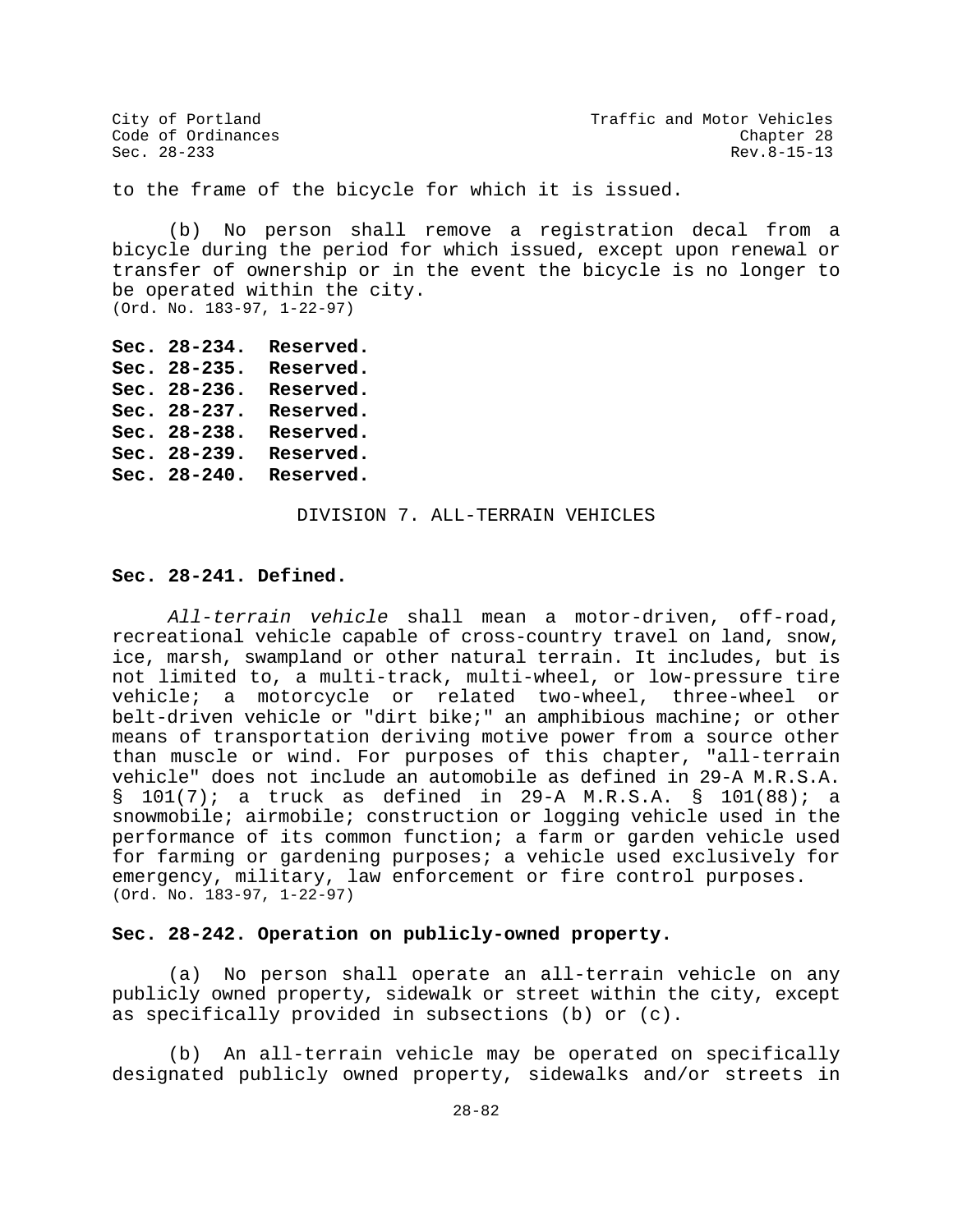special events of limited duration conducted according to prearranged schedule, under a permit from the city manager's office.

(c) On any street where the operation is of a motorcycle registered with the secretary of state under Title 29-A M.R.S.A. (Ord. No. 183-97, 1-22-97)

# **Sec. 28-243. Operation on private property.**

(a) Any person operating an all-terrain vehicle upon the land of another shall stop and identify himself and produce the state registration certificate required pursuant to 12 M.R.S.A. section 7854 upon the request of the land owner, his duly authorized representative or a police officer.

(b) No person shall operate an all-terrain vehicle on the land of another after having been forbidden to do so by the owner thereof, the owner's agent or a police officer, either personally or by appropriate notices posted conspicuously on that property. (Ord. No. 183-97, 1-22-97)

## **Sec. 28-244. Impoundment for violation.**

(a) Any person violating any provision of this article shall be given written notice of such violation. Any all-terrain vehicle for which there has been no payment of waiver fee or issuance of court process subsequent to written notice of violation and which is then operated in violation of any provision of this article may, at the option of the police officer, be removed and stored by the police officer until all waiver fees for all outstanding violations and any fees for impoundment, transfer and storage have been paid or until the requirements of subsection  $(b)(2)$  or  $(b)(3)$  have been met. The police officer impounding the vehicle under this article shall notify the operator, in writing, at the time of impoundment of the location of impoundment and the requirements for release.

(b) Any person having custody of an all-terrain vehicle, pursuant to the provisions of this section, shall not release it until the individual requesting its release presents satisfactory evidence of right to possession, signs a receipt therefor, and:

(1) The director of finance or chief of police certify that all waiver fees and all charges for impoundment, including removal, transfer and storage, have been paid; or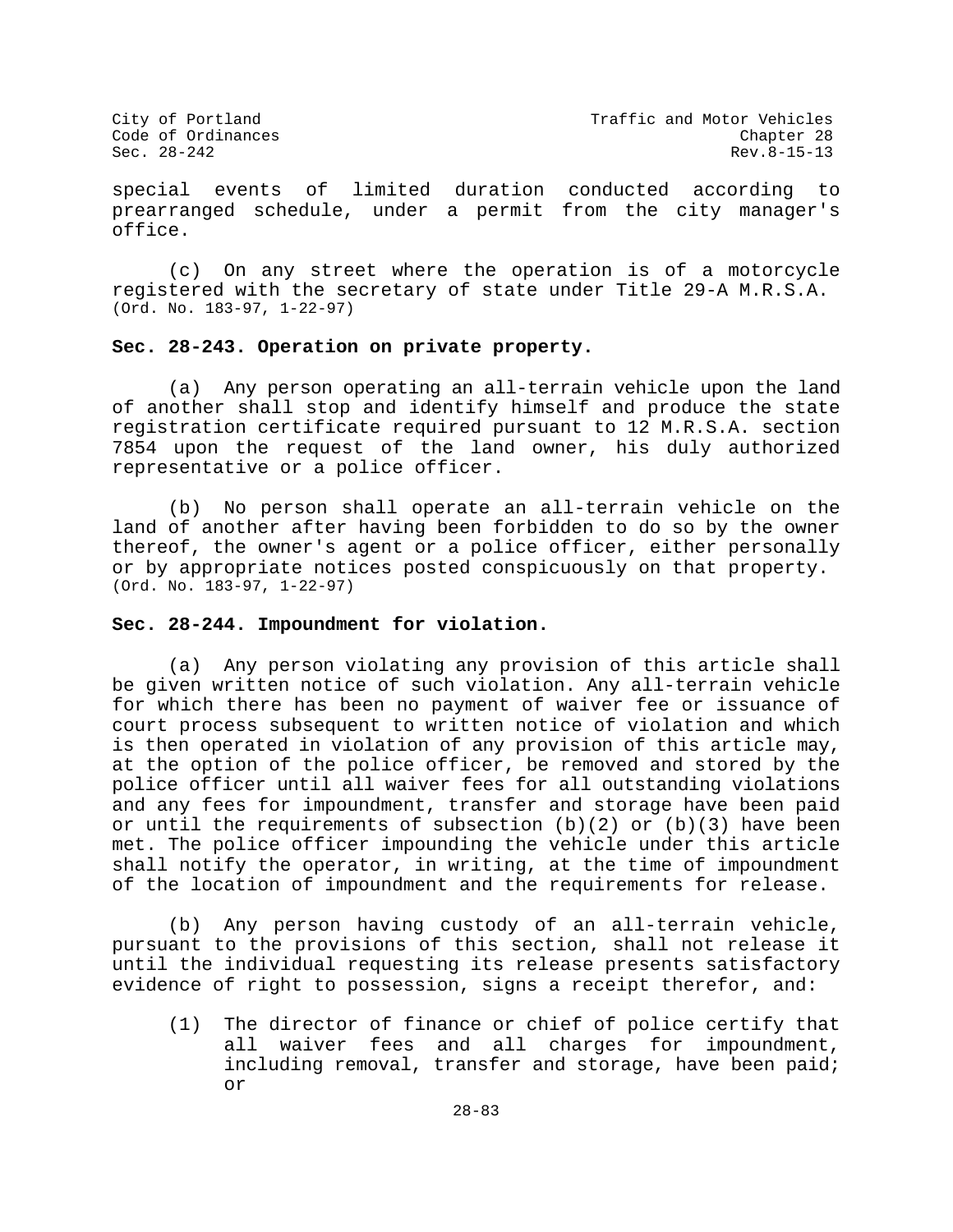- (2) Until the director of finance shall certify the posting of a bond equal to the total waiver fees which should have been remitted for the overdue notices of violations and other charges set forth in subsection (1) above; or
- (3) Upon certification of the chief of police that such person has both demonstrated that he/she is unable to pay the accumulated waiver fees by reason of poverty, having provided satisfactory proof of such status and accepted service of process initiating a court proceeding to determine liability for such alleged violations and such person pays all charges set forth above.

(Ord. No. 183-97, 1-22-97)

```
Sec. 28-245. Reserved.
Sec. 28-246. Reserved.
Sec. 28-247. Reserved.
Sec. 28-248. Reserved.
Sec. 28-249. Reserved.
```
### **ARTICLE VI. TRAFFIC CALMING.**

## **Sec. 28-250. Statement of Purpose.**

The purpose of this Ordinance is to set forth a specific procedure and methodology for: citizen or council requested traffic calming plans; determining that a problem exists and the need for traffic calming devices to solve it; selecting the proper device or devices to correct the problem; and monitoring the effectiveness and impact of installed devices on traffic on both the subject street and abutting streets. The Ordinance shall be interpreted and applied in a manner that is consistent with the City of Portland's Transportation Plan. (Ord. No. 234-99, 3-29-99)

# **Sec. 28-251. Definitions.**

(a) "City Manager" means the City Manager or the Manager's designee.

(b) "Public Works Director" means the Public Works Director or the Director's designee.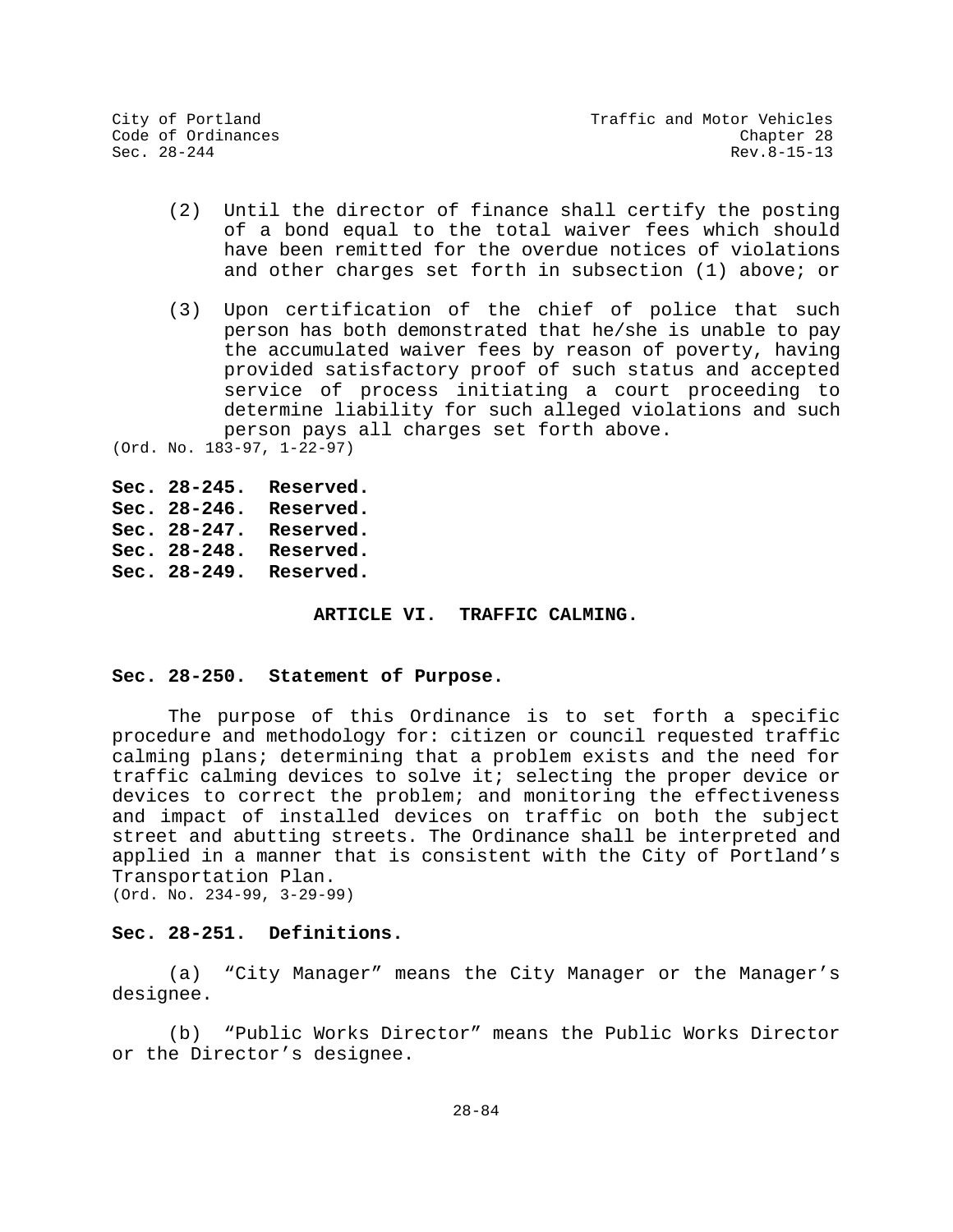City of Portland City of Portland Code of Ordinances<br>Code of Ordinances Code of Ordinances Rev. 8-15-13

(c) "Street" means a city-accepted street or a portion of such a street.

(d) "Resident" means a person at least 18 years of age who lives in a dwelling unit that is the person's principle place of living or home. (Ord. No. 234-99, 3-29-99)

# **Sec. 28-252. Petition or request for determination of preliminary eligibility.**

(a) Petition procedure. Any ten or more residents or business owners on a specific City street may file a petition with the City Clerk on a form supplied by the Clerk a petition stating:

- (1) That the signers are at least 18 years of age and residents or business owners on the specific street;
- (2) The printed names and addresses of the person signing the petition and the person's signature;
- (3) The address and name of the individual to whom all notices or correspondence to the petitioners are to be sent;
- (4) That the signators of the petition seek a determination of preliminary eligibility for traffic calming from the City's Traffic Engineer for a specified street.

(b) Forwarding of Petition. Copies of the petition shall be sent forthwith by the Clerk to the City's Traffic Engineer and to each member of the City Council.

(c) Councilor Initiated Process. Any City Councilor may file a written request with the Clerk seeking a determination of preliminary eligibility from the City's Traffic Engineer for a specified street. That request will initiate the process for the determination of preliminary eligibility of such street. Copies of the request shall be sent forthwith by the Clerk to the City's Traffic Engineer and to each member of the City Council. The request may designate a person or persons to whom notices or decisions shall be sent that would otherwise be sent to petitioners. In the absence of such a designation, all such notices or decisions shall be sent to the Councilor. (Ord. No. 234-99, 3-29-99; Ord. No.198-03/04, 6-7-04)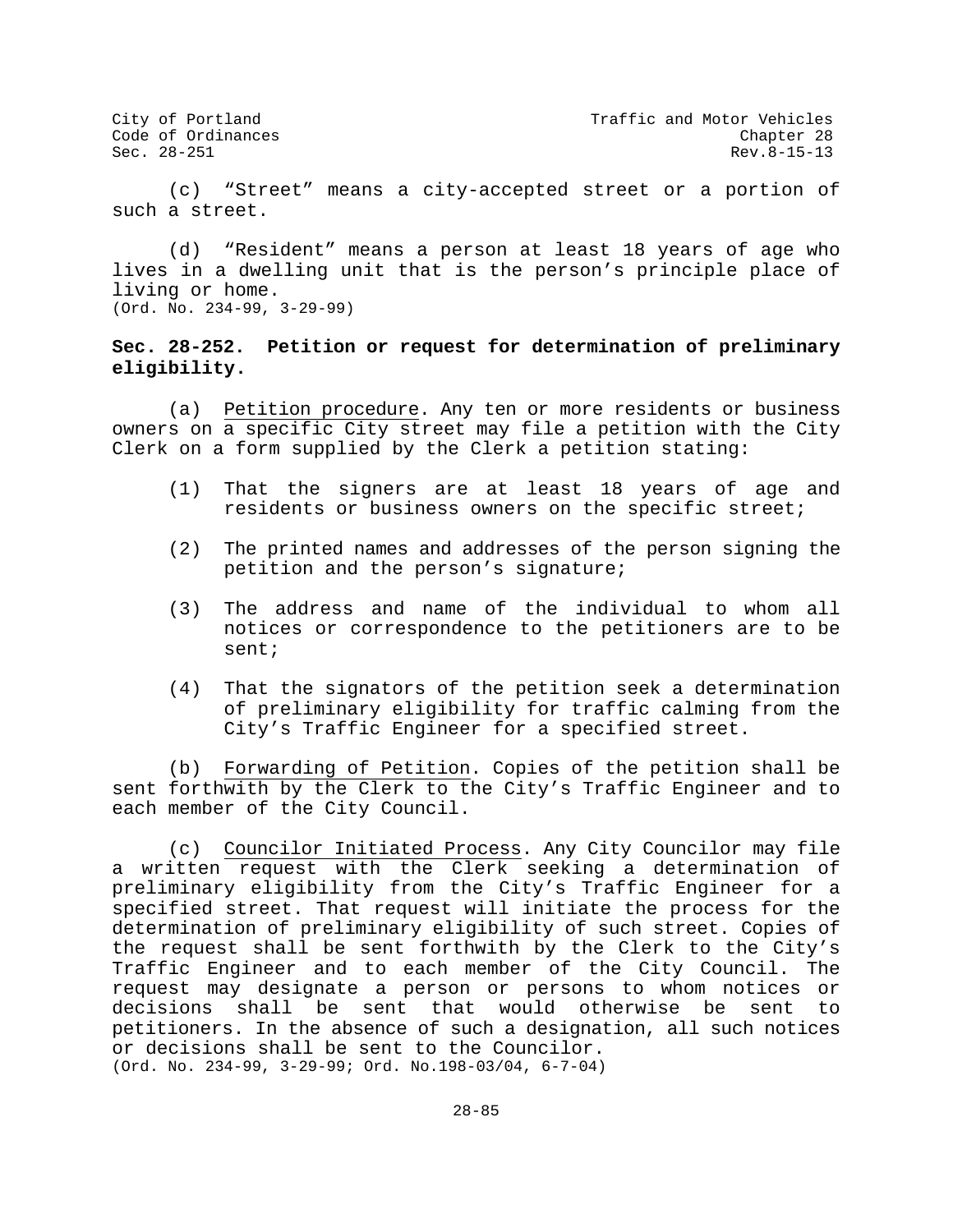# **Sec. 28-253. Action by City Traffic Engineer upon receipt of petition or request seeking determination of preliminary eligibility.**

(a) Upon receipt of a petition from the Clerk or a written request from a Councilor, the Traffic Engineer shall determine whether the street is in a category identified in Sec. 28-264 as eligible for traffic calming.

(b) If the street is in a category eligible for traffic calming, pursuant to paragraph (a), the Traffic Engineer shall send a written inquiry to the Chief of Police, the Chief of the Fire Department, the Director of MEDCU, and the Director of Public Works asking whether there are public safety or convenience factors which render the petitioned street inappropriate for traffic calming.

(c) The Traffic Engineer shall make a determination as to whether the street is eligible for traffic calming. As part of the analysis, the Traffic Engineer shall consider the speed, volume, and accident history of the street. A street shall be deemed eligible for traffic calming if it is in a category for which traffic calming is appropriate as identified in Sec. 28-265 and the designated departments conclude that traffic calming could take place in a manner consistent with public safety and convenience.

(d) The Traffic Engineer shall notify the petitioners in writing sent by regular mail, whether the street is eligible or ineligible for traffic calming within forty-five (45) days of receiving the petition from the City Clerk. If the street is ineligible, the decision must state the reasons for the determination. A copy of such notice shall be provided to each Councilor residing within the district where the street is located. (Ord. No. 234-99, 3-29-99; Ord. No. 198-03/04, 6-7-04)

# **Sec. 28-254. Appeal of decision of ineligibility following petition for determination of preliminary eligibility.**

(a) If the determination by the Traffic Engineer under Section 28-253(c) is that the street is ineligible because the street is not in a category that is eligible for traffic calming, the determination may not be appealed.

(b) If the street is determined ineligible by the Traffic Engineer under section 28-253(c) due to public safety or convenience factors identified by one or more of the officials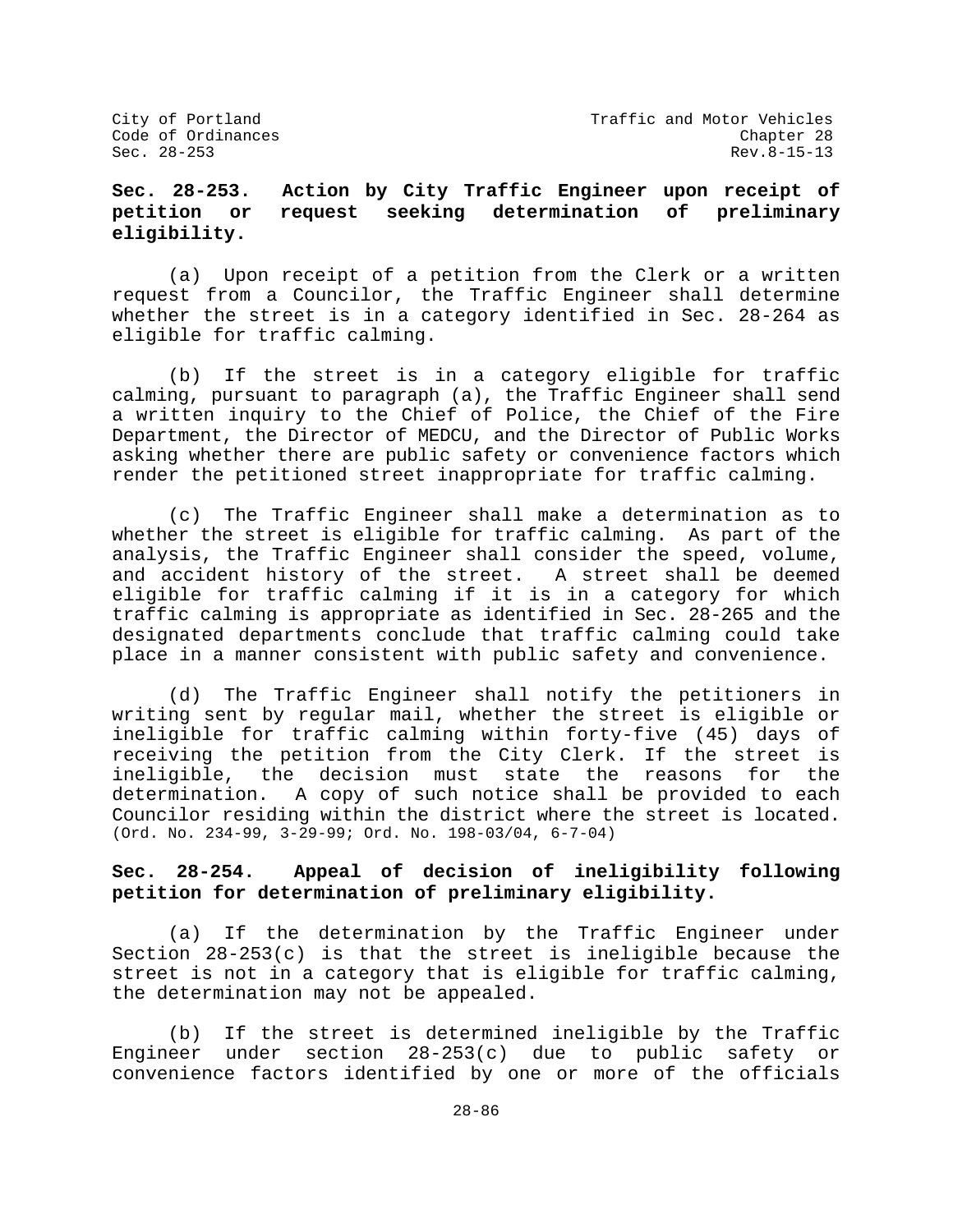designated to review the petition, the petitioners may appeal the decision to the City Manager or designee within twenty (20) days of the date upon which the decision is mailed to the petitioners under section 28-253(d). Any such appeal must be in writing and must state the grounds upon which the appealing petitioners disagree with the public safety or convenience determination. The City Manager or designee shall hold a hearing within ten (10) business days of receiving the written appeal and shall issue a written decision within twenty (20) days of the hearing unless either time period is extended by agreement. In the event the City Manager or designee overturns a decision on ineligibility for traffic calming,<br>a street shall be deemed eligible for traffic calming. The a street shall be deemed eligible for traffic calming. decision of the Manager or the Manager's designee may not be appealed to court.

For the purpose of this ordinance, "convenience factors" means factors that would adversely affect the ability of the traveling public to use a street, would interfere with construction or<br>maintenance activities on the street, or would divert an maintenance activities on the street, or would divert unreasonable amount of traffic to other streets. (Ord. No. 234-99, 3-29-99; Ord. No. 198-03/04, 6-7-04)

## **Sec. 28-255. Development of traffic calming plan.**

Within forty-five (45) days after a final determination that a petitioned street is eligible for traffic calming, the Traffic Engineer will develop a proposed traffic calming plan for the particular street which may integrate several traffic calming methods and options as set forth in section 28-265(b). In developing a plan, the Traffic Engineer shall consider potential for traffic diversion and other possible impacts on the broader neighborhood in which the street is located, as well as other related public safety and convenience factors that may result from particular traffic calming measures. The Traffic Engineer will submit the proposed traffic calming plan and any options in writing to the Director of Public Works, and any Councilor residing in the district of such street, for review and comment prior to issuing a final traffic calming plan. (Ord. No. 198-03/04, 6-7-04)

## **Sec. 28-256. Neighborhood Meeting**

The Traffic Engineer will hold a public hearing in or near the neighborhood affected by the proposed traffic calming plan within forty (40) days after issuing the proposed plan. Notice of the hearing shall be published in a newspaper having general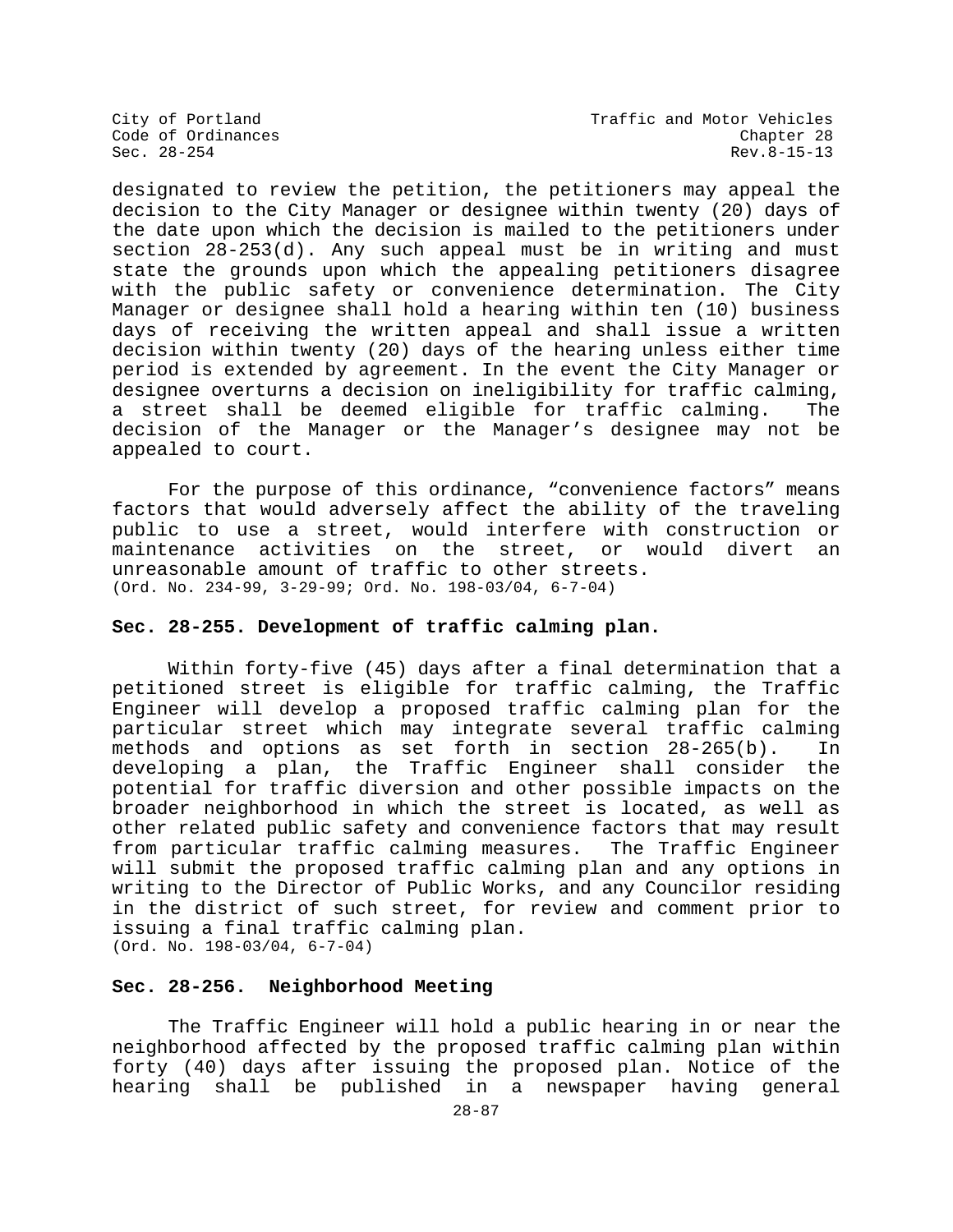City of Portland City of Portland Code of Ordinances<br>Code of Ordinances Code of Ordinances Code of Ordinances Chapter 28  $\texttt{Sec. 28-256}$  Rev.8-15-13

circulation in the City at least ten (10) business days prior to the hearing. In addition, a notice of the hearing shall be mailed by regular mail to each petitioner, to the head of all residential households, and businesses on the petitioned street and within five hundred (500) feet of the petitioned street and to the president or designated representative of any area Neighborhood Association. The failure of an individual or entity to receive the notice of Public Hearing shall have no effect on the process or decision on traffic calming. At the meeting the Traffic Engineer will explain the proposed plan and options and take a vote on them of those in attendance who claim to be age 18 or older and who reside or who have a business on the petitioned street and announce the results. The results shall be advisory only to the Traffic Engineer. Following the meeting, the Traffic Engineer will issue a final plan within thirty (30) days and mail a copy by certified mail return receipt requested to the petitioners, the City Manager, and to any Councilor residing in the district where the street is located. (Ord. No. 234-99, 3-29-99; Ord. No. 198-03/04, 6-7-04)

#### **Sec. 28-257. Petition approving traffic calming plan.**

(a) In all zones except the R-4 and R-6 zones, following receipt from the Traffic Engineer of a final traffic calming plan, the plan shall be classified as approved if a petition accepting the plan is filed with the City Clerk containing a number of signatures of residents and business owners on the petitioned street who are eighteen (18) years of age or older equal to or exceeding sixty percent (60%) of the base number applicable to that zone.

(b) In the R-4 and R-6 zones, following receipt from the Traffic Engineer of a final traffic calming plan, the plan shall be classified as approved if a petition accepting the plan is filed with the City Clerk containing a number of signatures and residents and business owners on the petitioned street who are eighteen (18) years of age or older equal to or exceeding fifty one percent (51%) of the base number applicable to that zone.

(c) The petition process in (a) or (b) must be initiated within ninety (90) days of the date of mailing of the traffic calming plan.

(d) The petitioners shall follow the process established in Section 9-36(c) of this Code and the Clerk shall provide the petitioners with appropriate petition forms pursuant to that Section except that the Clerk shall have twenty (20) days to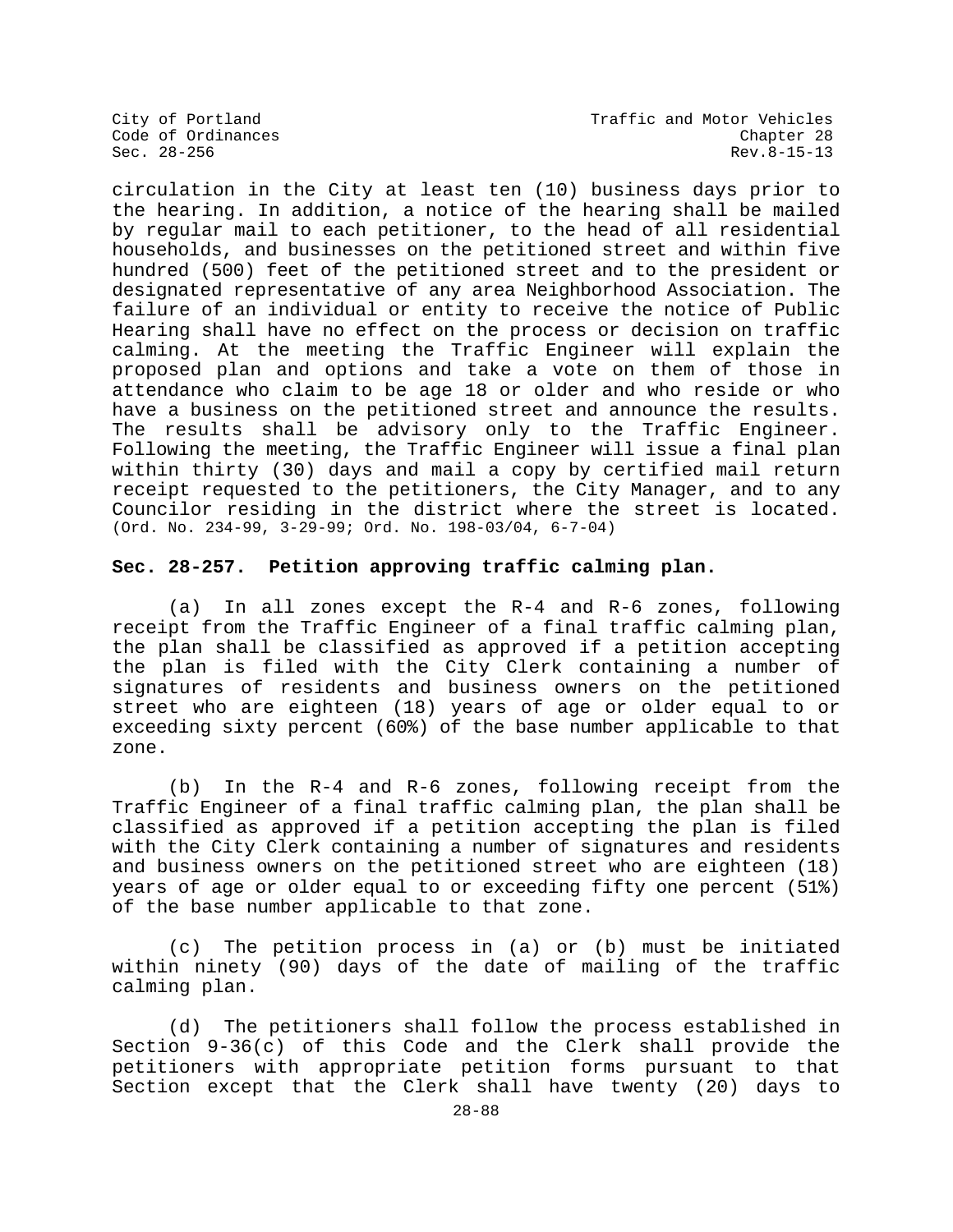prepare the petition forms to be circulated. Prior to providing the forms the Clerk shall verify the number of dwelling units on the street and the base number for the purpose of establishing the number of signatures needed for a petition. The Clerk shall inform the Petitioners' Committee in writing of both numbers. In all zones except the R-4 and R-6 zones, the base number shall equal the number of dwelling units multiplied by one and one-half (1.5). In the R-4 and R-6 zones, the base number shall equal the number of dwelling units multiplied by one. The one and one-half (1.5) multiplier shall apply to any traffic calming petitions with a filing deadline on or after May 1, 2003.

(e) The petition shall be circulated, filed and processed pursuant to Section 9-36(c) and (d) except that the petitioners shall have 120 calendar days to circulate the petition and file it.

(f) The petition shall be verified pursuant to the process in Section 9-36(e) with the additional requirement that the Clerk's Certificate of Sufficiency shall be sent to the City Traffic Engineer as well as to the City Council. In verifying the petition the Clerk shall only have to verify that it contains the necessary number of signatures and is timely filed. (Ord. No. 234-99, 3-29-99; Ord. No. 21 03/04, 7-21-03; Ord. No. 198-03/04, 6-7- 04)

# **Sec. 28-258. Financing traffic calming plans.**

(a) Approved traffic calming plans under section 28-257 shall be submitted to the City Council for financing in accordance with subsections (b) and (c).

(b) The cost of traffic calming plans approved by petitioners shall be included by the Director of Public Works with the Department's annual CIP budget requests in the same manner that funding is requested for sidewalk work.

(c) In its preparation of the annual City budget and Capital Improvement Program, the City Council may provide such funding for traffic calming projects as it deems appropriate. Funds allocated for traffic calming shall be disbursed on a District basis in the same manner that sidewalk funds are disbursed. (Ord. No. 234-99, 3-29-99; Ord. No. 198-03/04, 6-7-04)

# **Sec. 28-259. Elimination or modification of traffic calming plan.**

(a) After six (6) months from the date on which a traffic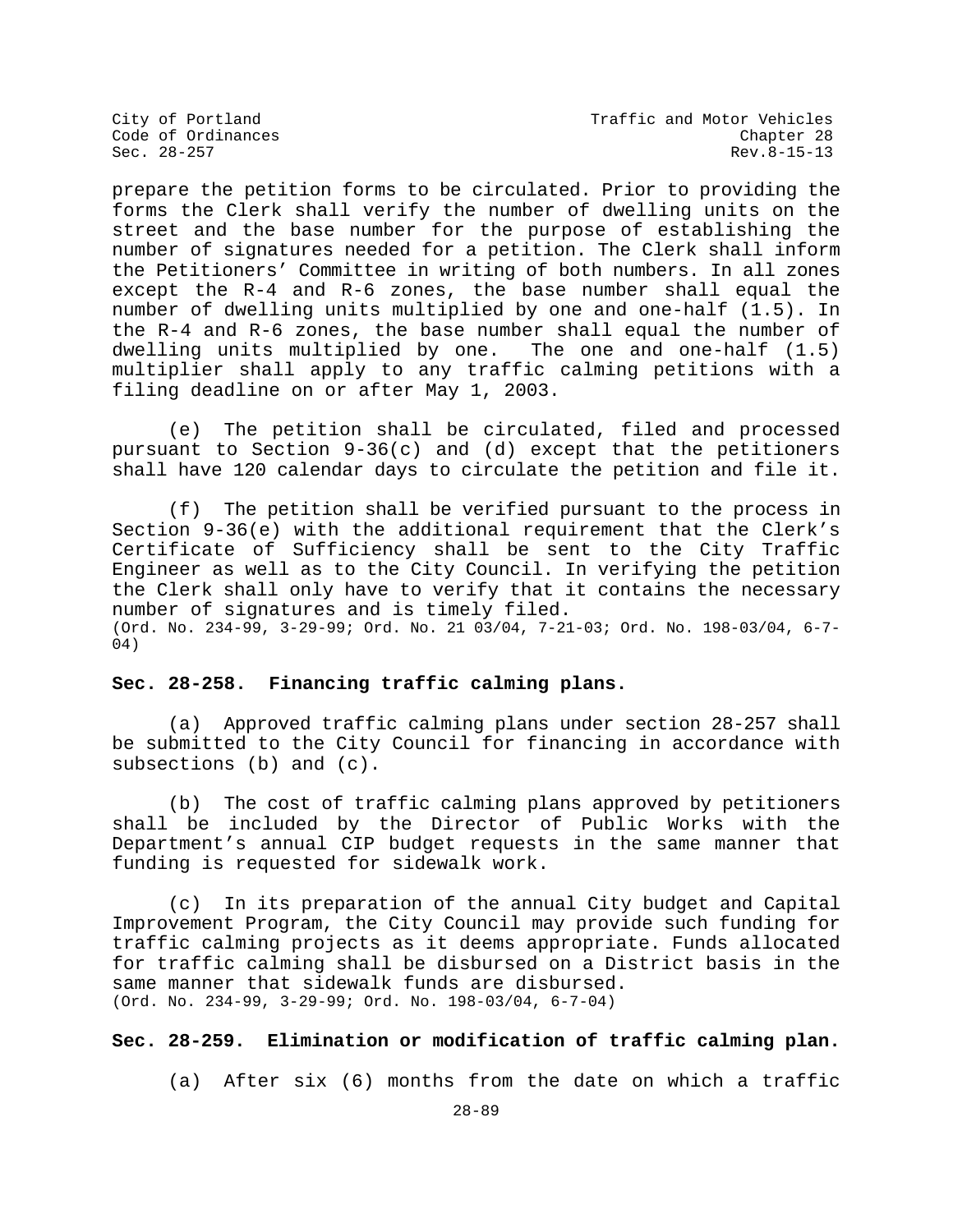calming plan was installed or implemented, any ten or more residents or business owners on a specific City street or a City Councilor may file a written petition or request to eliminate or modify the traffic calming plan with the City Clerk. The petition or request shall meet the requirements of Sec. 28-252.

(b) If at any time following the installation of a traffic calming plan the Public Works Director or the Director's designee determines that such measure is creating a hazard to public health and safety, the Public Works Director may take immediate steps to remove or modify a traffic calming plan accordingly. There is no<br>right to appeal such a determination; however, further determination; modifications to a traffic calming plan on such affected street may be undertaken as provided in section 28-258. (Ord. No. 234-99, 3-29-99; Ord. No. 198-03/04, 6-7-04)

# **Sec. 28-260. Process following filing of petition or request for elimination or modification of a traffic calming plan.**

(a) Following receipt of a petition or a written request from a councilor for the elimination or modification of a traffic calming plan that has been forwarded by the Clerk, the Traffic Engineer will call and conduct a neighborhood meeting on that issue pursuant to Sec. 28-256.

(b) Following the neighborhood meeting, the Traffic Engineer will issue a written decision regarding the elimination or modification of a traffic calming plan and file it with the Clerk who shall forward copies forthwith to the petitioners and each member of the City Council.

(c) If the decision of the Traffic Engineer calls for the elimination or modification of the traffic calming plan, the decision shall go into effect if a petition is filed and certified following the process established in §28-257, that supports the decision and that contains the signatures of fifty one percent (51%) or more of the residents and business owners on the same street that was the subject of the traffic calming plan, regardless of the zone where the street is located.

(d) If the decision of the Traffic Engineer is to leave the traffic calming plan in place, the decision may be appealed by the petitioners or any ten residents or business owners, age eighteen (18) or over, who reside or have a business on the petitioned street pursuant to Sec. 28-257. If the appeal is successful, the appellants must follow the petition process in (c) above in order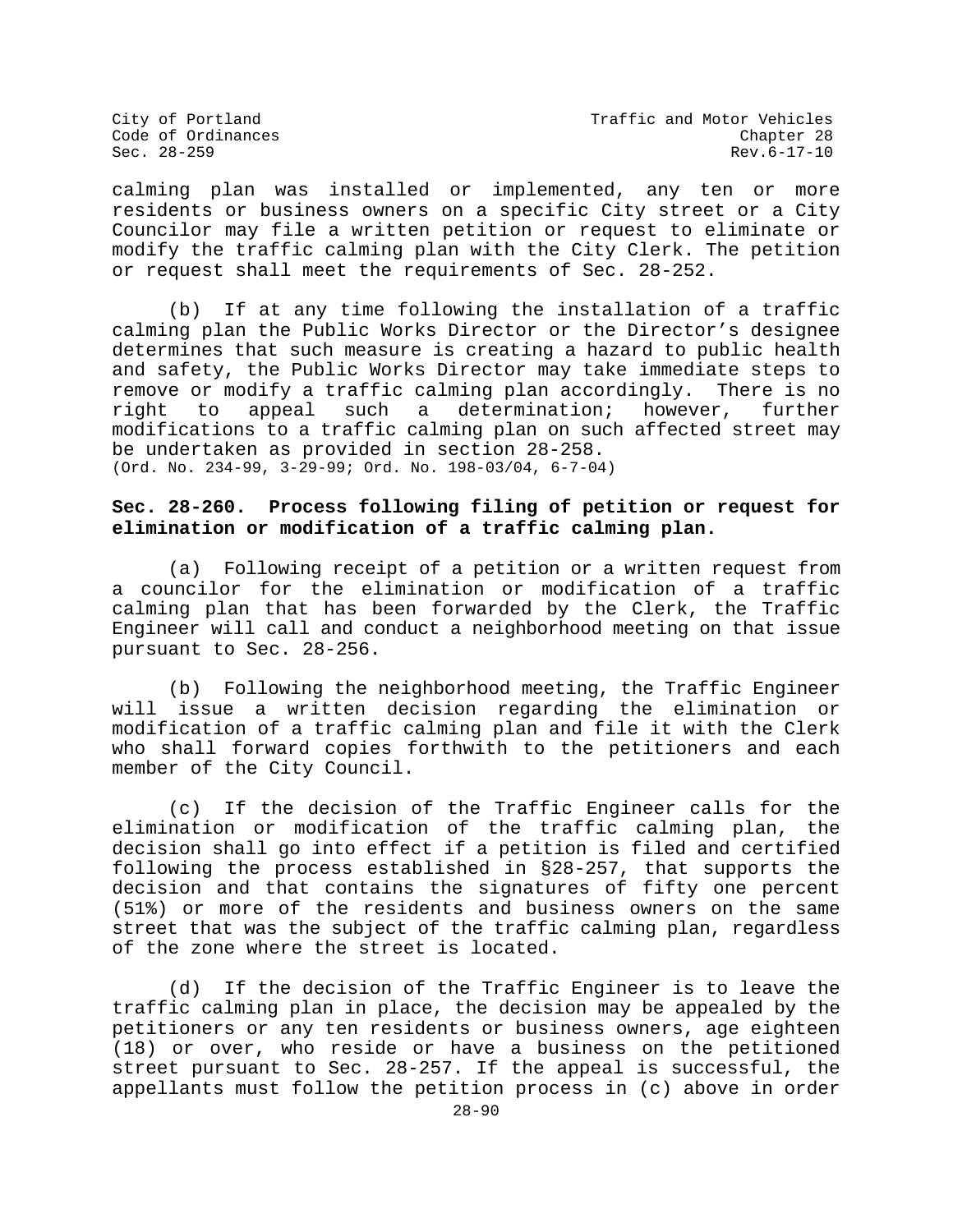to eliminate or modify the traffic calming plan. (Ord. No. 234-99, 3-29-99; Ord. No. 198-03/04, 6-7-04)

# **Sec. 28-261. Funding for elimination or modification of traffic calming plans.**

Funding for the elimination of traffic calming plans shall be done in accordance with Sec. 28-258. (Ord. No. 234-99, 3-29-99)

## **Sec. 28-262. Installation of traffic calming devices.**

(a) The physical installation of traffic calming devices shall be consistent with the traffic calming plan approved by the Traffic Engineer. The associated traffic control devices must conform to design standards established by the Traffic Engineering Department.

(Ord. No. 234-99, 3-29-99; Ord. No. 198-03/04, 6-7-04)

# **Sec. 28-263. Limitation on petitions or requests.**

The same street or one that is substantially the same may not be the subject of a petition or request for a traffic calming plan for a period of two (2) years from the date of a final decision rejecting or denying a plan pursuant to Sec. 28-253. If a plan is implemented, a petition or request to eliminate or modify it cannot be initiated for six (6) months from the date on which the plan is in place. If a plan is eliminated, a petition or request to implement a plan cannot be initiated for two (2) years from the date on which the elimination was complete. (Ord. No. 234-99, 3-29-99; Ord. No. 198-03/04, 6-7-04)

# **Sec. 28-264. Street categories for determining preliminary eligibility.**

(a) Streets eligible for traffic calming.

- (1) Principal arterials, minor arterials and collector streets as defined in the Federal Classification system and shown on a map on file in the Clerk's Office and the Public Works Office.
- (2) Local streets: a street that is in a zone that permits residential dwelling units and on which seventy five (75%) percent or more of the abutting properties have residential structures.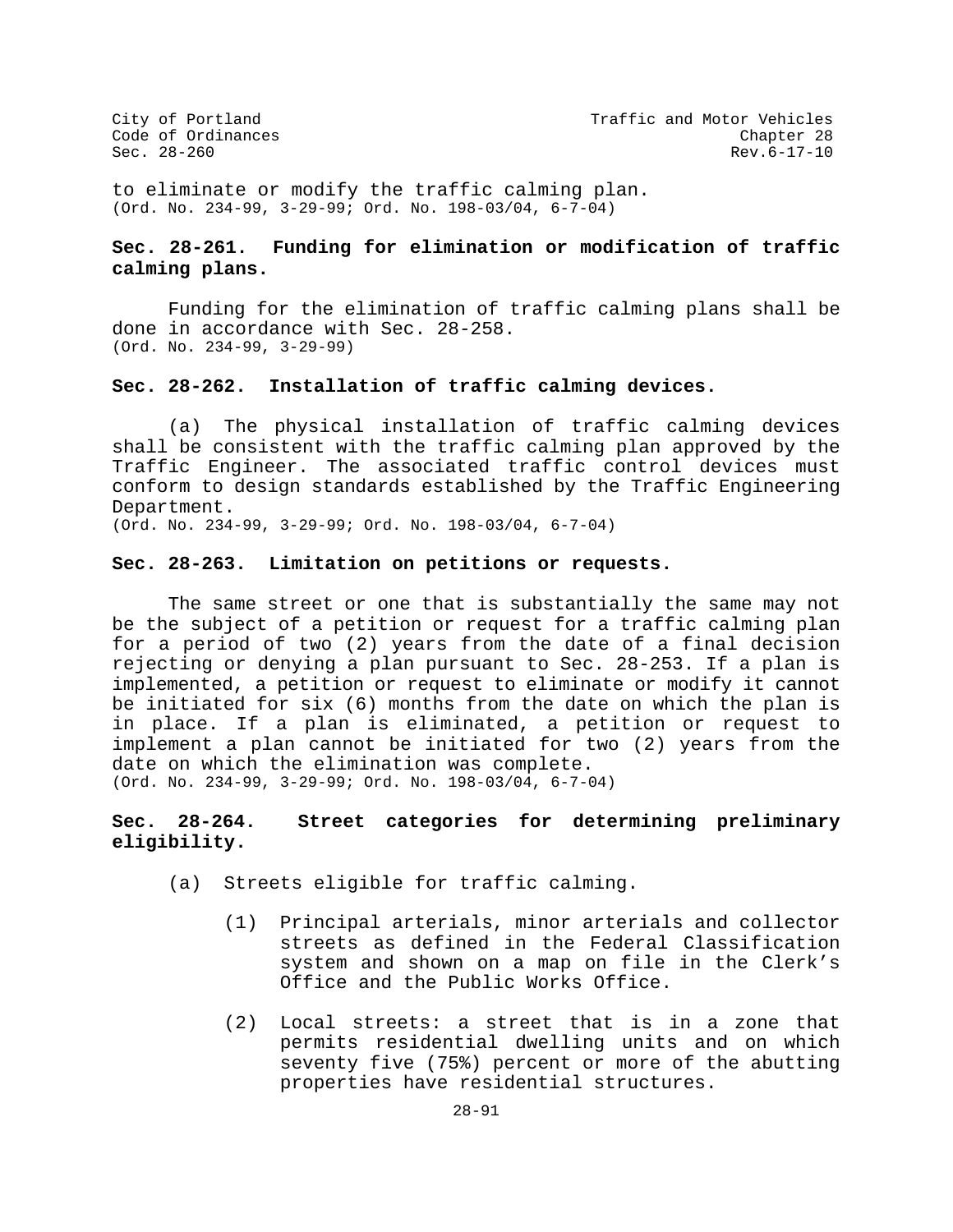(b) Streets not eligible for traffic calming.

- (1) Limited access freeways and expressways that are part of an Interstate System as defined in the Federal Classification System.
- (2) Streets that score less than 200 points on the

threshold eligibility table in Sec. 28-265(a).

(Ord. No. 234-99, 3-29-99)

## **Sec. 28-265. Tables.**

(a) Thresholds for traffic calming plan.

| Threshold             | Criteria                                  | Max. Pts. |
|-----------------------|-------------------------------------------|-----------|
| Volume                | Vehicles per day X .05                    | 100 pts.  |
| Speed Warrant         | $(85th$ percentile speed- Posted 100 pts. |           |
|                       | Speed Limit)                              |           |
| Children              | 1 pt./child for each child 100 pts.       |           |
|                       | less than 12 years of age                 |           |
|                       | living on street (75 max.) 25             |           |
|                       | pts. For school on the street             |           |
| Heavy Vehicles (HVPD) | 2 pts. For each heavy vehicle 100 pts.    |           |
|                       | defined as 2 axle-6 tire and              |           |
|                       | larger. Applicable only to                |           |
|                       | residential streets                       |           |
| Residential Density   | $75\frac{1}{6}$ - 25 pts.                 | 50 pts.   |
|                       | $80\% - 30$ pts.                          |           |
|                       | $85\frac{3}{5}$ - 35 pts.                 |           |
|                       | $90\% - 40$ pts.                          |           |
|                       | $95\frac{3}{5}$ - 45 pts.                 |           |
|                       | $100\% - 50$ pts.                         |           |
|                       | Total Points (max.)                       | 450 pts.  |

Minimum of 200 pts. Required to qualify for traffic calming.

(b) Guidelines for use of traffic calming devices.

| Type of Road          | Description of Problem | Potential Solution (In |
|-----------------------|------------------------|------------------------|
|                       |                        | Order of Preference)   |
| Local/collector Speed |                        | Review speed limit     |
|                       |                        | Review or modify stop  |
|                       |                        | sign locations         |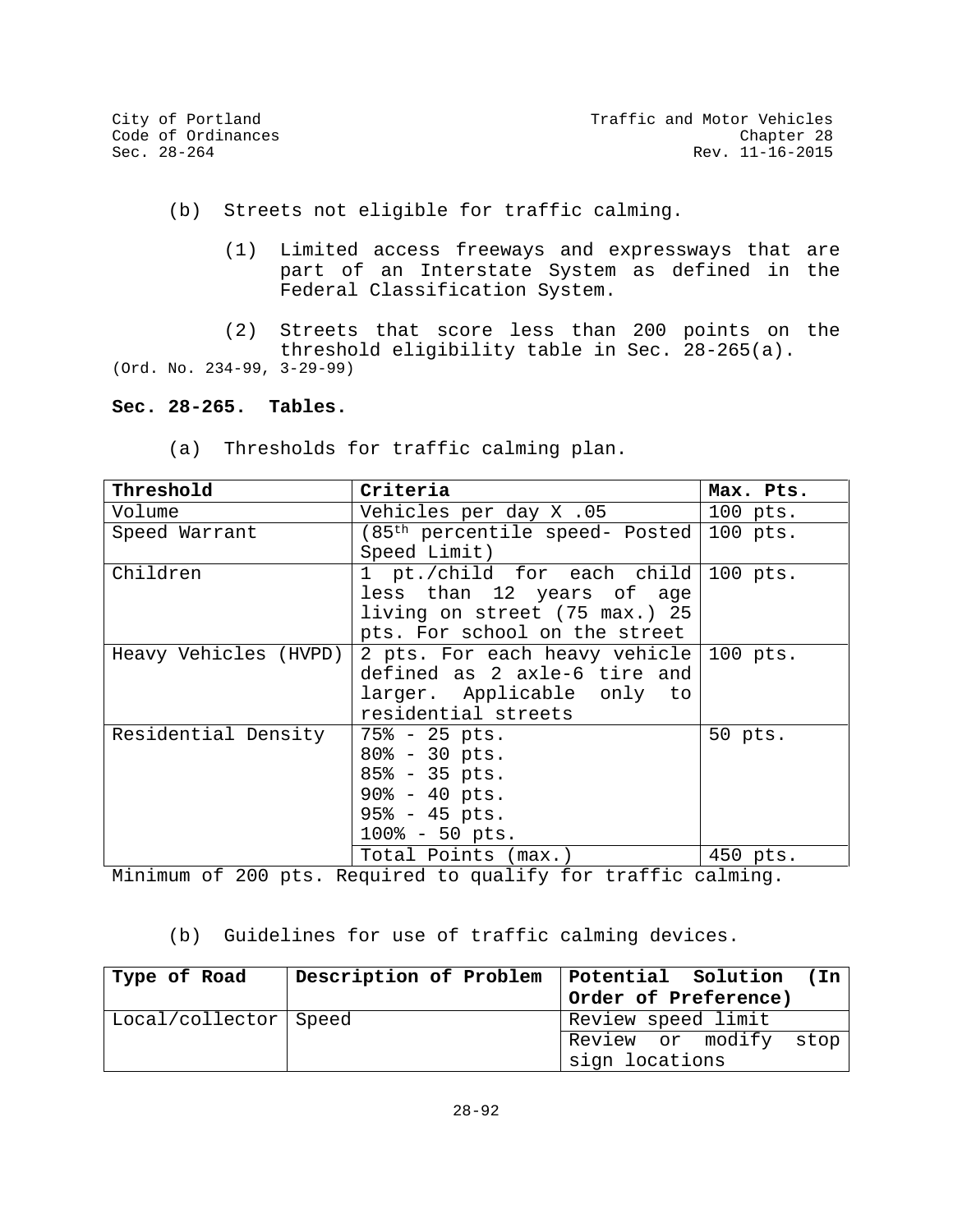City of Portland<br>Code of Ordinances<br>Sec. 28-265

|          |                     | Check<br>for<br>warrants       |
|----------|---------------------|--------------------------------|
|          |                     | traffic signals                |
|          |                     | Neighborhood watch             |
|          |                     | Road humps                     |
|          |                     | Speed tables                   |
|          |                     | Colored paving/textured        |
|          |                     | paving                         |
|          |                     | Raised intersections           |
|          |                     | Medians                        |
|          |                     | Curb extensions<br>or          |
|          |                     | vegetation                     |
|          |                     | Traffic circle/roundabout      |
|          | Cut-through traffic | Review<br>modify<br>or<br>stop |
|          |                     | sign locations                 |
|          |                     | One way streets                |
|          |                     | Road humps                     |
|          |                     | Speed tables                   |
|          |                     | Turn or entry prohibited       |
|          | Pedestrian Safety   | Check<br>for<br>warrants       |
|          |                     | traffic signals                |
|          |                     | Colored<br>and<br>textured     |
|          |                     | paving                         |
|          |                     | Barrels                        |
|          |                     | Raised crosswalk               |
|          |                     | Curb extensions                |
|          |                     | Medians                        |
|          |                     | Raised intersection            |
|          |                     | One way street                 |
|          |                     | Traffic                        |
|          |                     | circles/roundabout             |
|          |                     | Turn or entry prohibited       |
| Arterial | Speed               | Review Speed limit             |
|          |                     | or modify<br>Review<br>stop    |
|          |                     | sign locations                 |
|          |                     | Check<br>for<br>warrants       |
|          |                     | traffic signals                |
|          |                     | Medians, curb extensions,      |
|          |                     | or vegetation                  |
|          | Cut-through traffic | Review<br>modify<br>or<br>stop |
|          |                     | sign locations                 |
|          |                     | One way streets                |
|          |                     | Turn or entry prohibited       |
|          | Pedestrian safety   | Check<br>warrants<br>for       |
|          |                     | traffic signals                |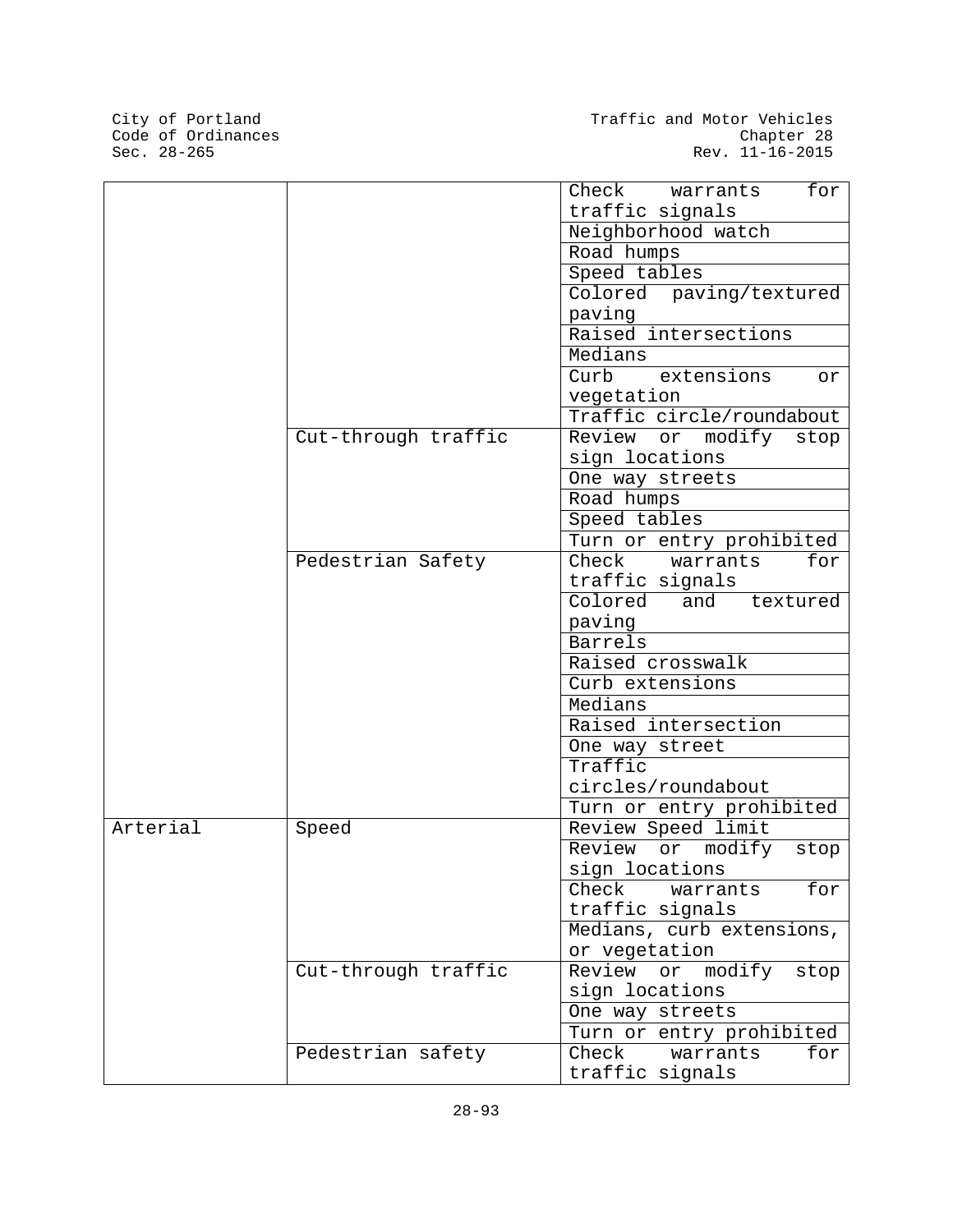City of Portland City of Portland Code of Ordinances<br>Code of Ordinances Code of Ordinances Sec. 28-265 Rev. 11-16-2015

|  |         | Barrels         |
|--|---------|-----------------|
|  | Medians |                 |
|  |         | One way streets |

(Ord. No. 234-99, 3-29-99; Ord. No. 198-03/04, 6-7-04)

#### **Sec. 28-266. Applicability.**

This Ordinance shall not apply to any traffic calming projects implemented before the effective date of this Ordinance. (Ord. No. 234-99, 3-29-99)

**Sec. 28-267. Reserved. Sec. 28-268. Reserved. Sec. 28-269. Reserved.**

## **ARTICLE VII – VALET PARKING**

#### **Sec. 28-270. Purpose; permit and license required.**

- (a) The purpose of this article is to:
	- (1) Reduce the disruption of vehicular and pedestrian traffic that valet parking service operations may create;
	- (2) Minimize hazardous conditions that valet parking service operations may create in order to protect the health, safety and welfare of the public; and
	- (3) Promote the safe and legal operation of valet parking services for the use and convenience of businesses and the general public.

(b) No person, establishment or entity shall conduct valet parking service within the City of Portland without first obtaining a permit from the Department of Permitting and Inspections office and paying the fee therefor.

(c) This article shall not apply to any hotel located within the City of Portland. (Ord. No. 234-12/13, 6-3-13; Ord. No. 165-15/16, 3-7-2016)

# **Sec. 28-271. Definitions.**

Terms used in this article shall have their common meanings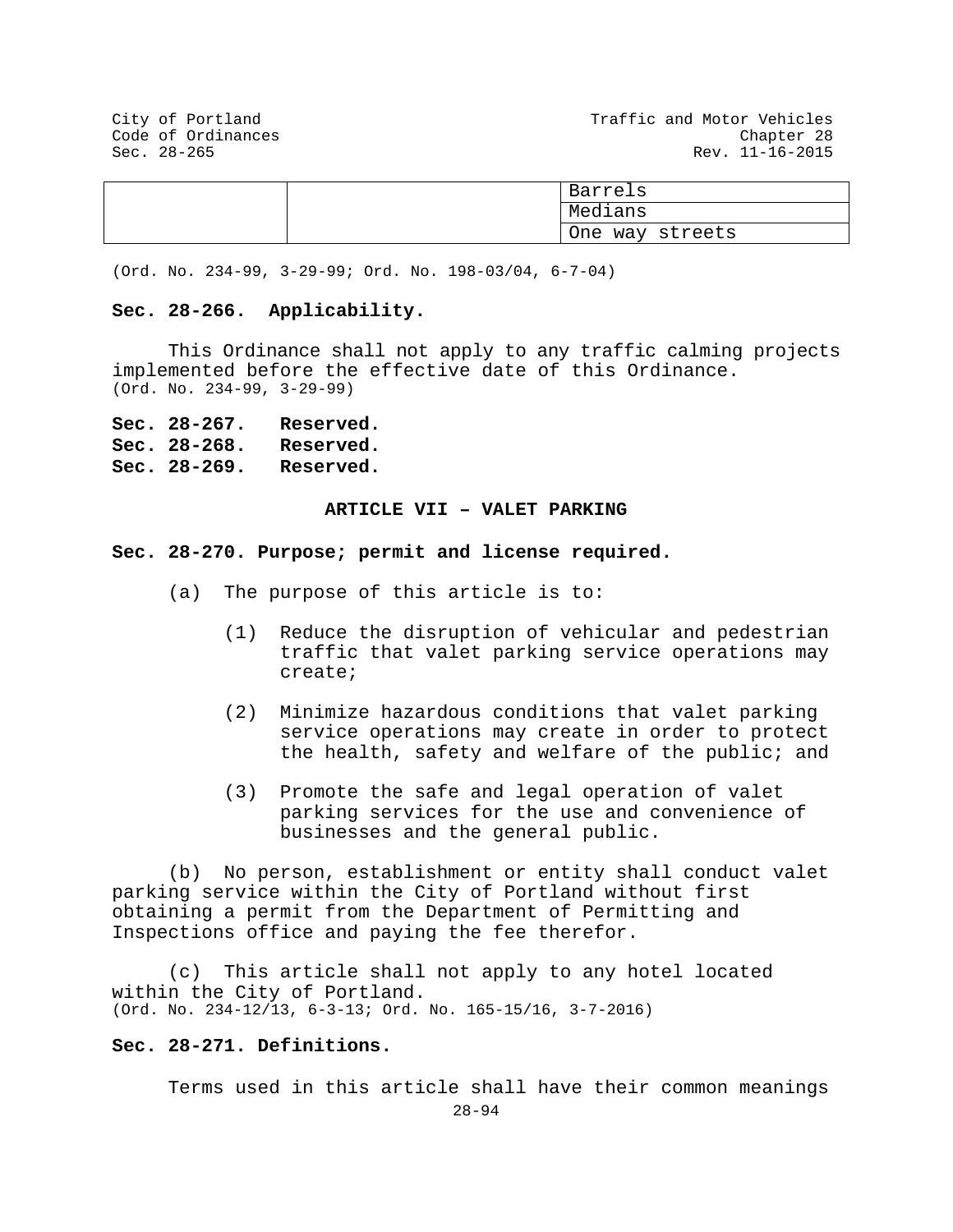City of Portland City of Portland Code of Ordinances<br>Code of Ordinances Code of Ordinances  $Rev. 3-7-2016$ 

except that, the definitions used in this Article or in chapters or articles related to this Article shall have the following meanings:

*Disqualifying criminal conviction* means and includes any conviction for any criminal offense punishable by imprisonment for any period of time, whether or not the sentence was imposed or served, but shall not include any conviction which is shown to have been set aside on appeal or collaterally, for which a pardon, certificate of rehabilitation, or the equivalent under the law of the sentencing jurisdiction has been granted.

*Permit* means the receipt of a valet parking permit under the terms and provisions of this Article.

*Valet parking permit* means the permit issued by the Department of Permitting and Inspections office to the valet permit operator allowing it to conduct a valet parking operation in an approved valet parking zone.

*Valet parking* operator means a company/entity that is engaged to operate a valet parking service.

*Valet parking zone* means the portion of a roadway adjacent to a curb indicated by regulatory signs and meeting the requirements set forth in the Valet Parking Rules and Regulations and this ordinance. (Ord. No. 234-12/13, 6-3-13; Ord. No. 165-15/16, 3-7-2016)

### **Sec. 28-272. Applications.**

Applications under this division except for a one-day special event permit, shall be filed thirty (30) days in advance of issuance of a permit in the Department of Permitting and Inspections office. Such application shall include the following information:

- (1) Name and address of the proposed permittee/operator. If incorporated, permittee/operator must provide copies of their articles of incorporation and bylaws.
- (2) If the permittee/operator is other than a natural person, the names of all principal officers shall accompany the application.
- (3) Copy of current liability insurance for the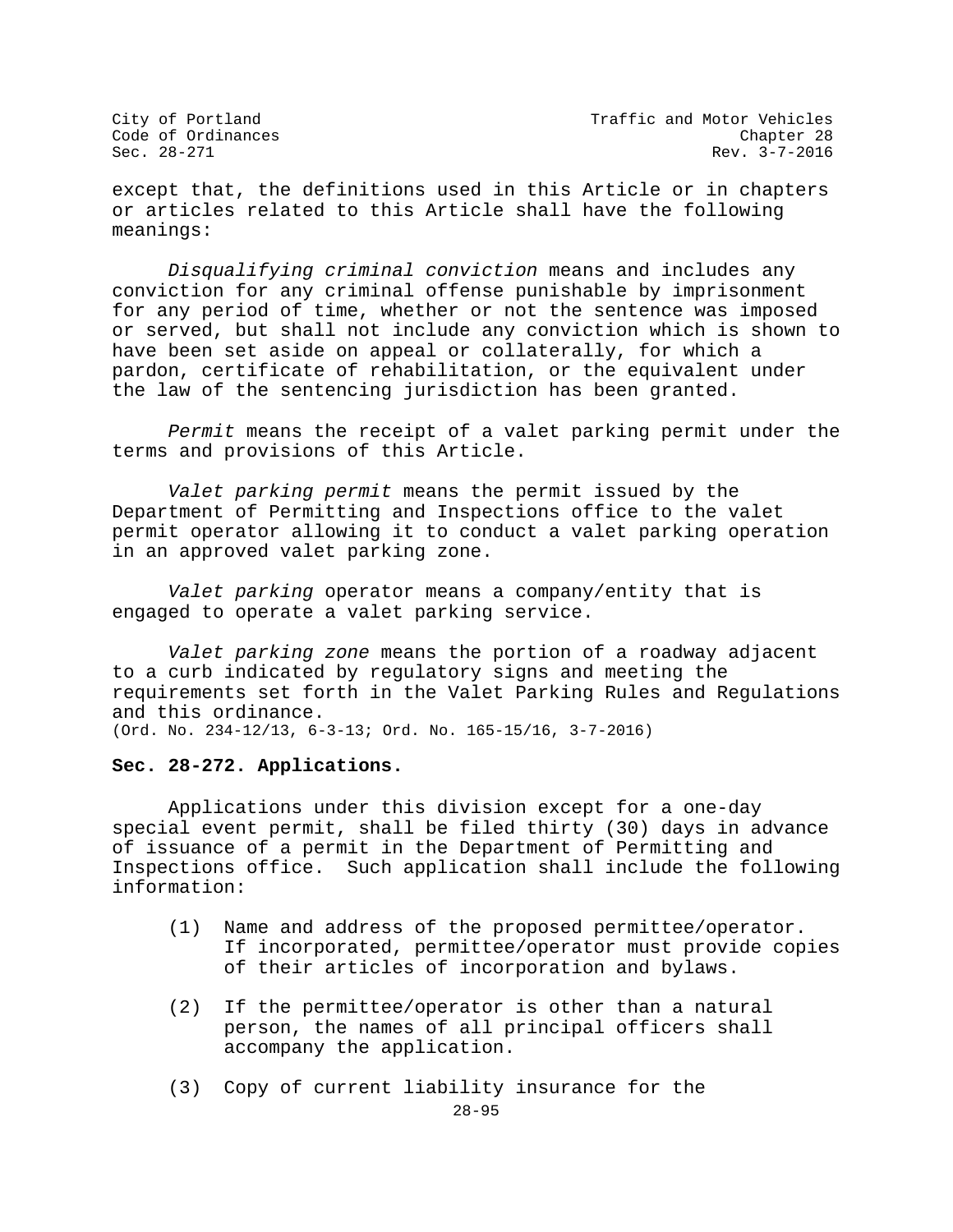applicant/permittee in accordance with the provisions of Section 28-275 of this code.

- (4) A plan (at an appropriate scale), identifying the valet parking service area, the proposed location, number of parking stalls and distance to the parking spaces for the valet parking service. This plan will be reviewed and approved by the city's Transportation Systems Engineer, who has the right to designate valet parking zones based upon local conditions such as traffic congestion, the demand for valet parking zones or the overall impact of valet operations in a particular area and whose decision shall be final.
- (5) An appropriate form of statement over the signature of each person signing the application, giving all persons and governmental agencies having information relevant to the above items permission to release the same to the Department of Permitting and Inspections.
- (6) State whether any driver's license held by the applicant is presently revoked or has been revoked during the three (3) years preceding the application and the reasons for such revocation or revocations.
- (7) Any application for a license for which a criminal conviction is a disqualification under this Article shall be accompanied by a written waiver of the applicant's right to privacy or confidentiality under the state Criminal History Records Act (16 M.R.S.A. § 611, et seq.).
- (8) Copy of valid certificate of use or agreement for use of off-street parking area that will be used for the parking of automobiles. If the agreement is terminated then the city is to be notified.
- (9) Applications shall be forwarded by the Department of Permitting and Inspections office to all city departments which may be affected by the granting of the permit, including but not limited to, public works, planning, police and parking.

(Ord. No. 234-12/13, 6-3-13; Ord. 108-15/16, 11-16-2015**;** Ord. No. 165-15/16, 3-7-2016)

#### **Sec. 28-273. Fees; exceptions.**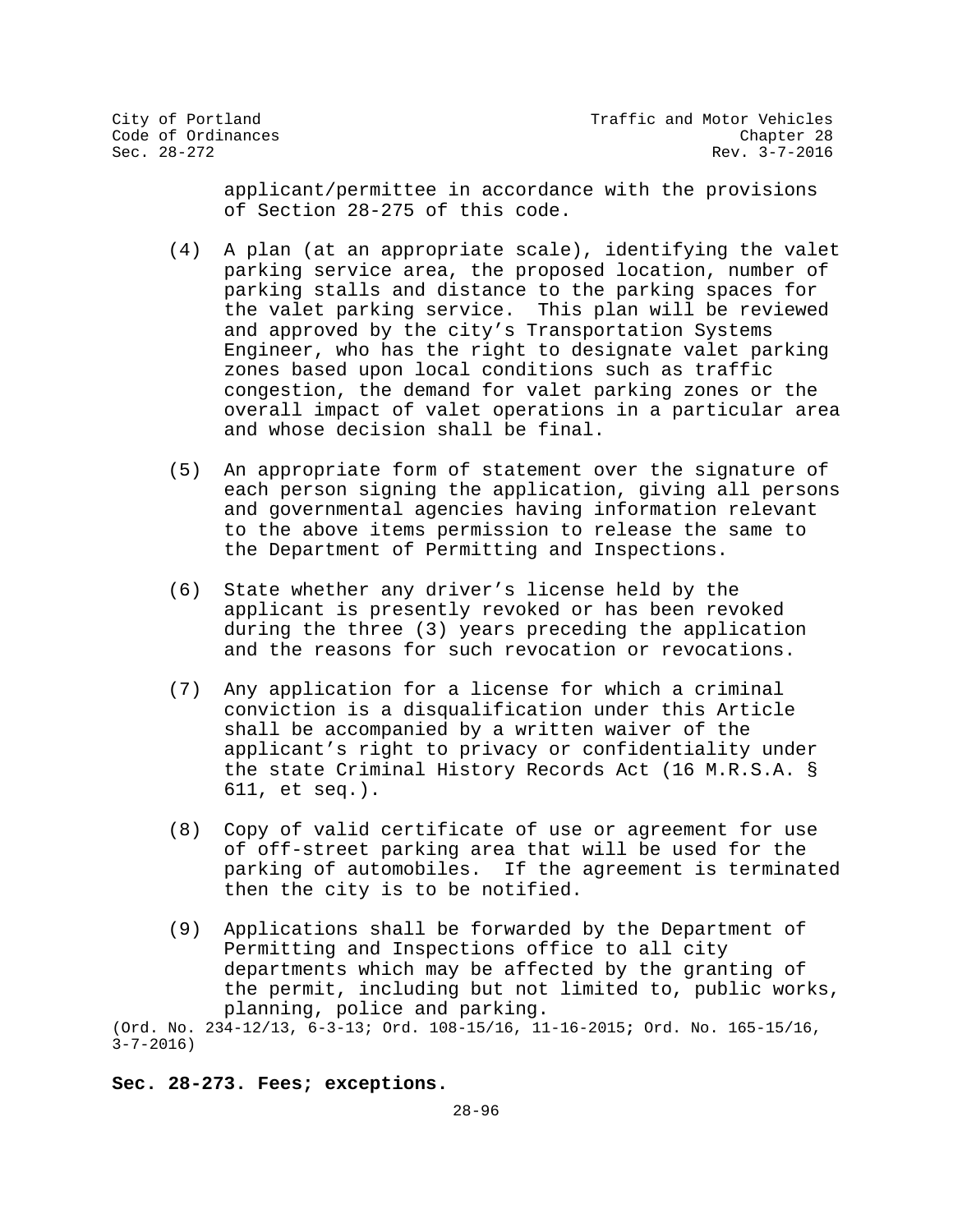(a) *Issuance fees.* Applications for yearly valet permits shall be accompanied by an annual nonrefundable fee of two hundred and seventy-three dollars (\$273.00) per location. Each location shall only include two (2) parking spaces approved by the Transportation Systems Engineer, whose decision shall be final.

(b) *Special event fee.* Application for a special event permit shall be accompanied by a nonrefundable fee of sixty-four dollars (\$64.00) provided that the Department of Permitting and Inspections has received ten (10) days' notice prior to such event.

(c) *Application fees.* Except as expressly provided, all applications for original permits, shall be accompanied by an issuance fee and an administrative fee of thirty-five dollars (\$35.00) to defray the cost of processing the application. All applications for renewal of licenses shall be accompanied by the fees for issuance and an administration fee of twenty-five dollars (\$25.00). The latter fee shall be refundable if the application is denied.

(d) *Late fees.* An additional fee of ten dollars (\$10.00) shall be charged for issuance of any permit after expiration of the prior permit. (Ord. No. 234-12/13, 6-3-13; Ord. 248-14/15, 6-24-2015**;** Ord. No. 165-15/16, 3- 7-2016; Ord. No. 218-17/18, 7-1-2018)

### **Sec. 28-274. Severability.**

The provisions of section 1-14 of the Portland City Code shall apply to this article. (Ord. No. 234-12/13, 6-3-13)

**Sec. 28-275. Required.**

(a) *Driver's license.* No person shall valet park a vehicle within the city unless such valet driver is currently licensed to operate a vehicle.

(b) *Permits non-transferable.* Permits issued hereunder are not transferable.

(c) *Insurance.* The applicant must file with the Department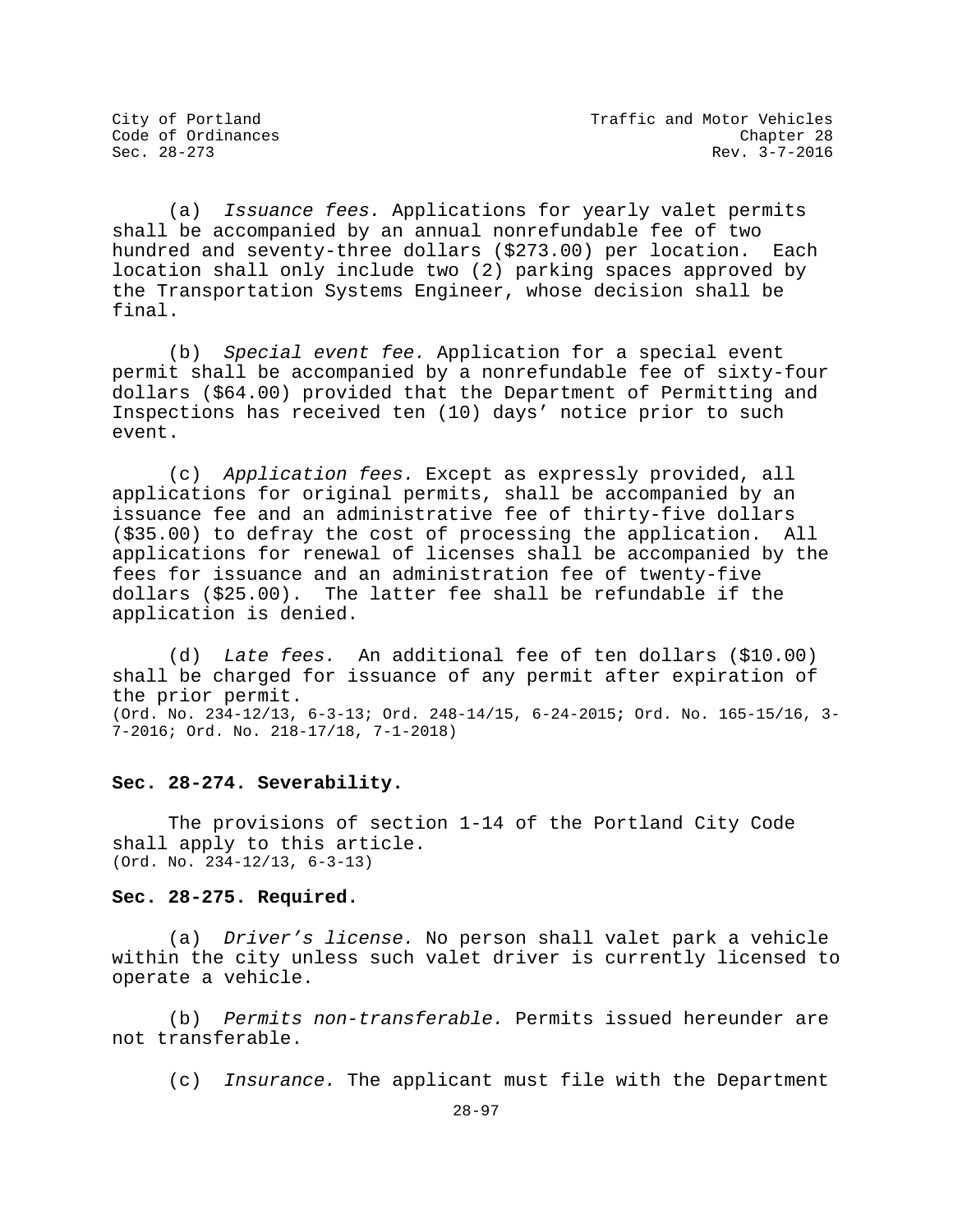City of Portland City of Portland Code of Ordinances<br>
Code of Ordinances Code Chapter 28 Rev. 3-7-2016

of Permitting and Inspections office a copy of the applicant's insurance certificate evidencing public liability insurance coverage and automobile insurance coverage in amounts not less than Four Hundred Thousand Dollars (\$400,000) combined single limit, or the amount stated in the Maine Tort Claims Act as the same may be amended from time to time, covering claims for bodily injury, death and property damage, and naming the City as an additional insured, and also provide worker's compensation insurance coverage as required by law. (Ord. No. 234-12/13, 6-3-13**;** Ord. No. 165-15/16, 3-7-2016)

## **Sec. 28-276. Standards and criteria for application review.**

The standards and criteria used in reviewing the application required in section 28-273 shall be in accordance with the Valet Parking Rules and Regulations on file with the Department of Permitting and Inspections. (Ord. No. 234-12/13, 6-3-13; Ord. No. 165-15/16, 3-7-2016)

#### **Sec. 28-277. Form and conditions of permit.**

- (1) Each permit shall be effective for one (1) calendar year, subject to annual renewal. Any renewal of a permit shall require payment of all applicable fees and compliance with all requirements for permits in the same manner as an original application.
- (2) The permit issued shall be personal to the permittee only and shall not be transferable.
- (3) The Transportation Systems Engineer may require the temporary removal or relocation of valet parking service when street, sidewalk, or utility repairs necessitate such action.
- (4) The Fire Department or Police Department may immediately remove or relocate all or parts of the valet parking service in emergency situations. Officers of the Police Department, or such special officers as are assigned by the Chief of Police or Fire Chief are hereby authorized to direct traffic, including drop-off and pick-up vehicles, as conditions may require, notwithstanding the provisions of this chapter or other applicable traffic ordinances.
- (5) Under no circumstances shall the city, its offices or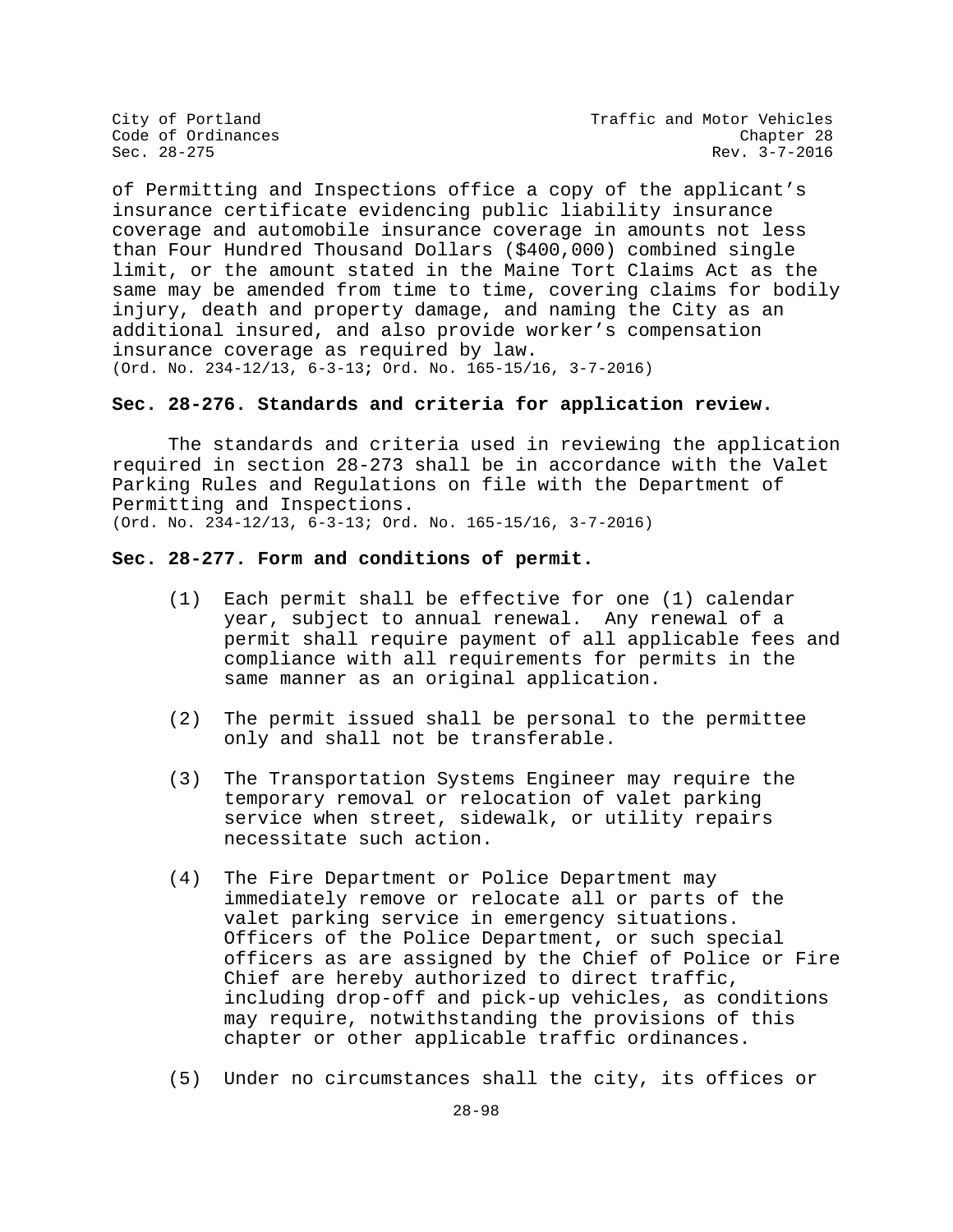employees, be deemed responsible or liable in any way for any damage or loss resulting from the removal of the permittee/operator equipment and other objects necessary for the operation of the valet parking service during emergencies. Furthermore, the permittee/operator agrees and acknowledges by accepting a permit issued pursuant to this article that the city, its officers or employees are to be held harmless in connection with its actions.

- (6) The permit shall be specifically limited to the area shown on the approved plan attached to and made part of the permit. If the permit holder is found to be outside of the designated area, permit holder shall be subject to their permit being revoked or suspended.
- (7) The permittee/operator shall use positive action to assure that its use of the sidewalk in no way interferes with sidewalk users or limits their free unobstructed passage by leaving a clear space of four (4) feet.
- (8) Mobile stands, tables, chairs, umbrellas, key boxes and any other objects necessary for the operation of the valet parking service shall be maintained with a clean and attractive appearance and shall be in good repair at all times and removed at the close of business each day.
- (9) The sidewalk area covered by the permit shall be maintained in a neat and orderly appearance at all times and the area shall be cleared of all debris on a periodic basis during the day, and again at the close of each business day.

(Ord. No. 234-12/13, 6-3-13)

# **Sec. 28-278. Valet permittee/operators code of conduct; required customer protection regulations**.

Permittees/operators shall require their employees and independent contractors to meet the following requirements:

- (1) All employees who operate motor vehicles shall have in their possession a valid driver's license in good standing.
- 28-99 (2) All employees shall wear a name tag identifying the<br>employee's name and the name of the valet and the name of the valet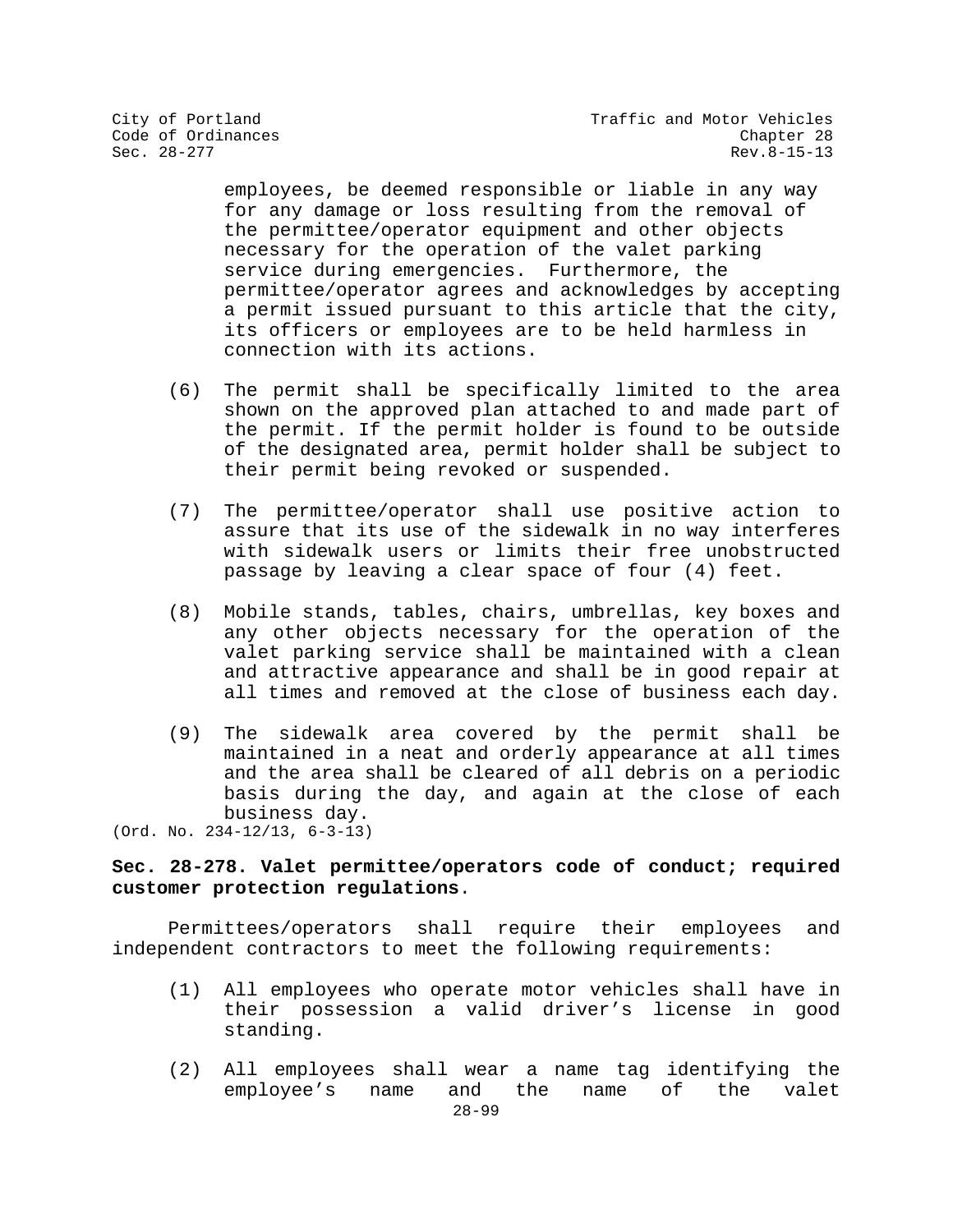operator/company.

- (3) All employees must comply with the requirements of this article and all applicable laws, statutes, ordinances, rules and regulations relating to traffic safety.
- (4) The claim ticket shall identify the valet operator's company name, correspondence address, phone number and e-<br>mail address for questions/complaints. All of the mail address for questions/complaints. foregoing print shall be of equal size.
- (5) Pricing for services shall be identified on any "signage" used by the valet operator.
- (6) The permittee/operator shall have available on-site for display upon request a valid valet parking permit issued pursuant to this article.

(Ord. No. 234-12/13, 6-3-13)

# **Sec. 28-279. Operational regulations and restrictions for valet parking service.**

(1) The public on-street/curbside parking spaces, metered or non-metered, shall only be used for allowing the customer to enter or exit a vehicle and to turn it over to or retrieve it from a<br>valet parking operator employee. There shall be no storage of valet parking operator employee. vehicles in the valet parking service area. A vehicle will be considered stored if it remains in the valet parking service area for more than ten (10) minutes.

(2) The permittee/operator shall possess a valid driver's license and permit to operate the valet parking service within the City.

(3) The permittee/operator shall maintain key control and a 24 hour phone number for after-hours vehicle pick up information.

(4) The permittee/operator shall not load or unload passengers within traffic lanes that are open to through traffic.

(5) The valet parking service area shall not interfere with the regular flow of vehicular or pedestrian traffic. No double parking shall be allowed.

(6) All unclaimed vehicles shall be reported to the police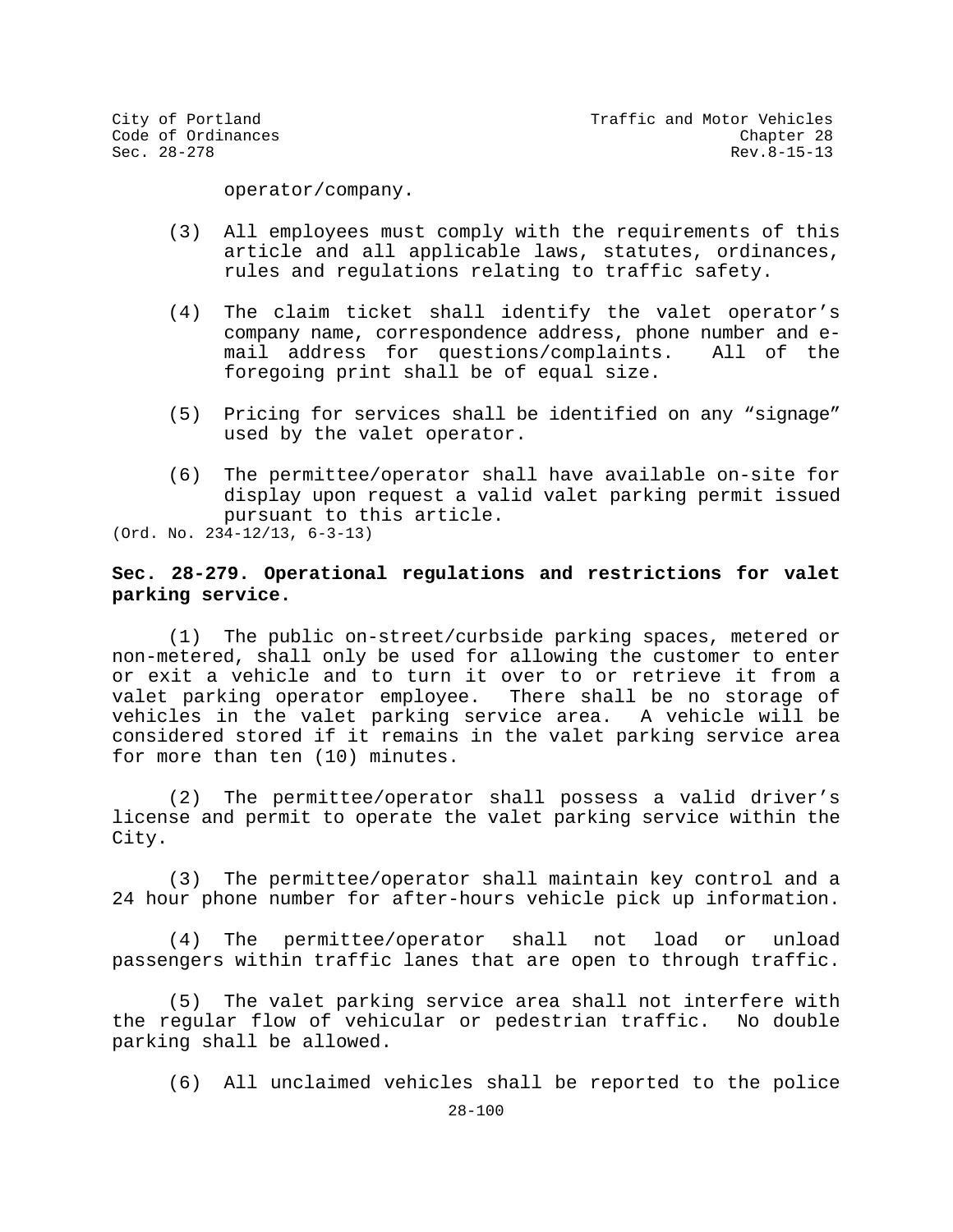department after forty-eight (48) hours.

(7) If the operation of the valet parking service requires the use of metered parking spaces, timed zones, or commercial vehicle loading zones, the permittee/operator shall only be entitled to use such spaces between the hours of 6:00 p.m. – 2:00 a.m.

(8) Vehicles that are parked shall be transported to and parked at a designated off-street parking facility and shall not be parked in the valet parking zone or in any other on-street parking spaces.

(9) No signs shall be permitted on the sidewalk or in the public right-of-way without a permit from the Building Authority pursuant to Sec. 25-27 of the Portland City Code. Each sign must be in accordance with the valet parking rules and regulations and only city installed and regulated signs are allowed on city sign posts.

(10) No mobile stands, tables, chairs, umbrellas, key boxes nor any other objects necessary for the operation of the valet parking service shall be attached, chained, or in any manner affixed to any tree, post, sign or other fixtures, curb or sidewalk within or near the permitted area.

(11) No signs or cones shall be allowed in the travel lane. (Ord. No. 234-12/13, 6-3-13)

# **Sec. 28-280. Denial, revocation, or suspension of permit; removal of equipment or personal property of the permittee/operator and storage fees.**

(a) The Department of Permitting and Inspections may deny, revoke, or suspend a permit for any valet parking service authorized in the City if it is found that:

- (1) The permittee/operator has not maintained required insurance;
- (2) The permittee/operator has failed to show proof of a valid driver's license;
- (3) The traffic systems engineer determines that the operation of a valet parking service causes congestion; interferes with pedestrian or vehicular traffic;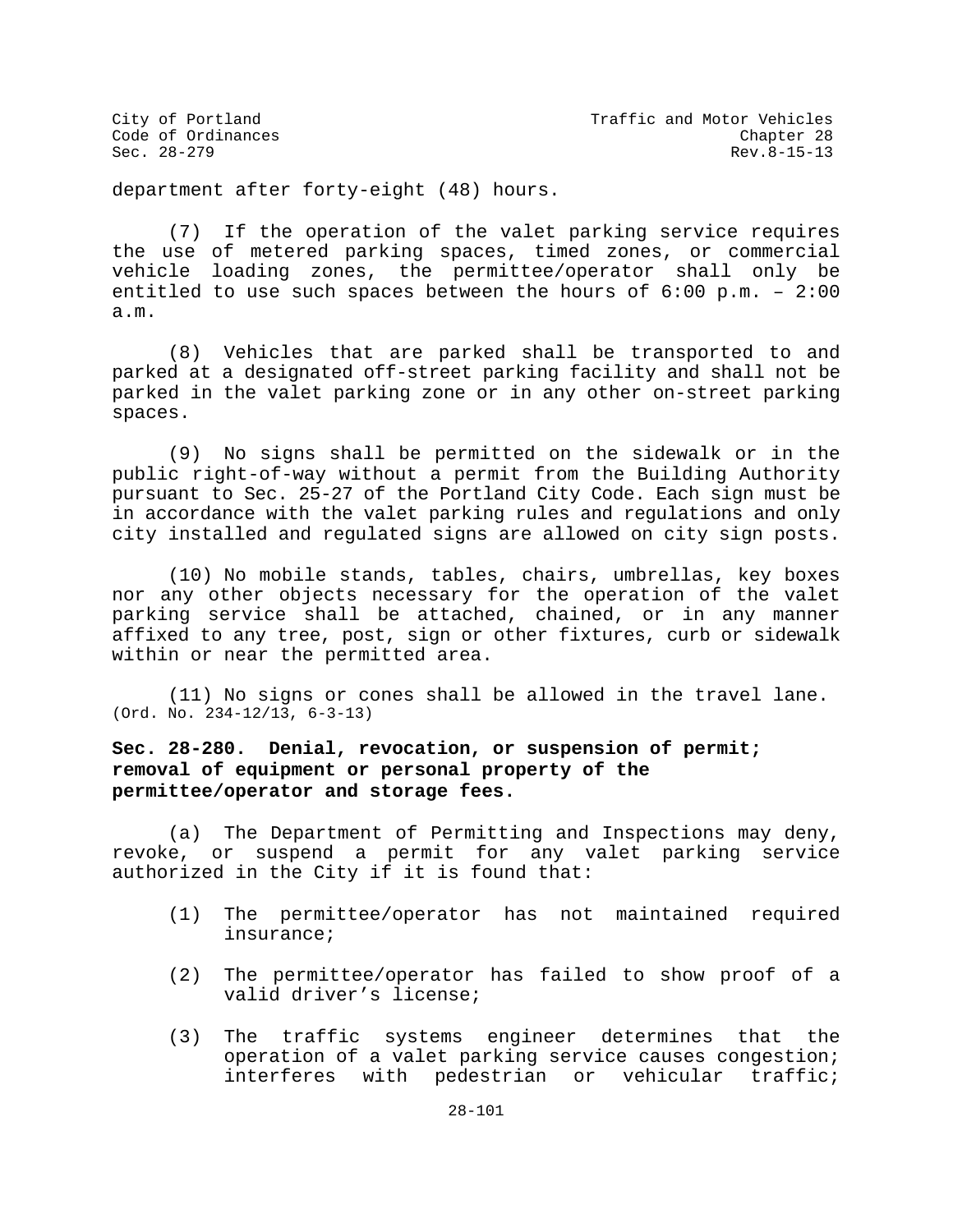interferes with the use of any pole, sign, fire hydrant, traffic signal or other object already permitted at or near the valet parking service area; or otherwise is not in the public interest; or

- (4) The permittee/operator has failed to correct violations of this article or conditions of the permit within (3) three days of notice of the violations;
- (5) If permittee/operator is found in violation of the same offense two (2) times within a permit period; and
- (6) The permittee/operator made any false statements or omission of material fact on the application, site plan or elsewhere in connection with securing a permit.

(b) Stands, tables, chairs, umbrellas, key boxes and other objects necessary for the operation of the valet parking service may be removed by the City, and a reasonable fee charged for labor, transportation, and storage, should the permittee/operator fail to remove said items at the close of business on a daily basis.

(Ord. No. 234-12/13, 6-3-13; Ord. No. 165-15/16, 3-7-2016)

### **Sec. 28-281. Appeals of permit denial or revocation.**

(a) *Procedure.* An appeal to the City Manager may be taken by any person aggrieved by the denial, suspension or revocation of a license by the Department of Permitting and Inspections by filing a notice of appeal within thirty (30) days of the decision appealed from, and not thereafter. Every appeal should be in writing and shall state the basis for the appeal. The City Manager or his or her designee shall hear the appeal and may affirm, reverse or modify the decision appealed from.

(b) *Appeal to the Superior Court.* Any person aggrieved by a decision of the City Manager or his or her designee may appeal therefrom to the Superior Court in accordance with the provisions of Maine Rule of Civil Procedure 80B. (Ord. No. 234-12/13, 6-3-13; Ord. No. 165-15/16, 3-7-2016)

#### **Sec. 28-282. Enforcement; fine schedule and penalty provisions.**

(a) *Enforcement*. The City's Parking Division office and/or Police Department may enforce the provisions of this article.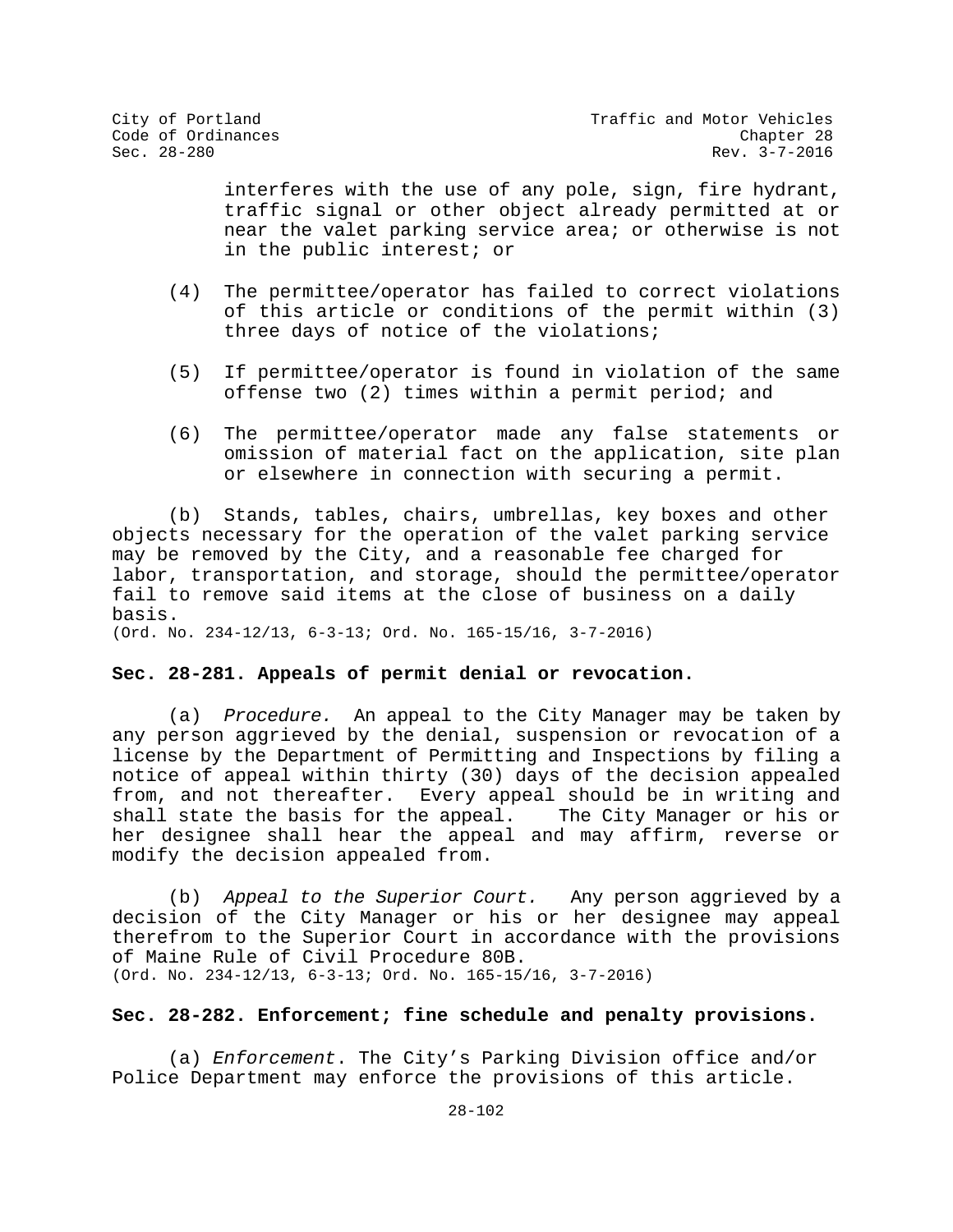City of Portland City of Portland Code of Ordinances<br>
Code of Ordinances Code Chapter 28  $Rev. 3-7-2016$ 

This, however, shall not preclude other law enforcement agencies or regulatory bodies from any action necessary to ensure compliance with this article and all other applicable laws.

(b) *Penalties.* The following civil penalties may be imposed for each violation: One Hundred Dollars (\$100.00) for the first violation; one hundred and fifty dollars for the second violation (\$150.00) and two hundred and fifty dollars (\$250.00) for the third violation. (Ord. No. 234-12/13, 6-3-13)

## **Sec. 28-283 Special Events.**

Valet services operating for a special event may apply for a permit at the Department of Permitting and Inspections as long as it does not reduce the number of parking spaces needed to serve the general public in the area of the request.

Special events shall be restricted to any event occurring no more than twice per year. The hours for parking of vehicles shall be approved by the City. A special event application shall be filed with the Department of Permitting and Inspections at least ten (10) days prior to the scheduled event. (Ord. No. 234-12/13, 6-3-13)

#### **ARTICLE VIII – LICENSING OF BOOTING OF MOTOR VEHICLES**

#### **Sec. 28-284. Purpose; permit and license required.**

- (a) The purpose of this article is to:
	- 1. Regulate the imposition of a vehicle disabling device known as a boot and the imposition of a punitive fine by private parking lot business in order to protect the health, safety and welfare of the public; and
	- 2. Promote the safe and legal operation of private parking lots for the use and convenience of businesses and the general public; and
	- 28-103 3. Ensure by licensing the regulation of persons engaged in the business of providing private parking spaces, to regulate the disposition of vehicles that are disabled, and to set licensing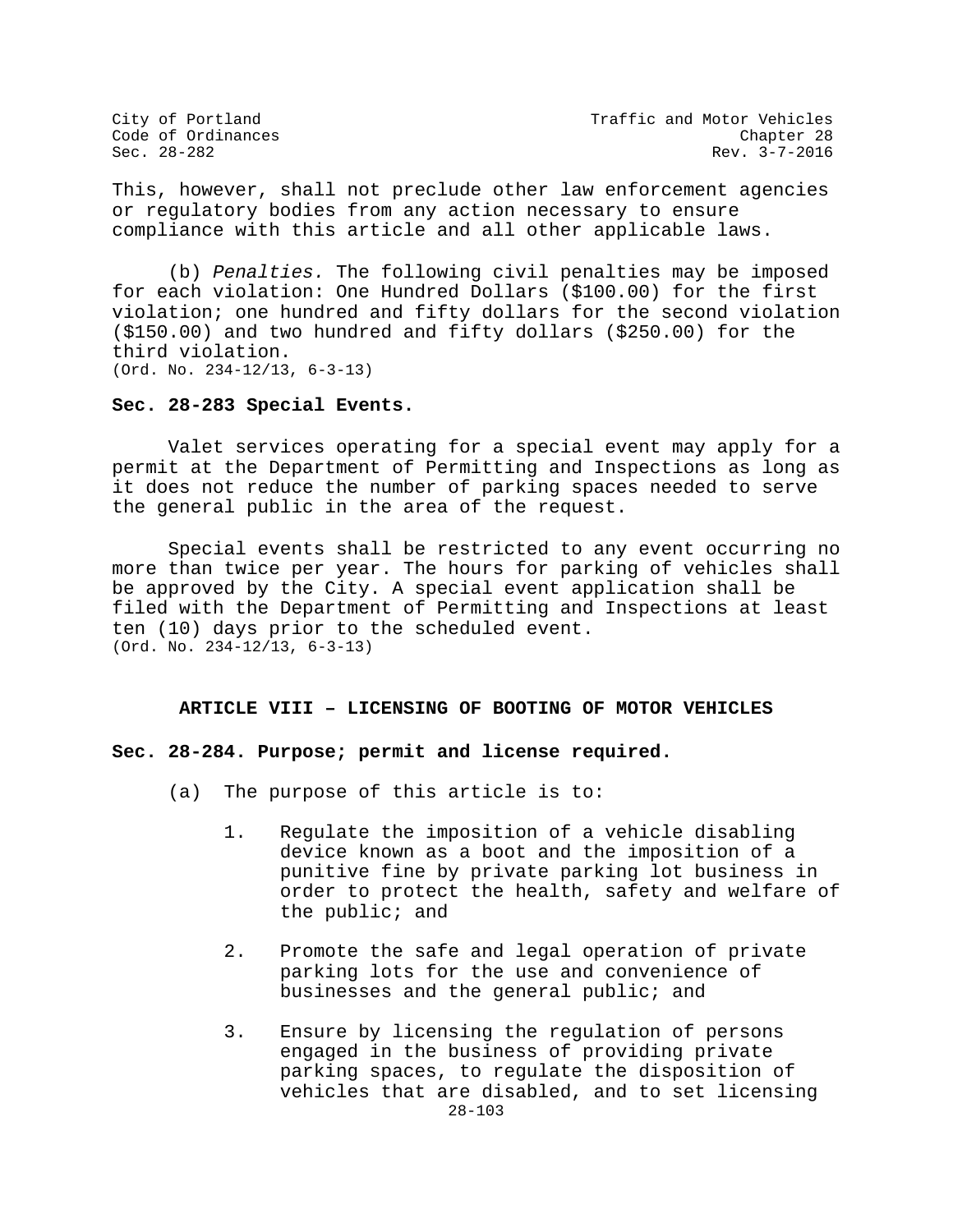fees and penalties for the enforcement thereof. (b) No person, establishment or entity shall be permitted to disable vehicles by means of a boot in the course of operating a private parking lot within the City of Portland without first obtaining a license from the city and paying a \$100.00 fee therefor. (Ord. 109-15/16, 11-16-2015)

# **Sec. 28-285. Definitions**

*Boot* **or** *Booting* means the act of placing on a parked motor vehicle any mechanical device that is designed to be attached to a wheel or tire or other part of such vehicle so as to prohibit the vehicle's usual manner of movement.

*Private parking lot* means an area reserved for parking motor vehicles that is under the ownership or control of a private parking lot company/operator/owner.

*Private parking lot company/operator/owner* means a business entity or individual engaged in the business of providing parking in a private parking lot. (Ord. 109-15/16, 11-16-2015)

#### **Sec. 28-286. Exemptions**

The requirements of this article shall not apply to the booting of a motor vehicle by the City of Portland and its representatives, when booting of a motor vehicle by the City of Portland and its representatives is authorized by the Portland City Code. (Ord. 109-15/16, 11-16-2015)

## **Sec. 28-287. General provisions to apply.**

Except to the extent that this article contains a contrary provision, all provisions of chapter 15 shall be additional to the provisions herein, including application, licensing authority, license fee, standards for denial, suspension or revocation, appeal of denial, noticing of hearings and transferability of license. (Ord. 109-15/16, 11-16-2015)

# **Sec. 28-288. Application.**

An application for, and, if requested, renewal of, a regulated business license to engage in the business of booting of motor vehicles shall be accompanied by the following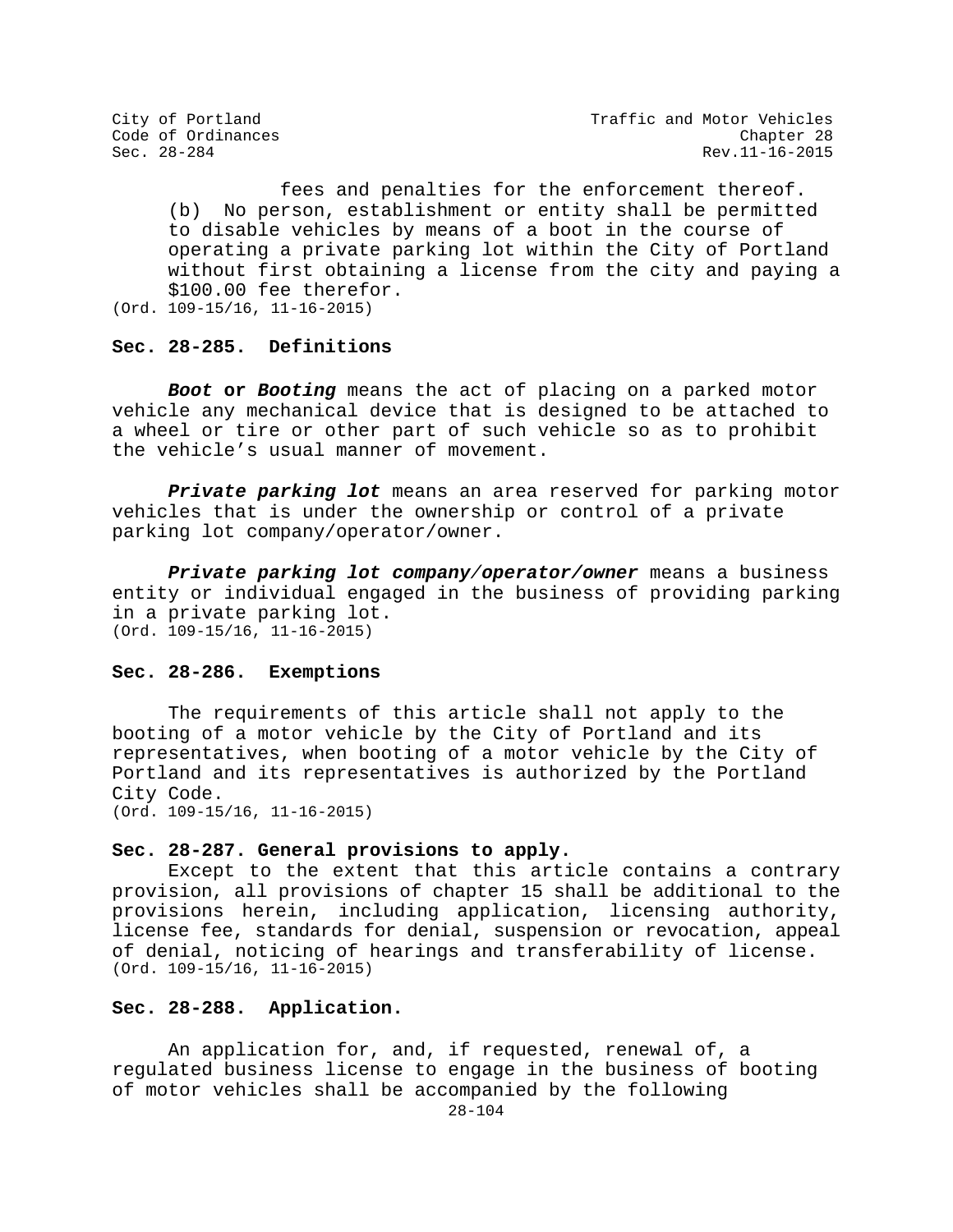information:

(a) Proof of commercial general liability insurance, as required under section 28-288; and

(b) A statement as to whether, within three years of the date of application or renewal, (i) the applicant, or (ii) any employee or agent of the applicant who physically installs or removes booting devices or receives payment for removing booting devices, has ever been convicted, in custody, under parole or under any other non-custodial supervision resulting from a conviction in a court of any jurisdiction for the commission of a felony of any type. (Ord. 109-15/16, 11-16-2015)

**Sec. 28-289. Grounds for denial, revocation or suspension.**

In addition to the grounds for revocation, suspension or denial found in chapter 15, a license issued under this article may be suspended or revoked or denied by the city upon a determination that the private parking lot company licensee, or applicant, or private parking lot company/operator/owner, hereinafter "license holder":<br>(a) Violated

any of the requirements or regulations established herein or by the City Manager or his or her designee under this article;

(b) Has been given a disqualifying criminal conviction at any time during the three (3) years immediately preceding application; or has been imprisoned at any time during said period for a disqualifying criminal conviction; provided that said conviction was for an offense which is rationally related to the purpose of providing private parking;

(c) Has not maintained required insurance;

(d) Has failed to show proof of a valid driver's license;

(e) Has failed to correct violations of this article or conditions of the license within (3) three days of notice of the violations;<br>(f) Is found i

Is found in violation of the same offense two (2) times within a permit period; or

(g) Made any false statement or omission of material fact on the application, site plan or elsewhere in connection with securing a permit.

(Ord. 109-15/16, 11-16-2015)

### **Sec. 28-290. Legal Duties**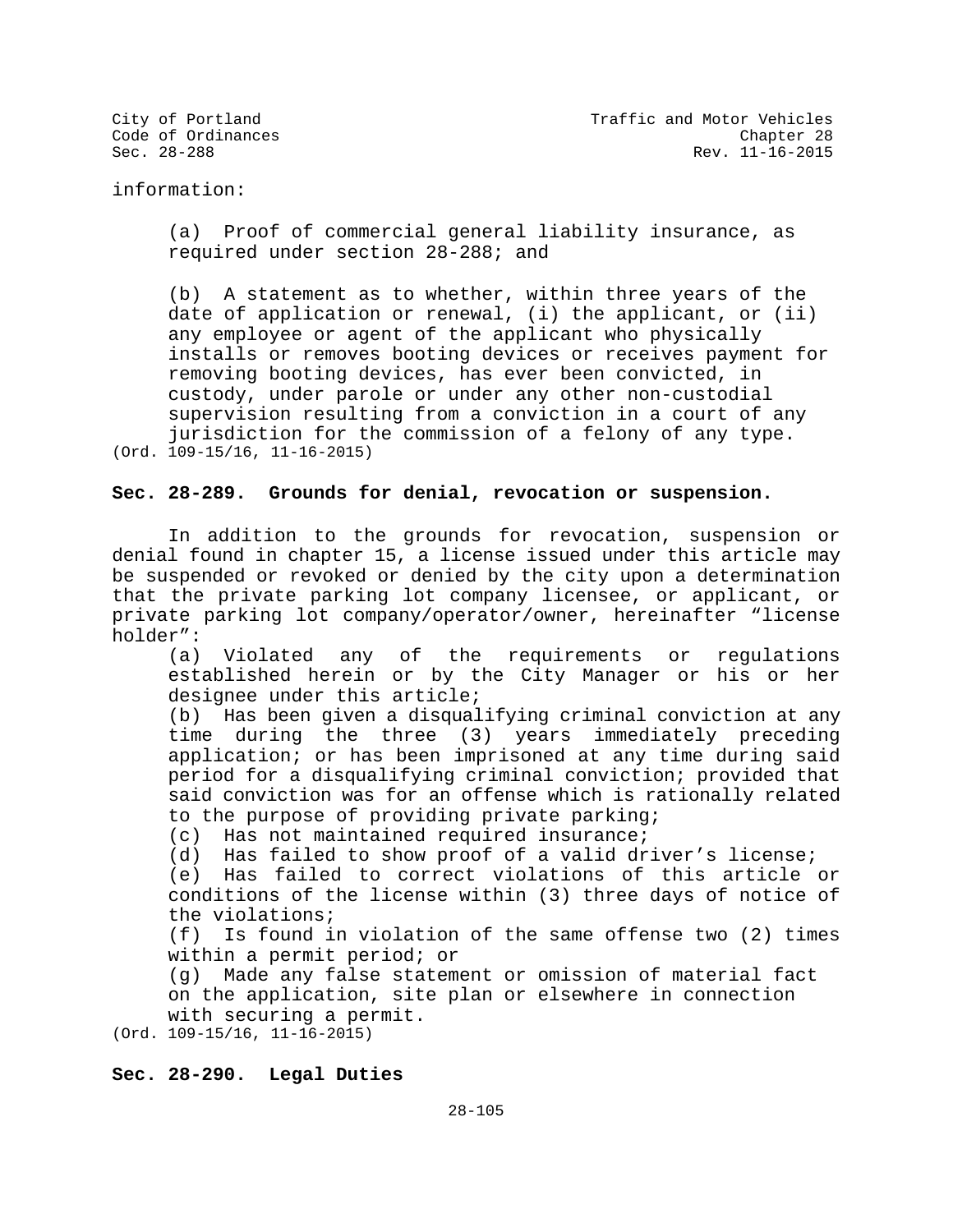Each licensee engaged in the business of booting of motor vehicles on a private parking lot shall have a duty to:

(a) Maintain in full force and effect at all times throughout the duration of the license period commercial general liability insurance, with limits of not less than \$500,000.00 per person and not less than \$1,000,000.00 per incident, arising in any way from the issuance of a license. The policy of insurance required under this subsection shall:

- 1. Be issued by an insurer authorized to insure in the State of Maine; and
- 2. Include a provision requiring 30 days' advance notice to the City of Portland prior to cancellation or lapse of the policy. A copy of such certificate of insurance shall be kept on the licensed premises, and, upon request by any authorized city official, shall be made available for inspection by such authorized city official; and

(b) Conduct booting operations exclusively on a private parking lot and only pursuant to a written agreement with the owner, operator and/or manager of the property;

(c) Post at private parking lots with twenty (20) to fifty (50) or less parking spaces in the lot, while the lots are in operation, a minimum of three (3) red signs, no smaller than 48 inches in height and 30 inches in width, with one at the entrance, one at the exit and one at the payment device, and if there are multiple entrances or exits, then signs shall be posted at each entrance or exit location. One additional sign, conspicuously posted, shall be required for each additional 50 spaces or part thereof. Private parking lots with less than 20 spaces will require review by the City and be required to post signs as determined by the City Manager or his or her designee. The signs shall have prominent white block lettering and shall set forth in the following order:

1. That the private parking lot is not a municipal parking lot;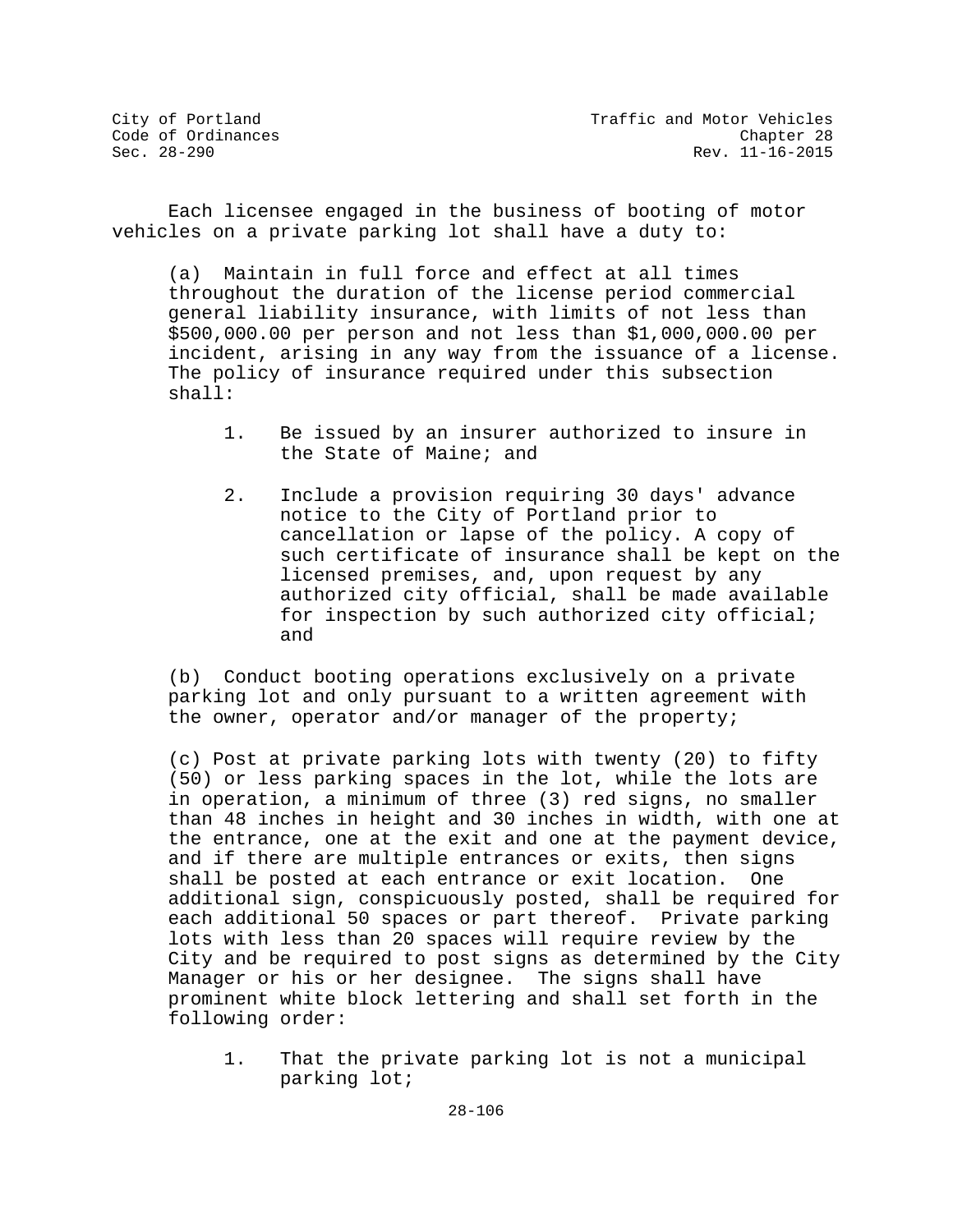- 2. That payment is required for parking in the private parking lot;
- 3. That a motor vehicle can be booted and the reasons therefor (i.e. lack of payment or overtime parking);
- 4. The fee for removal of a boot; and
- 5. The name, address and a 24-hour telephone number for the licensee and property owner or manager; and

 All signs shall be reviewed and approved by the City Manager or his or her designee prior to installation; and

- (d) Include on each and every booted vehicle:
	- 1. The fee for removal of a boot;
	- 2. The name, address and a 24-hour telephone number for the licensee and property owner or manager and a description of how the boot will be removed;
	- 3. A statement notifying consumers of their rights under this article; and
	- 4. The date and time the boot was placed on the vehicle; and

(e) Maintain sufficient copies of this article for distribution to any person requesting a copy of this ordinance;

(f) Immediately remove a boot from any motor vehicle, at no charge, if the owner of the motor vehicle returns prior to complete attachment of the boot;

(g) Remove a boot within thirty (30) minutes of receiving contact (i.e. a telephone call, etc.) from the owner or operator of a booted vehicle;

(h) Have available means of collecting any fees, via cash and/or credit card, at each and every location where a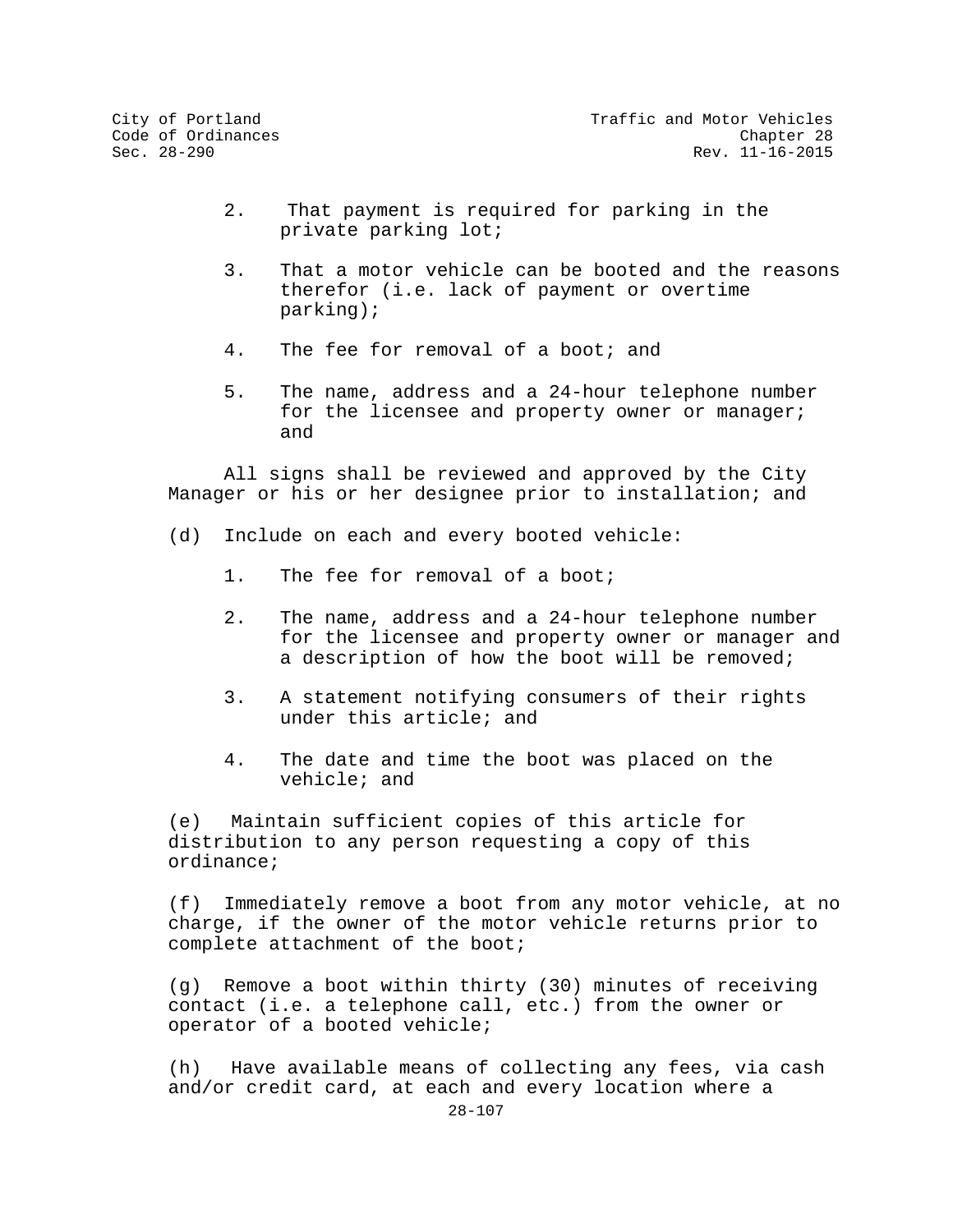City of Portland City of Portland Code of Ordinances<br>
Code of Ordinances Code Chapter 28 Rev. 11-16-2015

booting operation is conducted; and

(i) For every vehicle from which a boot has been released, a receipt shall be given indicating the following:

- 1. The date and time the boot was placed on the motor vehicle, and the reason therefor;
- 2. The date and time the owner returned to the vehicle;
- 3. The date and time the boot was removed from the vehicle;
- 4. The name of the person who installed and removed the boot; and
- 5. A reference to the licensee's dispute resolution policy; and

The licensee shall keep on file, for a period of at least three (3) years from the date of its issuance, a copy of all of the receipts required to be provided under this paragraph and, upon request by any authorized city official, shall make a copy of such receipt(s) available for inspection by such authorized city official; and

(j) Establish a written dispute resolution policy for all contested booting charges;

(k) Refund the fee for the removal of a boot, to the customer who paid it, for any vehicle from which a boot has been released if, upon the City's investigation of a complaint to the City, the license holder is determined to have booted the vehicle in violation of this article; and

(k) Maintain at the license holder's place of business minimum business hours of 9:00 a.m. to 5:00 p.m., Monday through Friday.

(Ord. 109-15/16, 11-16-2015)

# **Sec. 28-291. Prohibited Acts**

It shall be unlawful for any licensee engaged in the